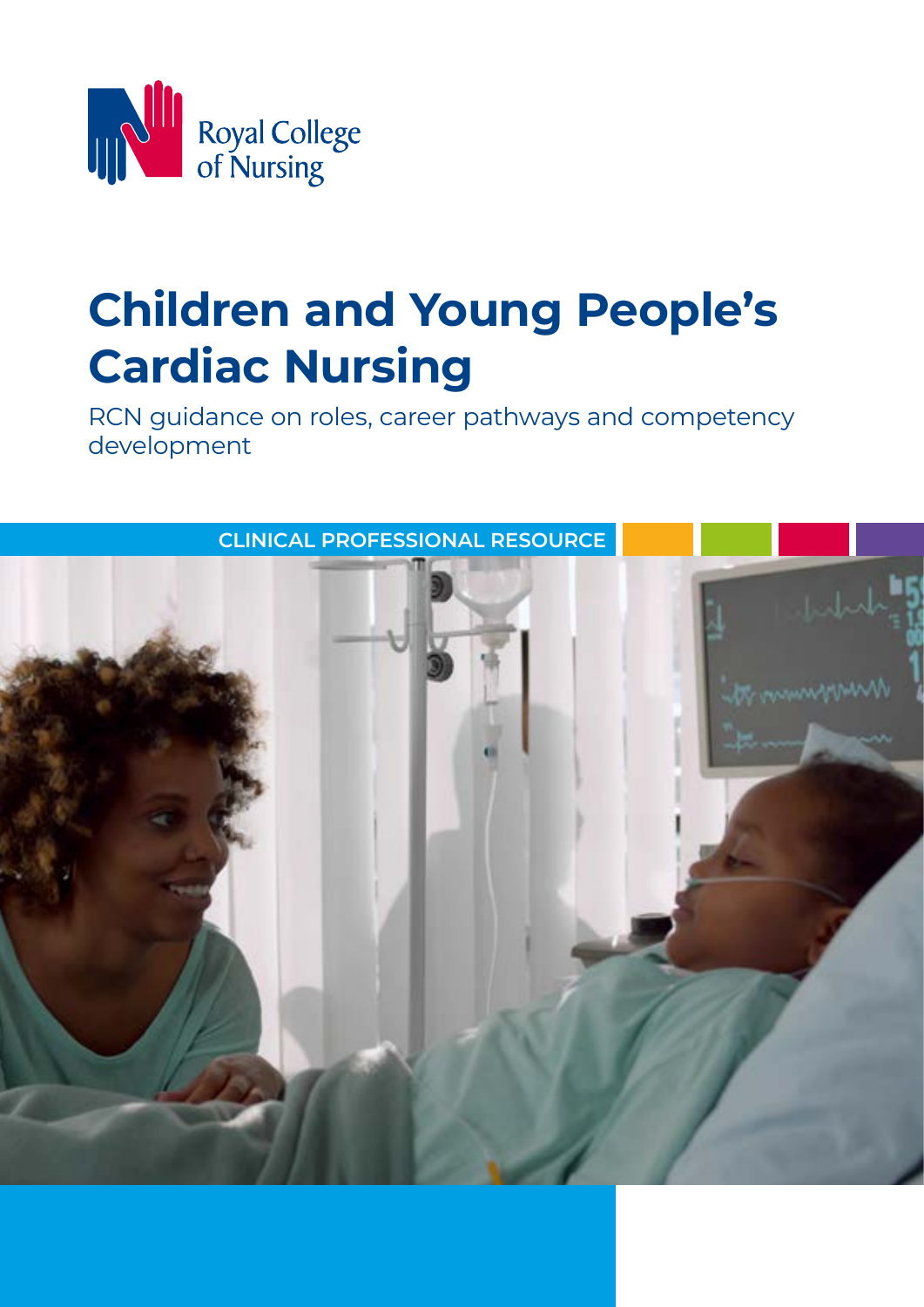## Acknowledgements

We would like to thank all those who have supported the development of this third edition, including Congenital Cardiac Nurses' Association members and Royal College of Nursing (RCN) members.

Particular thanks are extended to the many nurses who contributed invaluable comments throughout the process of updating this document.

#### **Contributors to third edition (2021)**

Dr Kerry Gaskin (Editor), Chair of the Congenital Cardiac Nurses Association (CCNA), Head of Department Midwifery and CPD and Principal Lecturer in Advanced Clinical Practice, University of Worcester.

Fiona Smith, Professional Lead for Children and Young People's Nursing, Royal College of Nursing (until January 2021).

Peta Clark, Professional Lead for Children and Young People's Nursing, Royal College of Nursing (from February 2021).

Dr Rebecca Hill, Deputy Chair of CCNA and Advanced Nurse Practitioner Paediatric Intensive Care, Alder Hey Children's NHS Foundation Trust, Liverpool.

Di Robertshaw, Membership Secretary/ Treasurer CCNA, Nurse Practice Educator, Great Ormond Street Hospital for Children NHS Foundation Trust, London.

Amanda Daniels, Associate Lecturer, Three Counties School of Nursing and Midwifery, University of Worcester.

Jenny Somer, Newsletter Editor CCNA, Ward Sister, Evelina London Children's Hospital.

Louise Reynolds, Fetal and Paediatric Cardiology Clinical Nurse Specialist, Evelina London Children's Hospital.

Emily Virgo, Paediatric Cardiology ANP, Evelina London Children's Hospital

Lynda Shaughnessy, Lead Nurse for Cardiology and CHD Network, Evelina London Children's Hospital.

Sheena Vernon, Lead Nurse for Congenital Heart Disease Network South West and South Wales.

Jo Quirk, Lead Nurse for Yorkshire and Humber Congenital Heart Disease Network.

Katie Bagstaff, Senior Sister, Paediatric Recovery, Cambridge University Hospital NHS Foundation Trust.

We would also like to acknowledge the following additional individuals who were involved in the review in 2014: Rachel Broomfield, Colette Cochran, Gill Harte, Lindsay Kay Lever, Liz Smith.

This document has been designed in collaboration with our members to ensure it meets most accessibility standards. However, if this does not fit your requirements, please contact corporate.communications@rcn.org.uk

#### **RCN Legal Disclaimer**

This publication contains information, advice and guidance to help members of the RCN. It is intended for use within the UK but readers are advised that practices may vary in each country and outside the UK. The information in this booklet has been compiled from professional sources, but its accuracy is not guaranteed. Whilst every effort has been made to ensure the RCN provides accurate and expert information and guidance, it is impossible to predict all the circumstances in which it may be used. Accordingly, the RCN shall not be liable to any person or entity with respect to any loss or damage caused or alleged to be caused directly or indirectly by what is contained in or left out of this website information and guidance.

Published by the Royal College of Nursing, 20 Cavendish Square, London W1G 0RN

© 2021 Royal College of Nursing. All rights reserved. No part of this publication may be reproduced, stored in a retrieval system, or transmitted in any form or by any means electronic, mechanical, photocopying, recording or otherwise, without prior permission of the Publishers. This publication may not be lent, resold, hired out or otherwise disposed of by ways of trade in any form of binding or cover other than that in which it is published, without the prior consent of the Publishers.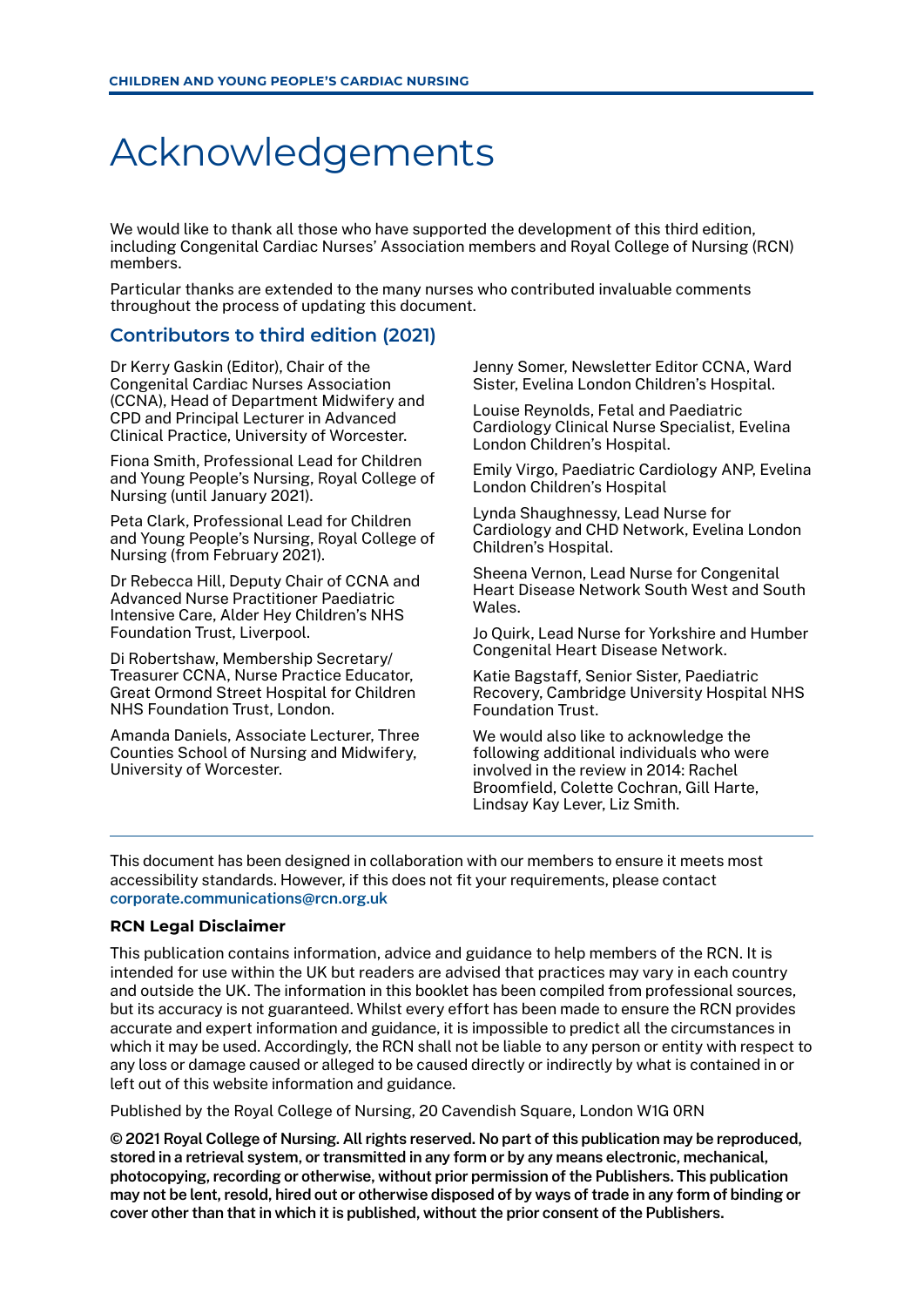## <span id="page-2-0"></span>**Contents**

| 2. Career pathway for children and young people's cardiac nursing  6                   |  |
|----------------------------------------------------------------------------------------|--|
|                                                                                        |  |
|                                                                                        |  |
|                                                                                        |  |
| 3. Key nursing roles across children and young people's cardiac services 11            |  |
|                                                                                        |  |
|                                                                                        |  |
| Children's cardiac nurse specialist (CCNS) (career framework levels 6-7)  12           |  |
| Children's cardiac transition nurse (CCTN) (career framework levels 6-7) 14            |  |
|                                                                                        |  |
|                                                                                        |  |
|                                                                                        |  |
|                                                                                        |  |
| 4. The future vision for nursing within the children's cardiac specialty  20           |  |
|                                                                                        |  |
|                                                                                        |  |
| Children's cardiac advanced nurse practitioners (career framework level 7) 21          |  |
| Professor of congenital cardiac nursing (career framework level 9) - national post  22 |  |
| 5. The Knowledge and Skills Framework for children and young people's                  |  |
|                                                                                        |  |
|                                                                                        |  |
|                                                                                        |  |
|                                                                                        |  |
|                                                                                        |  |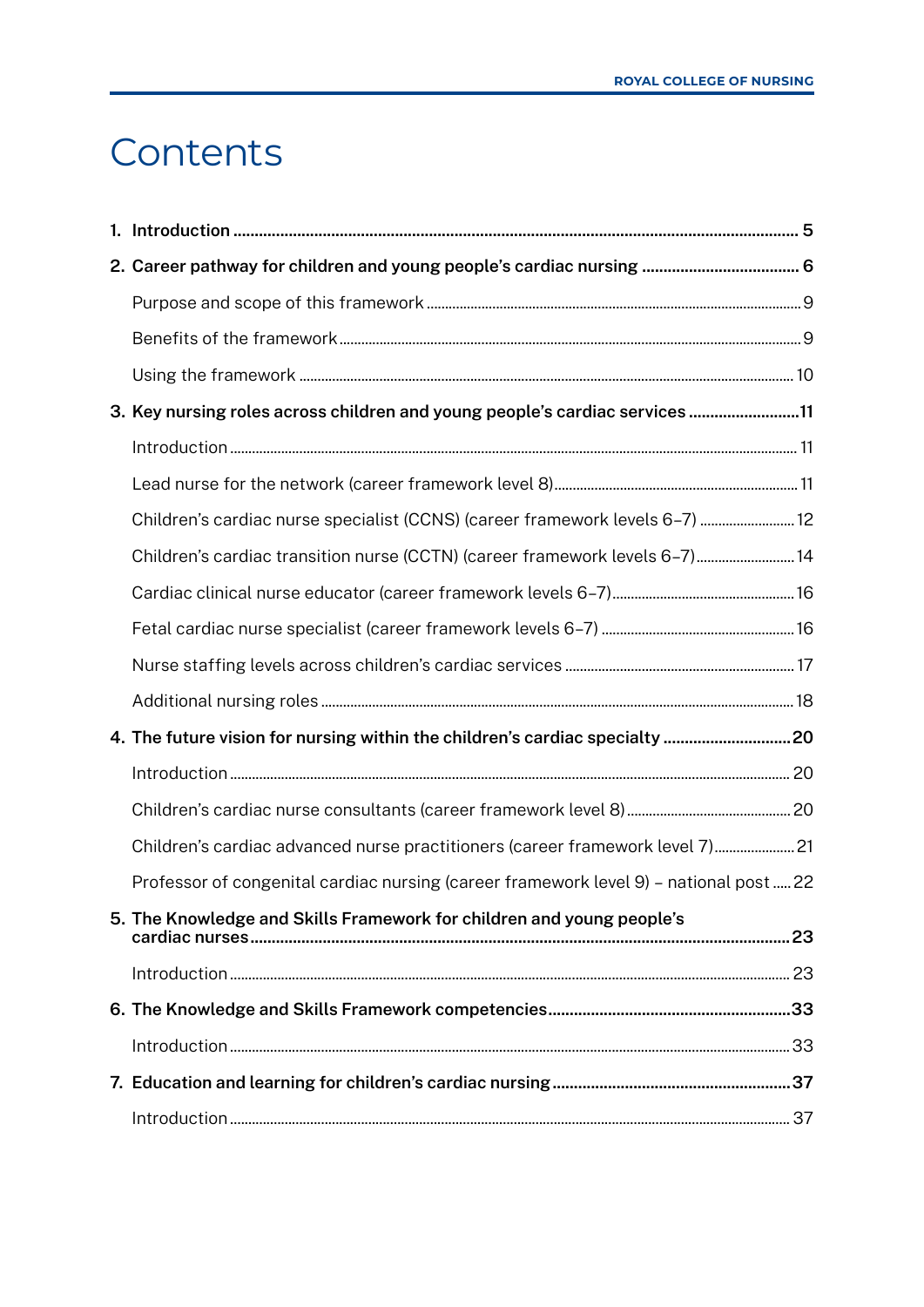| Appendix 2: Example job description: Children's cardiac nurse specialist                                                                             |  |
|------------------------------------------------------------------------------------------------------------------------------------------------------|--|
| Appendix 3: Example job description: Children's cardiac nurse specialist                                                                             |  |
| Appendix 4: Example job description: Lead children's cardiac nurse specialist                                                                        |  |
| Appendix 5: Example job description: Children's cardiac transition nurse (CCTN)                                                                      |  |
| Appendix 6: Example job description: Children's nurse with interest in<br>congenital heart disease (CNIC)/local children's cardiology centre (career |  |
| Appendix 7: Example job description: Lead clinical educator for the network                                                                          |  |
| Appendix 8: Example job description: Fetal cardiology nurse specialist                                                                               |  |
| Appendix 9: Example job description: Nurse consultant (career framework level 8) 85                                                                  |  |
| Appendix 10: Example job description: Children's cardiac advanced                                                                                    |  |
| Appendix 11: Example job description: Senior research nurse                                                                                          |  |
| Appendix 12: Example job description: Associate professor/reader                                                                                     |  |
| Appendix 13: Example job description: Professor (career framework level 9)  107                                                                      |  |
|                                                                                                                                                      |  |
|                                                                                                                                                      |  |

#### 4 **[BACK TO CONTENTS](#page-2-0)**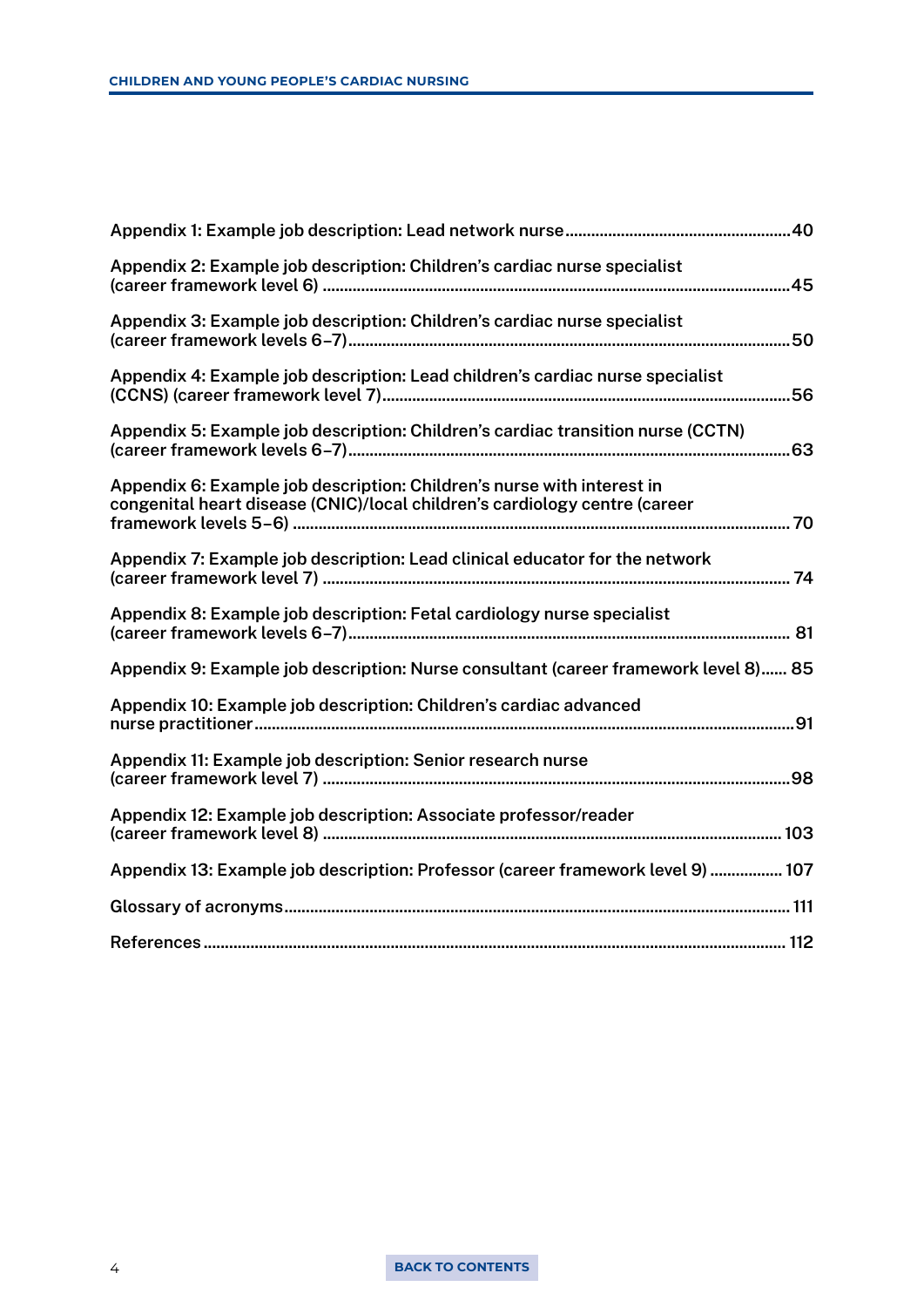## <span id="page-4-0"></span>1. Introduction

The aim of this Royal College of Nursing (RCN) publication is to provide optimum standards for the nursing care of infants, children and young people with congenital heart disease. It includes recommendations for education and training, underpinned by competency frameworks and career pathways. It is envisaged that this third edition will continue to facilitate appropriate and structured workload planning based on the *Congenital Heart Disease (CHD) Standards and Specifications* (NHSE, 2016). Clinical competency documents have already been developed in some centres based on earlier editions of this RCN document. However, career pathways need to be contemporaneous, reflecting the changing needs of children and young people (CYP), their families and the services required.

In addition to the CHD standards and specifications, which cover the UK and Ireland (Health Improvement Scotland, 2019; NHSE, 2016; NHSS, 2018; North-South Inter-Parliamentary Association, 2015), the needs of infants, children and young people are also at the forefront of the NHS *Long-Term Plan* (NHSE, 2019a) with development of a Children and Young People's Transformation Programme alongside a Maternity Transformation Programme, to oversee the delivery of commitments to the *NHS Long-Term Plan* (NHSE, 2019a). Furthermore, by 2028 the aim is to move to person-centred and age-appropriate service models; implementing a selective '0–25 years' service model to improve children's experiences of care, outcomes and continuity of care (NHSE, 2019a p.55).

This publication provides a competency framework reflecting the key roles outlined within the CHD standards (NHSE, 2016) and from which a CYP nurse can work within the principles of nursing practice and their professional standards (RCN, 2010; NMC, 2018a). Different roles require varying levels of competence depending on the nature of the work and level of responsibility. Consequently, this framework considers roles spanning levels 5–9 of the career pathway (DH, 2006; 2007a; 2007b; Skills for Health, 2010; RCN, 2007).

This publication sits alongside *Adult Congenital Heart Disease Nursing: RCN guidance on roles, career pathways and competence development* (RCN, 2014).

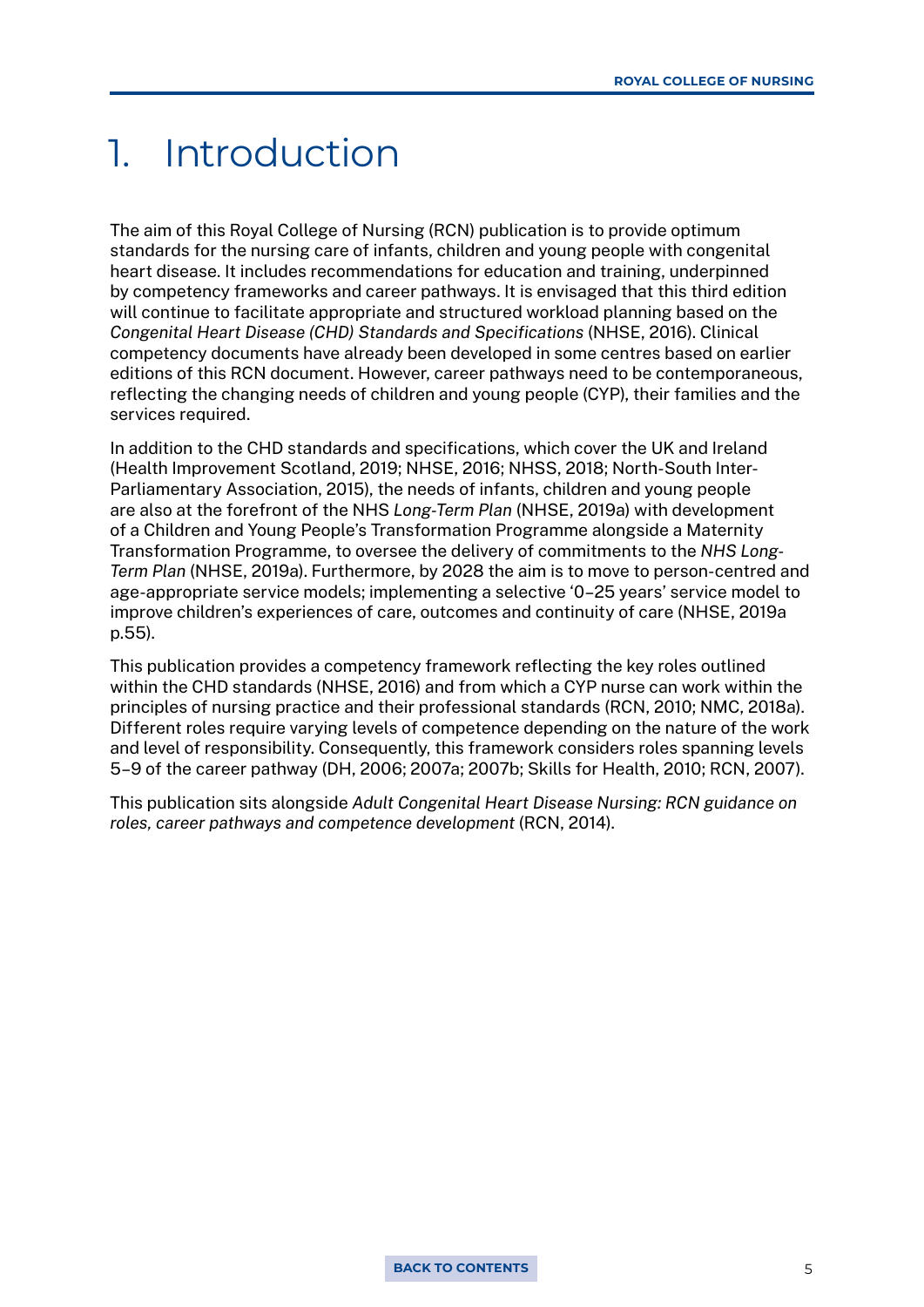## <span id="page-5-0"></span>2. Career pathway for children and young people's cardiac nursing

Clear career pathways for CYP cardiac nurses need to be in place to ensure that future service development reflects the needs of service users. Additionally, succession planning and consistency is essential in order to maintain a high standard of nursing care for children, young people and their families, both now and in the future. The NHS and the nursing role are continuously evolving. This provides opportunities for creative thinking in the development of innovative new roles that meet the needs of contemporary health care, both from the perspective of the child or young person and their family, and the health care professional.

The need for flexibility and the development of career pathways was highlighted in *Modernising Nursing Careers: setting the direction* (DH, 2006) and more recently in the *NHS Long-Term Plan* (NHSE, 2019a, p.86). *The Interim People Plan* (NHSE, 2019b) sets a vision for how people working in the NHS will be supported to deliver that care and identifies the actions that will be taken. A review of 'how to increase both national and local investment in continuing professional development (CPD) and workforce development, with the aim of achieving a phased restoration, over the next five years, of previous funding levels for CPD' (p.31) is the key action identified to inform *We are the NHS: People Plan for 2020–21 – action for us all* (NHSE, 2020). There is recognition that nurses need support to develop in their careers, and that a diverse range of options for career progression are needed, for example, as advanced practitioners within multi-professional teams or as academics and educators of the next generation (NHSE, 2019b, p.40).

This career framework encompasses clinical, management and leadership, education and research roles (see [Section 3\)](#page-10-0). This is an essential aspect in the ongoing development of the CYP cardiac nursing workforce, as recognised by the CHD standards (NHSE, 2016a) and therefore clinically based education roles have been included in this framework.

For nurses currently working within CYP cardiac services there are clear opportunities for progression both academically and professionally (see [Table 1\)](#page-6-0). Progression from staff nurse to ward sister/charge nurse, for example, indicates specific development of clinical knowledge and skills as well as appropriate academic enhancement.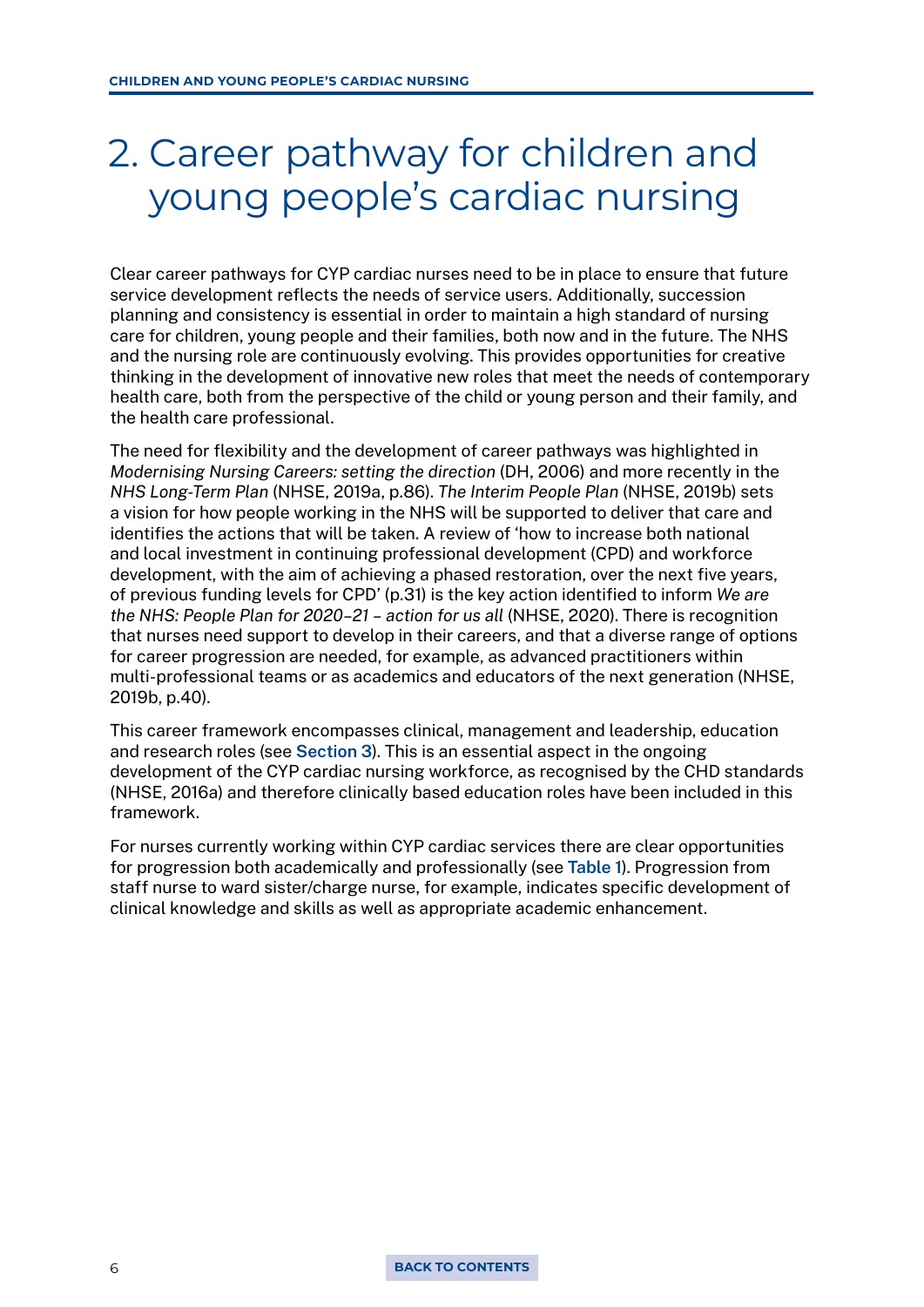#### <span id="page-6-0"></span>**Table 1: Career pathway: Congenital cardiac nursing (updated 2021)**

|                   | Career pathway, congenital cardiac nursing                                                                                 |                                            |                                                                                                                                                                              |                                                                                                                                                                                                       |                                                                                                                                                                                                                                            |                                           |
|-------------------|----------------------------------------------------------------------------------------------------------------------------|--------------------------------------------|------------------------------------------------------------------------------------------------------------------------------------------------------------------------------|-------------------------------------------------------------------------------------------------------------------------------------------------------------------------------------------------------|--------------------------------------------------------------------------------------------------------------------------------------------------------------------------------------------------------------------------------------------|-------------------------------------------|
| Benner's<br>level | <b>National Career</b><br><b>Framework</b>                                                                                 | <b>Career</b><br><b>Framework</b><br>level | <b>Career pathway</b>                                                                                                                                                        | <b>Related knowledge and</b><br>skills                                                                                                                                                                | <b>Underpinning education</b>                                                                                                                                                                                                              | Academic<br>pathway/<br>academic<br>level |
|                   | Chief nurse/professor/dean of faculty                                                                                      |                                            |                                                                                                                                                                              |                                                                                                                                                                                                       |                                                                                                                                                                                                                                            |                                           |
| Expert            | Staff with the ultimate<br>responsibility for clinical<br>caseload, decision-<br>making and full on-call<br>responsibility | 9                                          | Director of services/<br>chief nurse<br>Professor/dean of<br>faculty                                                                                                         | Skills in leadership,<br>management, strategy,<br>business, administration,<br>negotiating and<br>influencing, assertiveness<br>Requires oversight of<br>service needs for both<br>staff and patients | Professional qualification: RN<br>Additional education:<br>variable, but management<br>and business qualifications<br>desirable                                                                                                            | PhD/L8                                    |
|                   | Lead nurse/consultant practitioners/advanced practitioner                                                                  |                                            |                                                                                                                                                                              |                                                                                                                                                                                                       |                                                                                                                                                                                                                                            |                                           |
| Expert            | Staff working at a very<br>high level of clinical<br>expertise and/or have<br>responsibility for<br>planning of services   | 8<br>$\overline{7}$                        | Associate<br>professor/<br>reader/head of<br>department/<br>principal lecturer/<br>nurse consultant/<br>lead nurse<br>Cardiac educator/<br>ANP/CCNS/<br><b>ATCNS/ ACHDNS</b> | PhD<br>Master's-level skills in<br>education, leadership,<br>advanced clinical practice<br>Strategic awareness of<br>population of children<br>and young people with<br>cardiac needs                 | Professional qualifications:<br>RN assessment and<br>diagnosis, independent and<br>supplementary prescribing<br>qualification (V700)<br>Leadership, negotiating and<br>influencing<br>NMC identified requirements<br>for advanced practice | PhD/L8<br>Master's<br>degree/L7           |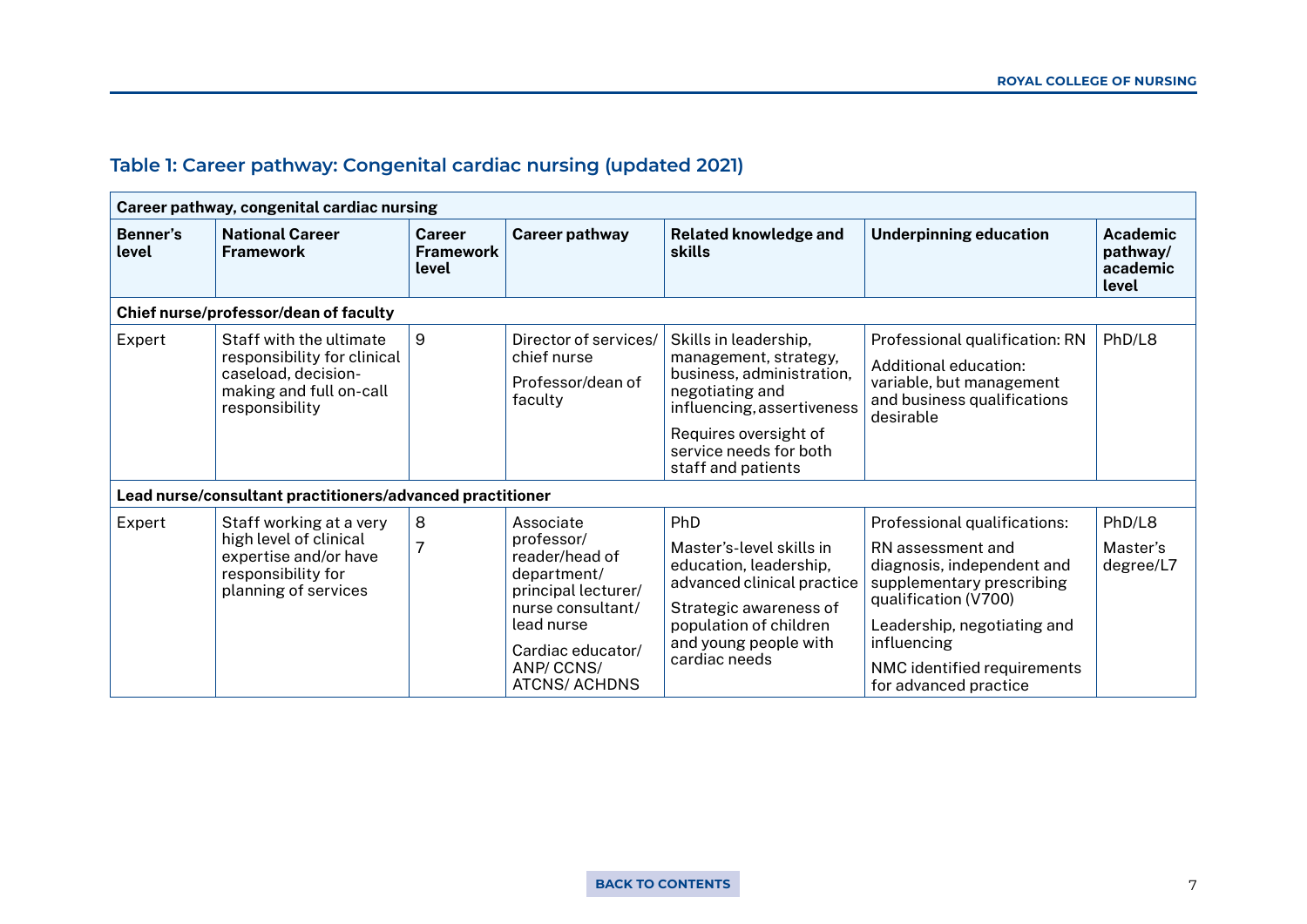|                                                                                                                                                                                                                                                                                                                                                         | Matrons/educators/trainee advanced practitioners                                                                                                                                                                           |   |                                                                                                    |                                                                                                                                                                                                                                                                        |                                                                                                                                                                                                                                                                         |                                                             |
|---------------------------------------------------------------------------------------------------------------------------------------------------------------------------------------------------------------------------------------------------------------------------------------------------------------------------------------------------------|----------------------------------------------------------------------------------------------------------------------------------------------------------------------------------------------------------------------------|---|----------------------------------------------------------------------------------------------------|------------------------------------------------------------------------------------------------------------------------------------------------------------------------------------------------------------------------------------------------------------------------|-------------------------------------------------------------------------------------------------------------------------------------------------------------------------------------------------------------------------------------------------------------------------|-------------------------------------------------------------|
| Proficient<br><b>Experienced clinical</b><br>professionals who<br>have developed their<br>theoretical knowledge<br>to a very high standard.<br>They are empowered to<br>make high level clinical<br>decisions and will often<br>have their own caseload.<br>Non-clinical staff at<br>level 7 will typically be<br>managing a number of<br>service areas |                                                                                                                                                                                                                            | 7 | <b>Advanced clinical</b><br>practitioner/CCNS/<br>CCTN/ACHDNS/<br>matron/educators/<br>ward sister | Skills to include: good<br>knowledge of treatments<br>and medication<br>management; high level<br>of interest and awareness<br>in public health; ability<br>to identify long-term<br>needs of population;<br>case management, multi-<br>professional/agency<br>working | Professional qualification: RN.<br>May be an independent nurse<br>prescriber or working towards<br>Master's-level education/<br>advanced practice                                                                                                                       | PG Cert/<br>Diploma,<br>working<br>towards<br>Master's/L7   |
|                                                                                                                                                                                                                                                                                                                                                         | Senior practitioners/specialist practitioners                                                                                                                                                                              |   |                                                                                                    |                                                                                                                                                                                                                                                                        |                                                                                                                                                                                                                                                                         |                                                             |
| Competent<br>(in the<br>specialty<br>$2-3$ years)                                                                                                                                                                                                                                                                                                       | Staff would have<br>a higher degree<br>of autonomy and<br>responsibility than<br>'practitioners' in the<br>clinical environment,<br>or would be managing<br>one or more service<br>areas in the nonclinical<br>environment | 6 | <b>SSN</b><br>senior research<br>nurse                                                             | Equipped with a variety<br>of clinical skills related<br>to effective management<br>of children and young<br>people with cardiac<br>needs, including care<br>co-ordination skills                                                                                      | Professional qualification: RN.<br>Additional education: working<br>towards top-up degree or<br>Postgraduate certificate and<br>mentorship/qualification.<br>Various CPD accredited<br>qualifications - relating to<br>specified congenital/acquired<br>cardiac disease | PG<br>Certificate<br><b>CPD</b><br><b>Modules</b><br>(L6/7) |
| <b>Practitioners</b>                                                                                                                                                                                                                                                                                                                                    |                                                                                                                                                                                                                            |   |                                                                                                    |                                                                                                                                                                                                                                                                        |                                                                                                                                                                                                                                                                         |                                                             |
| Advanced<br><b>Beginner</b><br>(new to<br>specialty)                                                                                                                                                                                                                                                                                                    | Most frequently<br>registered practitioners<br>in their first and second<br>post-registration/<br>professional<br>qualification job                                                                                        | 5 | Registered nurse                                                                                   | <b>Consolidating learning</b><br>from registration and<br>putting a range of skills<br>into practice. Developing<br>a portfolio of competence<br>relating to congenital<br>cardiac nursing                                                                             | Professional qualifications:<br>RN (at degree or diploma<br>level) Additional education:<br>undertaking CPD modules<br>related to client group need                                                                                                                     | BSc (Hons)<br>L6<br>/Diploma<br>L5                          |

Benner P (1984) *From novice to expert: Excellence and power in clinical nursing practice*. Menlo Park: Addison-Wesley, pp. 13–34.

Skills for Health (2010) *Key Elements of the Career Framework*. Available at: [https://skillsforhealth.org.uk/wp-content/uploads/2020/11/](https://skillsforhealth.org.uk/wp-content/uploads/2020/11/Career_framework_key_elements.pdf) [Career\\_framework\\_key\\_elements.pdf](https://skillsforhealth.org.uk/wp-content/uploads/2020/11/Career_framework_key_elements.pdf)

#### 8 **[BACK TO CONTENTS](#page-2-0)**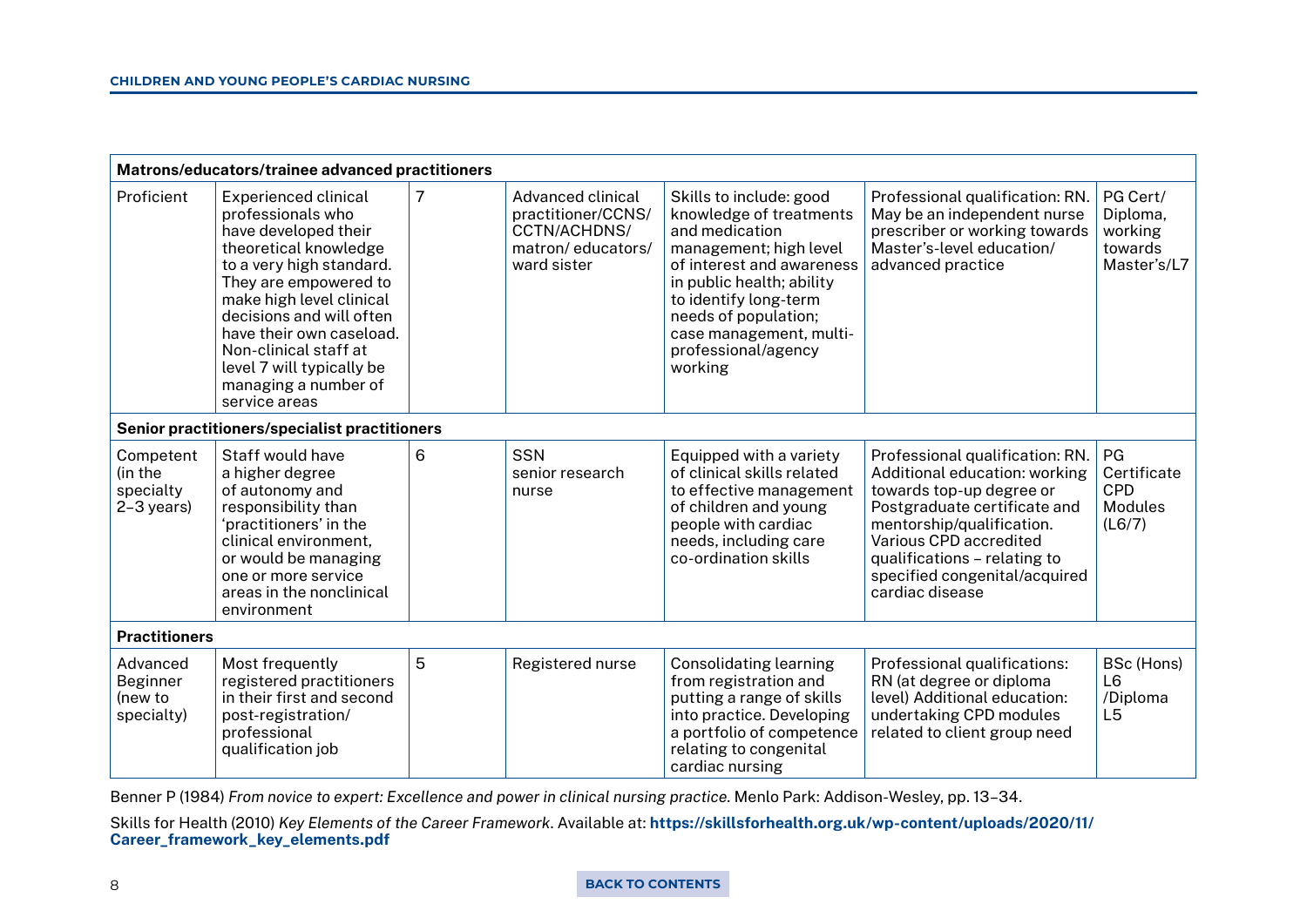#### <span id="page-8-0"></span>**Purpose and scope of this framework**

This framework focuses on knowledge, skills and interventions that are enhanced or specific to nurses working in CYP cardiac nursing. Although the intention is for this framework to have a stand-alone function, it should be used in conjunction with other frameworks that focus on core skills and competencies for health care professionals, such as the *Principles of Nursing Practice* (RCN, 2010); *Future nurse: Standards of proficiency for registered nurses* (NMC, 2018b), *Quality standards for the care of critically ill children* (PICS, 2015); and the *Multi-professional framework for advanced clinical practice*  (NHSE, 2017).

## **Benefits of the framework**

The competency framework provides benefits for nurses, their employers, patients and the public.

Nurses benefit because the framework helps to:

- set a standard of care to be delivered, which is transparent to children and families receiving care
- deliver consistently high standards of care
- identify the level of practice and enable them to plan a career in a more structured way
- pinpoint personal education and development needs
- realise potential more effectively
- seize opportunities to influence the direction of nursing
- ensure nursing is key to the safe, high quality, child friendly and effective service for children, young people and their families.

Employers benefit because the framework provides:

- a model to deliver consistently high standards of care
- clearer insight into the expertise and competence of staff, for example, in assessment of risk management
- assistance in organisational and workforce planning.

Patients and the public benefit because the framework enables:

- consistently high standards of patient care
- increased effectiveness of service provision
- improved access and choice for care provision
- a consistent pathway of care from fetal/diagnosis to transition into adult cardiac services
- improved quality
- improved management of risk
- improved experience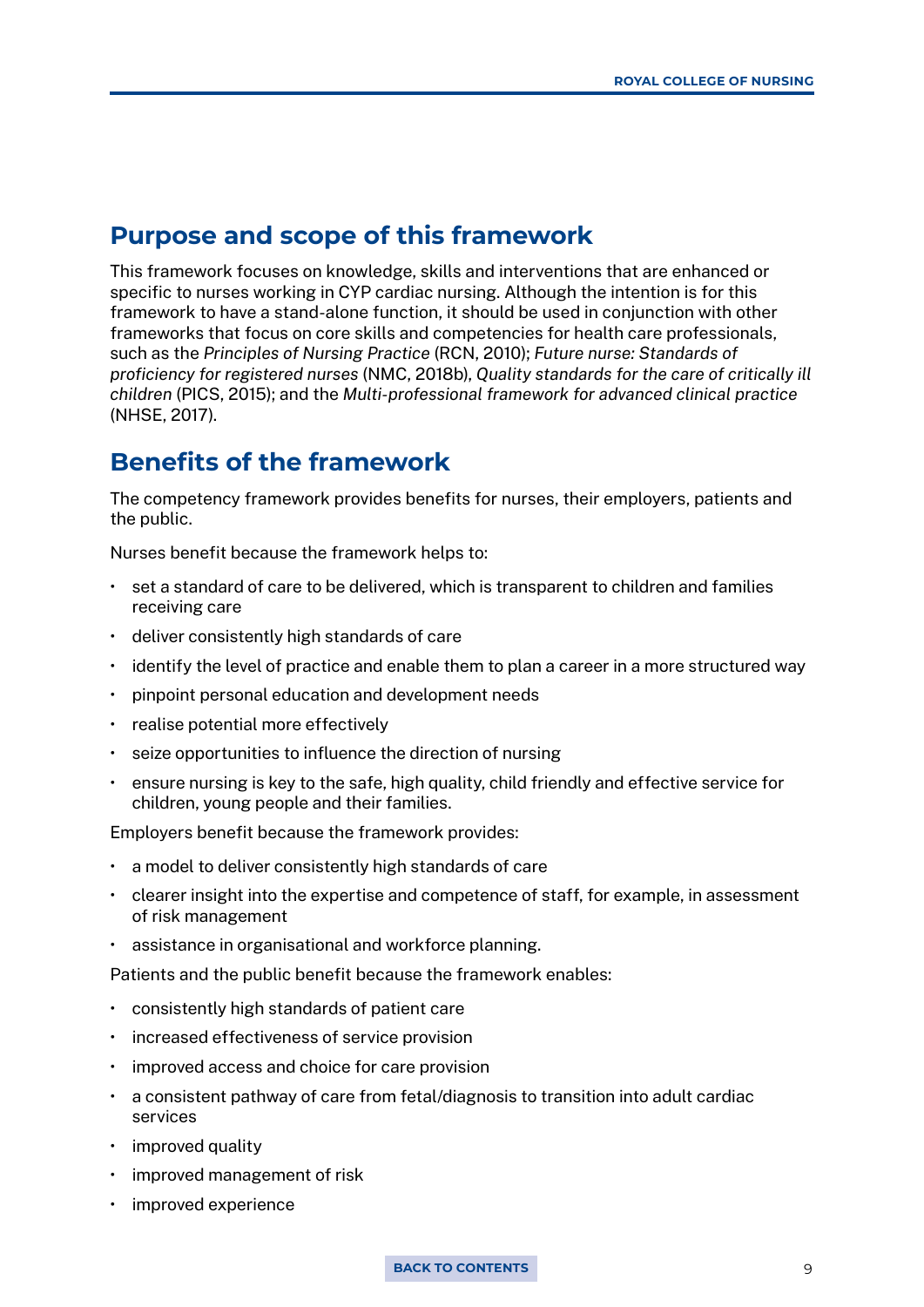- <span id="page-9-0"></span>• improved outcomes
- the support of integrated care management and delivery.

### **Using the framework**

The framework should be used as a tool to guide practice development and meet clinical aims and objectives. It can also be used for personal development plans, and by mentors and managers in the performance appraisal process. The framework needs to be used with reference to local and national guidelines and policies, incorporating the Knowledge Skills Framework (KSF) and National Occupational Standards (Skills for Health, 2006; 2010; NHS Employers, 2019) for:

- assessing clinical competence at differing levels
- developing personal goals and objectives
- performance appraisal
- supporting job descriptions and pay reviews/negotiations by detailing targets in accordance.

It must be recognised that a nurse specialist working in the field of CYP cardiac nursing undertakes a vast role.

Currently there are very different job descriptions and, therefore, not every competency is relevant to each practitioner. The aim of this framework is to assist in achieving consistency of standards and roles across CYP cardiac nursing.

When this framework is used as an organisational tool, the relevance of specific competencies must be made clear. This document is a starting point and practitioners using the framework need to ensure that they keep up-to-date with changes in legislation, policy and practice that can impact on their role, in line with the *Nursing and Midwifery Council Code* (NMC, 2018a) and the *Principles of Nursing Practice* (RCN, 2010).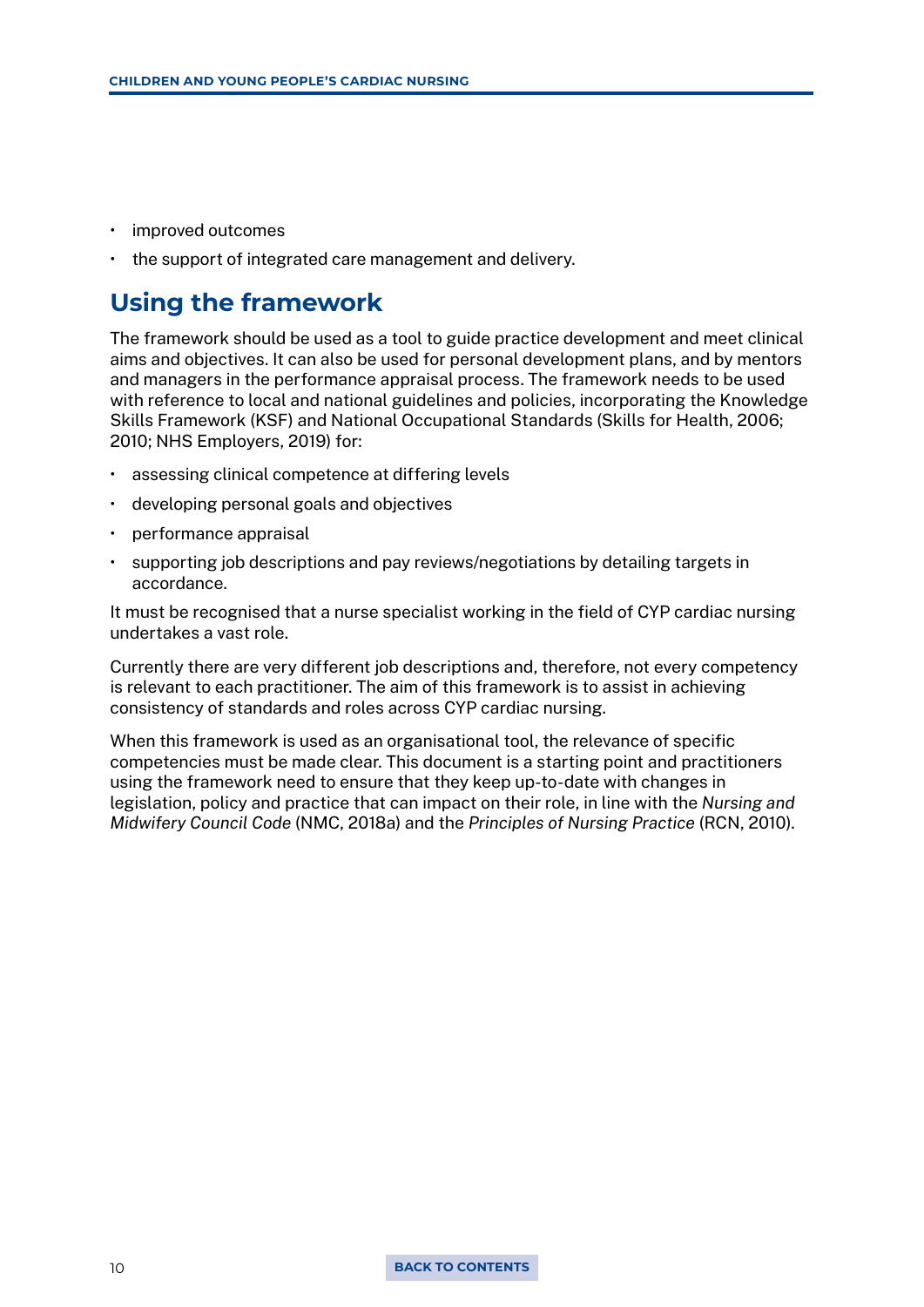## <span id="page-10-0"></span>3. Key nursing roles across children and young people's cardiac services

### **Introduction**

Specific nursing standards were published by the RCN to develop the nursing care of children and young people (CYP) with congenital heart disease (RCN, 2011; 2014), while also providing innovative career pathways for CYP nurses. These nursing roles all contribute to a larger multi-professional cardiac team. The key roles originally identified in the RCN standards (2011) and revised for the second (2014) and this third edition, will now be described with a brief overview of the aim of each role. The updated job descriptions and person specifications can be found in the appendices.

#### **Lead nurse for the network (career framework level 8)**

The CHD standards state that each congenital heart network will have a formally appointed lead nurse who will provide professional and clinical leadership to the nursing team across the network (NHSE, 2016, standard A23, L1, p.35). Furthermore, each specialist children's cardiology centre must have a formally nominated nursing clinical lead who has a direct collaborative working partnership with the lead nurse for the network (p.159). The post-holder must have specified time working in children's cardiology, with an agreed list of responsibilities. The time available for these responsibilities will be specified by the network (NHSE, 2016, standard A19, L2, p. 229).

As a senior member of the clinical team at the tertiary centre, the lead nurse (see [Appendix 1](#page-39-0)) will also contribute to the strategic development of the whole service across the network. The post-holder will be accountable for providing professional and clinical leadership, ensuring the provision and delivery of a high standard of specialist cardiac nursing care to children and young people with congenital heart disease and those requiring surgery and/or medical/interventional treatment. This remit will include the specialist children's surgical centre (Level 1), specialist children's cardiology centre (Level 2), and local children's cardiology centre (Level 3). Networking across, as well as between, the services will be a central component of the role, developing and building links with and between staff to ensure streamlined care for the children and their families.

The post encompasses a lead role in shaping the vision and future development of the family-focused specialist cardiac nursing service, working in collaboration with children's cardiac nurse specialists and children's nurses with an interest in cardiology, across the network. This will include educational pathways for ensuring the implementation of highquality, evidence-based care, nursing education, training and leadership responsibilities.

The role also involves creating an efficient, comprehensive and integrated approach to multi-professional working, in line with the individual hospital's protocols, guidelines and relevant national policies.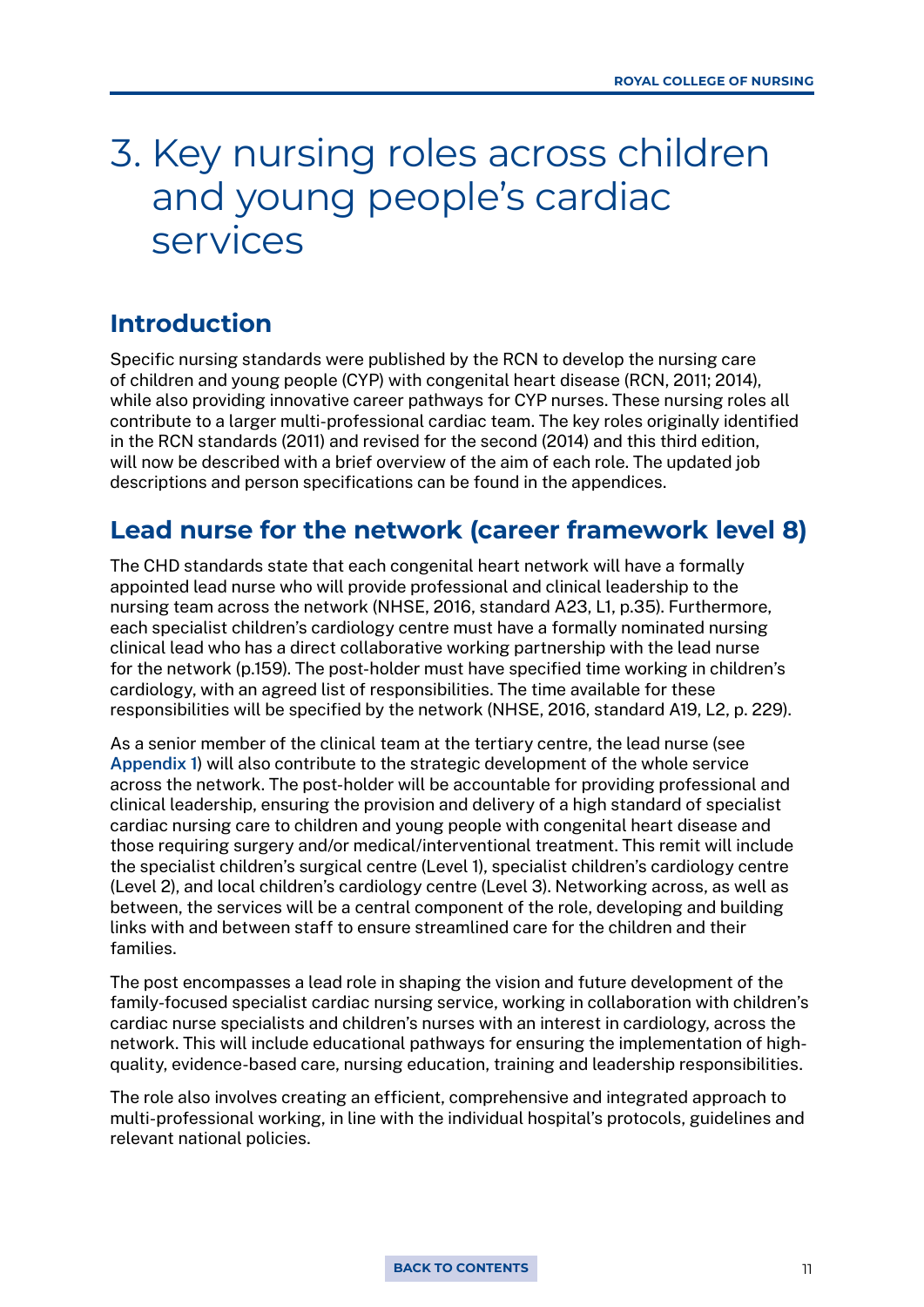<span id="page-11-0"></span>The lead nurse will be responsible for:

- shaping the vision and future development of the children's cardiac nurse specialist service, in collaboration with the continuum of children's cardiac nurse specialist and children's nurses with an interest in cardiology, across the network
- leading the development and delivery of child- and family-focused cardiac care and support
- developing and implementing effective nursing communications across the network
- maintaining their own clinical practice, aiming for 20% of their time over the period of a month
- leading nursing education, research and development, working in collaboration with other lead members of the multidisciplinary team.

## **Children's cardiac nurse specialist (CCNS) (career framework levels 6–7)**

NHSE (2016) standards state that each congenital heart network will employ a minimum of either seven whole time equivalents (WTE) children's cardiac nurse specialists or one per 600,000 of the catchment population (whichever is the larger), distributed across the network according to geography and population. Included in this complement will be at least one WTE fetal cardiac nurse specialist and one WTE children's cardiac transition nurse (p.157). The network children's cardiac nurse specialist team will support the specialist children's cardiology centre. An appropriate number of children's cardiac nurse specialists will be based at the specialist children's cardiology centre (the number will depend on geography, population and the congenital heart network) (NHSE 2016, standard B13, L2, p.231). The network children's cardiac nurse specialist team will also provide support, education and a link to the outpatient and ward nursing staff at the local children's cardiology centre. A local registered children's nurse, with an interest in CHD (see Appendix 6), will be identified who can be a point of contact within the local children's cardiology centre (NHSE, 2016, standard B5, L3, p.273).

The children's cardiac nurse specialist (CCNS) team will collaborate across CYP cardiac services and can encompass the whole age trajectory, ensuring that all patients have access to a children's cardiac nurse specialist (NHSE, 2016, standard H9, L1–3) and that patients with complex needs have a named children's cardiac nurse specialist responsible for coordinating their care (NHSE, 2016, p.149). An appropriate number of children's cardiac nurse specialists will be based at the specialist children's cardiology centre and supported by the team at the specialist children's surgical centre. Where a fetal cardiology service exists, this must be supported by a children's cardiac nurse specialist with experience in fetal counselling (NHSE, 2016, p. 159).

The CCNS team of nurses will provide specialist nursing care through:

- provision of practical information, education and emotional support to parents following antenatal or postnatal diagnoses, in collaboration with fetal cardiac nurse specialists
- availability at all outpatient appointments to help explain diagnosis and management of the child's condition and to provide relevant literature (NHSE, 2016, standard H13, L1, p. 207; H10, L2–3, p.250, 286)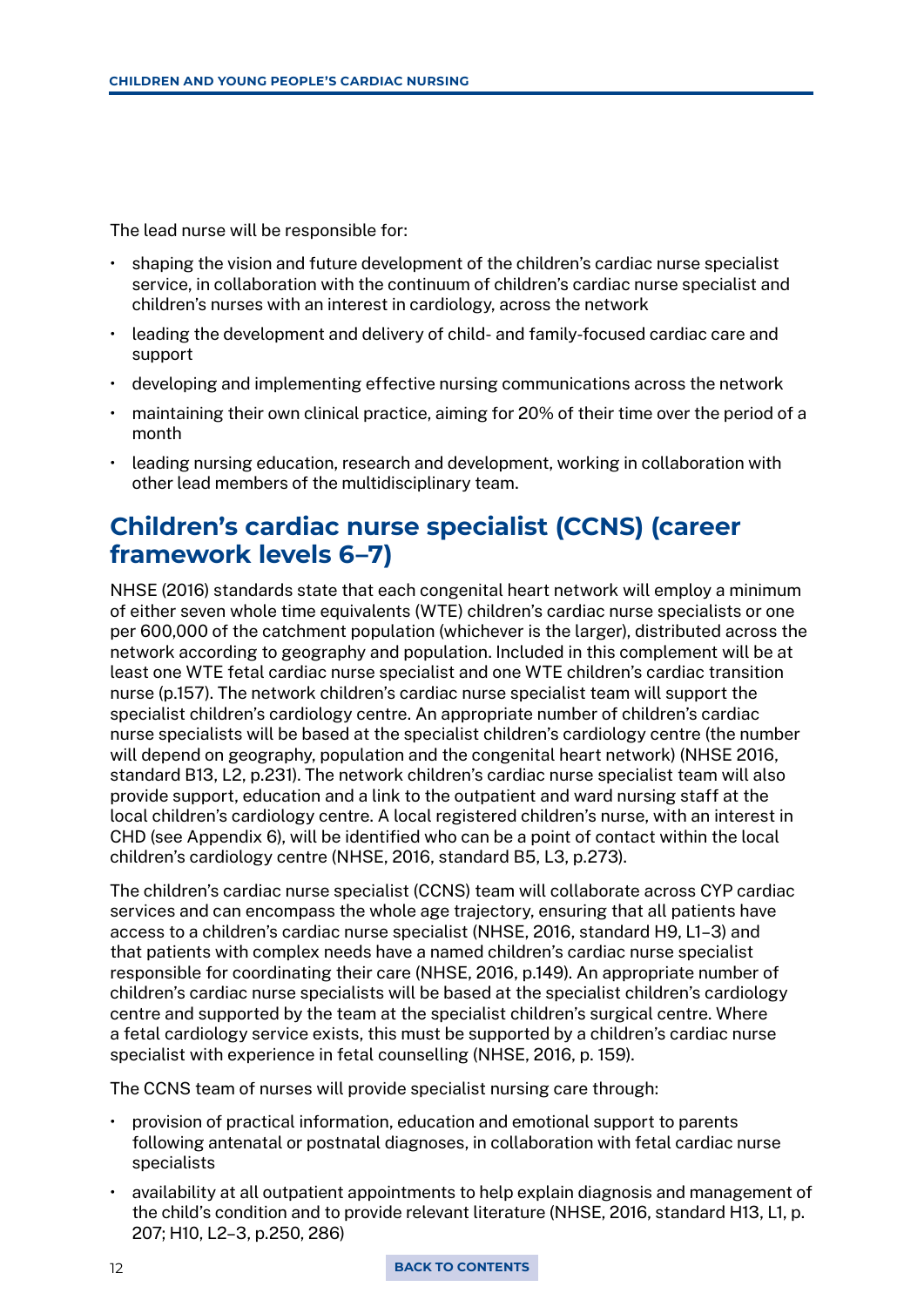- assessment of family resiliency in terms of factors that may impact on adjustment and adaptation to potentially traumatic events (NHSE, 2016, standard H14, L1, p.207; H11, L2–3, p. 250, 286)
- assessment of the social, cultural, spiritual, psychological, emotional and physical needs of children, young people and their families
- working in partnership with children, young people and their families to meet their identified needs, to include planning, negotiating, implementing and evaluating an agreed plan of care; support parents and children/young people throughout the consent process (NHSE, 2016, standard H23, L1, p.209; H20, L2–3, p. 251, 287)
- involvement and making referrals to other health care professionals, where need indicates, such as psychological support or for children with learning disabilities (NHSE, 2016, standard H15, L1, p.207; H12, L2–3, p. 250, 286)
- provision of advice and support for children, young people and their families during the transition between home, community and hospital cardiac care
- provision of a children's cardiac nurse specialist/fetal cardiac nurse specialist telephone advice service for patients and their families/carers, health care professionals and non-health care and voluntary sector professionals (NHSE, 2016, p. 149)
- co-ordination and facilitation of out-of-hospital care delivery and provision of support for children and young people and their families, ensuring continuity of care and effective communication across the network throughout their journey. Also acting as an expert resource for the multidisciplinary team, providing specialist education, advice and support to colleagues across the network and wider community (including health, social care and education colleagues)
- working in collaboration with the children's cardiac transition nurse (CCTN) and adult congenital heart disease nurse specialists to empower young people and their families during their transition from children's to adult services (NHSE, 2016, standard I7, L1, p.211; I7, L2–3, p.253, 289)
- providing support and advice to nursing staff within intensive care, high dependency care and inpatient wards (NHSE, 2016 standard F19, L1, p.202)
- provision of support to children/young people and their families/carers with palliative and end of life care decisions, liaising with teams to arrange formal ongoing bereavement support (NHSE, 2016, standard L28, L1–3, p.221, 263, 299).

The suggested team profile would include a range of roles from AfC bands 6–8 (RCN, 2009) – the lead CCNS at a minimum band 8 role (see [Appendix 4](#page-55-0)), an AfC band 7 (see [Appendix 3\)](#page-49-0) and possibly a band 6 role (see [Appendix 2\)](#page-44-0), rotating the team to develop knowledge and skills. This team will be an integral part of a wider cardiac team that includes fetal cardiac nurse specialists, transition nurses, adult congenital heart disease nurse specialists and other health and social care professionals, such as social workers, psychologists and family support workers.

Career pathways will ensure that each CCNS has experience in all aspects of the service. Importantly, the expert CCNS post-holder (career framework level 7) should have advanced health assessment skills and advanced communication skills but is not required to be an advanced nurse practitioner (ANP).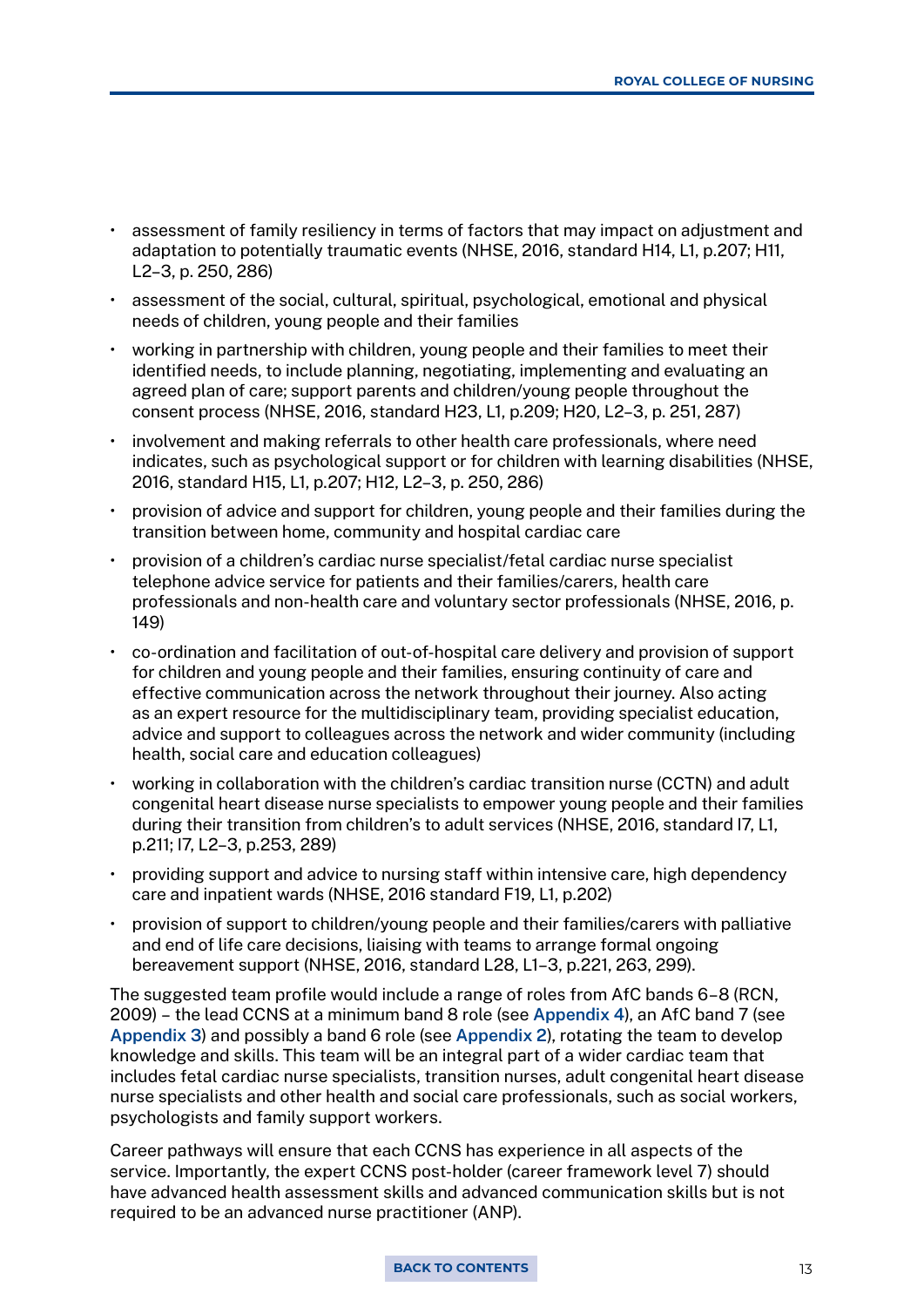<span id="page-13-0"></span>Rotation (possibly for six to 12 months) into the team will provide a development opportunity for career framework level 6 (experienced/proficient) nurses, enabling them to learn about the role of the CCNS whilst developing transferable knowledge and skills to support the work of the team. This development post would not expect autonomous practice, however, it will enable succession planning for the future of the CCNS team.

The children's cardiac nurse specialist service is fundamental to the development of a high-quality CYP cardiac service and, as such, should be resourced and maintained to cover the whole clinical network. Evidence obtained from parents demonstrates that their role is universally appreciated by CYP and their families, therefore, all CYP and their families should have equitable access to the CCNS service throughout their health care journey.

## **Children's cardiac transition nurse (CCTN) (career framework levels 6–7)**

It is expected that the children's cardiac transition nurse (CCTN) role will be at a minimum AfC band 7 (see [Appendix 5\)](#page-62-0). Each network shall have a minimum of one WTE designated CCTN to co-ordinate the transition process (NHSE, 2016, standard B29 L1, p.186). The CCTN will practice autonomously to provide a framework of care as a core member of the cardiac team across the network, to include intra-professional collaboration with the CCNS, adult congenital heart disease nurse specialist and adult congenital heart disease network.

There should not be a fixed age of transition from children's to adult services but the process of transition should be initiated no later than 12 years of age, taking into account individual circumstances and special needs (NHSE, 2016, standard I4, L1, p.211). The CCTN will be available to support young people up to the age of 25 (NHSE, 2019a).

Rotation (possibly for six to 12 months) into the team will provide a development opportunity for level 6 (experienced/proficient) children's cardiac nurses, enabling them to learn about the role of the CCTN while developing transferable knowledge and skills to support the work of the team. This development post would not expect the individual to function as an autonomous practitioner; however, it would enable succession planning for the future of the CCTN team. The CCTN is a new and developing role within the wider cardiac team and is responsible for shaping, developing and implementing services for young people across the network, in line with current research and best practice guidelines (DH, 2011; NHSE, 2016).

The aim of the CCTN role is to act as a liaison between young people, their carers, the children's cardiac nurse specialist, the adult congenital heart disease specialist nurse and the wider multidisciplinary team to facilitate the transition process (NHSE, 2016 p.12). A named children's cardiac transition nurse will act as a main point of contact and provide support to the young person and their family through the transition process; assisting in the development of skills, information and experience needed to become independent, confident and capable users of adult health care services.

Post-holders must ensure that all young people and their families across the network have equitable access to the CCTN service; evidence obtained from parents demonstrates that the role of the CCTN is universally appreciated by young people and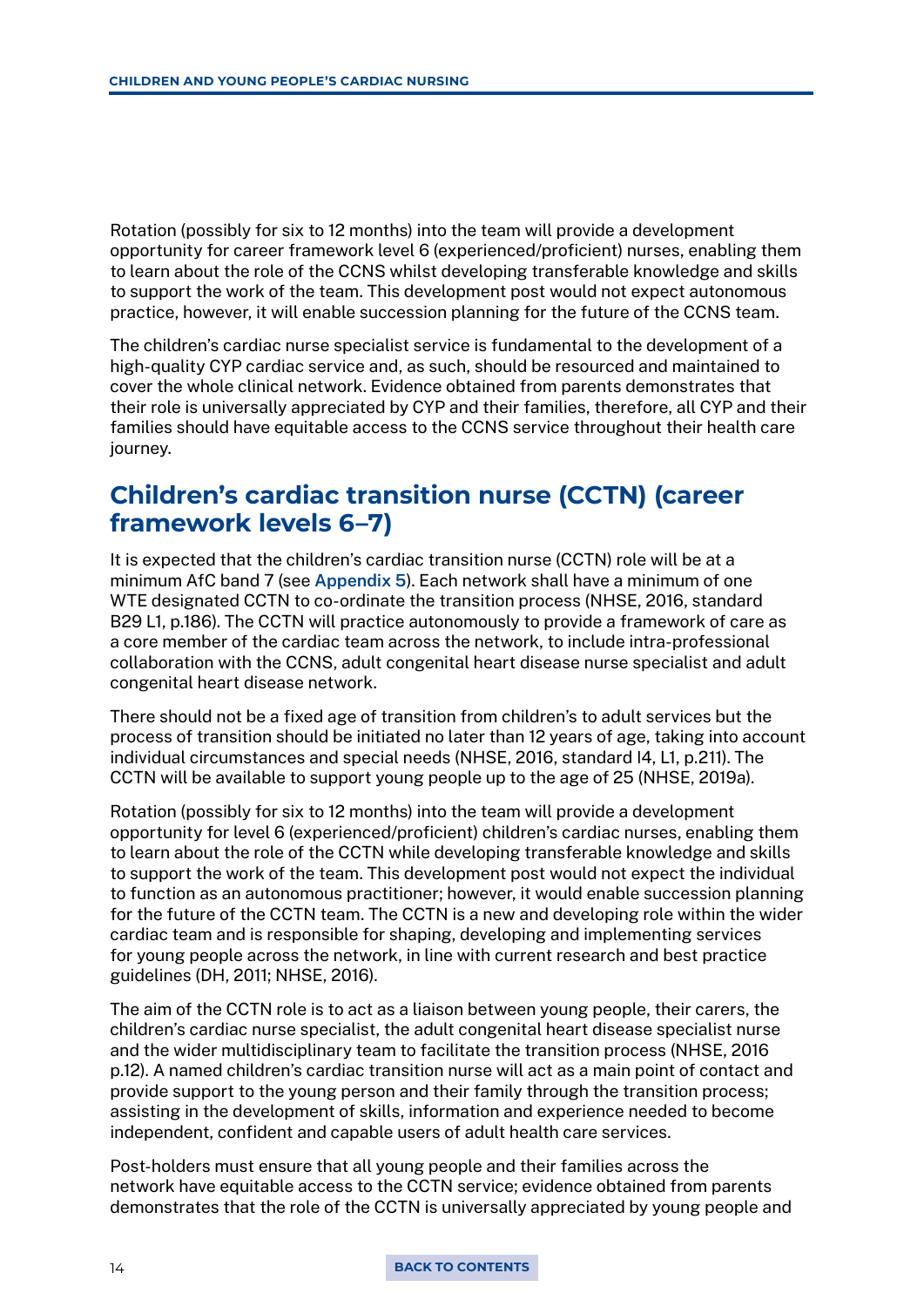their families as they strive to manage the challenges that adolescence brings.

The CCTN will provide specialist nursing care in collaboration with other nursing colleagues, to all young people aged 12 and over with a congenital cardiac condition through:

- assessment of the social, cultural, psychological, physical, educational and career aspiration needs of young people and their families, with particular focus on the developing needs of adolescents
- assessment of young person and family resiliency in terms of factors that may impact on adjustment and adaptation to potentially traumatic events
- provision of practical information, education and emotional support to young people and their families
- ensuring young people understand the importance of follow up during adulthood and know how to recognise and what action to take in the event of any deterioration or acute episode of ill health
- general and cardiac specific health promotion to encourage the adoption of long-term healthy lifestyle behaviours in the young person and their family, including discussion of smoking, drugs, alcohol, puberty and sexual health
- engaging young people and their families and working in partnership to meet their identified needs; planning, negotiating, implementing and evaluating an agreed plan of care
- co-ordination and facilitation of out-of-hospital care delivery and provision of support for young people and their families, ensuring continuity of care and effective communication across the network throughout their journey
- involvement of other health care professionals where need indicates, such as psychological support
- provision of specialist advice and support for young people and their families during the transition between children and adult services, supporting young people to become independent, confident and capable when managing their own health care needs, while simultaneously supporting parents to adopt a more supportive role and adjust to the change in responsibility that this entails
- liaising within and across organisational boundaries to ensure co-ordination and facilitation of transition to adult services for all co-morbidities and additional needs
- acting as an expert resource, clinical role model and leader in transition care for the multidisciplinary team, providing specialist education, advice and support to colleagues across the network and wider community (including health, social care and education colleagues)
- working in collaboration with the adult congenital heart disease nurse specialists to empower young people and their families and to ensure an efficient and effective transition process
- advocating for young people and their families at a local and national level
- working within the network to reduce the lost to follow-up rates between children and adult services.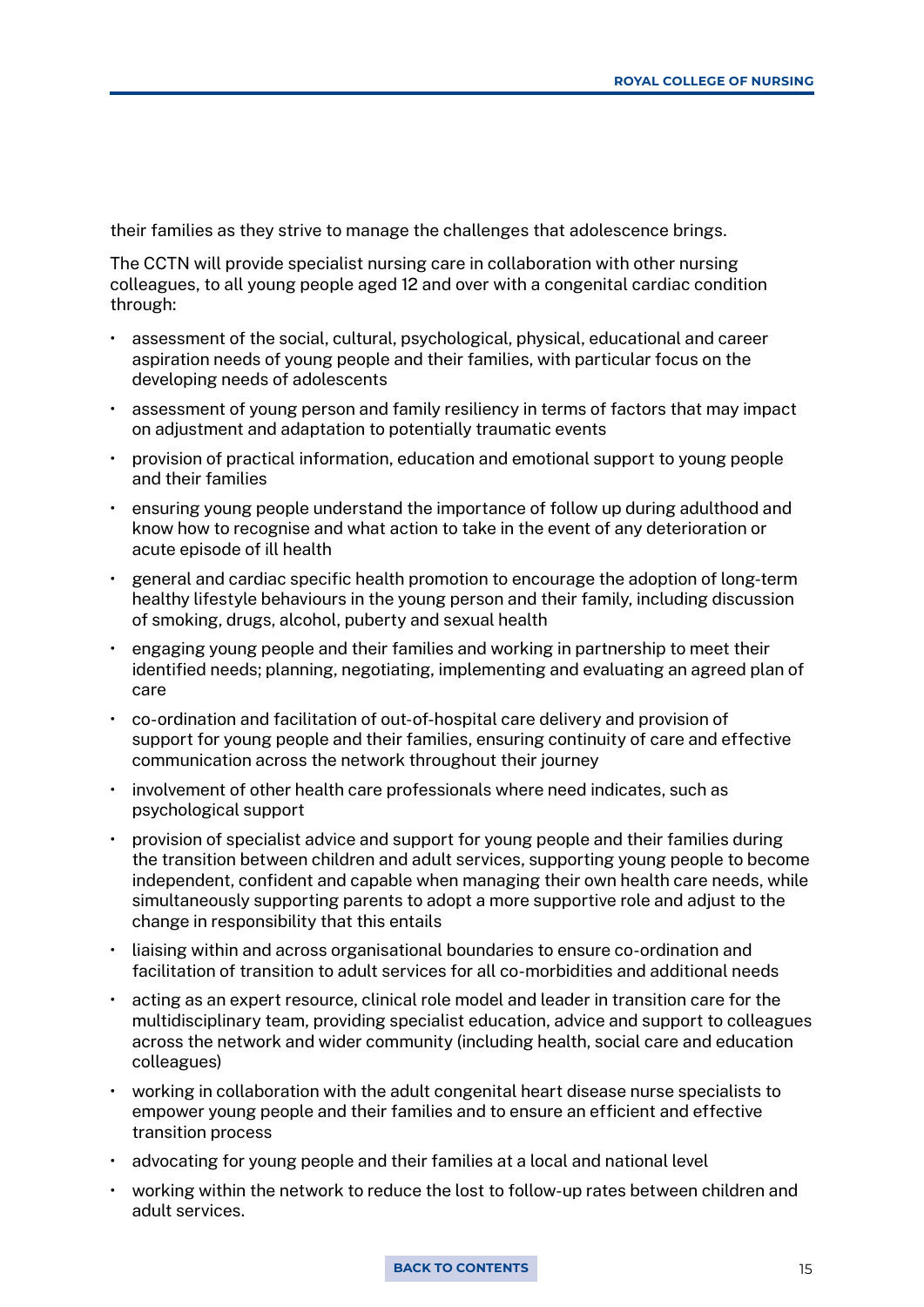## <span id="page-15-0"></span>**Cardiac clinical nurse educator (career framework levels 6–7)**

There should be a team of clinical educators for the network who will ideally be led by a cardiac clinical nurse educator, AfC band 8a (see [Appendix 7](#page-73-0)). There must be sufficient cardiac clinical nurse educators provided across the network (specialist children's surgical centre, specialist children's cardiology centre), to deliver standardised training and education competency-based programmes. They will also be responsible for ensuring the continuing professional development of nursing staff in the local children's cardiology centre and for community children's nurses (NHSE, 2016, standard E5, L3, p.279). The competency programmes will commence with preceptorship for newly registered nurses and must subsequently focus on the acquisition of knowledge and skills, such as, clinical examination, assessment, diagnostic reasoning and treatment, facilitating and evaluating care, evidence-based practice and communication. Skills in teaching, research, audit and management will also be part of the programme (NHSE, 2016, standard E6, L1-3, p199, 243).

The aim of this cardiac educator role is to work in conjunction with the lead nurse for the network in leading the development and implementation of the nursing education vision across the network. The post-holder will work autonomously, leading an effective strategy for education and training within the context of evidence-based practice, using research, audit, clinical guidelines and pathways of care. Effectiveness of the education process will be evident through measurement of nurse sensitive outcome measures. Close collaboration with the other network cardiac educators is essential.

The post-holder will also work closely with multi-professional, research and highly specialised teams, to develop a well-regarded local and national nursing body of knowledge. The post-holder will also work across organisational boundaries (collaborating with other cardiac clinical educators and universities nationally) to support the educational development of a world class service, which is able to lead on educational and evidence-based resources across and beyond the network.

### **Fetal cardiac nurse specialist (career framework levels 6–7)**

It is expected that the fetal cardiology nurse specialist role will be at a minimum AfC band 7 (see [Appendix 8\)](#page-80-0). Each clinical network will have at least one fetal cardiology nurse specialist and their role will be to:

- work in collaboration with providers of maternity and children's cardiac services to ensure that NHS Fetal Anomaly Screening Programme standards are consistently met and results reported (NHSE, 2016, standard K2, L1, p.214)
- be present during the consultation or contact all prospective parents whose baby has been given an antenatal diagnosis of cardiac disease to provide information and support on the day of diagnosis
- provide parents with contact details for relevant local and national support groups at this point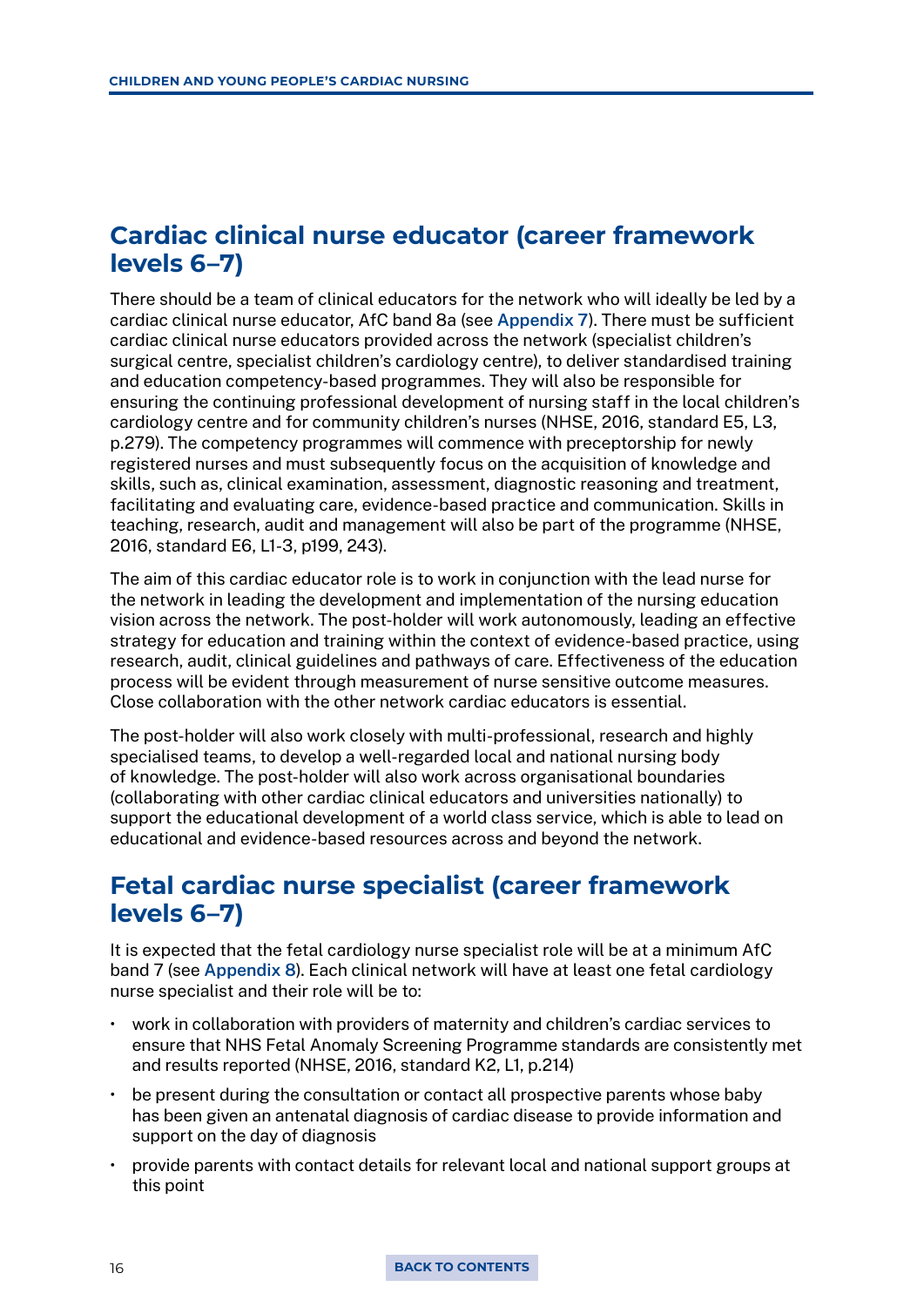- <span id="page-16-0"></span>• work with the cardiologist and the fetal medicine team to ensure that condition-specific information, explanation of treatment options, and psychosocial support is provided
- act as the point of contact for the family throughout pregnancy for support and further information (NHSE, 2016, standard K8, L1–3, p.216, 258, 293).

#### **Nurse staffing levels across children's cardiac services**

Nursing care across CYP cardiac services must be provided by a dedicated team of nursing staff who are trained and educated in the care of CYP with congenital cardiac medical, interventional and surgical health care needs. The inpatient nursing teams (theatres, interventional suites, intensive care, high dependency care, wards, outpatient departments, assessment units, etc) will be led by senior children's nurses with specialist knowledge and experience in the care of children with cardiac medical, interventional and surgical health care needs. These senior nurses will be professionally accountable to the lead nurse.

Children's cardiac intensive care units and high dependency care will be staffed according to national standards (PICS, 2015). A children's cardiac specialist nursing team will be available to provide support and advice to nursing staff across CYP cardiac services (intensive care, high dependency care, wards, outpatient departments and assessment units).

The CHD standards (NHSE, 2016, section 4.2, p.157) outline the key workforce requirements for nursing across the networks. Each network will have:

- a formally appointed lead nurse who will provide professional and clinical leadership to the nursing team across the network
- annual training plans in place, to ensure ongoing education and professional development for all health care professionals involved in the care of children with congenital heart problems.

Specialist cardiac surgical centre (section 4.2.1. p.157–158)

- Each specialist cardiac surgical centre will have a senior children's nurse (band 7) who leads a team (band 5/6), with specialist knowledge and experience in the care of children in children's cardiology and cardiac surgery. They will lead a dedicated team of nursing staff trained in the care of children who have received cardiac surgery.
- Each specialist children's surgical centre will provide sufficient clinical cardiac nurse educators to deliver competency-based programmes for nurses across the network.
- Each congenital heart network will employ a minimum of either seven WTE children's cardiac nurse specialists or one per 600,000 of the catchment population (whichever is the larger) distributed across the network according to geography and population. Included in this complement will be at least one WTE fetal cardiac nurse specialist and one WTE children's cardiac transition nurse.

Specialist children's cardiology centres (section 4.2.2, p159)

• Each specialist children's cardiology centre must have a formally nominated nursing clinical lead who has a direct collaborative working partnership with the lead nurse for the network and has specified time working in children's cardiology.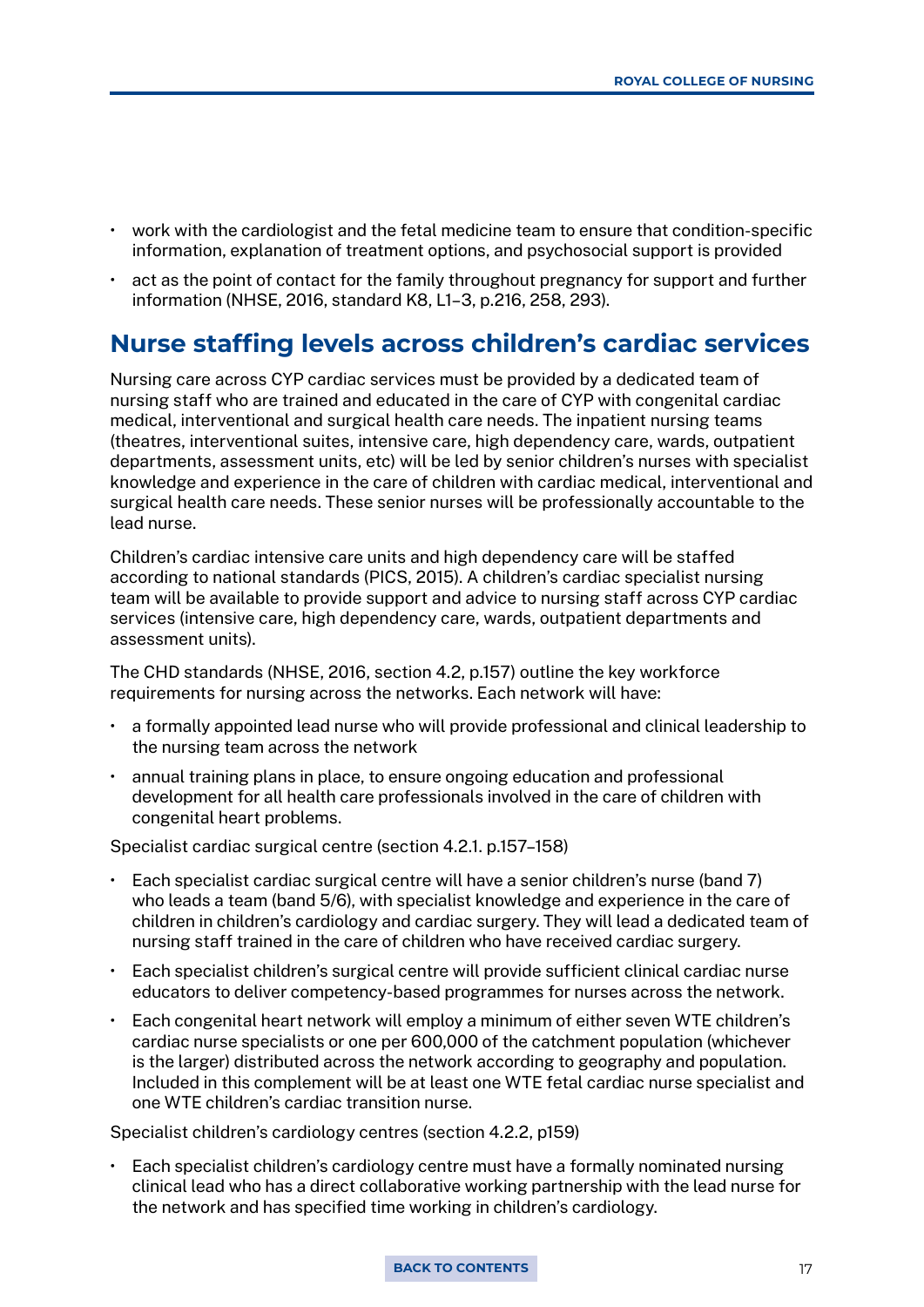- <span id="page-17-0"></span>• Each specialist children's cardiology centre must have designated registered children's nurses with a special interest in children's cardiology, trained and educated in the care of children and young people with heart disease.
- There must be a minimum of two registered children's nurses allocated to the children's cardiology beds who are trained according to the RCN competency framework.
- An appropriate number of children's cardiac nurse specialists will be based at the specialist children's cardiology centre and supported by the team at the specialist surgical centre. Where a fetal cardiology service exists, this must be supported by a children's cardiac nurse specialist with experience in fetal counselling.

Local children's cardiology centres (section 4.2.3, p.160)

The local children's cardiology centre will have a locally designated registered children's nurse with a specialist interest in children's cardiology, trained and educated in the care of cardiac children and young people. 0.25 WTE must be available to participate in cardiology clinics.

### **Additional nursing roles**

In addition to the roles described in this document, and with the *Long-Term Plan* (NHS, 2019a) in mind, the future emphasis on care provision should be though integrated care management and delivery. Therefore, further nursing roles are required to assist the CYP cardiac team. The CHD standards (NHSE, 2016) indicate that the identified teams and the relationships will include nurses and other professionals who will be working with and linking to the cardiac nursing teams across the three level settings and into the community. Thus, the wider nursing teams will need to be informed and skilled in working within the partnership approach to care (NHSE, 2016, standard D10, L1 – D46, L1 p.193–197; D5, L2; D44, L2 p.237–241 and A10, L3 p.269). So, a key competency of the cardiac nursing team will be to develop collaborative working so that the CHD service is more joined-up and co-ordinated in its care (NHS, 2019a), with the aim of:

'breaking down traditional barriers between care institutions, teams and funding streams so as to support the increasing number of people with long-term health conditions, rather than viewing each encounter with the health service as a single, unconnected 'episode' of care.' (NHS, 2019a. p.12).

#### **Infection control**

An infection control team, experienced in the needs of children's cardiac surgery patients (NHSE, 2016, standard D20, L1, p.194), should ideally be located on the same hospital site as the specialist children's surgical centre. All health care professionals at the specialist children's surgical centre, specialist children's cardiology centre, and local children's cardiology centre must take part in a programme of continuing professional development, including infection control. In the specialist children's cardiology centre there should be an infection control nurse experienced in the needs of children's cardiac patients (NHSE, 2016, standard D22, L2, p.238).

Registered children's nurses working in a specialist children's cardiology centre, a local children's cardiology centre or community settings (including primary and prehospital care), must have the required competence, knowledge and skills to assess ill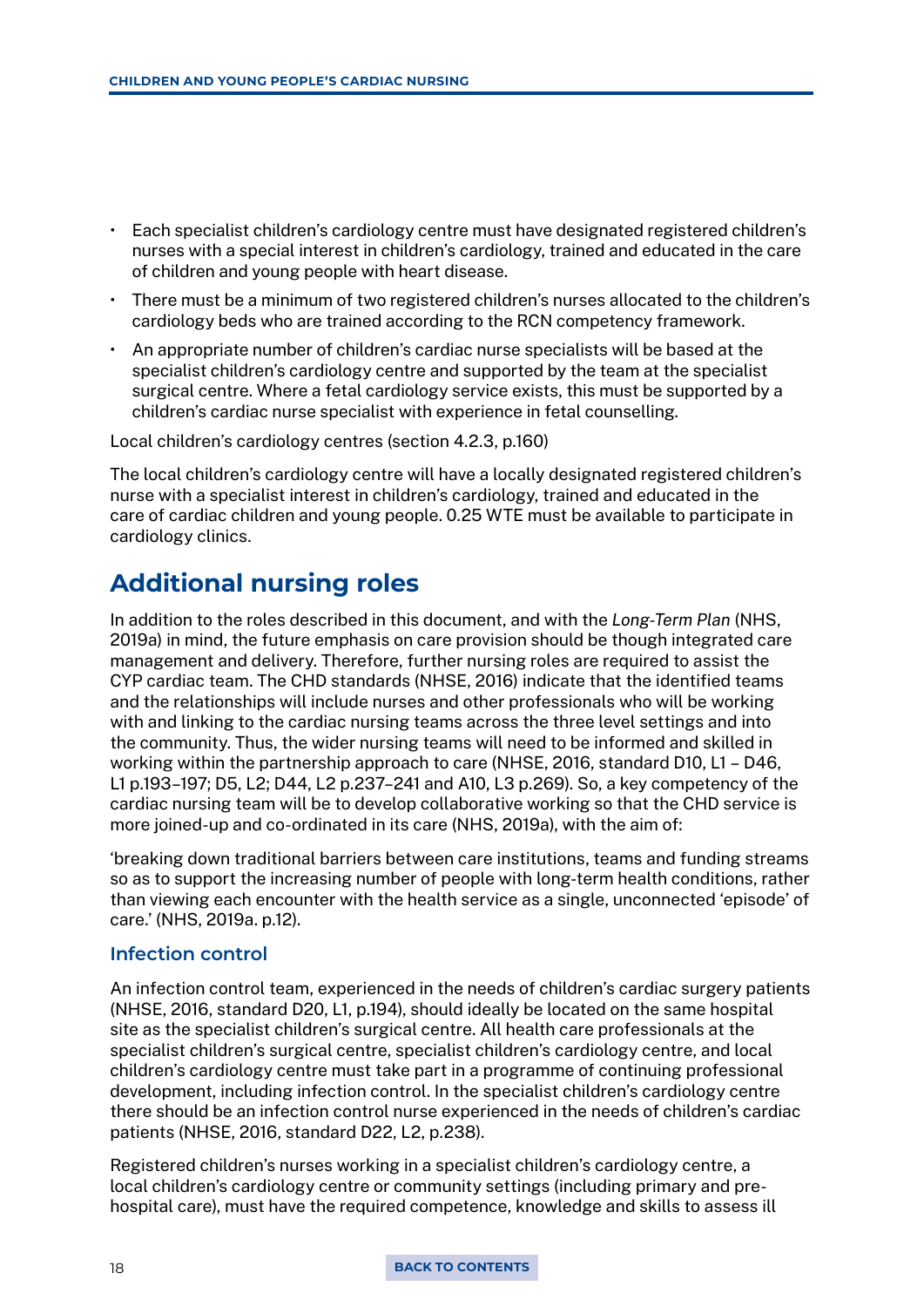CYP with congenital heart disease, and have advanced communication skills. Specialist competence, knowledge and skills will be required if providing complex and palliative care to CYP who are technologically dependent (for example, on long-term ventilation) (NHSE, 2016, standard E1, L2, 3, p.242, 279).

Registered children's nurses working in specialist children's surgical centre theatres, interventional suites or specialist children's cardiology centres, local children's cardiology centres, emergency care and assessment units must have the required competence, knowledge and skills to care for CYP with congenital heart disease, and have completed children's intermediate life support education (NHSE, 2016, standard E1, L1–3, p.198, 242, 279).

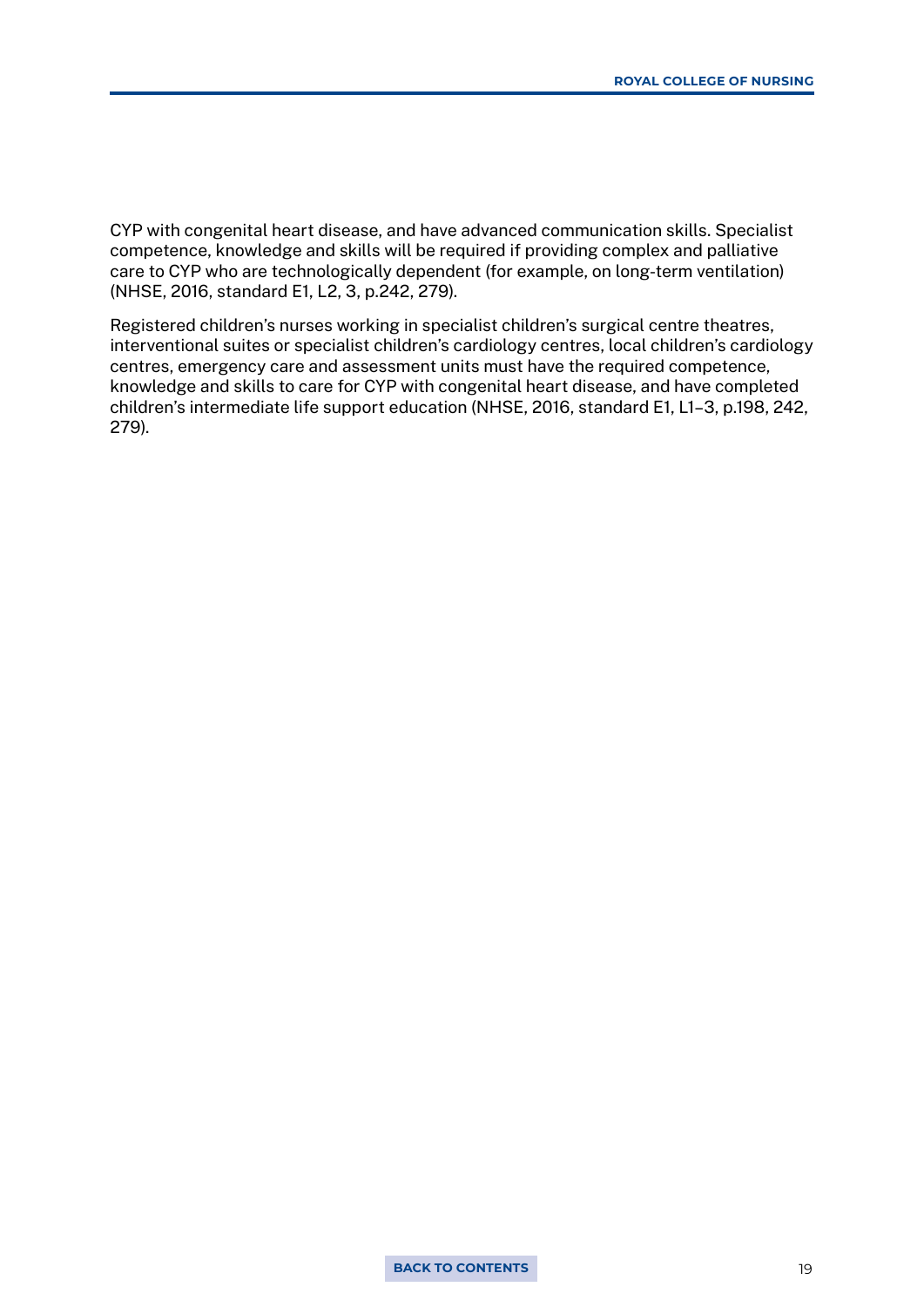## <span id="page-19-0"></span>4. The future vision for nursing within the children's cardiac specialty

## **Introduction**

A national survey of CYP cardiac nurses roles (Gaskin, 2019) has demonstrated that some progress has been made with this vision since 2014, such as the employment and growth of advanced nurse practitioner roles across several specialist children's surgical centres, the first consultant nurse in electrophysiology and inherited cardiac conditions in London; cardiac research nurses in Bristol and an honorary cardiac nurse researcher (principal lecturer, career framework level 8) in Birmingham.

Developing a world class evidence-based nursing service requires an ongoing planned, co-ordinated approach that will meet the dynamic needs of children, young people and their families, ensuring excellent care in a highly skilled and specialist field of practice. Continued development and modernisation of nursing roles and contemporary career pathways that are fit for purpose and fit for future practice, will enable greater realisation of innovation underpinned by nursing research.

## **Children's cardiac nurse consultants (career framework level 8)**

The children's cardiac nurse consultant role may focus in specific areas, such as surgery, transplant, electrophysiology, arrhythmias, inherited cardiac conditions, pulmonary hypertension and cardiac intensive care. It is expected that this post will be at a minimum of AfC band 8b. The nurse consultant (see [Appendix 9](#page-84-0)) is an autonomous practitioner with the delegated authority to practice independently, both professionally and organisationally. They will lead on strategic developments and contribute to national service changes in children's cardiac services, linking closely with stakeholders, maximising clinical capacity and coordinating service delivery while exploring strategic demands. This post will offer clinical leadership and incorporate both research and education into clinical practice. The post-holder will cover the four domains integral to nurse consultant roles. The clinical component of care will take up to 50% of their time (Woodward et al., 2005). Nurse consultants (NC) roles are expected to differ from other advanced practice roles, clinical nurse specialists and nurse practitioners (DH, 1999); with 50% of the nurse consultant's time spent providing expert practice and the remaining 50% divided between leadership and consultancy; education and training; and service development, research and evaluation (Gerrish, McDonnell & Kennedy, 2013).

The post-holder will demonstrate:

- expert practice function
- professional leadership and consultancy function
- education, training and development function
- practice and service development
- research and evaluation function.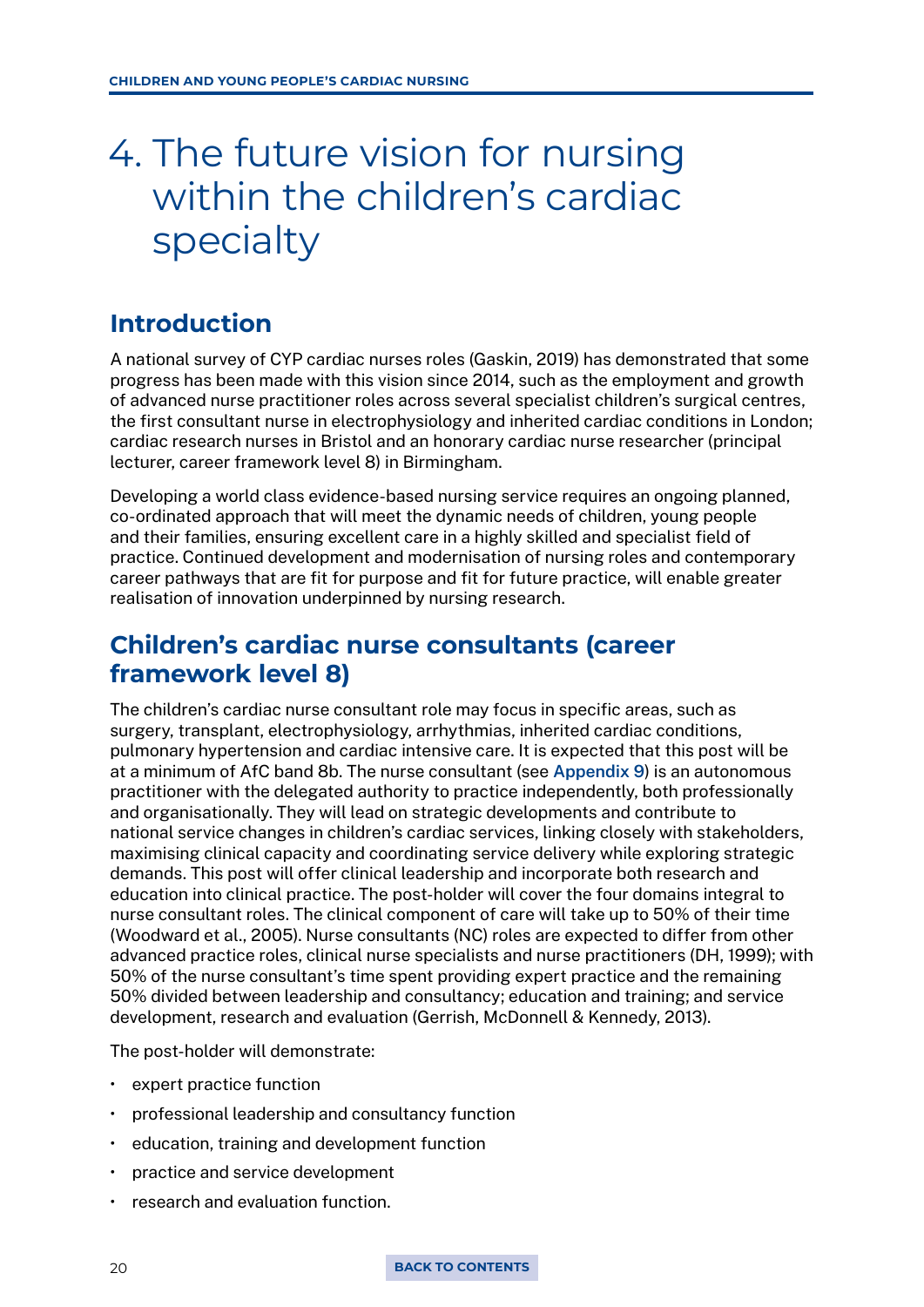<span id="page-20-0"></span>For more information see *Becoming and Being a Nurse Consultant* (RCN, 2012). The nurse consultant role will work in conjunction with consultant medical colleagues to develop and deliver a comprehensive service reflective of patient need. Focus will be on aspects of the service that need to meet national targets, shaping service delivery and maximising the knowledge and skills of existing practitioners. This will require complex knowledge and expert skills, with a strong emphasis on multi-professional collaboration. The post-holder will provide highly specialised professional advice, consultancy and clinical expertise in practice. Leadership skills will promote both internal and external networking opportunities, facilitation and management of change through collaboration.

As well as project-specific audit and research evaluation schemes, a contribution to research and clinical governance on a broader basis will also be sought. The nurse consultant supports modernisation strategies through service development and is engaged in the education and development of CYP cardiac nurses, both in terms of their existing role and that of highly specialised roles. The nurse consultant will be expected to work in close collaboration with other key nursing staff, such as lead nurses and clinical educators. It is desirable for the nurse consultant to engage in collaborative projects with nurse researchers, academics and professorial teams, and to hold an honorary academic contract with local higher education institutions.

#### **Children's cardiac advanced nurse practitioners (career framework level 7)**

The children's cardiac advanced nurse practitioner role is expected to be at a minimum AfC band 8a (see [Appendix 10\)](#page-90-0). The post-holder will demonstrate achievement of knowledge and skills to the standard outlined in the *Multi-professional Framework for Advanced Clinical Practice* (NHSE, 2017). The four pillars underpinning this level of practice are: clinical practice, leadership and management, education and research. Individuals working at this level are required to 'operate at master's level i.e. have the ability to make sound judgements in the absence of full information and to manage varying levels of risk when there is complex, competing or ambiguous information or uncertainty' (p.8).

The development of this role requires the organisation to support the governance around the role development and the intrinsic need for ongoing change and adaptation of practice. High level autonomous advanced clinical decision-making will be evident within the management of the post-holder's own caseload, the minimum amount of clinical time will be decided upon by the specialist children's surgical centre/specialist children's cardiology centre to meet the needs of the role, sector and specialism (NHSE, 2017). The post-holder will communicate closely with the lead nurse and other key nursing post-holders for the network. The role enables clinical decisions to be made in a timely fashion, meeting the needs of the child and their family throughout the patient journey. It is envisaged that there will be advanced clinical practitioners in all areas of the network.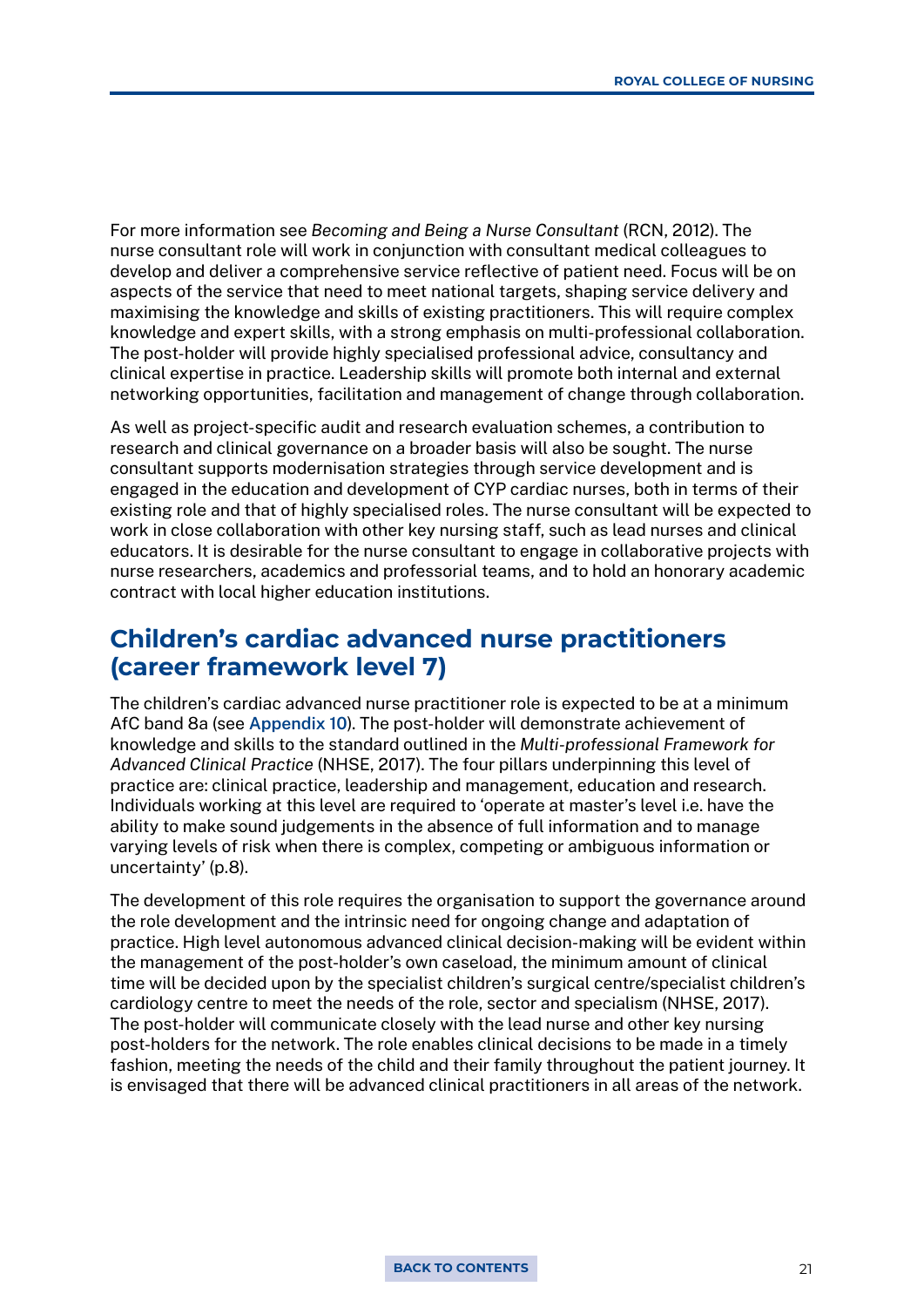### <span id="page-21-0"></span>**Professor of congenital cardiac nursing (career framework level 9) – national post**

The professor role is expected to be at career framework level 9 and will be a national post. A reader/associate professor [\(Appendix 12](#page-102-0)) or professorial post [\(Appendix 13](#page-106-0)) would reflect NHS and academic collaboration, leading and developing congenital cardiac nursing research and implementation of evidence-based practice across all children's cardiac networks. The aim is for the post-holder to work collaboratively with other key nursing post-holders, such as lead nurses, nurse consultants, advanced practitioners and clinical educators to produce high quality research outputs. They will contribute not only to the academic development of staff and students within both organisations, but also to progress the development of a dedicated nursing research focused infrastructure within the NHS. The post-holder will have a PhD in a relevant clinical practice discipline.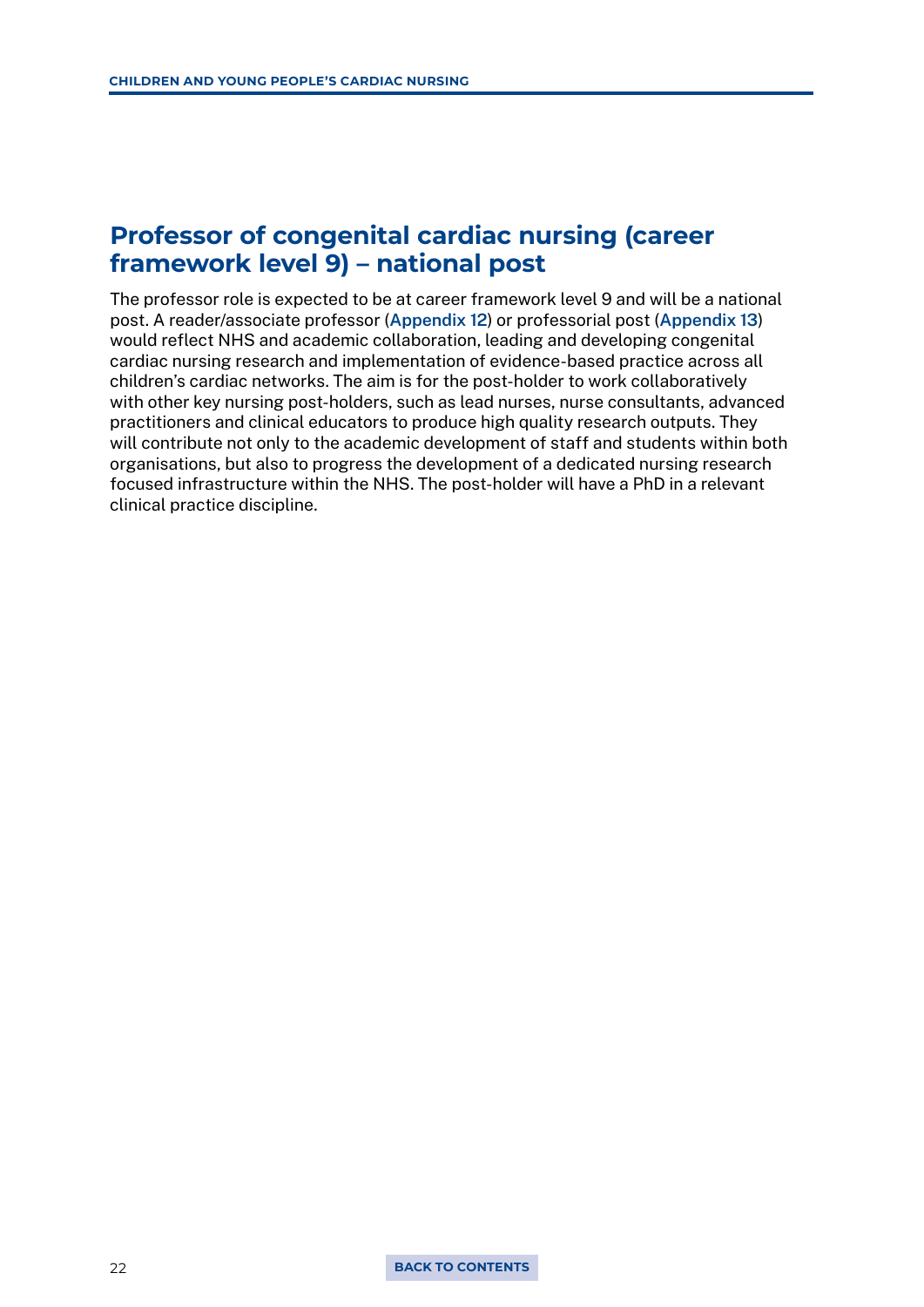## <span id="page-22-0"></span>5. The Knowledge and Skills Framework for children and young people's cardiac nurses

## **Introduction**

The Knowledge and Skills Framework (KSF) competencies are presented in this section. These cover:

- core dimensions for children's cardiac nursing
- specific dimensions for children's cardiac nursing
- knowledge
- skills.

The levels of competence, which had previously been based on Benner's novice to expert continuum, have been translated into this third edition RCN publication. The levels in this framework refer to competent, experienced and senior or expert practitioners. They align to levels 5, 6 and 7 of the *Career Framework for Health* (DH, 2004; Skills for Health, 2006); a simplified KSF is now available (NHS Employers, 2019). These levels refer to a lifelong learning continuum and do not directly correlate with the Agenda for Change pay bandings.

Progression through the levels will obviously be different for each nurse, depending on context, level of skill, performance appraisal, and individual objectives. However, it is envisaged that movement towards 'experienced' (level 6) should occur after being in post for approximately 18 months to two years. Dependent on the patient population, workload, and individual needs, the children's cardiac nurse should be achieving 'expert' (level 7) status after approximately five years in post. It should be stressed that nurses should always be working to advance their practice (NMC, 2018).

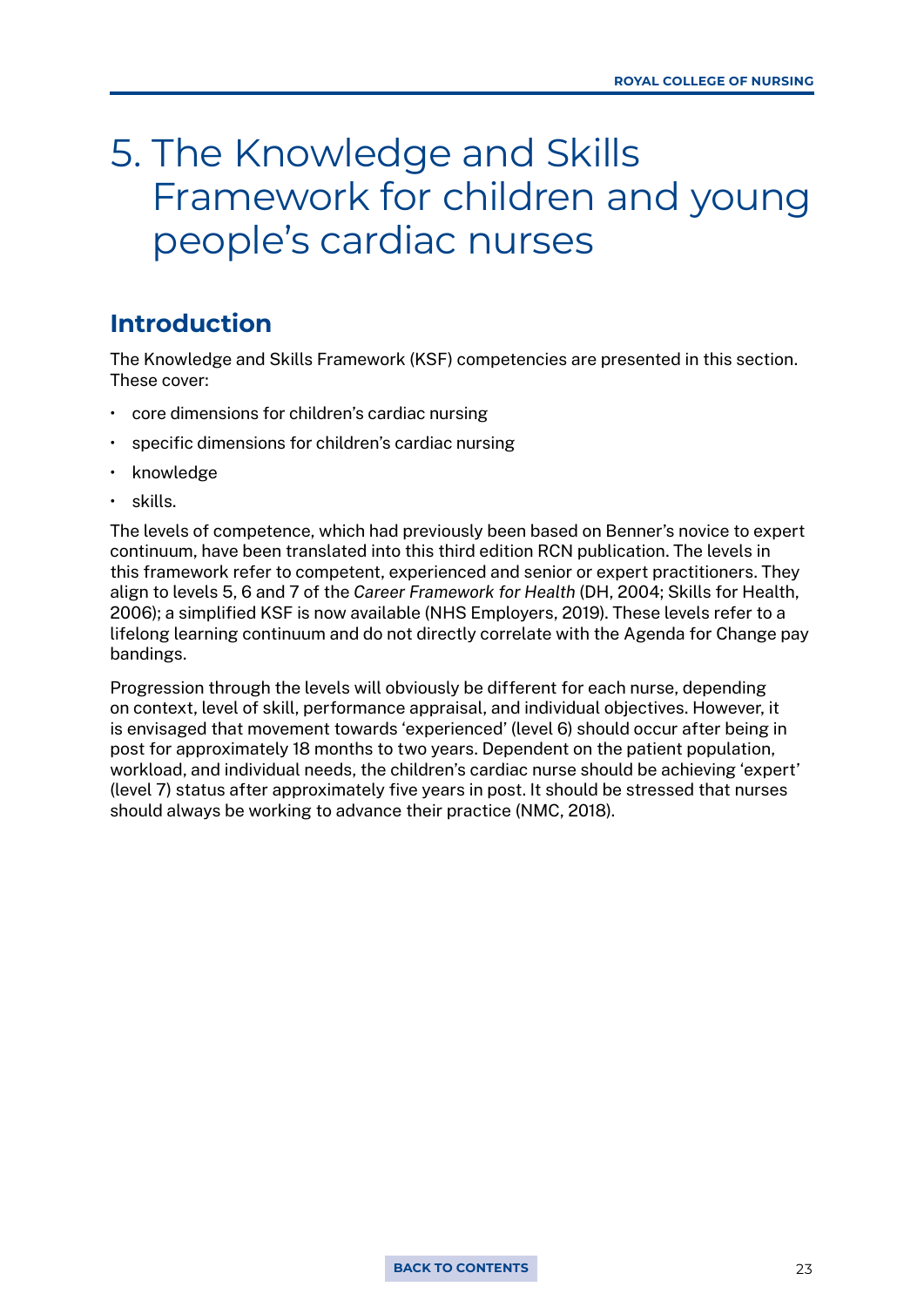|                         | <b>5.1 Core dimensions</b><br>No<br>Yes                                                                                                     | Practitioner competent<br>nurse (level 5) | specialist<br>ioner experienced/<br>ent nurse (level 6)<br>(level<br>practitioner<br>Senior practitione<br>practitioner expe<br>proficient nurse ( | Children's cardiac specialist<br>nurse (level 6-7) Expert<br>Nurse must be level 7 | Advanced practitioner<br>(level 7) | Lead clinical educator for<br>the network (level 7) | Consultant nurse (level 8) | nurse for the network<br>. 8)<br>level.<br>(level. | Reader/professor<br>(level 8-9) |
|-------------------------|---------------------------------------------------------------------------------------------------------------------------------------------|-------------------------------------------|----------------------------------------------------------------------------------------------------------------------------------------------------|------------------------------------------------------------------------------------|------------------------------------|-----------------------------------------------------|----------------------------|----------------------------------------------------|---------------------------------|
|                         | Inter-professional working across the children's cardiac service network                                                                    |                                           |                                                                                                                                                    |                                                                                    |                                    |                                                     |                            |                                                    |                                 |
| $\overline{\mathbf{c}}$ | Active inter-professional working across the children's cardiac service network                                                             |                                           |                                                                                                                                                    |                                                                                    |                                    |                                                     |                            |                                                    |                                 |
| 3                       | Understanding of role and position within the network                                                                                       |                                           |                                                                                                                                                    |                                                                                    |                                    |                                                     |                            |                                                    |                                 |
| 4                       | Utilising role and position within the network to influence care delivery                                                                   |                                           |                                                                                                                                                    |                                                                                    |                                    |                                                     |                            |                                                    |                                 |
| $\mathbf 5$             | Time management skills                                                                                                                      |                                           |                                                                                                                                                    |                                                                                    |                                    |                                                     |                            |                                                    |                                 |
| 6                       | Time management skills of self and others                                                                                                   |                                           |                                                                                                                                                    |                                                                                    |                                    |                                                     |                            |                                                    |                                 |
| $\overline{7}$          | Recognise when to seek support and advice                                                                                                   |                                           |                                                                                                                                                    |                                                                                    |                                    |                                                     |                            |                                                    |                                 |
| 8                       | Supporting and advising active role model                                                                                                   |                                           |                                                                                                                                                    |                                                                                    |                                    |                                                     |                            |                                                    |                                 |
| 9                       | Use of communication tools (SBAR) and paediatric early warning systems                                                                      |                                           |                                                                                                                                                    |                                                                                    |                                    |                                                     |                            |                                                    |                                 |
| 10                      | Promoting SBAR and paediatric early warning (PEW) in the clinical setting to improve patient outcome                                        |                                           |                                                                                                                                                    |                                                                                    |                                    |                                                     |                            |                                                    |                                 |
| 11                      | Advocate for the child and young person                                                                                                     |                                           |                                                                                                                                                    |                                                                                    |                                    |                                                     |                            |                                                    |                                 |
| 12                      | Advocate for the child and young person within children's cardiac specialist nursing                                                        |                                           |                                                                                                                                                    |                                                                                    |                                    |                                                     |                            |                                                    |                                 |
| 13                      | Caseload management                                                                                                                         |                                           |                                                                                                                                                    |                                                                                    |                                    |                                                     |                            |                                                    |                                 |
| 14                      | Provision of expert advice and support across multi-professional groups                                                                     |                                           |                                                                                                                                                    |                                                                                    |                                    |                                                     |                            |                                                    |                                 |
| 15                      | Clinical and professional leadership                                                                                                        |                                           |                                                                                                                                                    |                                                                                    |                                    |                                                     |                            |                                                    |                                 |
| 16                      | Empower young people, families and health care professionals                                                                                |                                           |                                                                                                                                                    |                                                                                    |                                    |                                                     |                            |                                                    |                                 |
| 17                      | Develop and implement nurse led initiatives to advance the quality of patient and family care                                               |                                           |                                                                                                                                                    |                                                                                    |                                    |                                                     |                            |                                                    |                                 |
| 18                      | Utilise role and position to evaluate service and identify shortfalls impacting on care delivery                                            |                                           |                                                                                                                                                    |                                                                                    |                                    |                                                     |                            |                                                    |                                 |
| 19                      | Lead on inter-professional working, co-ordinating transition to adult services across the network,<br>working closely with the liaison team |                                           |                                                                                                                                                    |                                                                                    |                                    |                                                     |                            |                                                    |                                 |
| 20                      | Evaluate resource utilisation ensuring quality and efficiency                                                                               |                                           |                                                                                                                                                    |                                                                                    |                                    |                                                     |                            |                                                    |                                 |
| 21                      | Lead on inter-professional working across the network, working closely with lead nurse                                                      |                                           |                                                                                                                                                    |                                                                                    |                                    |                                                     |                            |                                                    |                                 |
| 22                      | Change agent in practice, policy development and education                                                                                  |                                           |                                                                                                                                                    |                                                                                    |                                    |                                                     |                            |                                                    |                                 |

#### 24 **[BACK TO CONTENTS](#page-2-0)**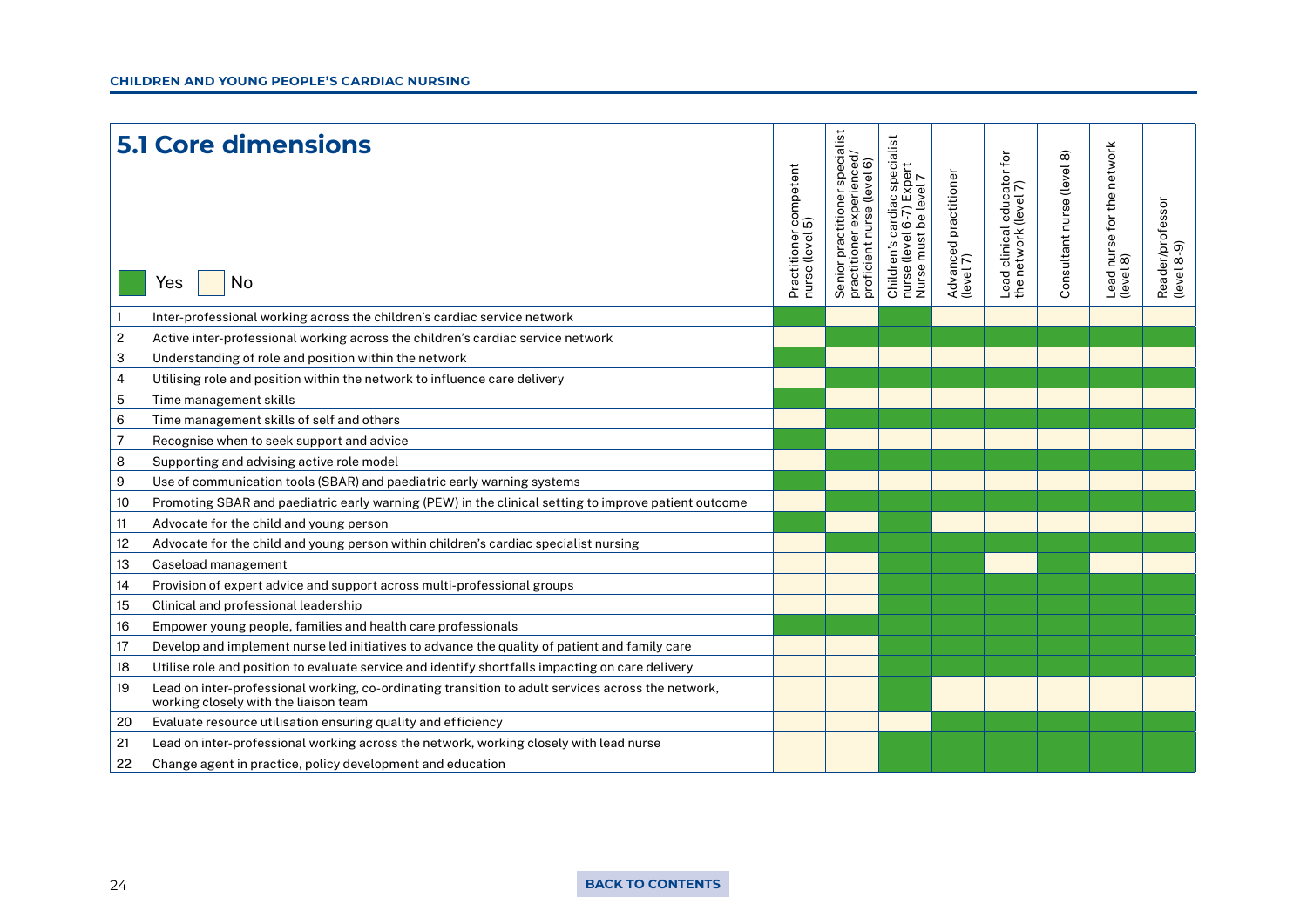#### **ROYAL COLLEGE OF NURSING**

|                | <b>5.2 Specific dimensions</b><br>No<br>Yes                                                                                                                                                                                | Practitioner competent<br>nurse (level 5) | specialist<br>practitioner experienced/<br>proficient nurse (level 6)<br>practitioner<br>Senior | s cardiac specialist<br>el 6-7) Expert<br>st be level 7<br>nurse (level 6-7) Exp<br>Nurse must be level<br>Children's | Advanced practitioner<br>(level 7) | l educator for<br>(level 7)<br>(level<br>ead clinical<br>the network | Consultant nurse (level 8) | Lead nurse for the network<br>(level 8) | Reader/professor<br>(level 8-9) |
|----------------|----------------------------------------------------------------------------------------------------------------------------------------------------------------------------------------------------------------------------|-------------------------------------------|-------------------------------------------------------------------------------------------------|-----------------------------------------------------------------------------------------------------------------------|------------------------------------|----------------------------------------------------------------------|----------------------------|-----------------------------------------|---------------------------------|
|                | Knowledge and skill in promotion of heart health, including provision of advice on diet, exercise, medications, stress<br>and psychosocial functioning (KSF HWB1)                                                          |                                           |                                                                                                 |                                                                                                                       |                                    |                                                                      |                            |                                         |                                 |
| $\overline{c}$ | Actively promoting heart health, including provision of advice on diet, exercise, medications, stress and<br>psychosocial functioning (HWB1)                                                                               |                                           |                                                                                                 |                                                                                                                       |                                    |                                                                      |                            |                                         |                                 |
| 3              | Patient assessment skills: vital sign monitoring, fluid balance, recognition of abnormal heart rhythm, knowledge of<br>common cardiac drugs - diuretics, angiotensin converting enzyme (ACE) inhibitors, drug calculations |                                           |                                                                                                 |                                                                                                                       |                                    |                                                                      |                            |                                         |                                 |
| 4              | Refining patient assessment skills - vital sign monitoring, fluid balance, management of abnormal<br>heart rhythm                                                                                                          |                                           |                                                                                                 |                                                                                                                       |                                    |                                                                      |                            |                                         |                                 |
| $\mathbf 5$    | Basic life support skills                                                                                                                                                                                                  |                                           |                                                                                                 |                                                                                                                       |                                    |                                                                      |                            |                                         |                                 |
| 6              | Advanced life support skills                                                                                                                                                                                               |                                           |                                                                                                 |                                                                                                                       |                                    |                                                                      |                            |                                         |                                 |
| $\overline{7}$ | Proactive medicine management in clinical practice                                                                                                                                                                         |                                           |                                                                                                 |                                                                                                                       |                                    |                                                                      |                            |                                         |                                 |
| 8              | Administering medication to Patient Group Directive (PGD) criteria                                                                                                                                                         |                                           |                                                                                                 |                                                                                                                       |                                    |                                                                      |                            |                                         |                                 |
| 9              | Partnership working with children and young people to enable compliance and concordance with<br>medication and heart health                                                                                                |                                           |                                                                                                 |                                                                                                                       |                                    |                                                                      |                            |                                         |                                 |
| 10             | Family dynamics, stress and coping - recognition of poor coping, awareness of appropriate referral system                                                                                                                  |                                           |                                                                                                 |                                                                                                                       |                                    |                                                                      |                            |                                         |                                 |
| 11             | Counselling skills, advanced communication skills to optimise family coping                                                                                                                                                |                                           |                                                                                                 |                                                                                                                       |                                    |                                                                      |                            |                                         |                                 |
| 12             | Preparation of the child and family for investigations and interventions/ treatment (KSF HWB2, HWB3,<br>HWB4, HWB5, HWB6, HWB7)                                                                                            |                                           |                                                                                                 |                                                                                                                       |                                    |                                                                      |                            |                                         |                                 |
| 13             | Co-ordinates the preparation of the child and family for investigations and interventions/ treatment (KSF<br>HWB2, HWB3, HWB4, HWB5, HWB6, HWB7)                                                                           |                                           |                                                                                                 |                                                                                                                       |                                    |                                                                      |                            |                                         |                                 |
| 14             | Data management and documentation - care-planning, record-keeping, audit data collection (KSF IK2, IK3)                                                                                                                    |                                           |                                                                                                 |                                                                                                                       |                                    |                                                                      |                            |                                         |                                 |
| 15             | Exemplar record-keeping, using data and audit cycles to affect care quality and outcome                                                                                                                                    |                                           |                                                                                                 |                                                                                                                       |                                    |                                                                      |                            |                                         |                                 |
| 16             | Expert practitioner, making autonomous clinical decisions                                                                                                                                                                  |                                           |                                                                                                 |                                                                                                                       |                                    |                                                                      |                            |                                         |                                 |
| 17             | In-depth knowledge of anatomy and physiology to facilitate advanced clinical assessments                                                                                                                                   |                                           |                                                                                                 |                                                                                                                       |                                    |                                                                      |                            |                                         |                                 |
| 18             | Case manage children ensuring that the care, fully reflects the latest evidence or research developments                                                                                                                   |                                           |                                                                                                 |                                                                                                                       |                                    |                                                                      |                            |                                         |                                 |
| 19             | Provide consultancy for nursing and medical staff across the network, demonstrating advanced generalist as well as<br>specialist knowledge of practice, clinical skill and problem solving ability                         |                                           |                                                                                                 |                                                                                                                       |                                    |                                                                      |                            |                                         |                                 |
| 20             | Involvement in research and audit within the cardiac specialty                                                                                                                                                             |                                           |                                                                                                 |                                                                                                                       |                                    |                                                                      |                            |                                         |                                 |
| 21             | Develop and drive policy, protocol and pathway development for improved patient case management                                                                                                                            |                                           |                                                                                                 |                                                                                                                       |                                    |                                                                      |                            |                                         |                                 |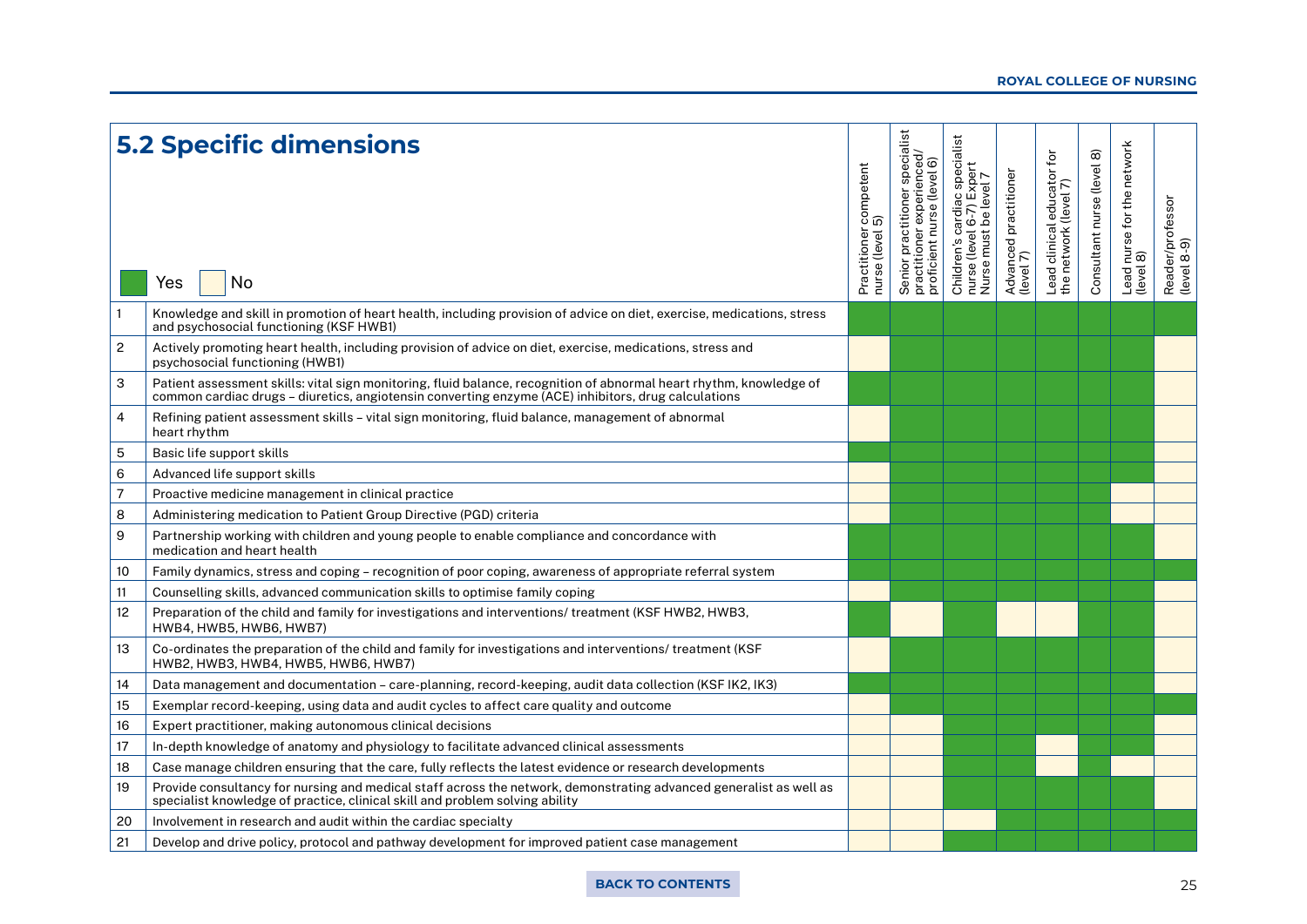|    | <b>5.3 Knowledge and skills</b>                                                                                                                     |               |     | Practitioner competent<br>nurse (level 5) |             |                |                |     |      | Senior practitioner specialist<br>practitioner experienced/<br>proficient nurse (level 6) |       |
|----|-----------------------------------------------------------------------------------------------------------------------------------------------------|---------------|-----|-------------------------------------------|-------------|----------------|----------------|-----|------|-------------------------------------------------------------------------------------------|-------|
|    | 5.3.1 Knowledge (levels 5-6)                                                                                                                        |               |     |                                           |             |                |                |     |      |                                                                                           |       |
|    | No<br>Yes                                                                                                                                           | Comm<br>unity | A&E | Ward                                      | $rac{1}{2}$ | $\overline{E}$ | Comm-<br>unity | A&E | Ward | $\frac{1}{2}$                                                                             | $\Xi$ |
| 22 | Cardiopulmonary physiology                                                                                                                          |               |     |                                           |             |                |                |     |      |                                                                                           |       |
| 23 | Neonatal toolkit 2009                                                                                                                               |               |     |                                           |             |                |                |     |      |                                                                                           |       |
| 24 | Identify physiological effects of CVS disease, the potential treatments utilised and long-term effects                                              |               |     |                                           |             |                |                |     |      |                                                                                           |       |
| 25 | Recognition of the signs of infection                                                                                                               |               |     |                                           |             |                |                |     |      |                                                                                           |       |
| 26 | Care of the child in cardiac failure /oedema                                                                                                        |               |     |                                           |             |                |                |     |      |                                                                                           |       |
| 27 | Care of the cyanotic child                                                                                                                          |               |     |                                           |             |                |                |     |      |                                                                                           |       |
| 28 | Drug calculations                                                                                                                                   |               |     |                                           |             |                |                |     |      |                                                                                           |       |
| 29 | Care of external pacing systems                                                                                                                     |               |     |                                           |             |                |                |     |      |                                                                                           |       |
| 30 | Care of chest drains and removal (surgical centre)                                                                                                  |               |     |                                           |             |                |                |     |      |                                                                                           |       |
| 31 | Management of surgical wounds (surgical centre)                                                                                                     |               |     |                                           |             |                |                |     |      |                                                                                           |       |
| 32 | Care of child - thoracotomy, PDA, shunt (surgical centre)                                                                                           |               |     |                                           |             |                |                |     |      |                                                                                           |       |
| 33 | Care of child - sternotomy, ASD, VSD (surgical centre)                                                                                              |               |     |                                           |             |                |                |     |      |                                                                                           |       |
| 34 | Understand the long-term implications of heart transplantation and when referral is indicated                                                       |               |     |                                           |             |                |                |     |      |                                                                                           |       |
| 35 | Identify the role of the specialist transplant team in organisation, co-ordination and follow-through care of children<br>requiring transplantation |               |     |                                           |             |                |                |     |      |                                                                                           |       |
| 36 | Knowledge of specialist teams, for example, pulmonary hypertension, arrhythmia, transplant, sudden death                                            |               |     |                                           |             |                |                |     |      |                                                                                           |       |
| 37 | Identify psychological post-operative problems                                                                                                      |               |     |                                           |             |                |                |     |      |                                                                                           |       |
| 38 | Care of child requiring tracheotomy and long-term respiratory support (CPAP/BiPAP)                                                                  |               |     |                                           |             |                |                |     |      |                                                                                           |       |
| 39 | Care of child with chest infection                                                                                                                  |               |     |                                           |             |                |                |     |      |                                                                                           |       |
| 40 | Care of child having respiratory investigations                                                                                                     |               |     |                                           |             |                |                |     |      |                                                                                           |       |
| 41 | Care of child in respiratory failure                                                                                                                |               |     |                                           |             |                |                |     |      |                                                                                           |       |
| 42 | Preparation of child/family for surgery - including safe transfer of patient to theatre                                                             |               |     |                                           |             |                |                |     |      |                                                                                           |       |
| 43 | Pre-operative/anaesthetic management including surveillance intra-op and post-op                                                                    |               |     |                                           |             |                |                |     |      |                                                                                           |       |
| 44 | Care of the child after cardiac investigations and interventions                                                                                    |               |     |                                           |             |                |                |     |      |                                                                                           |       |
| 45 | Care of the stable long-term HDU child with support of more experienced staff                                                                       |               |     |                                           |             |                |                |     |      |                                                                                           |       |
| 46 | Knowledge of complication post cardiopulmonary by-pass                                                                                              |               |     |                                           |             |                |                |     |      |                                                                                           |       |
| 47 | Care of child – removal of mass, sternal and tracheal surgery (surgical centre)                                                                     |               |     |                                           |             |                |                |     |      |                                                                                           |       |
| 48 | Care of child requiring lung biopsy                                                                                                                 |               |     |                                           |             |                |                |     |      |                                                                                           |       |

#### 26 **[BACK TO CONTENTS](#page-2-0)**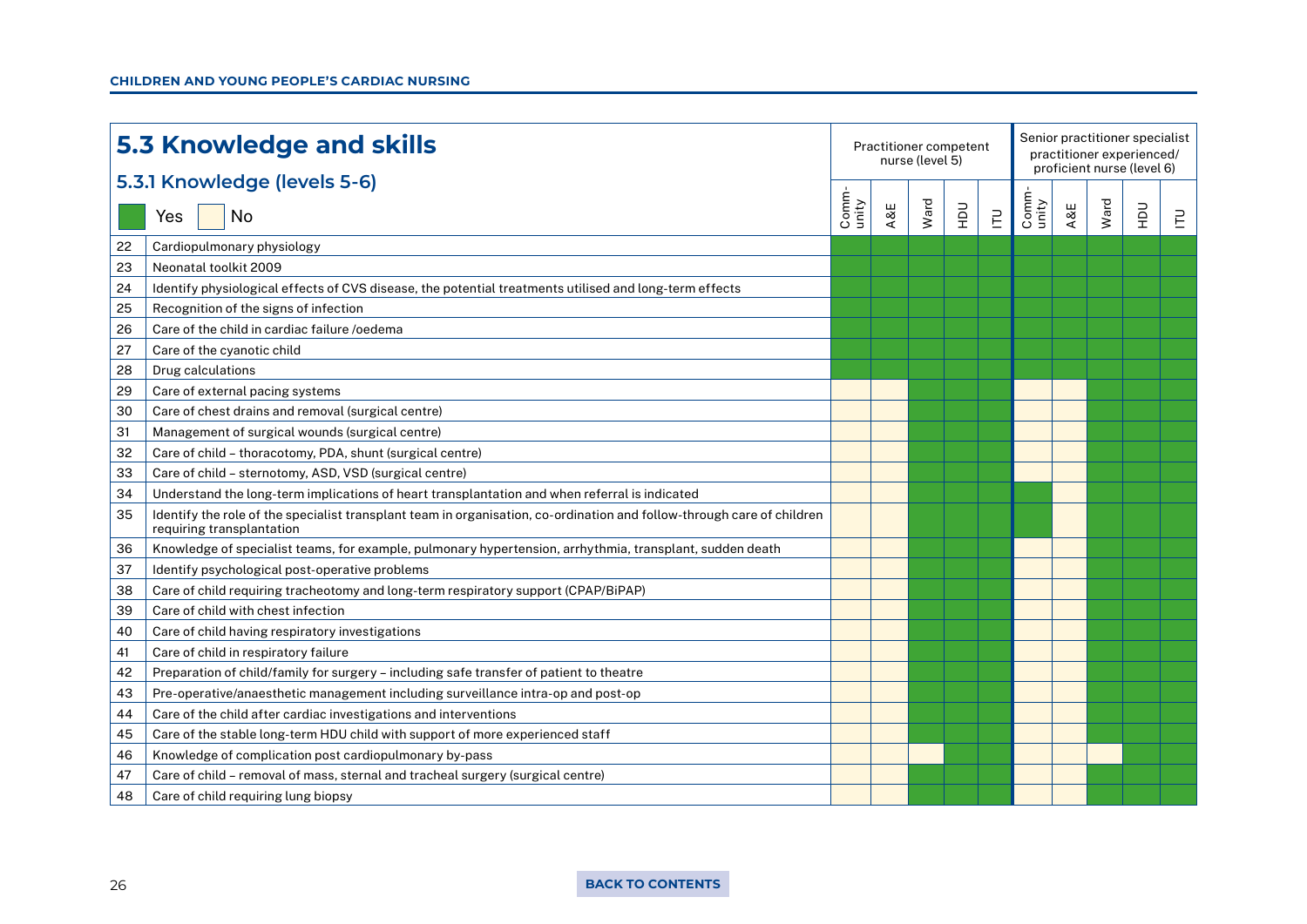#### Children's cardiac<br>specialist nurse<br>(level 6-7) Expert Lead nurse for the Reader/professor<br>(level 8-9) **5.3.2 Knowledge (levels 7-9)** Children's cardiac Consultant nurse<br>(level 8) Lead nurse for the<br>network (level 8) Lead clinical<br>educator for the<br>network (level 7) Consultant nurse Reader/professor (level 6-7) Expert educator for the specialist nurse network (level 7) network (level 8) Advanced<br>practitioner<br>(level 7) Lead clinical practitioner Advanced (level 8-9) Yes No Cardiopulmonary physiology 2 *Neonatal toolkit* 2009 3 | Identify physiological effects of CVS disease, the potential treatments utilised and long-term effects 4 Recognition of the signs of infection 5 Care of the child in cardiac failure /oedema 6 Care of the cyanotic child 7 Drug calculations 8 Care of external pacing systems 9 Care of chest drains and removal (surgical centre) 10 | Management of surgical wounds (surgical centre) 11 Care of child – thoracotomy, PDA, shunt (surgical centre) 12 | Care of child – sternotomy, ASD, VSD (surgical centre) 13 Understand the long-term implications of heart transplantation and when referral is indicated 14 Identify the role of the specialist transplant team in organisation, co-ordination and follow-through care of children requiring transplantation 15 Knowledge of specialist teams, for example pulmonary hypertension, arrhythmia, transplant, sudden death 16 | Identify psychological post-operative problems 17 Care of child requiring tracheotomy and long-term respiratory support (CPAP/BiPAP) 18 Care of child with chest infection 19 Care of child having respiratory investigations 20 Care of child in respiratory failure 21 Preparation of child/family for surgery – including safe transfer of patient to theatre 22 Pre-operative/anaesthetic management including surveillance intra-op and post-op 23 Care of the child after cardiac investigations and interventions 24  $\mid$  Care of the stable long-term HDU child with support of more experienced staff 25 | Knowledge of complication post cardiopulmonary by-pass 26  $\Box$  Care of child – removal of mass, sternal and tracheal surgery (surgical centre) 27 Care of child requiring lung biopsy

#### **ROYAL COLLEGE OF NURSING**

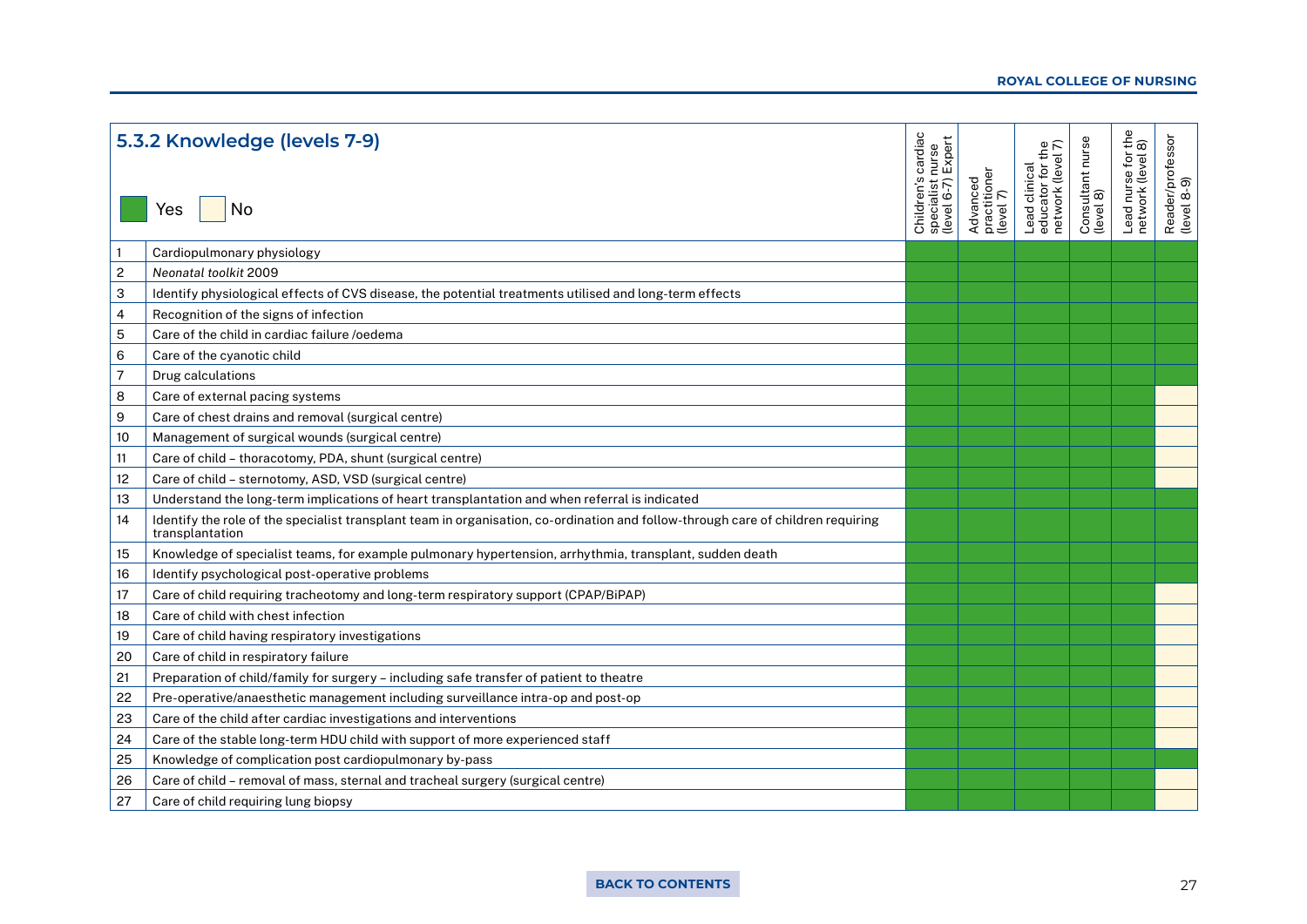#### **CHILDREN AND YOUNG PEOPLE'S CARDIAC NURSING**

|                | 5.3.3 Skills (levels 5-6)                                                                                                                           |                | Practitioner competent<br>nurse (level 5) |      |       |                |                             |     | Senior practitioner specialist<br>practitioner experienced/<br>proficient nurse (level 6) |               |   |  |  |  |  |  |
|----------------|-----------------------------------------------------------------------------------------------------------------------------------------------------|----------------|-------------------------------------------|------|-------|----------------|-----------------------------|-----|-------------------------------------------------------------------------------------------|---------------|---|--|--|--|--|--|
|                | No<br>Yes                                                                                                                                           | Comm-<br>unity | A&E                                       | Ward | $\Xi$ | $\overline{E}$ | $\frac{Comm}{\text{unity}}$ | A&E | Ward                                                                                      | $\frac{1}{2}$ | 己 |  |  |  |  |  |
|                | Observe and assess patients' condition relating to their general, respiratory, cardiovascular, neuro-developmental<br>and elimination needs         |                |                                           |      |       |                |                             |     |                                                                                           |               |   |  |  |  |  |  |
| $\overline{c}$ | Recognition of child with acute airway obstruction - ABC                                                                                            |                |                                           |      |       |                |                             |     |                                                                                           |               |   |  |  |  |  |  |
| 3              | Maintain an airway and use recognised artificial airways, prongs, tracheotomies etc.                                                                |                |                                           |      |       |                |                             |     |                                                                                           |               |   |  |  |  |  |  |
| 4              | Suction, positioning and assisting with physiotherapy                                                                                               |                |                                           |      |       |                |                             |     |                                                                                           |               |   |  |  |  |  |  |
| 5              | Perform non-invasive vital sign monitoring including Sao2                                                                                           |                |                                           |      |       |                |                             |     |                                                                                           |               |   |  |  |  |  |  |
| 6              | ECG monitoring and recognise deviations from normal for the CYP                                                                                     |                |                                           |      |       |                |                             |     |                                                                                           |               |   |  |  |  |  |  |
|                | Arterial/CVP monitoring and recognise deviations from normal for the CYP                                                                            |                |                                           |      |       |                |                             |     |                                                                                           |               |   |  |  |  |  |  |
| 8              | Undertake 12 lead and 24hr ECG monitoring                                                                                                           |                |                                           |      |       |                |                             |     |                                                                                           |               |   |  |  |  |  |  |
|                | Drawing of blood samples and use of laboratory services/point of care analysis:<br>· blood gas analysis                                             |                |                                           |      |       |                |                             |     |                                                                                           |               |   |  |  |  |  |  |
|                | · electrolytes                                                                                                                                      |                |                                           |      |       |                |                             |     |                                                                                           |               |   |  |  |  |  |  |
| 9              | · blood sugar                                                                                                                                       |                |                                           |      |       |                |                             |     |                                                                                           |               |   |  |  |  |  |  |
|                | $\cdot$ INR                                                                                                                                         |                |                                           |      |       |                |                             |     |                                                                                           |               |   |  |  |  |  |  |
|                | · APTT analysis                                                                                                                                     |                |                                           |      |       |                |                             |     |                                                                                           |               |   |  |  |  |  |  |
| 10             | Use of portable equipment                                                                                                                           |                |                                           |      |       |                |                             |     |                                                                                           |               |   |  |  |  |  |  |
| 11             | Maintenance/recording of accurate fluid/colloid balance                                                                                             |                |                                           |      |       |                |                             |     |                                                                                           |               |   |  |  |  |  |  |
| 12             | Safe administration of medication (oral and IV)                                                                                                     |                |                                           |      |       |                |                             |     |                                                                                           |               |   |  |  |  |  |  |
| 13             | Safe administration and knowledge of side-effects of drugs used in HDU                                                                              |                |                                           |      |       |                |                             |     |                                                                                           |               |   |  |  |  |  |  |
| 14             | Safely care for central venous access catheters                                                                                                     |                |                                           |      |       |                |                             |     |                                                                                           |               |   |  |  |  |  |  |
| 15             | Safely administer drugs via inhalers and nebulisers                                                                                                 |                |                                           |      |       |                |                             |     |                                                                                           |               |   |  |  |  |  |  |
| 16             | Safe administration of post-operative drugs (surgical centre)                                                                                       |                |                                           |      |       |                |                             |     |                                                                                           |               |   |  |  |  |  |  |
| 17             | Assessment and preparation for transplantation (surgical centre)                                                                                    |                |                                           |      |       |                |                             |     |                                                                                           |               |   |  |  |  |  |  |
| 18             | Long-term management of transplantation and follow-up                                                                                               |                |                                           |      |       |                |                             |     |                                                                                           |               |   |  |  |  |  |  |
| 19             | Identify the role of the specialist transplant team in organisation, co-ordination and follow-through care of children<br>requiring transplantation |                |                                           |      |       |                |                             |     |                                                                                           |               |   |  |  |  |  |  |

#### 28 **[BACK TO CONTENTS](#page-2-0)**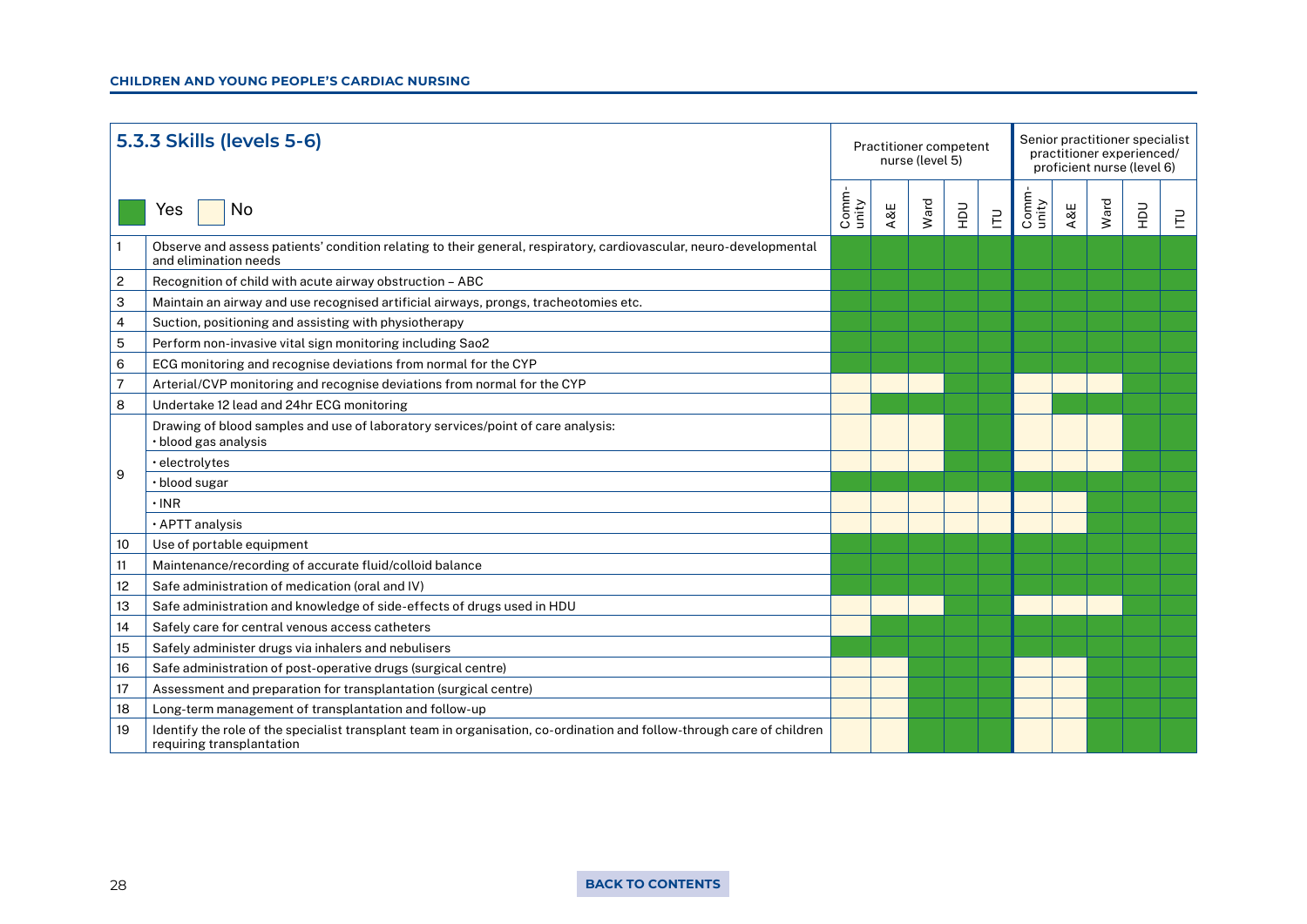#### **ROYAL COLLEGE OF NURSING**

| 5.3.3 Skills (levels 5-6) (continued) |                                                                                                                                                     |                | Practitioner competent | nurse (level 5) |               |                |                |     | Senior practitioner specialist<br>practitioner experienced/<br>proficient nurse (level 6) |               |   |
|---------------------------------------|-----------------------------------------------------------------------------------------------------------------------------------------------------|----------------|------------------------|-----------------|---------------|----------------|----------------|-----|-------------------------------------------------------------------------------------------|---------------|---|
|                                       | No<br>Yes                                                                                                                                           | Comm-<br>unity | A&E                    | Ward            | $\frac{1}{2}$ | $\overline{E}$ | Comm-<br>unity | A&E | Ward                                                                                      | $\frac{1}{2}$ | ᄅ |
| 20                                    | Recognise when support is required for families with long-term difficulties and direct to appropriate services                                      |                |                        |                 |               |                |                |     |                                                                                           |               |   |
| 21                                    | Find appropriate information for staff and families about conditions identified                                                                     |                |                        |                 |               |                |                |     |                                                                                           |               |   |
| 22                                    | Communicate with families regarding family issues and direct to relevant support services as required                                               |                |                        |                 |               |                |                |     |                                                                                           |               |   |
| 23                                    | Assisting parent support/community liaison                                                                                                          |                |                        |                 |               |                |                |     |                                                                                           |               |   |
| 24                                    | Preparation of child/family for surgery including safe transfer of patient to theatre                                                               |                |                        |                 |               |                |                |     |                                                                                           |               |   |
| 25                                    | Pre-operative/anaesthetic management including surveillance intra-op and post-op                                                                    |                |                        |                 |               |                |                |     |                                                                                           |               |   |
| 26                                    | Identify physical post-operative problems (surgical centre)                                                                                         |                |                        |                 |               |                |                |     |                                                                                           |               |   |
| 27                                    | Identify pulmonary hypertensive crises                                                                                                              |                |                        |                 |               |                |                |     |                                                                                           |               |   |
| 28                                    | Safely manage infusion devices for monitoring lines and zeroing techniques                                                                          |                |                        |                 |               |                |                |     |                                                                                           |               |   |
| 29                                    | Assessment and management of low cardiac output states                                                                                              |                |                        |                 |               |                |                |     |                                                                                           |               |   |
| 30                                    | Maintain an airway, and competency trained in the use of recognised airway adjuncts including tracheostomy                                          |                |                        |                 |               |                |                |     |                                                                                           |               |   |
| 31                                    | Actively manage the child requiring assisted ventilation techniques - such as CPAP. Troubleshoot effectively<br>equipment malfunction               |                |                        |                 |               |                |                |     |                                                                                           |               |   |
| 32                                    | Apply ventilation strategies in response to blood gas analysis in line with local policy                                                            |                |                        |                 |               |                |                |     |                                                                                           |               |   |
| 33                                    | Actively manage deviations from normal electrophysiology, for example cardioversion, pacing, medication, cooling                                    |                |                        |                 |               |                |                |     |                                                                                           |               |   |
| 34                                    | Refer to specialist inherited cardiac disorders team, for example. PHT, EP, heart failure                                                           |                |                        |                 |               |                |                |     |                                                                                           |               |   |
| 35                                    | Manage the child with suspected pulmonary vascular disease, engaging with pulmonary hypertensive specialist<br>team for advice and support          |                |                        |                 |               |                |                |     |                                                                                           |               |   |
| 36                                    | Identify the role of the specialist transplant team in organisation, co-ordination and follow-through care of children<br>requiring transplantation |                |                        |                 |               |                |                |     |                                                                                           |               |   |
| 37                                    | Organisation and timely planning of patients for discharge from clinical areas                                                                      |                |                        |                 |               |                |                |     |                                                                                           |               |   |
| 38                                    | Planning and undertaking internal and external patient transfer                                                                                     |                |                        |                 |               |                |                |     |                                                                                           |               |   |
| 39                                    | Understands importance of discharge planning to ensure efficient use of resources                                                                   |                |                        |                 |               |                |                |     |                                                                                           |               |   |
| 40                                    | Understands the importance of follow up care post-surgery (at surgical centre)                                                                      |                |                        |                 |               |                |                |     |                                                                                           |               |   |
| 41                                    | Understands the importance of follow up care and how to arrange it (community, networks clinics, etc.)                                              |                |                        |                 |               |                |                |     |                                                                                           |               |   |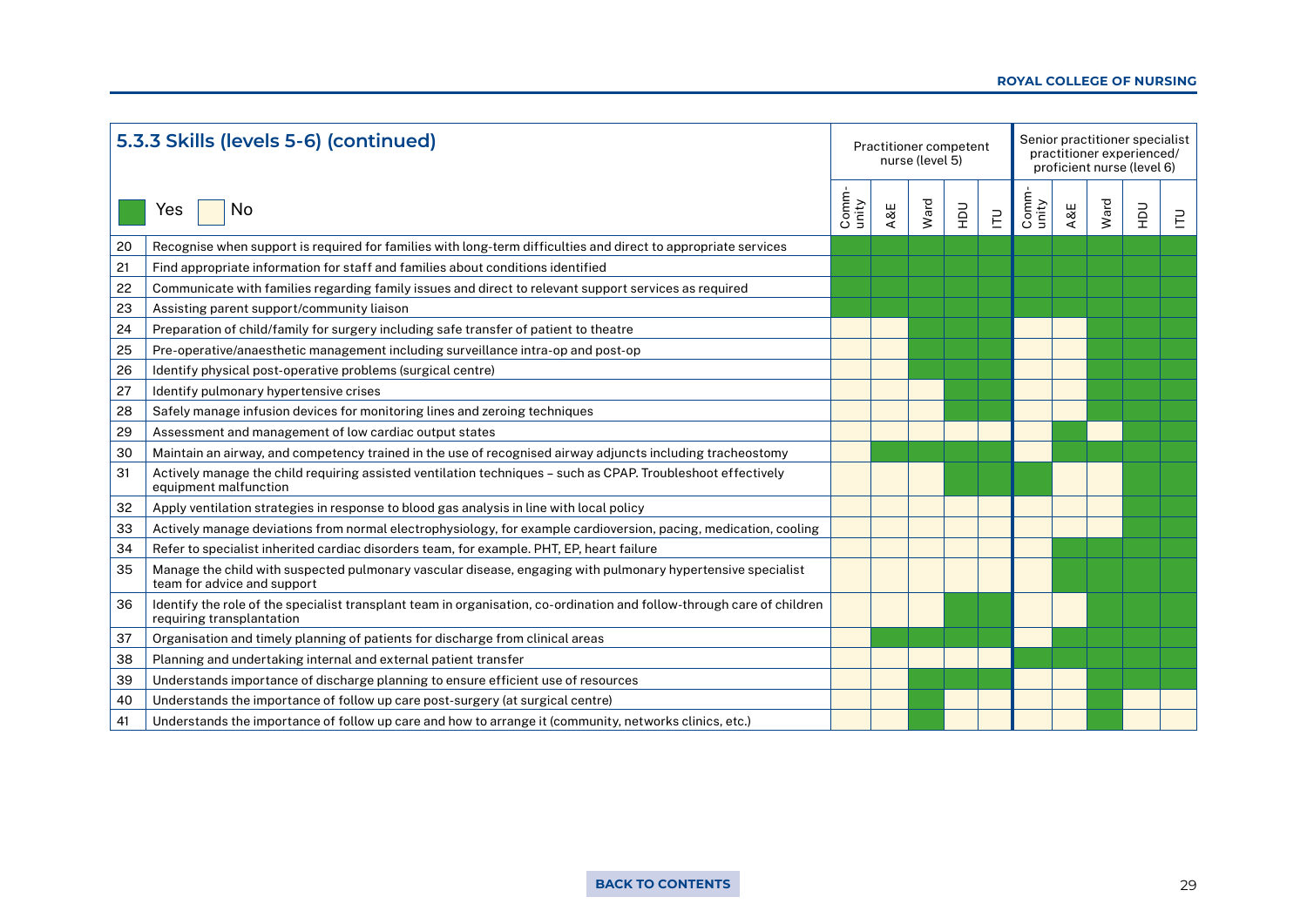#### **CHILDREN AND YOUNG PEOPLE'S CARDIAC NURSING**

|                | 5.3.4 Skills (levels 7-9)<br>No<br>Yes                                                                                                              | Children's cardiac<br>specialist nurse<br>(level 6-7) Expert | practitioner<br>(level 7)<br>Advanced | $\circ$ $\cap$<br>network (level<br>educator for<br>Lead clinical | Consultant nurse<br>(level 8) | Ф<br>£<br>Lead nurse for t<br>network (level 8 | Reader/professor<br>(level 8-9) |
|----------------|-----------------------------------------------------------------------------------------------------------------------------------------------------|--------------------------------------------------------------|---------------------------------------|-------------------------------------------------------------------|-------------------------------|------------------------------------------------|---------------------------------|
|                | Observe and assess patients' condition relating to their general, respiratory, cardiovascular, neuro-developmental and<br>elimination needs         |                                                              |                                       |                                                                   |                               |                                                |                                 |
| $\overline{c}$ | Recognition of child with acute airway obstruction - ABC                                                                                            |                                                              |                                       |                                                                   |                               |                                                |                                 |
| 3              | Maintain an airway and use recognised artificial airways, prongs, tracheotomies etc.                                                                |                                                              |                                       |                                                                   |                               |                                                |                                 |
| 4              | Suction, positioning and assisting with physiotherapy                                                                                               |                                                              |                                       |                                                                   |                               |                                                |                                 |
| 5              | Perform non-invasive vital sign monitoring including Sao2                                                                                           |                                                              |                                       |                                                                   |                               |                                                |                                 |
| 6              | ECG monitoring and recognise deviations from normal for the CYP                                                                                     |                                                              |                                       |                                                                   |                               |                                                |                                 |
| 7              | Arterial/CVP monitoring and recognise deviations from normal for the CYP                                                                            |                                                              |                                       |                                                                   |                               |                                                |                                 |
| 8              | Undertake 12 lead and 24hr ECG monitoring                                                                                                           |                                                              |                                       |                                                                   |                               |                                                |                                 |
|                | Drawing of blood samples and use of laboratory services/point of care analysis:<br>$\cdot$ blood gas analysis                                       |                                                              |                                       |                                                                   |                               |                                                |                                 |
|                | $\cdot$ electrolytes                                                                                                                                |                                                              |                                       |                                                                   |                               |                                                |                                 |
| 9              | $\cdot$ blood sugar                                                                                                                                 |                                                              |                                       |                                                                   |                               |                                                |                                 |
|                | • INR                                                                                                                                               |                                                              |                                       |                                                                   |                               |                                                |                                 |
|                | $\cdot$ APTT analysis                                                                                                                               |                                                              |                                       |                                                                   |                               |                                                |                                 |
| 10             | Use of portable equipment                                                                                                                           |                                                              |                                       |                                                                   |                               |                                                |                                 |
| 11             | Maintenance/recording of accurate fluid/colloid balance                                                                                             |                                                              |                                       |                                                                   |                               |                                                |                                 |
| 12             | Safe administration of medication (oral and IV)                                                                                                     |                                                              |                                       |                                                                   |                               |                                                |                                 |
| 13             | Safe administration and knowledge of side-effects of drugs used in HDU                                                                              |                                                              |                                       |                                                                   |                               |                                                |                                 |
| 14             | Safely care for central venous access catheters                                                                                                     |                                                              |                                       |                                                                   |                               |                                                |                                 |
| 15             | Safely administer drugs via inhalers and nebulisers                                                                                                 |                                                              |                                       |                                                                   |                               |                                                |                                 |
| 16             | Safe administration of post-operative drugs (surgical centre)                                                                                       |                                                              |                                       |                                                                   |                               |                                                |                                 |
| 17             | Assessment and preparation for transplantation (surgical centre)                                                                                    |                                                              |                                       |                                                                   |                               |                                                |                                 |
| 18             | Long-term management of transplantation and follow-up                                                                                               |                                                              |                                       |                                                                   |                               |                                                |                                 |
| 19             | Identify the role of the specialist transplant team in organisation, co-ordination and follow-through care of children requiring<br>transplantation |                                                              |                                       |                                                                   |                               |                                                |                                 |
| 20             | Recognise when support is required for families with long-term difficulties and direct to appropriate services                                      |                                                              |                                       |                                                                   |                               |                                                |                                 |
| 21             | Find appropriate information for staff and families about conditions identified                                                                     |                                                              |                                       |                                                                   |                               |                                                |                                 |
| 22             | Communicate with families regarding family issues and direct to relevant support services as required                                               |                                                              |                                       |                                                                   |                               |                                                |                                 |
| 23             | Assisting parent support/community liaison                                                                                                          |                                                              |                                       |                                                                   |                               |                                                |                                 |
| 24             | Preparation of child/family for surgery – including safe transfer of patient to theatre (surgical centre)                                           |                                                              |                                       |                                                                   |                               |                                                |                                 |
|                |                                                                                                                                                     |                                                              |                                       |                                                                   |                               |                                                |                                 |

#### 30 **[BACK TO CONTENTS](#page-2-0)**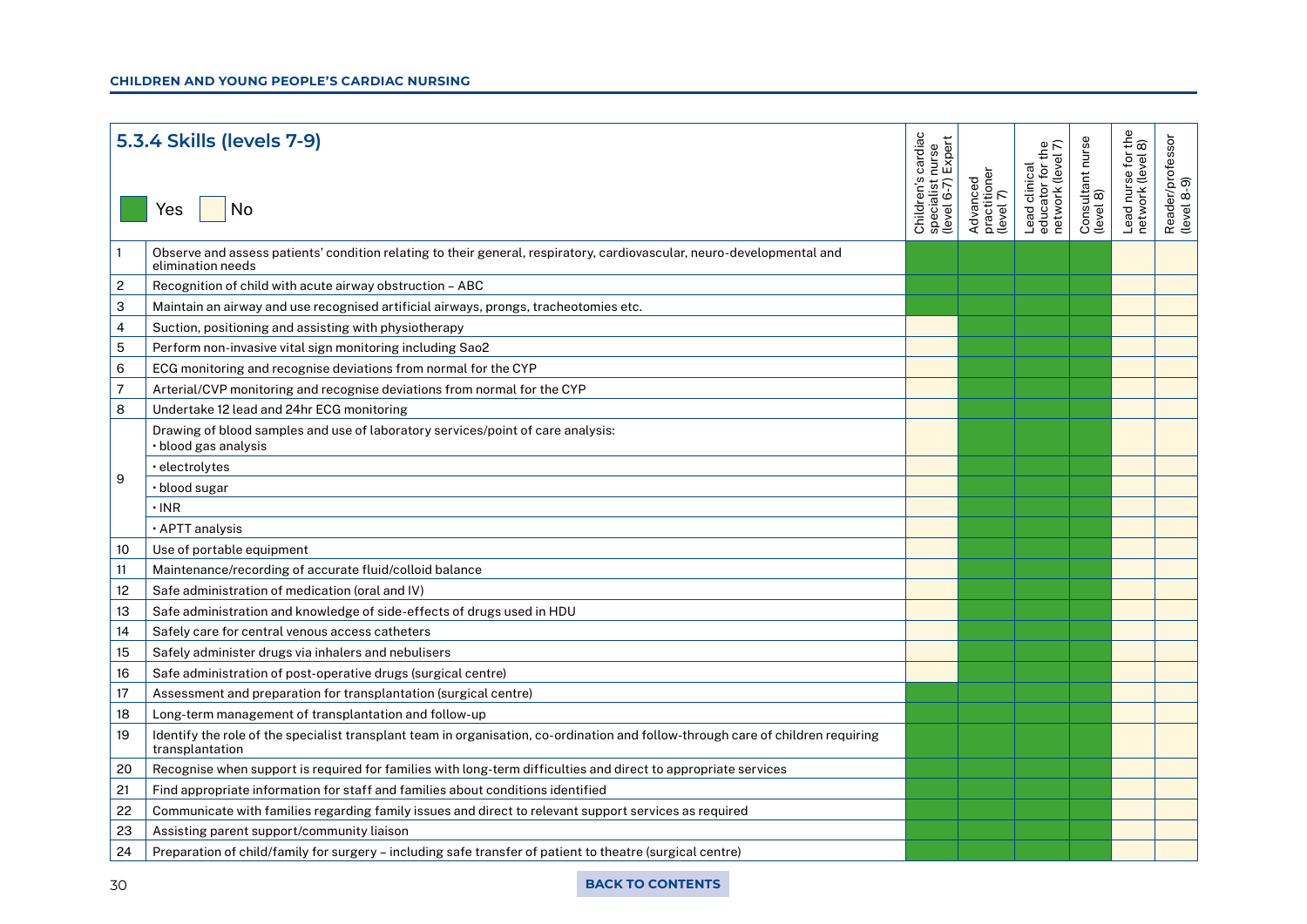#### **ROYAL COLLEGE OF NURSING**

|    | 5.3.4 Skills (levels 7-9) (continued)                                                                                                                                                       | i cardiac<br>nurse<br>Expert            |                                       | $\tilde{\tau}$<br>the<br>educator for the<br>network (level 7 | Consultant nurse | $\frac{e}{3}$<br>Lead nurse for t<br>network (level 8 | Reader/professor<br>(level 8-9) |
|----|---------------------------------------------------------------------------------------------------------------------------------------------------------------------------------------------|-----------------------------------------|---------------------------------------|---------------------------------------------------------------|------------------|-------------------------------------------------------|---------------------------------|
|    | No<br>Yes                                                                                                                                                                                   | Children's<br>specialist<br>(level 6-7) | practitioner<br>(level 7)<br>Advanced | Lead clinical                                                 | (level 8)        |                                                       |                                 |
| 25 | Pre-operative/anaesthetic management including surveillance intra-op and post-op                                                                                                            |                                         |                                       |                                                               |                  |                                                       |                                 |
| 26 | Identify physical post-operative problems (surgical centre)                                                                                                                                 |                                         |                                       |                                                               |                  |                                                       |                                 |
| 27 | Identify pulmonary hypertensive crises                                                                                                                                                      |                                         |                                       |                                                               |                  |                                                       |                                 |
| 28 | Safely manage infusion devices for monitoring lines and zeroing techniques (ITU/HDU)                                                                                                        |                                         | (ITU)<br>HDU)                         |                                                               |                  |                                                       |                                 |
| 29 | Assessment and management of low cardiac output states (ITU/HDU)                                                                                                                            |                                         |                                       |                                                               |                  |                                                       |                                 |
| 30 | Maintain an airway, and competency trained in the use of recognised airway adjuncts including tracheostomy                                                                                  |                                         | (ITU)<br>HDU)                         |                                                               |                  |                                                       |                                 |
| 31 | Actively manage the child requiring assisted ventilation techniques - such as CPAP. Troubleshoot equipment malfunction (ITU/<br>HDU) effectively                                            |                                         | (ITU)<br>HDU)                         |                                                               |                  |                                                       |                                 |
| 32 | Apply ventilation strategies in response to blood gas analysis in line with local policy (ITU/HDU)                                                                                          |                                         | (ITU)<br>HDU)                         |                                                               |                  |                                                       |                                 |
| 33 | Actively manage deviations from normal electrophysiology, for example cardioversion, pacing, medication, cooling (ITU/HDU)                                                                  |                                         |                                       |                                                               |                  |                                                       |                                 |
| 34 | Refer to specialist inherited cardiac disorders team, for example, PHT, EP, heart failure                                                                                                   |                                         |                                       |                                                               |                  |                                                       |                                 |
| 35 | Manage the child with suspected pulmonary vascular disease, engaging with pulmonary hypertensive specialist team for advice<br>and support                                                  |                                         |                                       |                                                               |                  |                                                       |                                 |
| 36 | Identify the role of the specialist transplant team in organisation, co-ordination and follow-through care of children requiring<br>transplantation                                         |                                         |                                       |                                                               |                  |                                                       |                                 |
| 37 | Organisation and timely planning of patients for discharge from clinical areas                                                                                                              |                                         |                                       |                                                               |                  |                                                       |                                 |
| 38 | Planning and undertaking internal and external patient transfer                                                                                                                             |                                         |                                       |                                                               |                  |                                                       |                                 |
| 39 | Discharge planning to ensure efficient use of resources                                                                                                                                     |                                         |                                       |                                                               |                  |                                                       |                                 |
| 40 | Proactive planning of transitional care needs for the child requiring adult services                                                                                                        |                                         |                                       |                                                               |                  |                                                       |                                 |
| 41 | Act as an expert practitioner demonstrating advanced clinical skills and knowledge, addressing the needs of a children and<br>young people with congenital heart disease and their families |                                         |                                       |                                                               |                  |                                                       |                                 |
| 42 | Advanced communication skills to promote team assessment planning and evaluation of collaborative and co-ordinated care                                                                     |                                         |                                       |                                                               |                  |                                                       |                                 |
| 43 | Participate in and advance the audit and research process                                                                                                                                   |                                         |                                       |                                                               |                  |                                                       |                                 |
| 44 | Order, interpret and act upon investigations                                                                                                                                                |                                         |                                       |                                                               |                  |                                                       |                                 |
| 45 | Manage effective therapeutic care, facilitating the evaluation of progress and comprehensive discharge planning throughout<br>the illness trajectory                                        |                                         |                                       |                                                               |                  |                                                       |                                 |
| 46 | Demonstrate advanced problem-solving and critical thinking skills                                                                                                                           |                                         |                                       |                                                               |                  |                                                       |                                 |
| 47 | Provide leadership for all nurses within children's cardiac specialist nursing through role modelling, educational and academic<br>resource, mentor and practice developer                  |                                         |                                       |                                                               |                  |                                                       |                                 |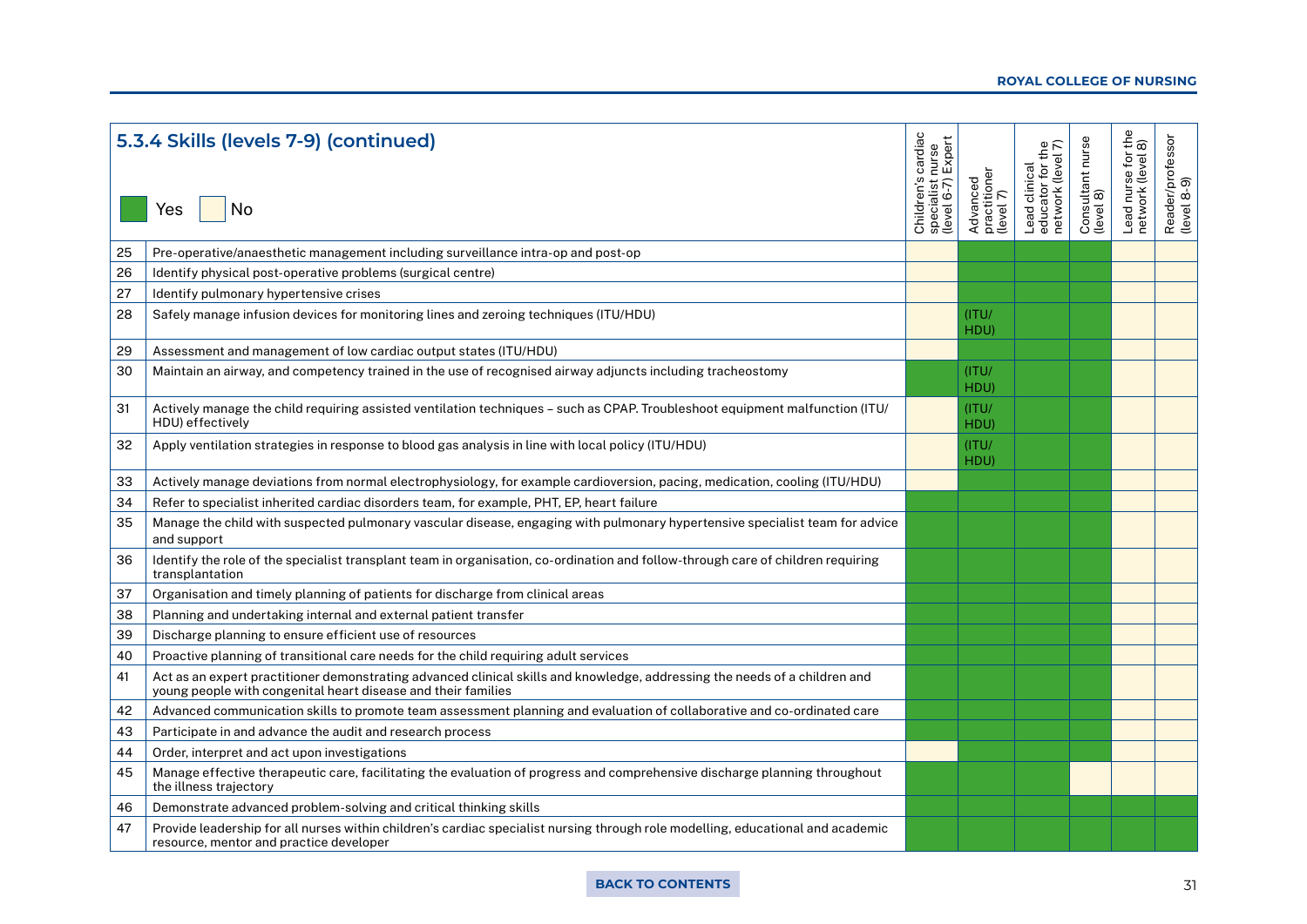|    | 5.3.4 Skills (levels 7-9) (continued)                                                                             | cardiac<br>nurse<br>Exper<br>Children's<br>specialist<br>(level 6-7) | Advanced<br>practitioner<br>(level 7) | ₫Γ<br>Lead clinical<br>educator for th<br>network (level ī | Consultant nurse<br>(level 8) | $+8$<br>$\frac{6}{10}$<br>Lead nurse for t<br>network (level 8 | Reader/professor<br>(level 8-9) |
|----|-------------------------------------------------------------------------------------------------------------------|----------------------------------------------------------------------|---------------------------------------|------------------------------------------------------------|-------------------------------|----------------------------------------------------------------|---------------------------------|
|    | No<br>Yes                                                                                                         |                                                                      |                                       |                                                            |                               |                                                                |                                 |
| 48 | Excellent leadership skills                                                                                       |                                                                      |                                       |                                                            |                               |                                                                |                                 |
| 49 | Excellent strategic and management skills                                                                         |                                                                      |                                       |                                                            |                               |                                                                |                                 |
| 50 | Recognition as an innovator in the field of children's cardiac nursing                                            |                                                                      |                                       |                                                            |                               |                                                                |                                 |
| 51 | Clinical governance concepts and techniques                                                                       |                                                                      |                                       |                                                            |                               |                                                                |                                 |
| 52 | Organisational skills eg time management, ability to meet deadlines                                               |                                                                      |                                       |                                                            |                               |                                                                |                                 |
| 53 | Project management: able to set priorities and meet deadlines in collaboration with a range of professional       |                                                                      |                                       |                                                            |                               |                                                                |                                 |
| 54 | Masters degree in a relevant discipline                                                                           |                                                                      |                                       |                                                            |                               |                                                                |                                 |
| 55 | Teaching children's cardiac care at undergraduate and post-qualification levels in academic and clinical settings |                                                                      |                                       |                                                            |                               |                                                                |                                 |
| 56 | Recordable teaching qualification                                                                                 |                                                                      |                                       |                                                            |                               |                                                                |                                 |
| 57 | Recognised teaching qualification                                                                                 |                                                                      |                                       |                                                            |                               |                                                                |                                 |
| 58 | Excellent networking skills nationally and internationally                                                        |                                                                      |                                       |                                                            |                               |                                                                |                                 |
| 59 | High level presentation skills                                                                                    |                                                                      |                                       |                                                            |                               |                                                                |                                 |
| 60 | Strong record of publication                                                                                      |                                                                      |                                       |                                                            |                               |                                                                |                                 |
| 61 | Excellent publication skills (in peer reviewed journals)                                                          |                                                                      |                                       |                                                            |                               |                                                                |                                 |
| 62 | Evidence of ability to contribute new knowledge to the field of children's cardiac nursing                        |                                                                      |                                       |                                                            |                               |                                                                |                                 |
| 63 | Proven ability to apply research to practice                                                                      |                                                                      |                                       |                                                            |                               |                                                                |                                 |
| 64 | Good research practice/research governance skills                                                                 |                                                                      |                                       |                                                            |                               |                                                                |                                 |
| 65 | Excellent research skills (which has made an impact on policy and/or practice)                                    |                                                                      |                                       |                                                            |                               |                                                                |                                 |
| 66 | A national reputation in the children's cardiac care field                                                        |                                                                      |                                       |                                                            |                               |                                                                |                                 |
| 67 | Excellent interpersonal and communication skills                                                                  |                                                                      |                                       |                                                            |                               |                                                                |                                 |
| 68 | Excellent ability to work both independently and as a team leader                                                 |                                                                      |                                       |                                                            |                               |                                                                |                                 |
| 69 | Ability to motivate staff                                                                                         |                                                                      |                                       |                                                            |                               |                                                                |                                 |
| 70 | Able to work under pressure                                                                                       |                                                                      |                                       |                                                            |                               |                                                                |                                 |
| 71 | Production of research proposals and grant applications                                                           |                                                                      |                                       |                                                            |                               |                                                                |                                 |
| 72 | Significant experience as a principal investigator                                                                |                                                                      |                                       |                                                            |                               |                                                                |                                 |
| 73 | Substantial success in securing external research funding                                                         |                                                                      |                                       |                                                            |                               |                                                                |                                 |
| 74 | Supervision of research staff                                                                                     |                                                                      |                                       |                                                            |                               |                                                                |                                 |
| 75 | Successful supervision of post graduate research students                                                         |                                                                      |                                       |                                                            |                               |                                                                |                                 |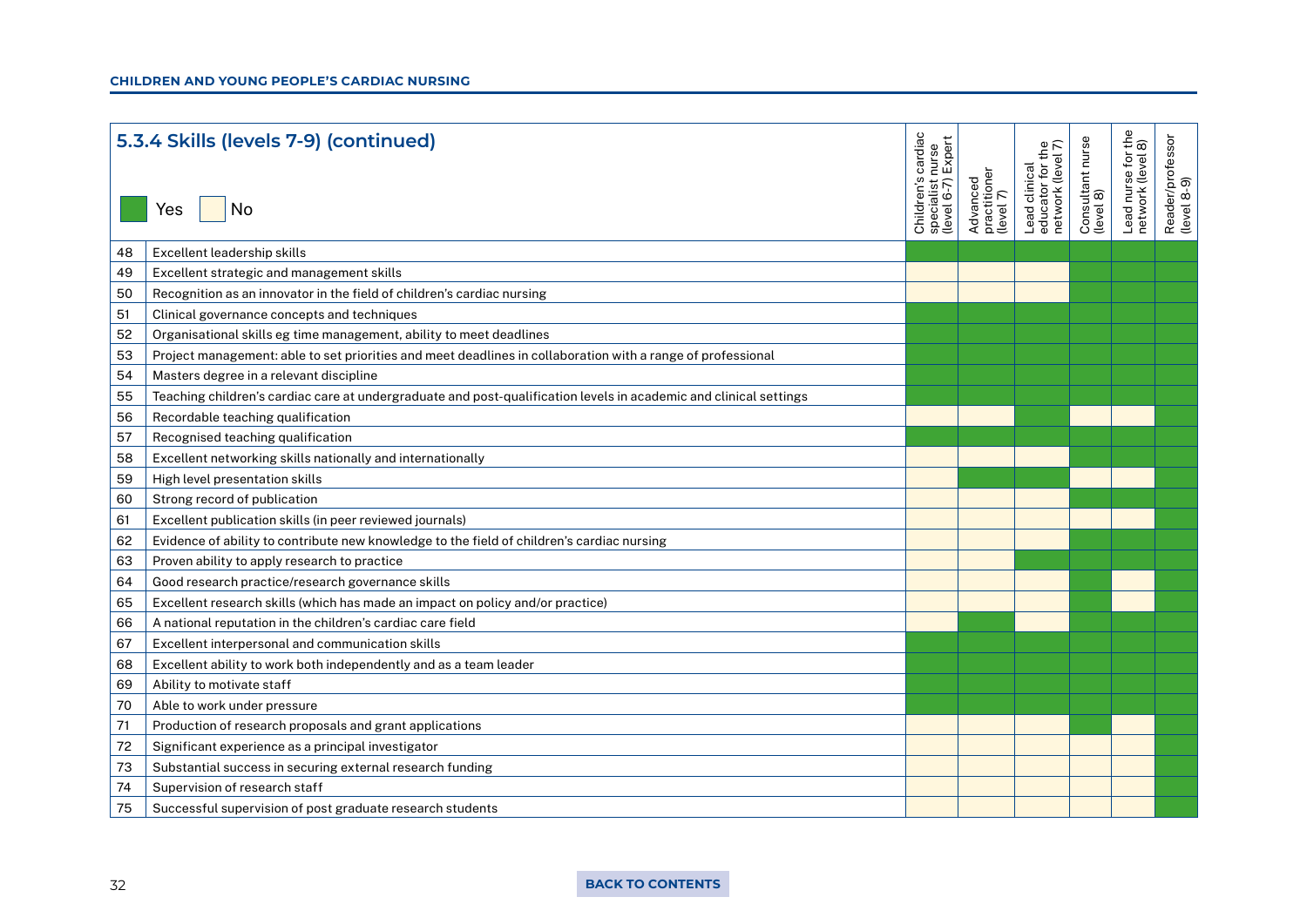## <span id="page-32-0"></span>6. The KSF competencies

## **Introduction**

This section highlights the core and specific KSF competencies that are relevant to children's cardiac nurses (AfC band 7–8) and relate to 'pre-intervention (diagnostic and surgical)' and 'during treatment'. This set of competencies is at KSF levels 3/4 (DH, 2004; NHS Employers 2019) and refer to the 'expert' level of care (Benner, 1984), equating to level 7 of the *Key Elements of the Career Framework* (Skills for Health, 2010).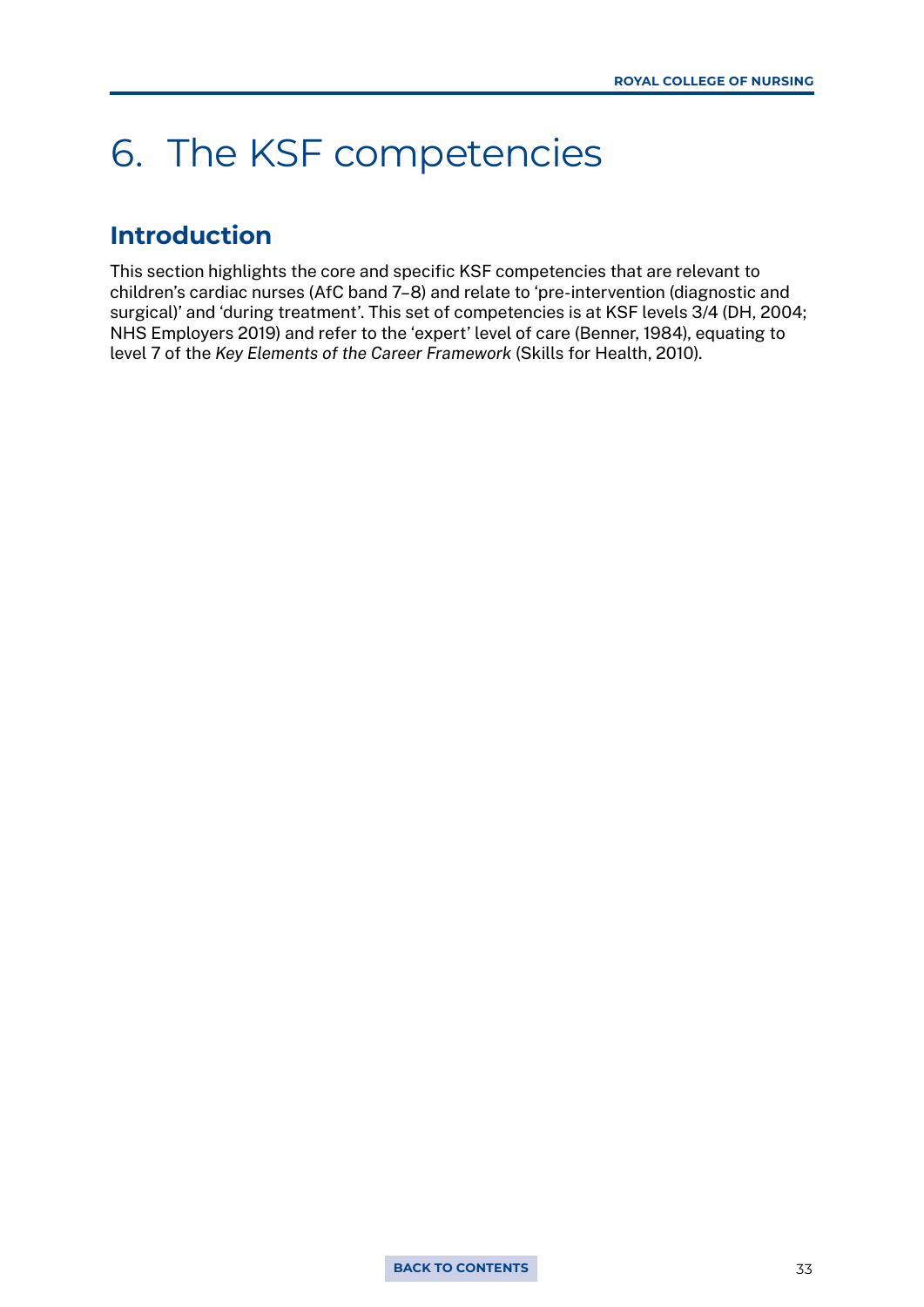## **The KSF competences**

## **Pre-intervention (diagnostic/surgical)**

| Level          | <b>Competence</b>                                                                                                                                                   | <b>KSF</b>                | Performance criteria                                                                                                                                                                                | Knowledge and<br>understanding                                                                               | <b>Attitudes and behaviours</b>                                                                             | Contextual<br>factors                                                                                                                     |
|----------------|---------------------------------------------------------------------------------------------------------------------------------------------------------------------|---------------------------|-----------------------------------------------------------------------------------------------------------------------------------------------------------------------------------------------------|--------------------------------------------------------------------------------------------------------------|-------------------------------------------------------------------------------------------------------------|-------------------------------------------------------------------------------------------------------------------------------------------|
| $\overline{7}$ | Develop an ongoing relationship<br>with the child/young person and<br>family                                                                                        | Core 1<br>Level 4         | Records clearly demonstrate an<br>auditable trail of contact and<br>support provided relevant to the<br>child/young person's needs                                                                  | Cultural and social diversity<br>issues applicable to the child/<br>young person and their family/<br>carers | Confident social skills<br>Empathic                                                                         | <b>Skills for Health</b><br>competences<br>CS19, CS22                                                                                     |
| $\overline{7}$ | Empower the child/young person<br>and family to be actively involved<br>in managing their condition and<br>making decisions about treatment                         | HWB4<br>Level 4           | Records clearly demonstrate<br>child/young person and their<br>family being actively involved in<br>decision-making regarding their<br>plan of care                                                 | Enabling behaviours to promote<br>individual development and<br>independence                                 | Enabling<br>Empowering                                                                                      | <b>Skills for Health</b><br>competences<br>CS9, CS22,<br><b>CS30</b>                                                                      |
| $\overline{7}$ | Refer to other agencies when<br>appropriate (for example, support<br>groups, PHT, sudden death, EP)                                                                 | HWB6<br>Level 4           | Accurate completion of referral<br>documentation and clear records<br>of other agency involvement                                                                                                   | Relevant agencies.<br>Referral pathways to relevant<br>agencies/support groups                               | Enabling<br>Empowering                                                                                      | Laming report -<br>Climbie                                                                                                                |
| $\overline{7}$ | Using advanced clinical skills to<br>assess and investigate and plan<br>complex health and wellbeing<br>needs of the child or young person                          | HWB6<br>HWB7<br>Level 4   | Clearly records clinical<br>examination findings appropriate.<br>Requesting investigations,<br>interpreting results, counselling<br>appropriately                                                   | Chronic illness on family<br>dynamics<br>Child development<br>Communication<br><b>Counselling skills</b>     | Empathy<br>Clinical expert insight into own<br>level of practice and limitations<br>Reflective practitioner | <b>NHSE (2017)</b><br>NMC's The Code<br>(2018)                                                                                            |
| $\overline{7}$ | Advance on educational role<br>with the child and family with a<br>suspected congenital or acquired<br>heart defect<br>Expert resource for health care<br>providers | G <sub>1</sub><br>Level 4 | Preparation for surgery/<br>intervention: psychological/<br>emotional<br>Physical<br>Life changing event                                                                                            | Process knowledge<br>Referral<br>Counselling<br>Interpersonal communication                                  | Ouality<br>Empowering                                                                                       |                                                                                                                                           |
| $\overline{7}$ | Communication in complex<br>matters, issues and situations                                                                                                          | Core 1<br>Level 4         | Recognition of context<br>Effective communication with:<br>· parent/child<br>· health care professional<br>· stakeholders - GP/SHA.<br>Anticipating barriers<br>High quality care<br>Record keeping | Cultural diversity<br>Child development<br>Models of stress and coping<br>Kubler-Ross stages of grief        | Respect<br>Equality/diversity<br>Empathy                                                                    | Safeguarding<br>Every child matters<br>(2004)<br>Parent choice<br>White paper<br>(2010)<br>NHSE (2016a)<br>CHS 48.<br><b>HSC10, HSC41</b> |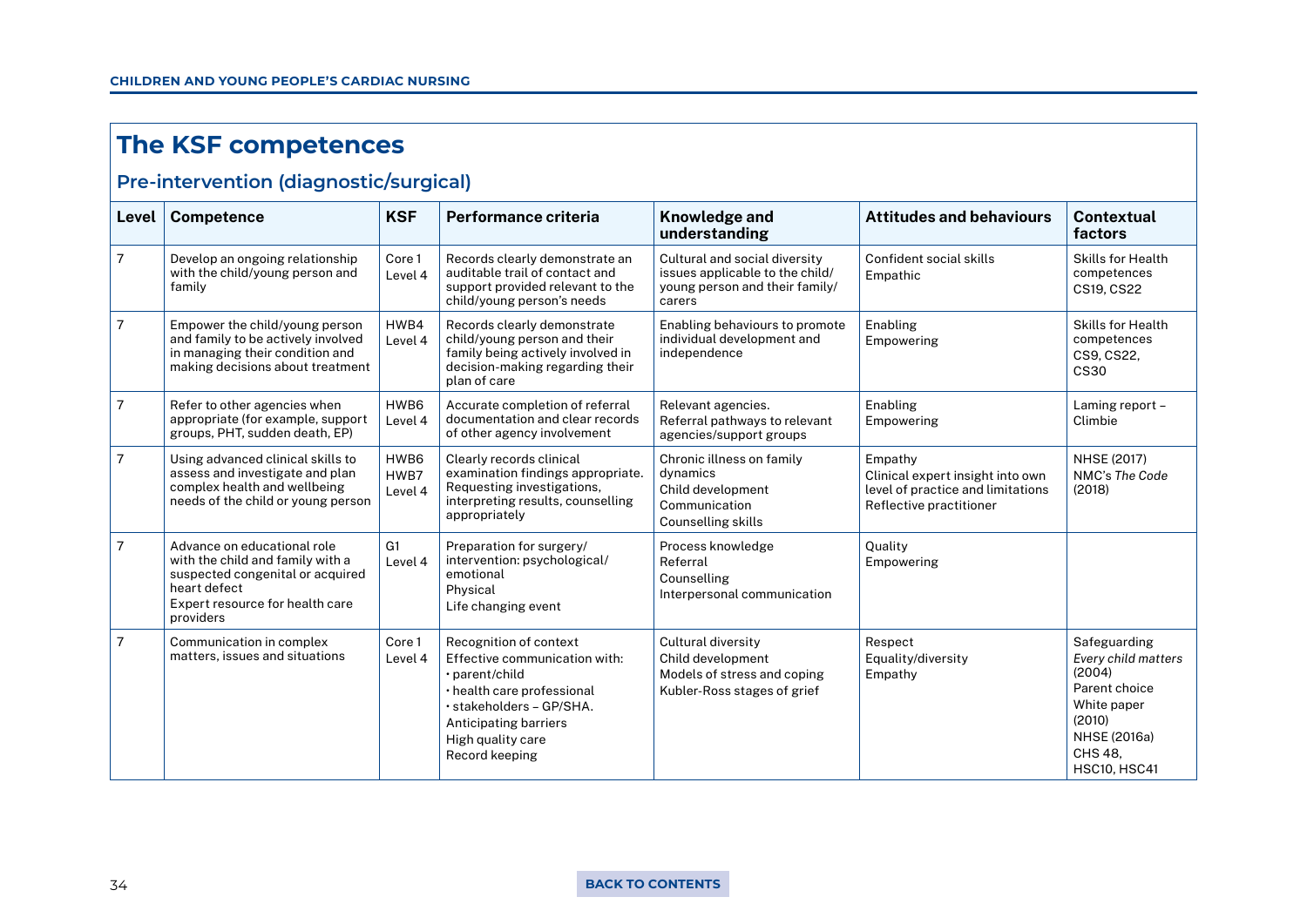## **The KSF competences**

#### **During treatment**

| Level          | <b>Competence</b>                                                                                                                | <b>KSF</b>                                   | Performance criteria                                                                                                                                                                                                                                                                                         | <b>Knowledge and</b><br>understanding                                                                                                                                                                                           | <b>Attitudes and</b><br><b>behaviours</b>                            | <b>Contextual factors</b>                                                                                                                                                            |
|----------------|----------------------------------------------------------------------------------------------------------------------------------|----------------------------------------------|--------------------------------------------------------------------------------------------------------------------------------------------------------------------------------------------------------------------------------------------------------------------------------------------------------------|---------------------------------------------------------------------------------------------------------------------------------------------------------------------------------------------------------------------------------|----------------------------------------------------------------------|--------------------------------------------------------------------------------------------------------------------------------------------------------------------------------------|
| $\overline{7}$ | See child/young<br>person and/or family<br>independently in<br>nurse led clinic/<br>services                                     | HWB6<br>Level 4                              | Carrying out appropriate assessment<br>processes applicable to the child/<br>young person's condition                                                                                                                                                                                                        | Relevant anatomy and<br>physiology<br>Relevant agencies<br><b>Health assessment</b><br>Advanced clinical physical<br>assessment<br>Local organisational policies/<br>procedures<br>Confidentiality<br>Risk assessment processes | Sensitive<br><b>Counselling skills</b>                               | <b>Skills for Health competences:</b><br><b>CS15</b>                                                                                                                                 |
| $\overline{7}$ | Case management of<br>complex conditions<br>and treatment<br>regimens                                                            | HWB6<br>Level 4                              | Autonomy of clear discussion with the<br>child/young person using language<br>appropriate to age and level of<br>understanding. Clear records of<br>condition and treatment regimens<br>discussed.<br>Practice undertaking nurse led clinics<br>Clinical decision making<br>Evaluation of service efficiency | In depth knowledge of complex<br>conditions and treatment<br>regimens (for example,<br>hypoplastic left heart syndrome<br>(HLHS), late effects in survivors)<br>Audit to inform practice                                        | Time management<br><b>Expert practitioner</b>                        | Skills for Health competences:<br>CS <sub>9</sub>                                                                                                                                    |
| $\overline{7}$ | Address educational.<br>social and cultural<br>needs of the family<br>around education and<br>support and future<br>health needs | HWB4<br>Level 4                              | Records clearly demonstrate the<br>education support required, agreed,<br>provided and clarified with the child/<br>young person and their family<br>Empowering families to become expert<br>carers                                                                                                          | Educational and social support<br>mechanisms available<br>Recognise contribution of<br>other professionals and parent<br>support groups                                                                                         | Equality and diversity<br>Empowering<br>Team-working<br>Pro-activity |                                                                                                                                                                                      |
| $\overline{7}$ | Prescribe safely and<br>cost effectively                                                                                         | HWB7<br>Level 4                              | Patient records clearly identify<br>appropriate prescription for the child/<br>young person's clinical needs                                                                                                                                                                                                 | Side-effects and<br>contraindications of medications<br>used in clinical practice                                                                                                                                               | Sensitive                                                            | Completion of a recognised<br>independent prescriber course<br>and registration as an independent<br>prescriber with the NMC<br><b>Skills for Health competences:</b><br>CM_A7, CS15 |
| $\overline{7}$ | Contributing to<br>the evidence base<br>regarding children's<br>cardiac care to<br>positively impact on<br>patient experience    | IK <sub>2</sub><br>G <sub>2</sub><br>Level 3 | Instigating and leading on audit<br>activity<br>Evidence of integration of findings into<br>clinical practice<br>International/national presentation/<br>dissemination                                                                                                                                       | Good clinical practice course<br>Engaging with R&D processes                                                                                                                                                                    | Critical thinking<br>Problem solving<br>Reflective                   | Evidence-based medicine<br>Patient experience                                                                                                                                        |

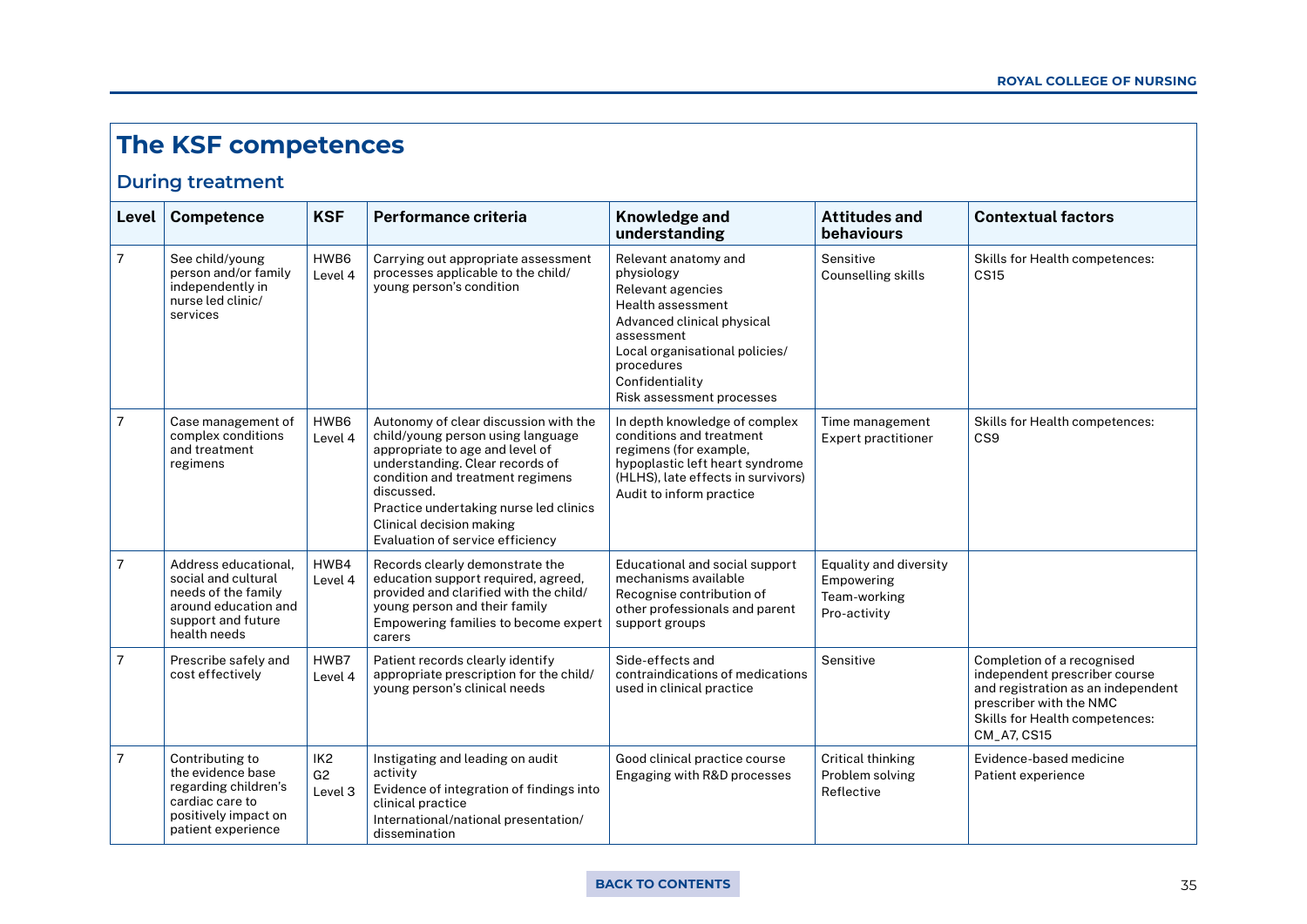## **The KSF competences**

#### **During treatment (continued)**

| Level          | <b>Competence</b>                                                                                                                                                                                           | <b>KSF</b>                   | Performance criteria                                                                                                                                                                                      | Knowledge and understanding                                                                                                                                                                                                                         | <b>Attitudes and</b><br><b>behaviours</b>   | <b>Contextual</b><br>factors                                                             |
|----------------|-------------------------------------------------------------------------------------------------------------------------------------------------------------------------------------------------------------|------------------------------|-----------------------------------------------------------------------------------------------------------------------------------------------------------------------------------------------------------|-----------------------------------------------------------------------------------------------------------------------------------------------------------------------------------------------------------------------------------------------------|---------------------------------------------|------------------------------------------------------------------------------------------|
| $\overline{7}$ | Develop and update evidence-based<br>protocols during treatment<br>Initiate new innovation where<br>indicated                                                                                               | IK <sub>2</sub><br>Level 3   | Protocols clearly referenced to<br>appropriate timely research<br>Clear review dates included in the<br>protocols                                                                                         | How to appraise critically available<br>research to inform the evidence base used<br>to develop the protocols                                                                                                                                       | Organised<br>Critically<br>analytical       | <b>Skills for Health</b><br>competences:<br><b>CHS170</b>                                |
| $\overline{7}$ | Accept direct referrals from other<br>consultants/health care professionals<br>reflecting autonomy of practice                                                                                              | HWB6<br>Level 4              | Patient experience and satisfaction<br>Documentation re: referral activity                                                                                                                                | Own limitations<br>Relevant anatomy and physiology<br>In depth knowledge of all aspects of<br>cardiac interventional surgical care                                                                                                                  | Empathic with<br>children and<br>families   | <b>Skills for Health</b><br>competences:<br>CS4                                          |
| $\overline{7}$ | Demonstrate the ability to manage<br>transition of cardiac caseload                                                                                                                                         | HWB7<br>Level 4              | Patient records clearly demonstrate<br>appropriate management<br>Evaluation of patient experience                                                                                                         | The needs and requirements of the child/<br>young person/family during transition<br>episodes                                                                                                                                                       | Liaison<br>Empathic<br>Sensitive            | <b>Skills for Health</b><br>competences:<br><b>CHS170</b><br>Staying positive            |
| 7              | Lead in educating young people and<br>families about their ongoing health<br>needs and how these will change over<br>time                                                                                   | HWB1<br>Level 3<br>$-4$      | Provide and use appropriate<br>educational materials relevant to the<br>young person's needs                                                                                                              | Educational strategies to empower<br>young people to manage their health and<br>wellbeing with chronic disability illness<br>Patterns of coping                                                                                                     | Empowering                                  | <b>Skills for Health</b><br>competences:<br>CS11, CS12,<br>CS20, CS30                    |
| 7              | Ensure young people become more<br>responsible for their own health and<br>more involved in consultations with<br>the multidisciplinary team (MDT)<br>and adult congenital heart disease<br>services (ACHD) | HWB4<br>Level 4              | Patient records will clearly show the<br>young person has been involved in<br>the discussion with the MDT and has<br>involvement with ACHD                                                                | Enabling and empowering strategies<br>to encourage independence and the<br>development of self-management of<br>condition. Aware of treatment regimes and<br>assessment and strategies to determine<br>management of lifelong cardiac conditions    | Empowering<br>Advocating<br>Pro-activity    | NICE guidelines<br><b>ACHD</b><br><b>Skills for Health</b><br>competences:<br>CS22, CS15 |
| 7              | Identify the gaps in service provision<br>Work closely with appropriate<br>commissioning departments to<br>establish appropriate services (for<br>example, home monitoring)                                 | Core <sub>5</sub><br>Level 3 | Service improvement and<br>development plans demonstrating<br>stakeholder engagement across<br>organisational boundaries                                                                                  | How to analyse service provision to identify<br>gaps<br>How to engage colleagues and<br>stakeholders across adult and paediatric<br>congenital cardiac network<br>How to identify and engage key<br>stakeholders external to the cardiac<br>network | Liaises<br>Team worker<br><b>Negotiates</b> |                                                                                          |
| 7              | Ongoing resource for child/family<br>after discharge home                                                                                                                                                   | HWB3<br>Level<br>$3 - 4$     | Using expert knowledge to provide<br>ongoing advice and support<br>Accurate documentation of<br>consultations<br>Meeting the needs of discharged<br>families and addressing identified<br>gaps in service | Lifelong impact of congenital heart disease<br>Impact on future family life/pregnancy/<br>activity<br>Stress and coping                                                                                                                             | Compassion<br>Understanding<br>Empathy      | NHSE (2016)                                                                              |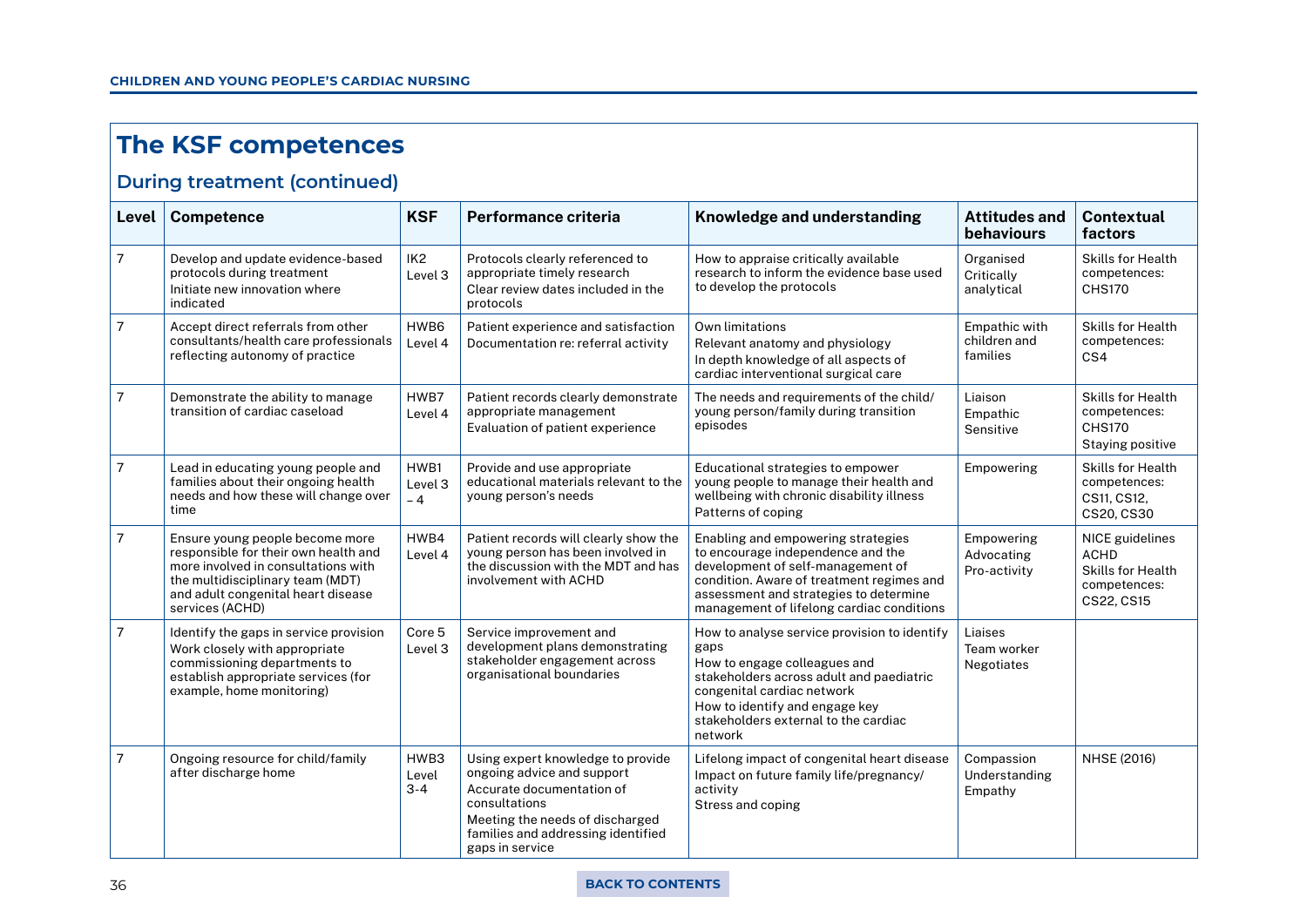### 7. Education and learning for children's cardiac nursing

### **Introduction**

The future provision of education and training will change to reflect dynamic and contemporary health care, and the needs of the service and of individual professionals. Accessible and flexible modes of learning need to expand to include utilising in-house objective structured clinical examinations (OSCE), residential courses and online learning to enable knowledge and skills acquisition. This section provides an overview of the expected education and learning needs for children's cardiac nurses across the network from AfC bands 5–8.

It focuses on:

- core knowledge and skills
- continuing development knowledge and skills
- attitudes and values
- means of acquiring knowledge and skills.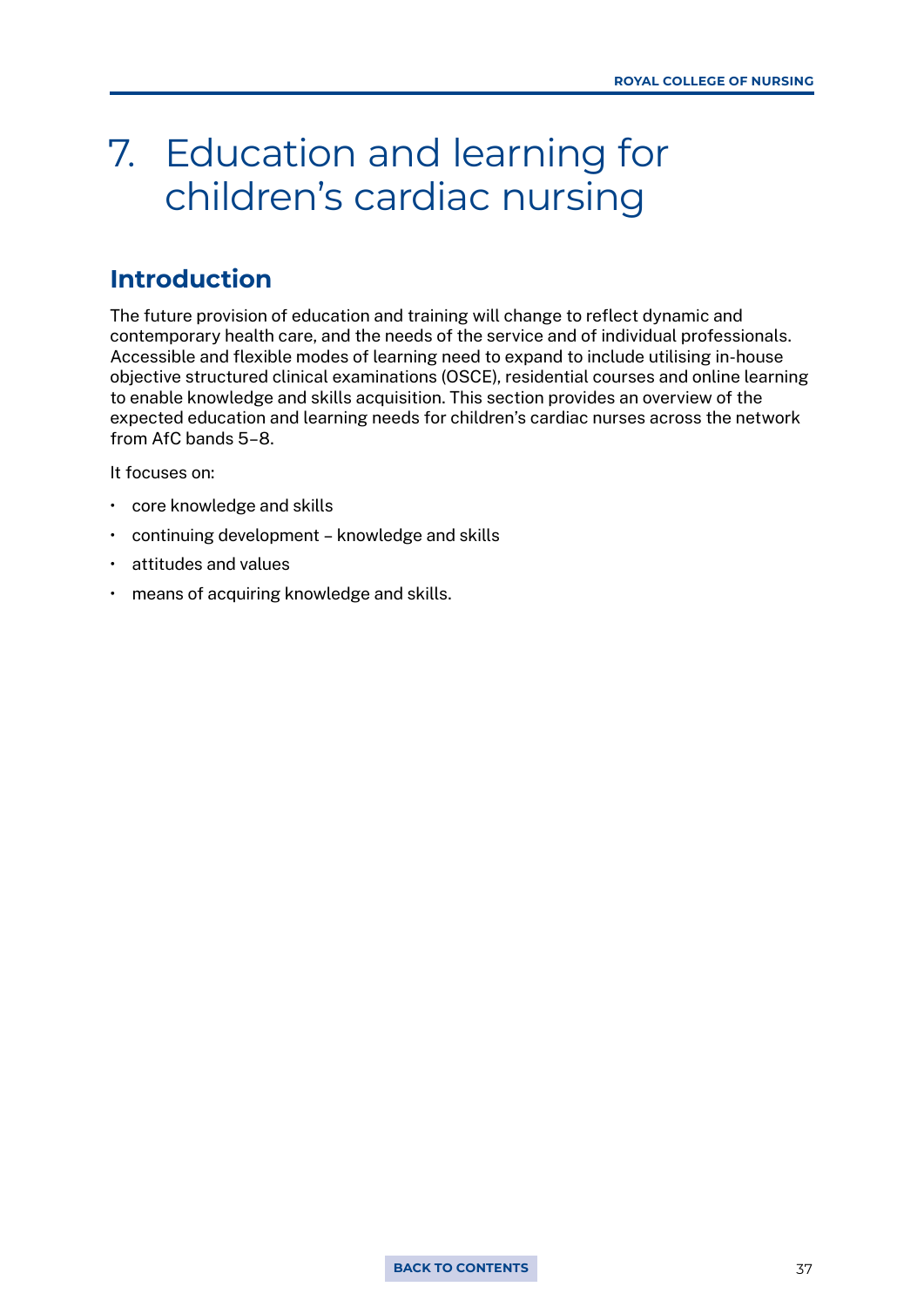### **Section 6**

### **Education and learning for children's cardiac nursing**

| Post/title                               | <b>Core knowledge and skills</b>                                                                                                                                                                                                                                                                                                                                                                                                                                                                                                                                                                                                 | <b>Knowledge and skills</b>                                                                                                                                                                                                                                                                                                                                                                                                                            | <b>Attitudes and values</b>       | <b>Means of acquiring</b><br>knowledge and skills                                                                                      |
|------------------------------------------|----------------------------------------------------------------------------------------------------------------------------------------------------------------------------------------------------------------------------------------------------------------------------------------------------------------------------------------------------------------------------------------------------------------------------------------------------------------------------------------------------------------------------------------------------------------------------------------------------------------------------------|--------------------------------------------------------------------------------------------------------------------------------------------------------------------------------------------------------------------------------------------------------------------------------------------------------------------------------------------------------------------------------------------------------------------------------------------------------|-----------------------------------|----------------------------------------------------------------------------------------------------------------------------------------|
| Band 5<br>- newly<br>registered<br>nurse | Induction to cardiac clinical setting(s) - includes use of SBAR and<br>paediatric early warning (PEW), introduction to team members.<br>Completion of standardised workbook across ALL centres in the<br>network (passport - developed collaboratively by network lead clinical<br>educators):<br>· normal anatomy and physiology<br>· cardiac pathophysiology<br>· cardiac pharmacology<br>· clinical logbook and reflective diary of cardiac experience gained<br>during rotation and supernumerary shifts (clinic, community, high<br>dependency, intensive)<br>· Indication of transferable skills (IV administration/PGDs). | All mandatory learning, for<br>example:<br>· basic life support<br>· drugs, oral, enteral, IV<br>· safeguarding children<br>· moving and handling<br>· fire and security<br>· electronic patient record<br>· conflict resolution.                                                                                                                                                                                                                      |                                   | In-house/preceptorship                                                                                                                 |
| Band 5<br>(first 18<br>months)           | Completion of the following within the first 12-16 months:<br>· basic paediatric life-support skills<br>. IV administration competences would depend on where working (for<br>example, peripheral IV or central lines eg HDU/ITU)<br>· patient group direction training<br>• mentorship preparation in line with NMC standards and evidence of<br>mentorship episode.                                                                                                                                                                                                                                                            | Paediatric intermediate life<br>support<br>Student supervisor mentorship                                                                                                                                                                                                                                                                                                                                                                               | Resuscitation<br>Council/ALSG HEI |                                                                                                                                        |
| Band 5<br>(first 18<br>months)           | • Continued learning re: congenital heart defects – pathophysiology,<br>aetiology, epidemiology, pharmacology, psycho-social, sequelae.<br>. Care/management of the child with CHD/transplant/acquired/<br>inherited diseases/thoracic - according to clinical environment (ward,<br>HDU, ITU) (see skills list).<br>· Liaison team /specialist nurse team roles.<br>· Recognition of illness and deterioration.<br>· Device management/ technology - including mechanical ventilation.<br>$\cdot$ Self-awareness, communication styles and interpersonal skills in<br>different situations.                                     | As above<br>Ventilator workshops (HDU/ITU<br>staff)<br>Academic opportunities:<br>Degree Level stand alone<br>modules.<br>For example:<br>· assessing ill/injured children<br>assessment and stabilisation of<br>the acutely ill child (HDU 1)<br>management of the HDU child<br>(HDU 2)<br>introduction to CHD<br>. introduction to CHD week<br>· pain management<br>· cardiac assessment (degree/<br>Masters level) senior band 5<br>· PICU modules. |                                   | In-house<br><b>HEI</b><br><b>HEI</b><br><b>HEI</b><br><b>HEI</b><br><b>HEI</b><br><b>HEI</b><br><b>HEI</b><br><b>HEI</b><br><b>HEI</b> |

#### 38 **[BACK TO CONTENTS](#page-2-0)**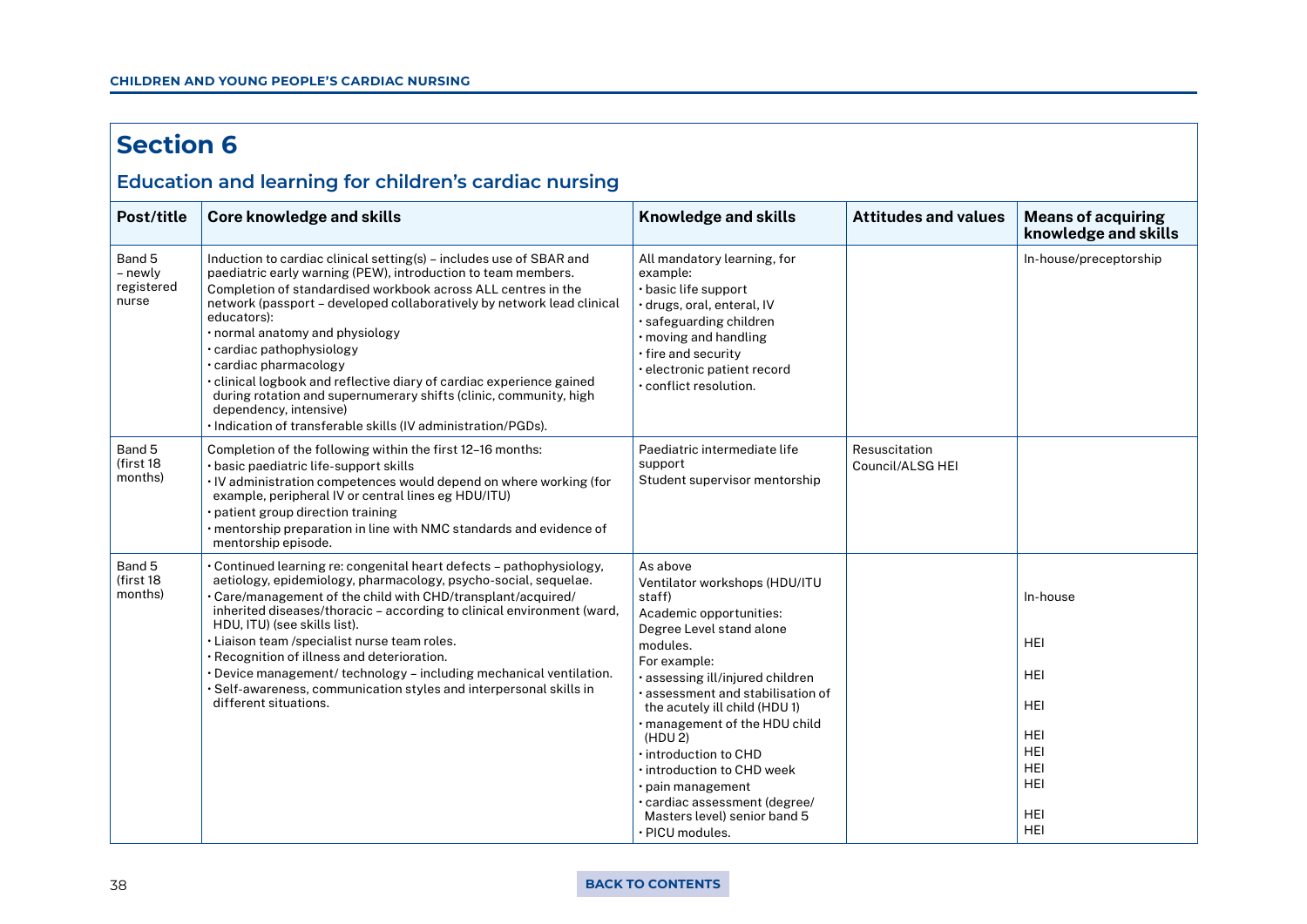#### **Section 6 Education and learning for children's cardiac nursing (continued)** Post/title Core knowledge and skills **Reserves Attitudes and skills** Attitudes and values Means of acquiring knowledge and skills Band 6 (ward/HDU/ ITU) • Management of the ventilated child (weaning and extubation) (ITU staff). • Management of the child requiring technical support (for example, peritoneal dialysis, left ventricular assist devices, extra corporeal therapies). • Transfer/emergency transport. • Advanced paediatric life support. • Leadership. • Research. • Clinical decision making. European paediatric life support (EPLS) For example: Cardiac assessment (degree/ Masters level) Advanced Respiratory Management (degree/Masters level) Extra corporeal membrane oxygenation (ECMO) course Transplant co-ordination The adolescent and young adult with congenital heart disease Independent and supplementary prescribing Transfer of patients Resuscitation Council HEI In–house/university In-house Regional in house training (for example, CATS) Band 7 Master's-level education • Critical analysis, synthesis, evaluation Paediatric non-medical prescribing. For example: MSc Advanced Nursing Practice MSc Advanced Clinical Nursing Practice. Band 8 Master's level PhD

• Research skills.

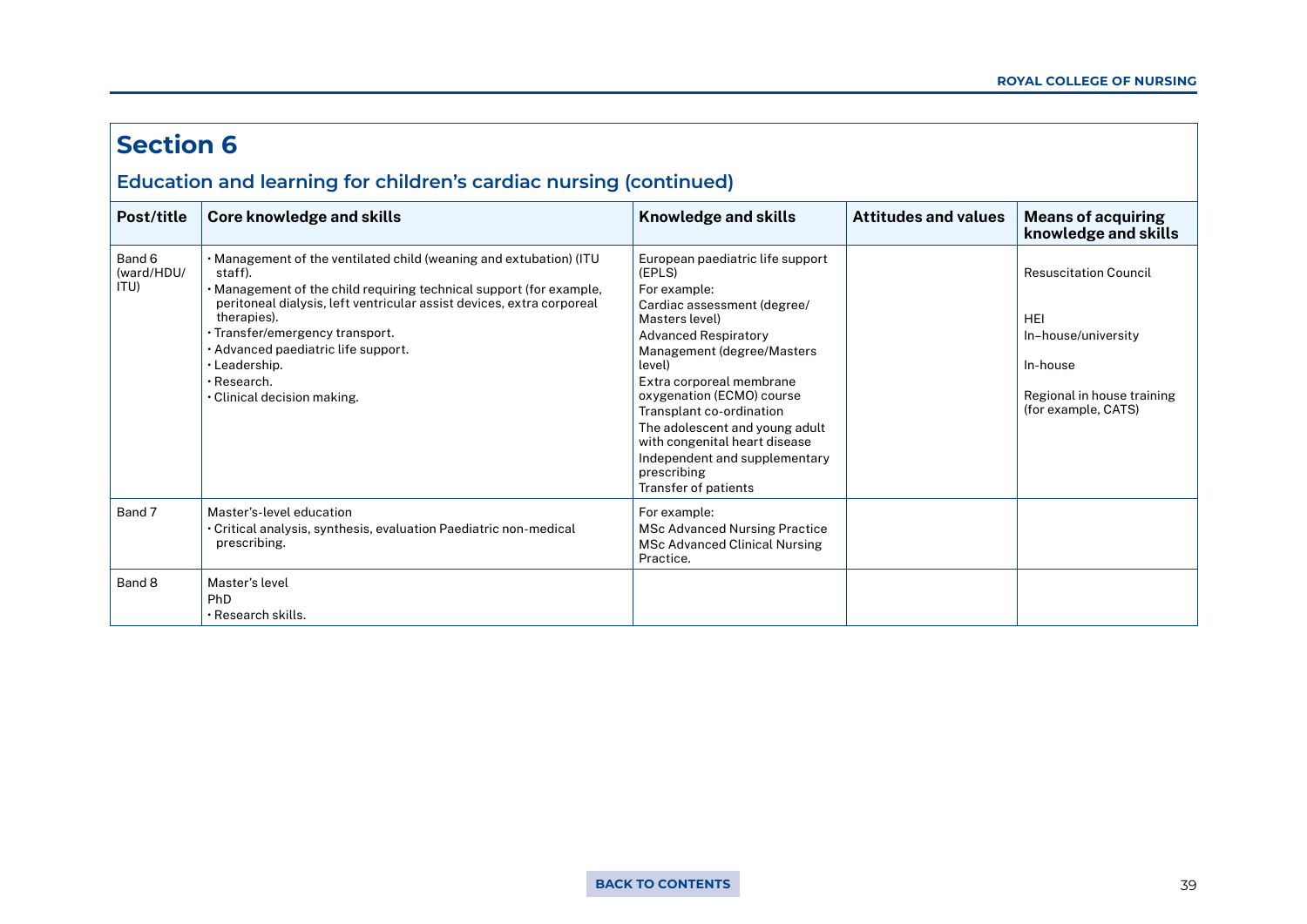# <span id="page-39-0"></span>Appendix 1: Example job description: Lead network nurse

Role description: Lead nurse children's heart network

Pay band: Ideally AfC band 8c\*

Reports to: Network clinical director

Professionally accountable to: Director of nursing (lead centre)

Responsible for: Nursing staff across the CHD network

### **Role purpose**

- The post-holder will work in partnership with the network clinical director, nurse specialists, lead clinicians and nurses to ensure the development and implementation of the network service delivery plan, including the development of workforce, education and training, as agreed by the network board.
- To provide nursing leadership for the development of the networks and act as the focal point for nursing within the network.
- To support and promote the regional network strategy for cardiac services. The post-holder will deliver real improvements in cardiac care in a complex environment, encompassing many organisations and all personnel involved in providing services for patients and their families.
- To be a clinical expert in the care of children and young people with cardiac conditions.
- To provide strategic, professional and clinical nursing leadership across a defined network, including voluntary sector organisations and charities, when necessary. This will ensure the delivery of excellent nursing care and treatment for children with cardiac conditions throughout the patient pathway.
- To ensure ongoing improvement in health outcomes, quality of care, patient and family experience.
- To work with relevant members of the multidisciplinary team to ensure an integrated approach to care pathway development and delivery.
- To shape the vision and future development of the children's cardiac specialist nursing service in collaboration with the continuum of children's cardiac nurse specialists across the network.
- To lead the development and delivery of child- and family-focused cardiac care and support.
- Together with the lead nurse educator, local education and training boards, to support effective workforce planning across the network, including education, training and professional development of all nurses involved in the care of children with cardiac conditions.
- To work in a collaborative manner to ensure an efficient, comprehensive and integrated approach to multi-professional working across the network.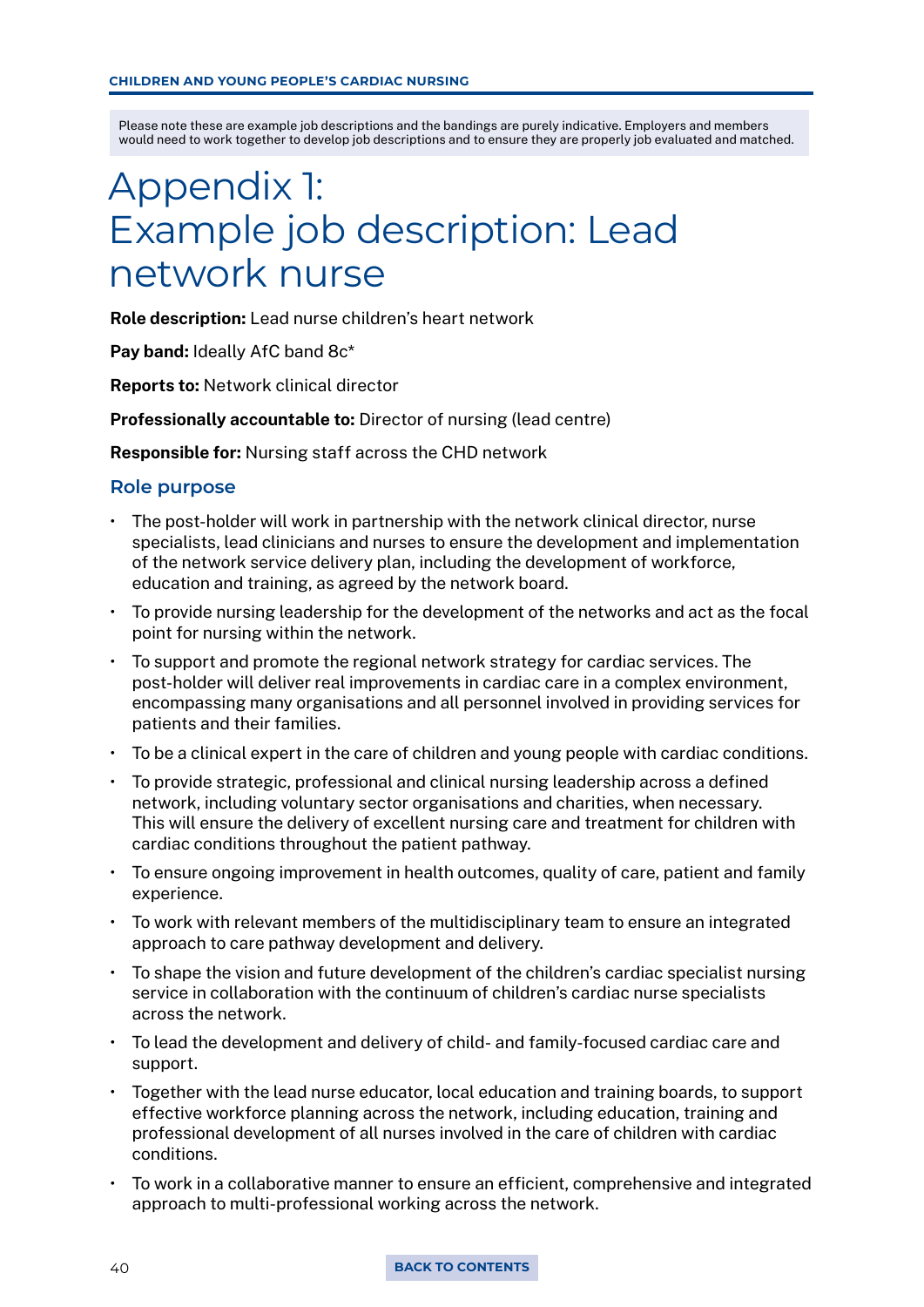### **Management and leadership**

- To provide strategic and professional nursing leadership for the development and delivery of network activities.
- To promote a culture of clinical engagement and influence, working collaboratively to achieve the best outcomes, embedding this approach throughout the network.
- To ensure that nationally set specifications and standards of service are consistently met, common protocols are in use across the network and, in particular, to deliver the CHD standards (NHSE, 2016) and the implementation programme for children's cardiac services.

### **Clinical responsibility**

- To provide a clinically visible profile, having both an advisory and clinical input into patient care, spending 0.2 WTE in clinical practice, and working in an expert role.
- To meet regularly with all network lead nurses, developing a culture of collaboration to ensure that there is a consistent implementation of standards and an integrated, co-ordinated approach to the care of children with cardiac conditions.
- To ensure a high level of quality and efficient nursing care, influencing and changing practice where required, and to challenge and highlight inadequate practice through the appropriate clinical governance mechanisms.
- To lead in the promotion and development of nursing competencies across all grades of nursing staff throughout the network, linked to Skills for Health, Agenda for Change and accreditation based on the *Modernising Nursing Careers framework* (DH, 2006).
- To provide clinical leadership to ensure the delivery of quality, holistic, expert patientand family-centred care to children undergoing medical/interventional/surgical intervention through to transfer to adult services or palliative/end of life care.
- To ensure that child protection and safeguarding legislation is adhered to within own practice and the service.
- To uphold organisational policies and principles on the promotion of equality and to create an inclusive environment, where diversity is valued and everyone can contribute, meeting the needs of those patients with cultural and mental/physical disability.
- To engage with national and local support groups, charities, and patient and public forums to ensure service user engagement and the child/young person's voice are demonstrated in the development, design and delivery of services.

### **Training and education**

- To lead in facilitating, encouraging, supporting and evaluating the expansion, innovation and development of nursing roles within the network. This is in line with patients, service need and the NMC's *The Code: Professional standards of practice and behaviour for nurses, midwives and nursing associates* (2018a).
- To ensure annual performance reviews for all children's cardiac nurses within the network and setting objectives in line with CHD standards (NHSE, 2016), the implementation programme for children's heart services, and future Department of Health, National Institute for Health Protection and NHS England guidelines.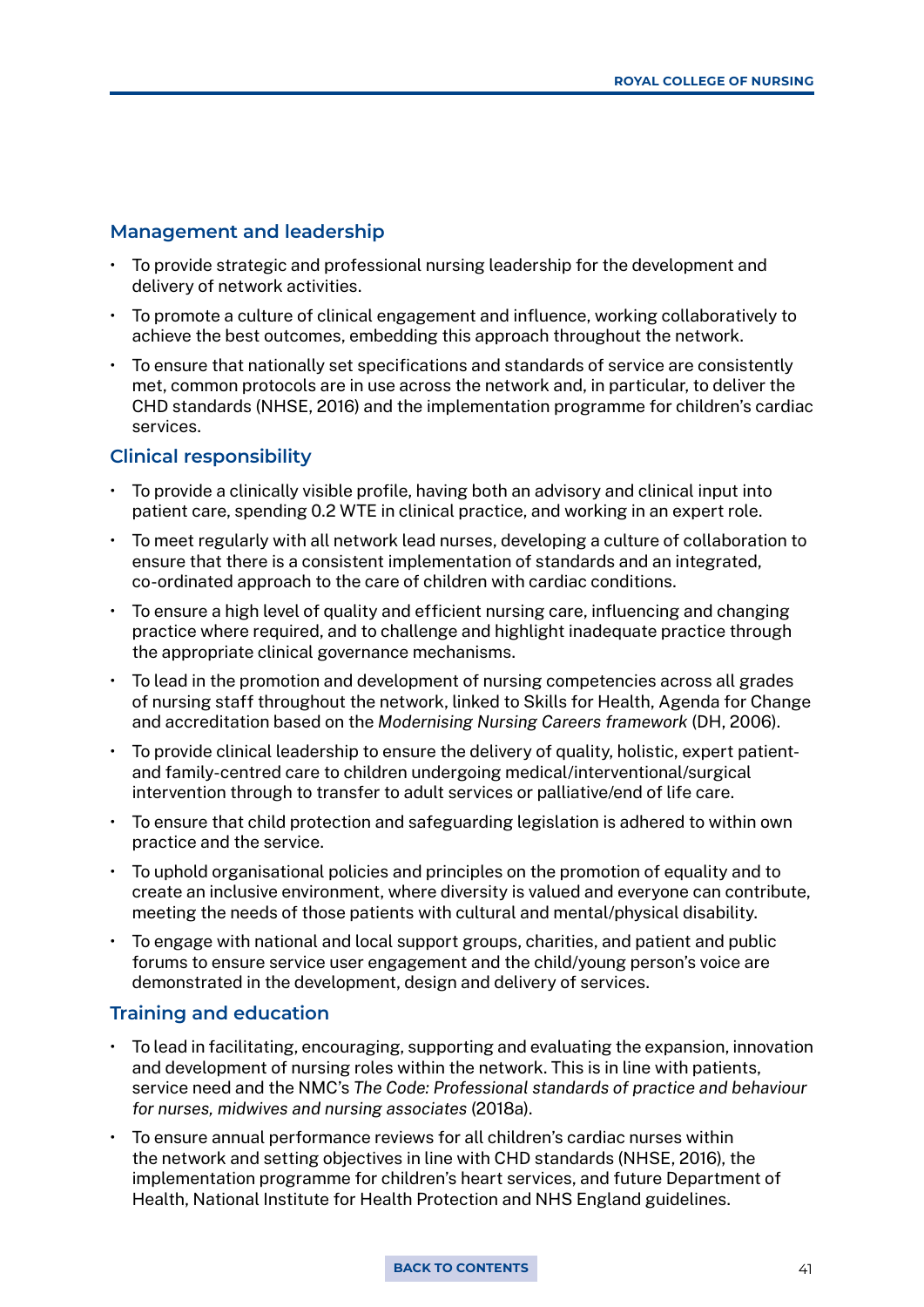- To support the lead nurse educator in the development of continuing professional development (CPD) programmes in cardiac specialist nursing, ensuring regular audit and evaluation of curricula in association with local education and training boards, and to ensure lead universities deliver effective, cost effective and patient-centred education and training to nurses.
- In partnership with the lead nurse educator, children's cardiac nurse specialist and the children's cardiac advanced nurse practitioner, to meet the following criteria throughout the network:
	- identify staff training needs
	- structured assessment and evaluation of learning performance
	- structured implementation and recording of training and education programmes
	- consultation regarding the appropriate deployment of skills and abilities within the network.
- To actively liaise and maintain links with all professionals involved in education, training and the delivery of care throughout the network, including the educational establishments.

### **Evaluation and research**

- To work with organisational leads to promote nursing research and higher academic attainment, empowering nurses to be become more research-active, and to encourage national/international publications.
- To foster a culture of innovation, developing strong partnerships with local universities, and to collaborate with the medical research lead to promote multi-professional research and development.
- In partnership with the interdisciplinary team, to work towards developing evidencebased practice to promote high quality and cost-effective care.

### **Quality assurance**

- To ensure the network respects patient and family experience as the central focus to clinical/service revision and development, supporting improved quality of care and outcomes.
- To take a lead role in shaping the future of the children's cardiac services in accordance with contemporary drivers, such as the CHD standards (NHSE, 2016) *Long-Term Plan* (NHS, 2019a), *Interim NHS People Plan* (NHS, 2019b).
- To participate in the activities of professional bodies and associations to develop and revise nursing practice guidelines and protocols relevant to children's cardiac specialist nursing such as, Congenital Cardiac Nurses' Association (CCNA); British Adult Congenital Cardiac Nurses' Association (BACNNA); British Congenital Cardiac Association (BCCA); Association for European Paediatric and Congenital Cardiology (AEPC).
- In conjunction with the medical lead for the network, to lead the clinical governance processes, including adverse incident reporting/investigation and the management of complaints, as appropriate.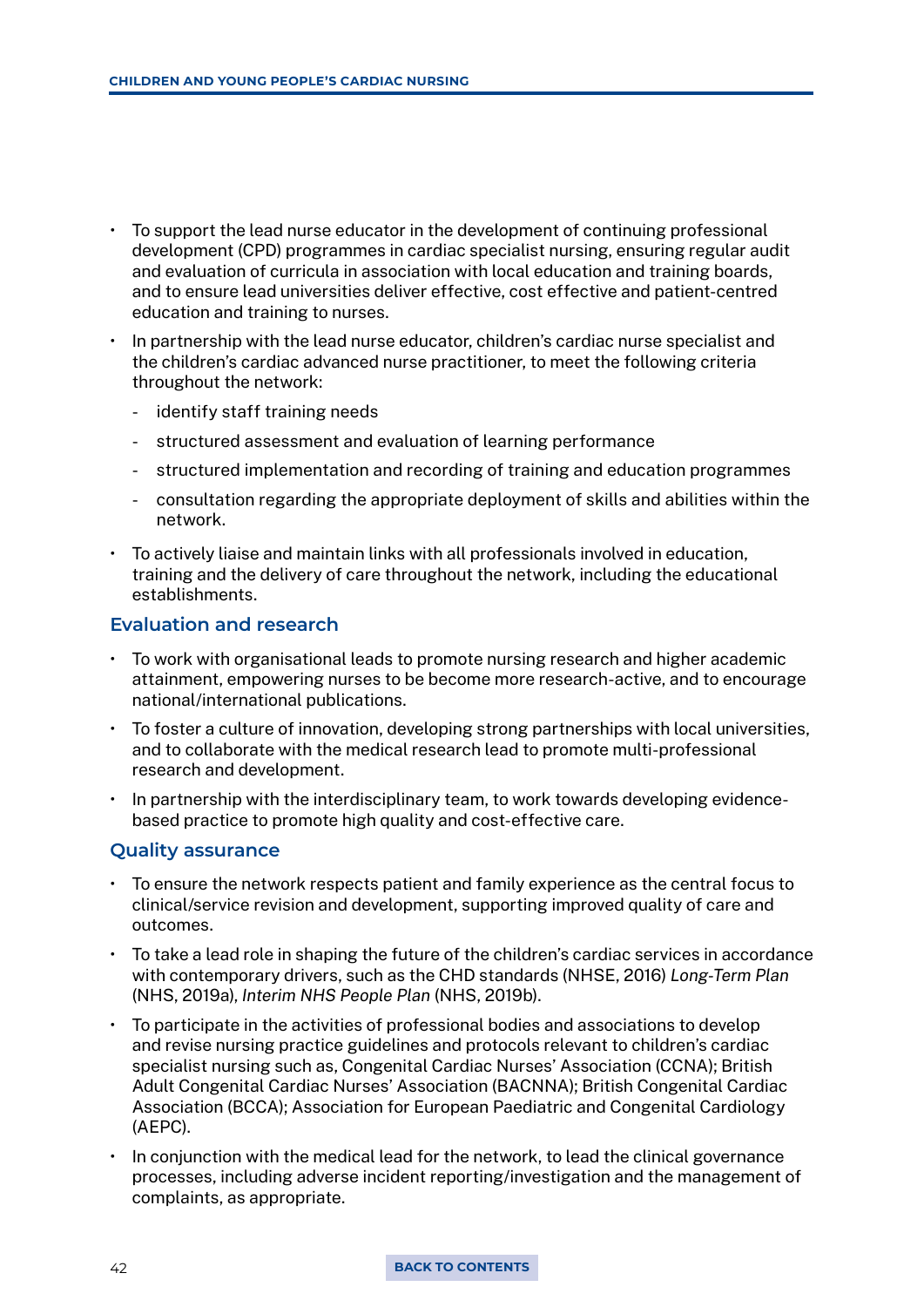- To co-ordinate clinical quality groups across the network and ensure timely and accurate communication of clinical and non-clinical information.
- To work with the National Quality Board to develop an accreditation programme for care providers.

### **Workforce**

- To provide local and national leadership on workforce issues and to empower local strategies. To identify innovative workforce strategies and implement roles.
- To support the continuing service review and workforce planning projects of the network. In conjunction with the workforce/educational leads, to provide a workforce overview of the network and be instrumental in the development of the workforce strategy.
- In partnership with the lead nurse educator, work with educational providers to ensure appropriate curriculum and course development to meet service needs. To create a competency-based framework for workforce development.
- To identify current and projected workforce pressures and to create strategies for improvement.
- To challenge recruitment and workforce issues within the network and in conjunction with the network leads, developing a five-year view on workforce issues.
- In conjunction with the lead nurse educator and trust lead nurses, to provide an annual workforce/skill mix review based on unit activity. This will form part of the annual report of the network.

### **Professional development**

- To continue to develop self and the role through clinical supervision, reflection and selfawareness and continuing professional development.
- To build professional links and represent the network, both nationally and internationally, for the benefit of service improvement.
- To promote a culture of shared governance across the network.
- To maintain professional NMC revalidation requirements for continued registration and to identify own learning needs, ensuring own professional development is maintained by keeping up-to-date with practice developments.
- At all times, to work to reflect the nursing principles (RCN, 2010) laid down in *The Code* (NMC, 2018a), and own limitations.
- To provide professional advice, influencing, informing and coordinating all key nursing roles, such as children's cardiac nurse consultants, children's cardiac advanced nurse practitioners, children's nurse educators/researchers, children's cardiac nurse specialists and fetal cardiac nurse specialists.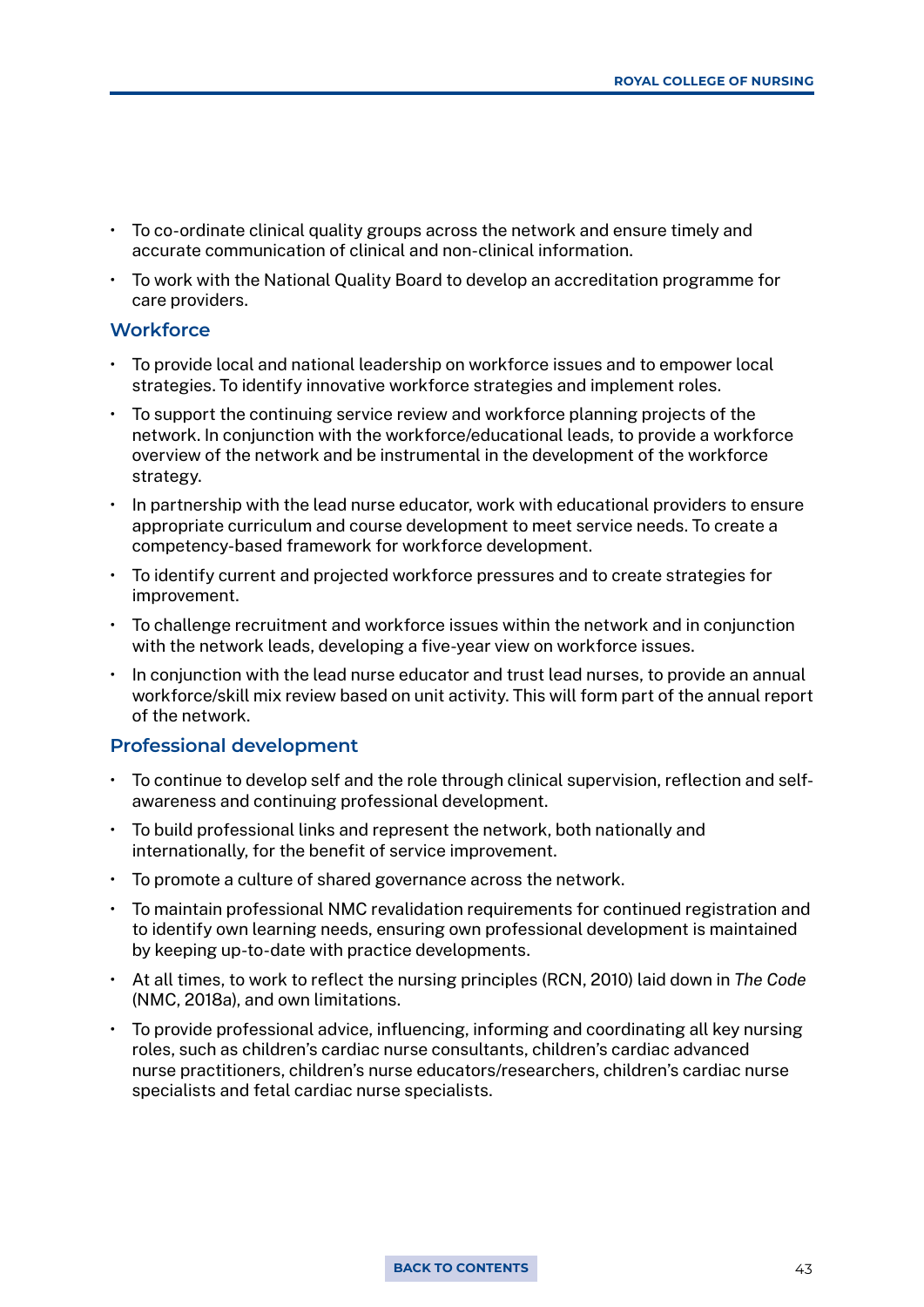| Person specification - lead network nurse          |                                                                                                                                                                                                                                                                                                                                                                                                                                                       |                                                                                                                                                                                             |  |
|----------------------------------------------------|-------------------------------------------------------------------------------------------------------------------------------------------------------------------------------------------------------------------------------------------------------------------------------------------------------------------------------------------------------------------------------------------------------------------------------------------------------|---------------------------------------------------------------------------------------------------------------------------------------------------------------------------------------------|--|
| <b>Criteria</b>                                    | <b>Essential (lead nurse)</b>                                                                                                                                                                                                                                                                                                                                                                                                                         | <b>Desirable</b>                                                                                                                                                                            |  |
| Education and<br>aualifications                    | · Registered children's nurse.<br>$\cdot$ Master's degree in a health-related discipline.<br>· Mentoring/teaching qualification.<br>· Evidence of management/leadership development.                                                                                                                                                                                                                                                                  | · PhD, or working towards.                                                                                                                                                                  |  |
| Experience                                         | Minimum of five years' post-registration experience in children's cardiac care in a senior clinical •<br>leadership/clinical services management position.<br>· Evidence of change management (such as workforce redesign).<br>· Recognition as an innovator in the field of children's cardiac care.<br>· Networking at all levels<br>· Resource management.                                                                                         | · Curriculum development at academic level.<br>· Representation on relevant regional, national or<br>international<br>committees, boards or networks.<br>· Experience in community nursing. |  |
| Research.<br>publications and<br>special interests | · Significant record of publication or other forms of dissemination (such as policy or service<br>delivery advice) in children's cardiac care.<br>· Evidence of dissemination of research and applying research to clinical practice.<br>· Evidence of audit undertaken and outcomes.<br>• Presentations at national and international meetings, conferences and symposia.                                                                            | · International reputation in children's cardiac nursing.<br>· Production of research proposals and grant applications.                                                                     |  |
| Knowledge                                          | · Evidence of ability to contribute new knowledge to the field of children's cardiac care.<br>$\cdot$ Clinical governance and risk management concepts and techniques.<br>· Critical appraisal techniques.<br>· Sound knowledge of safeguarding legislation.                                                                                                                                                                                          | · Evidence of leading initiatives within multi-professional<br>teams.                                                                                                                       |  |
| Interpersonal skills                               | $\cdot$ Flexibility.<br>· Leadership style which promotes collaborative working.<br>$\cdot$ Excellent verbal and written communication skills.<br>$\cdot$ Effective and strategic influencing.<br>• Ability to work autonomously.<br>· Excellent leadership qualities.<br>· Critical appraisal and analytical skills.                                                                                                                                 | · Advanced communication skills training.                                                                                                                                                   |  |
| Job-related skills<br>and aptitudes                | · Awareness of changing policies in children's cardiac care.<br>· Project management: able to set priorities and meet deadlines in collaboration with a range of<br>professionals.<br>· Quality improvement/practice development skills.<br>• Political astuteness.<br>· High level of oral, written and IT communication and presentational skills to a range of audiences.<br>· Proven ability to apply research to practice.<br>• Driving licence. | · Ability to teach to a range of CPD, undergraduate and<br>postgraduate students.<br>· High levels of competence in applied research skills.                                                |  |
| Other requirements                                 | · Evidence of self-directed career-long learning.<br>. Willingness to undertake further education and training to meet requirements of post.<br>. Commitment to promoting the values that underpin the specialty and applied research activities.<br>• Resilience.                                                                                                                                                                                    |                                                                                                                                                                                             |  |

#### 44 **[BACK TO CONTENTS](#page-2-0)**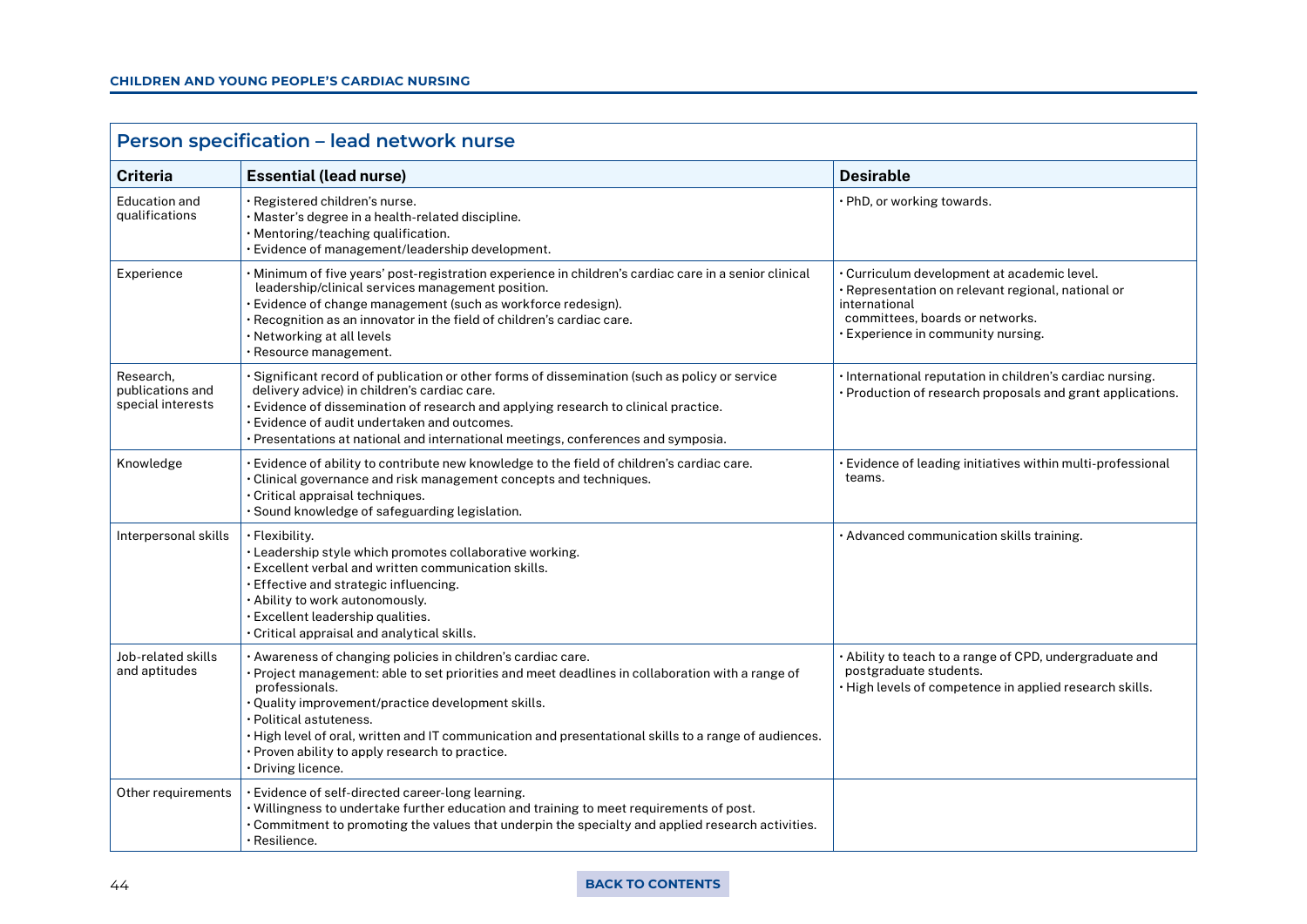# Appendix 2: Example job description: Children's cardiac nurse specialist (career framework level 6)

Role description: Children's cardiac nurse specialist (CCNS)

Pay band: Minimum AfC band 6<sup>\*</sup>

Reports to: Lead children's cardiac nurse specialist (level 6, AfC band 6 – see [Appendix 1](#page-39-0))

Professionally accountable to: Lead nurse for the network

Essential qualifications: Registered children's nurse, accredited teaching qualification

Minimum experience: Minimum of two years' experience in caring for children in the cardiac specialty

The intricate detail of the role and what is expected is reflected in the specific competency framework in [Section 3](#page-10-0) and [Section 4](#page-19-0)

Note: Where 'network' is mentioned, this refers to the children's congenital heart network.

### **Role purpose**

The CCNS (level 6) will:

- be a development post in the CCNS team to learn about the role and gain insight into the service provision for CYP and their families
- develop transferable knowledge and skills to enable succession planning for future recruitment to the CCNS team
- support the work of the team.

While this post will be an integral member of the team, the post-holder will not be expected to practice autonomously and will need ongoing guidance, support and supervision.

### **Summary of duties and responsibilities**

Working 90% with direct patient contact, the children's cardiac nurse specialist (CCNS) should, under supervision and guidance, develop skills to participate in, and contribute towards:

- working across the network as a key advocate for CYP by ensuring the partnership they have with the family and health and social care professionals is central to, and focuses on, meeting their needs and expectations within care delivery. This includes working in a collaborative manner with all members of the multi-professional team
- providing specialist and practical information and education to parents following antenatal or postnatal diagnoses (while working in collaboration with fetal nurse specialists) and offering a high level of emotional and counselling support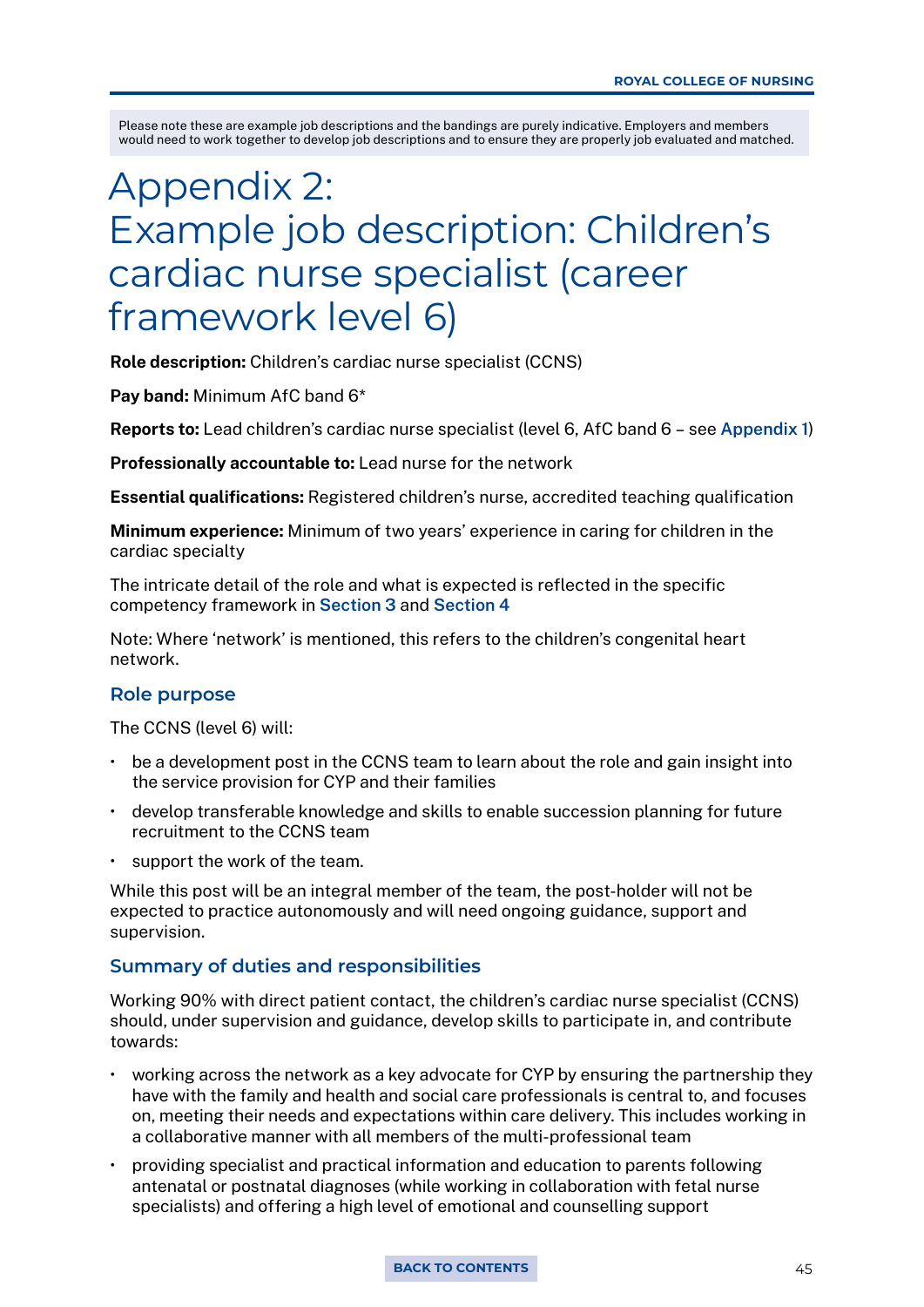- providing specialist and practical information and education following a later diagnosis of acquired or congenital heart disease to the CYP and their family, and offering a high level of emotional and counselling support
- providing the unique and specialist knowledge required to work in partnership with CYP and their families, focusing on meeting their identified needs through planning, negotiating, implementing and evaluating an agreed plan of care, while keeping the CYP at the centre of care delivery
- delivering expert communication skills to impart complex and potentially distressing information to CYP and their families, supporting them through the consent process and ensuring informed decision making
- undertaking enhanced and specialist health assessments, contributing to early identification of potential cultural, spiritual, biopsychosocial needs of CYP and their families and, where appropriate, referring to other health care professionals, such as psychological or mental health support, for advice
- collaboratively working with social work colleagues and child protection teams when the holistic assessment of need indicates safeguarding issues
- coordinating and facilitating care delivery and provision of support across the network for CYP and their families, ensuring continuity of care and effective communication between health care professionals
- acting as principal liaison contact for the GP, health visitor, school nurse, community children's nurse, and other members of the primary care team, to ensure an integrated provision of pre- and post-hospital. If required, this will be within a common assessment framework to ensure safeguarding of the CYP
- using agreed protocols to assess family resiliency, including initial first-line assessment of parental anxiety and depression, while recognising factors that may impact on adjustment and adaptation to potentially traumatic and life changing events and circumstances
- providing relevant nursing support and referring to other specialists, where appropriate, if parents demonstrate signs of increased anxiety or potential depression
- providing outreach advice and support across the network for CYP and their families during their transition between home, community and hospital cardiac care. For example, this could be through nurse-led clinics, attending outreach services, telephone, text
- message, email, and online resources such as teleconferencing or videoconferencing (according to local hospital policy)
- acting as an expert resource for the multidisciplinary team, providing specialist education, advice and support to colleagues across the network and wider community (including health, social care and education colleagues)
- working in collaboration with the children's cardiac transition nurse and adult congenital heart disease nurse specialists to empower young people and their families during their transition from children to adult services
- measuring the impact and quality of the service by ongoing audit of the CYP and family experience and using this data as the focus for adjustment and development of the service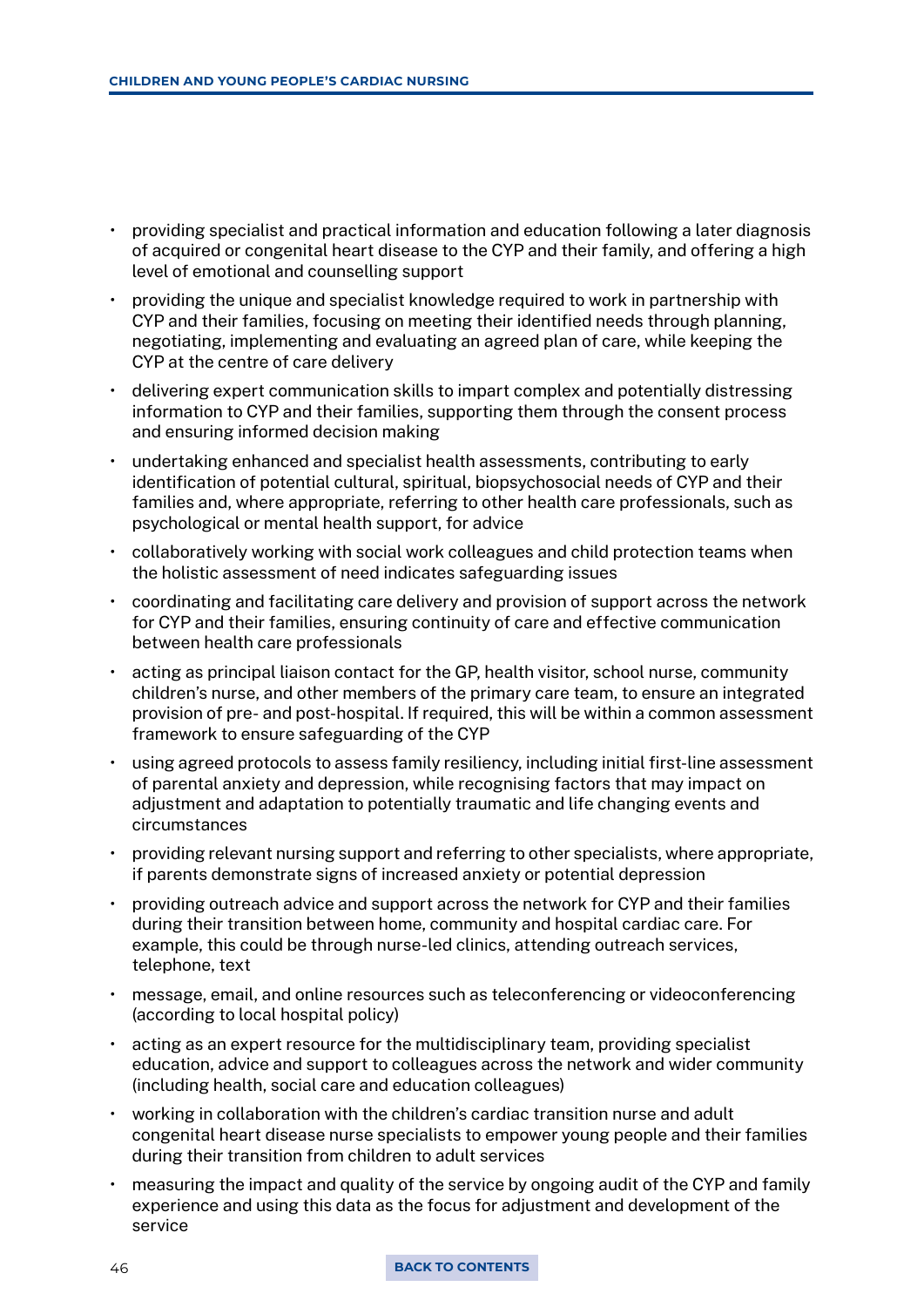- evaluating the quality and service user experience of the CCNS team, through research and audit, and disseminating findings nationally
- practising, as a key member of the multidisciplinary team across the network, in the development of evidence-based local and national policies, protocols and standards, to meet clinical, service and service user needs.

### **Clinical practice**

- Establish contact with CYP and their families from the time of initial diagnosis or referral and provide specialist nursing advice and information to support their practical and biopsychosocial needs.
- Ensure accessibility to the CCNS for families and develop efficient systems to enable families to be able to contact a consistent port of call in the network.
- Work in partnership with CYP and their families to meet their identified needs by planning, negotiating, implementing and evaluating an agreed plan of care. The CYP must always be kept at the centre of any decisions and actions that may impact on outcomes of care delivery.
- Participate in the use of integrated care pathways at the point of diagnosis for CYP with complex and palliative care needs.
- Use competent communication skills to impart sensitive, complex and potentially distressing information to CYP and their families and provide them with advice and emotional support in hospital and at home.
- Develop and provide information in a variety of different formats for CYP and families in relation to diagnosis, investigations, treatment, long-term management, palliative and end of life care, empowering them to access available information at various points throughout their care pathway.
- Communicate in ways that empower CYP and their families to make informed choices about their health and health care, enabling informed consent.
- Act as an advocate for CYP and their families to ensure equity and consistency of service delivery, while focusing on the individual package of care required throughout their access to treatment and surveillance, when and wherever this is delivered across the network.
- Help facilitate discharge planning to ensure continuity of care and effective communication across the network, collaborating with community nursing and primary care services where necessary.
- Participate in the assessment of CYP and family resiliency in terms of factors that may impact on adjustment and adaptation to potentially traumatic events, including initial first-line assessment of parental anxiety and potential depression and, where indicated, refer to other health care professionals, such as psychological and mental health support.
- Participate in undertaking enhanced and specialist health assessments to identify the potential cultural, spiritual and biopsychosocial needs of CYP and their families which may indicate a referral to associate care personnel within the wider multi-professional team.
- Assist in undertaking regular nurse-led clinics and attend multi-professional clinics across the network, working within authorised levels of autonomy.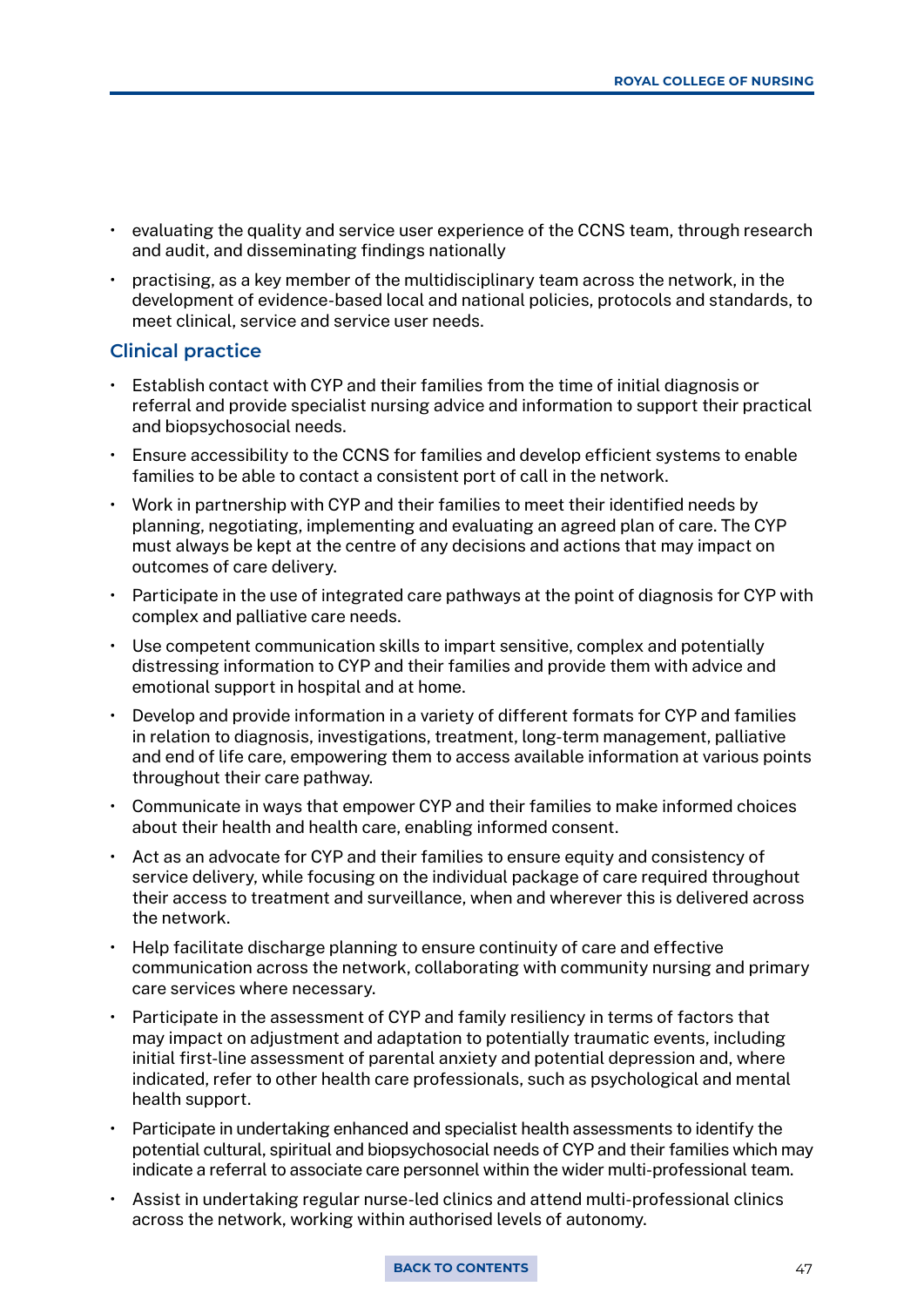- Maintain adequate patient documentation to NMC requirements for all patients seen and advice given in any practice setting and contribute to clinical activity/data collection as required.
- Use clinical judgement and practise supervised levels of autonomous decision-making on the interpretation and analysis of information from a variety of sources.

### **Management and leadership**

- Act as principal liaison for the GP, health visitor, school nurse, community children's nurse and other members of the multidisciplinary team to ensure integrated care across the network. Work collaboratively and in partnership with other health care professionals, offering appropriate leadership, guidance and supervision to colleagues.
- Work with the CCNS team and associate colleagues to develop achievable shared goals; ensure that the team's purpose and objectives are clear.
- Contribute towards the development and implementation of evidence-based standards of care, practice guidelines and integrated care pathways, continually evaluating the quality of patient care.

### **Training and education**

- Develop competence to provide appropriate education to CYP and their families, to promote health and to encourage self-care and participation in the planned programme of treatment and care.
- Ensure competence development includes the building of knowledge and skills to provide first-line assessment and recognition of key psychological themes, such as family resiliency, stress and coping strategies, adjustment and adaptation, classical and operant conditioning, locus of control, potentially traumatic events and posttraumatic stress syndrome, anticipatory grief and grieving.
- Share good practice through creating positive opportunities to communicate the role of the CCNS team across the unit and network.

### **Evaluation and research**

- Listen to, and collect, user service feedback via patient satisfaction surveys and audit, and relay this to the senior team to ensure contribution of user involvement into future design, delivery and evaluation of services.
- Participate in critical appraisal and synthesis of the outcomes of other relevant research, evaluations and audits.

### **Professional development**

- Maintain a structured development profile during the secondment period to the post.
- Develop an insight into the development of network, national and international agendas for the care of children with cardiac conditions.
- Be proactive in developing and improving own knowledge, skills and attitudes in structured ways, including reflection on personal development by participating in clinical supervision and performance review.
- Work within agreed policies of trust and adhere to *The Code* (NMC, 2018a).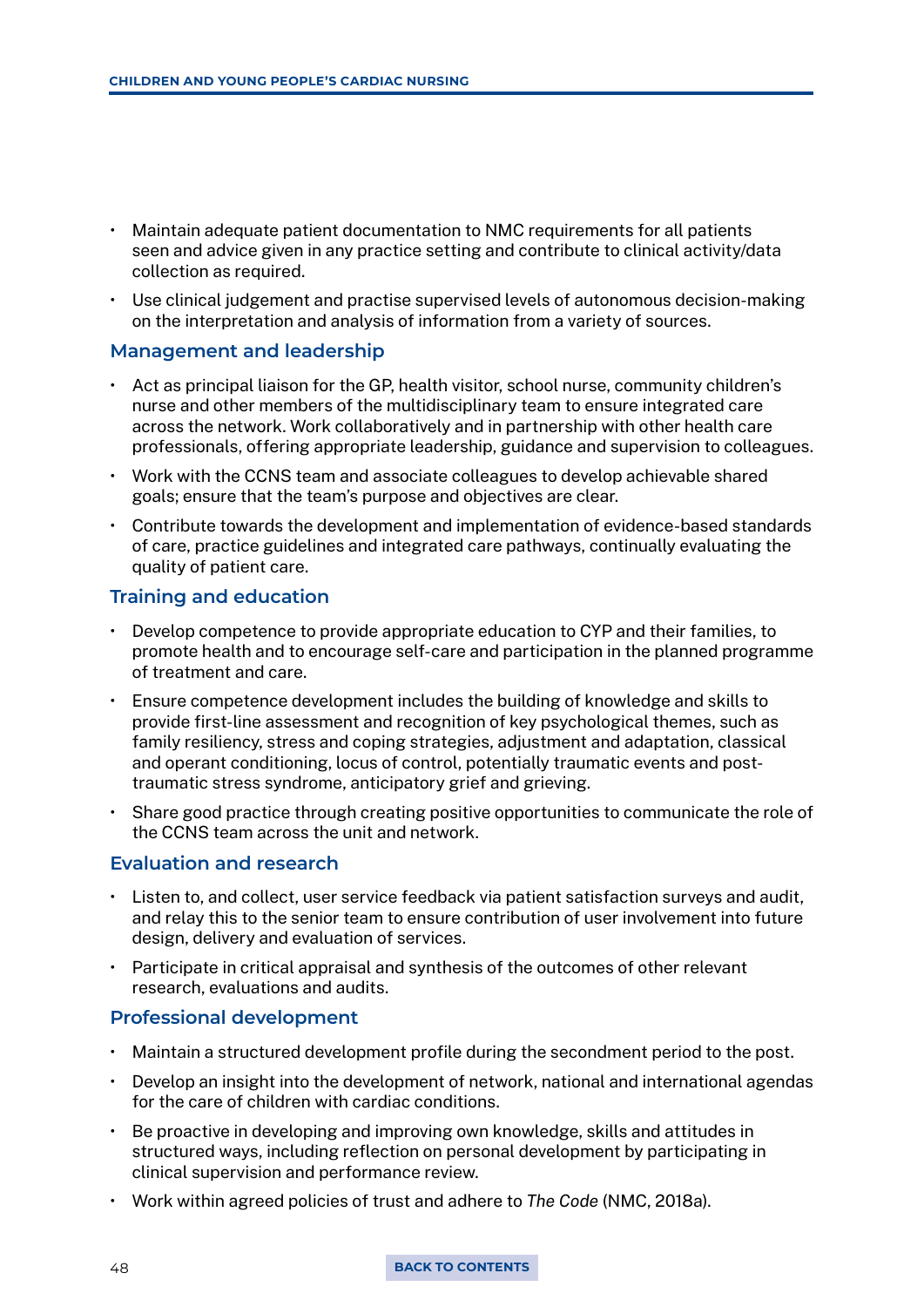| Person specification - children's cardiac nurse specialist (CCNS) (level 6) |                                                                                                                                                                                                                                                                                                                                                                                                                                                                                                                                                                                                                                                                      |                                                                                                                                                   |  |
|-----------------------------------------------------------------------------|----------------------------------------------------------------------------------------------------------------------------------------------------------------------------------------------------------------------------------------------------------------------------------------------------------------------------------------------------------------------------------------------------------------------------------------------------------------------------------------------------------------------------------------------------------------------------------------------------------------------------------------------------------------------|---------------------------------------------------------------------------------------------------------------------------------------------------|--|
| <b>Criteria</b>                                                             | <b>Essential (lead nurse)</b>                                                                                                                                                                                                                                                                                                                                                                                                                                                                                                                                                                                                                                        | <b>Desirable</b>                                                                                                                                  |  |
| <b>Education and</b><br>qualifications                                      | . Current registration with NMC.<br>· Registered children's nurse.<br>· Qualification in teaching/mentoring and assessing.<br>· Sound communications skills.<br>· Full, clean driving licence.                                                                                                                                                                                                                                                                                                                                                                                                                                                                       | · CAF training.<br>· Experience in delivering counselling skills under<br>supervision.<br>· Recognised high dependency module.                    |  |
| Experience                                                                  | · Minimum 2 years' post-registration experience in children's cardiac care.<br>· Knowledge and understanding of child protection/safeguarding.<br>. Knowledge and understanding of current nursing policy and practice issues.<br>· Knowledge and understanding of infection control.<br>· Recent involvement in changing service initiatives.<br>· Appreciation of risk management and governance issues application.                                                                                                                                                                                                                                               | · Experience of involvement in initiatives within multi-<br>professional teams.<br>. Insight and/or experience in conflict resolution situations. |  |
| Research,<br>publications and<br>special interests                          | . Contribution to research/audit data collection.<br>· Ability to apply relevant research and evidence-based knowledge and skill to delivering paediatric<br>care.                                                                                                                                                                                                                                                                                                                                                                                                                                                                                                   | • Course/module in research or evidence-based medicine.                                                                                           |  |
| Knowledge                                                                   | · Sound developing specialist knowledge, underpinned by theory and experience.<br>· Relevant level clinical governance and risk management training and experience.                                                                                                                                                                                                                                                                                                                                                                                                                                                                                                  | Experience in dealing with situations requiring analysis<br>and interpretation.<br>· Critical, analytical and appraisal skills.                   |  |
| Interpersonal skills                                                        | · Flexibility.<br>· Good sound verbal and legible written skills.<br>. Ability to work within a team and take on authorised autonomy as required.<br>· Excellent time management.                                                                                                                                                                                                                                                                                                                                                                                                                                                                                    | · Leadership skills.<br>· Collaborative leadership of associate nursing team<br>members.                                                          |  |
| Job-related skills<br>and aptitudes                                         | . Good, sound interpersonal and communication skills<br>· Self-motivated.<br>$\cdot$ Works well within a team.<br>• Ability to work independently and take on additional responsibility as directed and appropriate.<br>· Ability to manage own workload.<br>. Ability to be assertive.<br>· Developing confidence and competence in working with a higher level team.<br>. Well organised and able to manage time effectively.<br>. Ability to work in a challenging and busy environment to contribute towards set deadlines.<br>· Flexibility to meet service needs.<br>· Awareness of changing local, regional and national policies in children's cardiac care. | · Leadership experience.<br>· Experience in contributing towards developing policies,<br>protocol, guidelines, service operational procedures.    |  |
| Other requirements,<br>such as values and<br>behaviours                     | . Ability to commit to engaging in and/or contributing to advancing services.<br>. Respect of the team contribution of deliverance of care.<br>. Compassion for the nature and effect of paediatric cardiology care both for the child, family and<br>staff members.                                                                                                                                                                                                                                                                                                                                                                                                 |                                                                                                                                                   |  |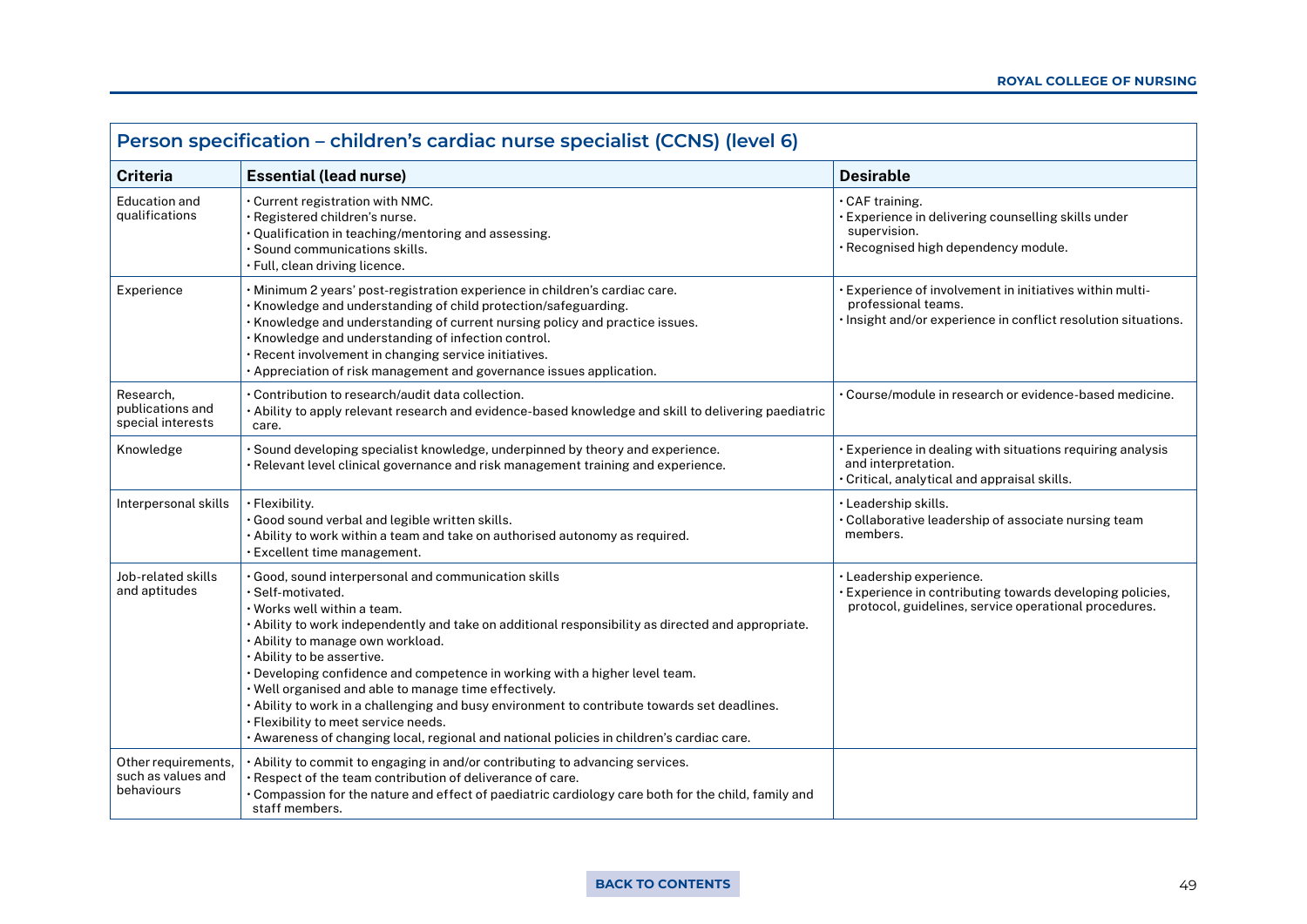# Appendix 3: Example job description: Children's cardiac nurse specialist (career framework levels 6–7)

Role description: Children's cardiac nurse specialist (CCNS)

Pay band: Minimum AfC band  $7*$ 

Reports to: Lead children's cardiac nurse specialist (AfC band 7 – see [Appendix 1](#page-39-0))

Professionally accountable to: Director of nursing (lead centre)

Essential qualifications: Registered children's nurse, accredited teaching qualification, recognised course in children's assessment skills

Minimum experience: Three years' experience of caring for children in the cardiac specialty.

The intricate detail of the role and what is expected is reflected in the specific competency framework in [Section 3](#page-10-0) and [Section 4](#page-19-0)

Note: Where 'network' is mentioned, this refers to the children's congenital heart network.

### **Role purpose**

The CCNS (level 7) will:

- work in partnership with the CYP and family to co-ordinate and facilitate their biopsychosocial needs through assessment, planning, education, advice and support, in collaboration and negotiation with associate health, social care and education providers
- ensure smooth transition between services for CYP and their families across the network service
- participate in the development of service initiatives and monitor the effectiveness of their provision in line with CYP and family experience and outcome.

### **Summary of duties and responsibilities**

The CCNS (level 7) should provide a ratio of 20% leadership to 80% direct patient contact, depending on the patient population of the network, which covers the following:

- work across the network as the key advocate for the CYP by ensuring the partnership they have with the family and health and social care professionals is central to, and focuses on, meeting their needs and expectations within care delivery, and working in a collaborative manner with all members of the multi-professional team
- provide specialist and practical information and education to parents following antenatal or postnatal diagnoses (while working in collaboration with the role of the fetal nurse specialists) and offer a high level of emotional and counselling support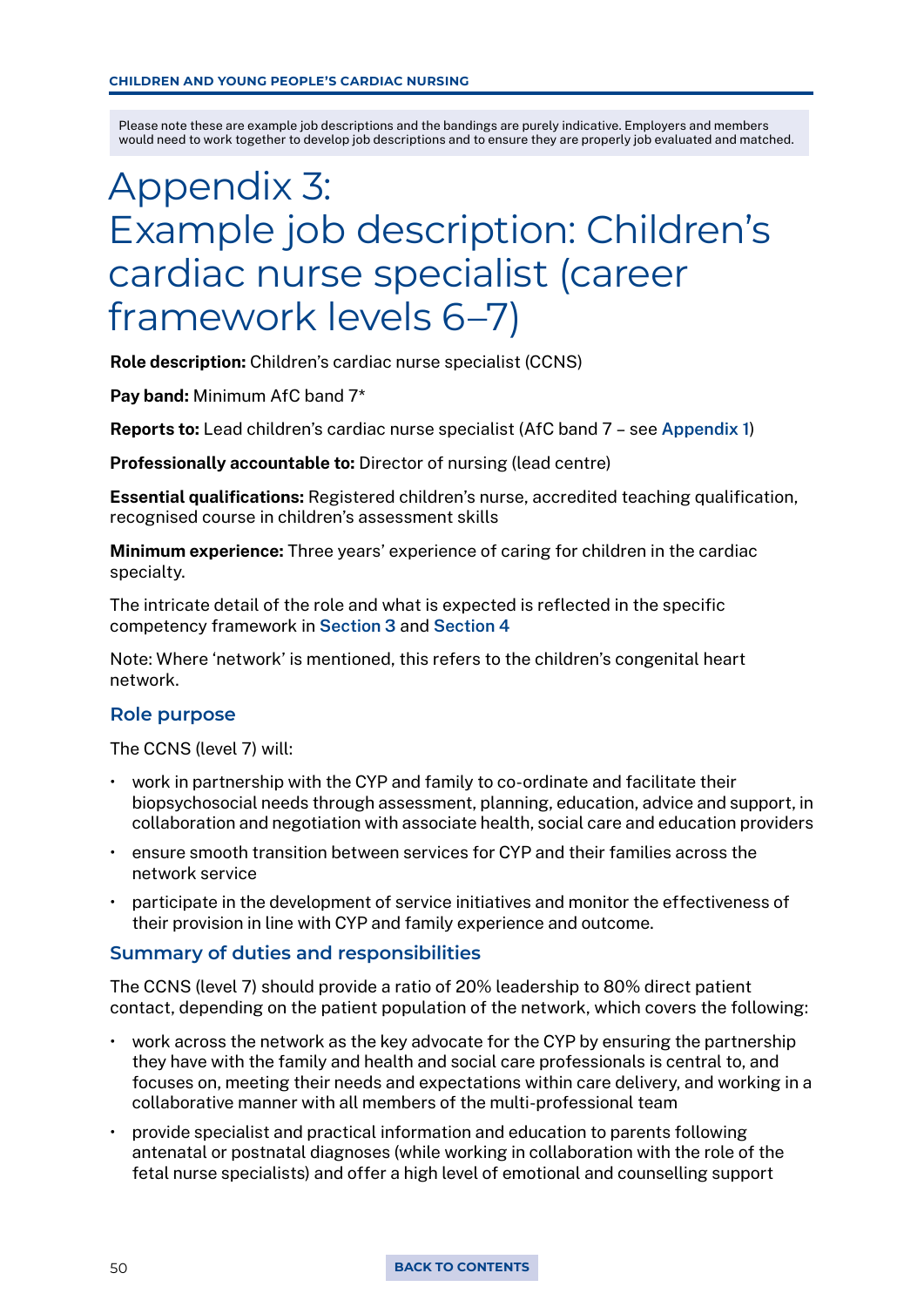- provide specialist and practical information and education following a later diagnosis of acquired or congenital heart disease to the CYP and their family, and offer level two emotional and counselling support, referring to counselling or psychology services as required
- use unique and specialist knowledge to work in partnership with CYP and families, focusing on meeting their identified needs through planning, negotiating, implementing and evaluating an agreed plan of care while keeping the CYP at the centre of care delivery
- use expert communication skills to impart complex and potentially distressing information to CYP and their families, supporting them through the consent process and ensuring informed decision-making
- undertake enhanced and specialist health assessments, contributing to early identification of potential cultural, spiritual, biopsychosocial needs of children, young people and their families and, where appropriate, refer to other health care professionals, such as psychological or mental health support, for advice
- collaborate with social work colleagues and child protection teams when the holistic assessment of need indicates safeguarding issues
- co-ordinate and facilitate care delivery and provision of support across the network for CYP and their families, ensuring continuity of care and effective communication between health care professionals
- act as principal liaison for the GP, health visitor, school nurse, community children's nurse, and other members of the primary care team and relevant specialist teams to ensure an integrated provision of pre- and post-hospital care and, if required, within a common assessment framework to ensure safeguarding of the CYP
- use agreed protocols to assess family resiliency, including initial first-line assessment of parental anxiety and depression, whilst recognising factors that may impact on adjustment and adaptation to potentially traumatic and life changing events and circumstances
- deliver relevant nursing support and refer to other specialists, where appropriate, if parents demonstrate signs of increased anxiety or potential depression
- deliver outreach advice and support across the network for CYP and their families during their transition between home, community and hospital cardiac care. For example, this could be through nurse-led clinics, attending outreach services, telephone, text message, email, and online resources such as teleconferencing or videoconferencing (according to local hospital policy)
- act as an expert resource for the multidisciplinary team, providing specialist education, advice and support to colleagues across the network and wider community (including health, social care and education colleagues)
- work in collaboration with the children's cardiac transition nurse and adult congenital heart disease nurse specialists to empower young people and their families during their transition from children's to adult services
- measure the impact and quality of the service by ongoing audit of the CYP and family experience and use this data as the focus for adjustment and development of the service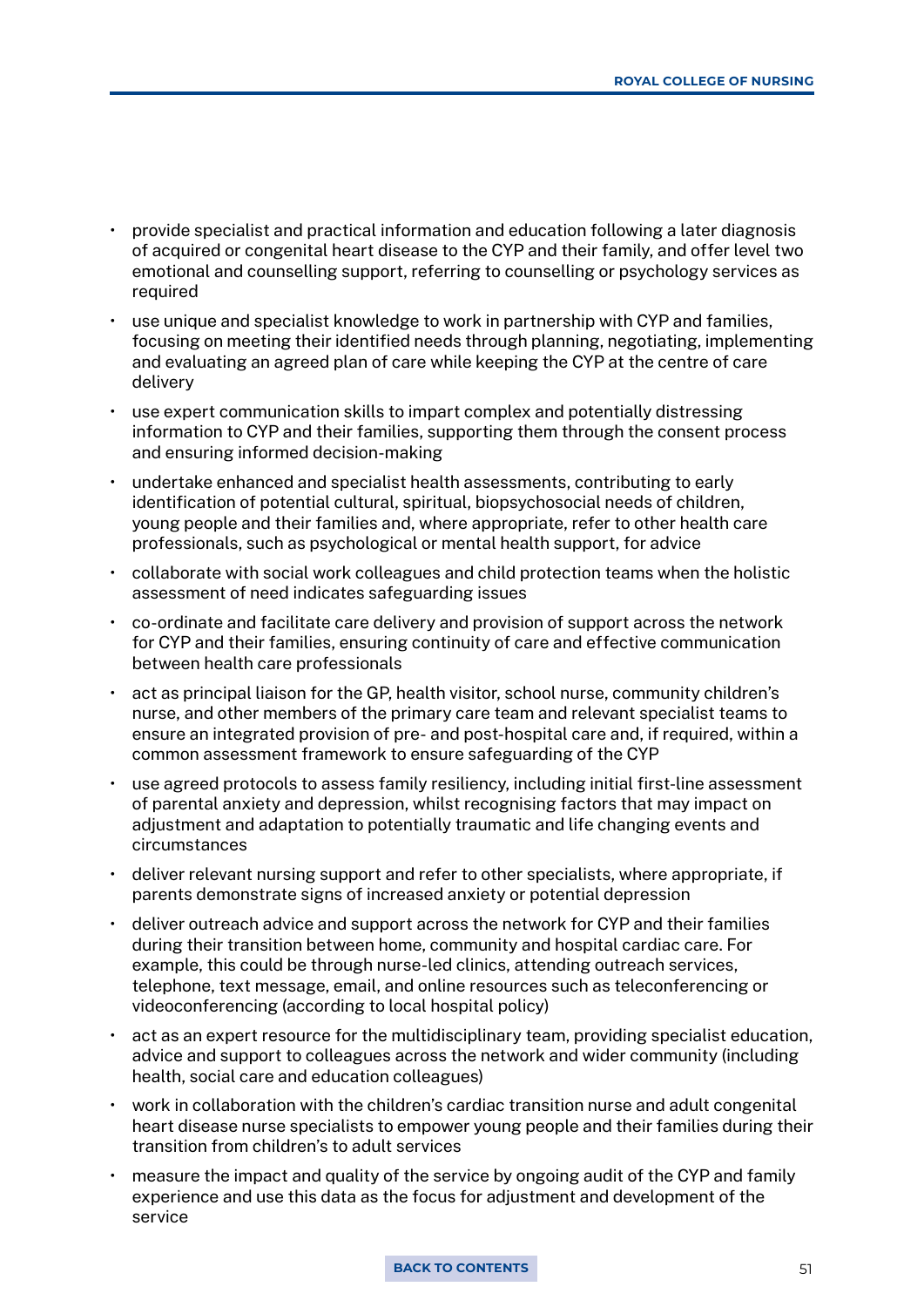- evaluate the quality and service user experience of the CCNS team through research and audit and disseminate findings nationally
- practise, as a key member of the multidisciplinary team across the network, in the development of evidence-based local and national policies, protocols and standards, to meet clinical, service and service user needs.

### **Clinical practice**

- Establish contact with CYP and their families from the time of initial diagnosis or referral and provide specialist nursing advice and information to support their practical and biopsychosocial needs.
- Ensure accessibility to the CCNS for families and develop efficient systems to enable families to be able to contact a consistent port of call within the network.
- Work in partnership with CYP and their families to meet their identified needs; planning, negotiating, implementing and evaluating an agreed plan of care whilst keeping the CYP at the centre of any decisions and actions that may impact on outcomes of care delivery.
- Ensure that integrated care pathways are in place at the point of diagnosis for CYP with complex and palliative care needs.
- Use expert communication skills to impart sensitive, complex and potentially distressing information to CYP and their families and provide them with advice and emotional support in hospital and at home.
- Develop and provide information in a variety of different formats for CYP and families in relation to diagnosis, investigations, treatment, long-term management, palliative and end of life care; empowering them to access available information at various points throughout their care pathway.
- Communicate in ways that empower CYP and their families to make informed choices about their health and health care, enabling informed consent.
- Be the designated key worker for CYP, their families and health professionals across the network, ensuring referrals are prioritised and managed appropriately.
- Act as an advocate for CYP and their families to ensure equity and consistency of service delivery while focusing on the individual package of care required throughout their access to treatment and surveillance, whenever and wherever this is delivered across the network.
- Facilitate discharge planning to ensure continuity of care and effective communication across the network, collaborating with community nursing and primary care services where necessary.
- Assess CYP and family resiliency in terms of factors that may impact on adjustment and adaptation to potentially traumatic events, including initial first-line assessment of parental anxiety and potential depression and, where indicated, refer to other health care professionals such as psychological and mental health support.
- Undertake enhanced and specialist health assessments to identify the potential cultural, spiritual and biopsychosocial needs of CYP and their families which may indicate a referral to associate care personnel within the wider multi-professional team.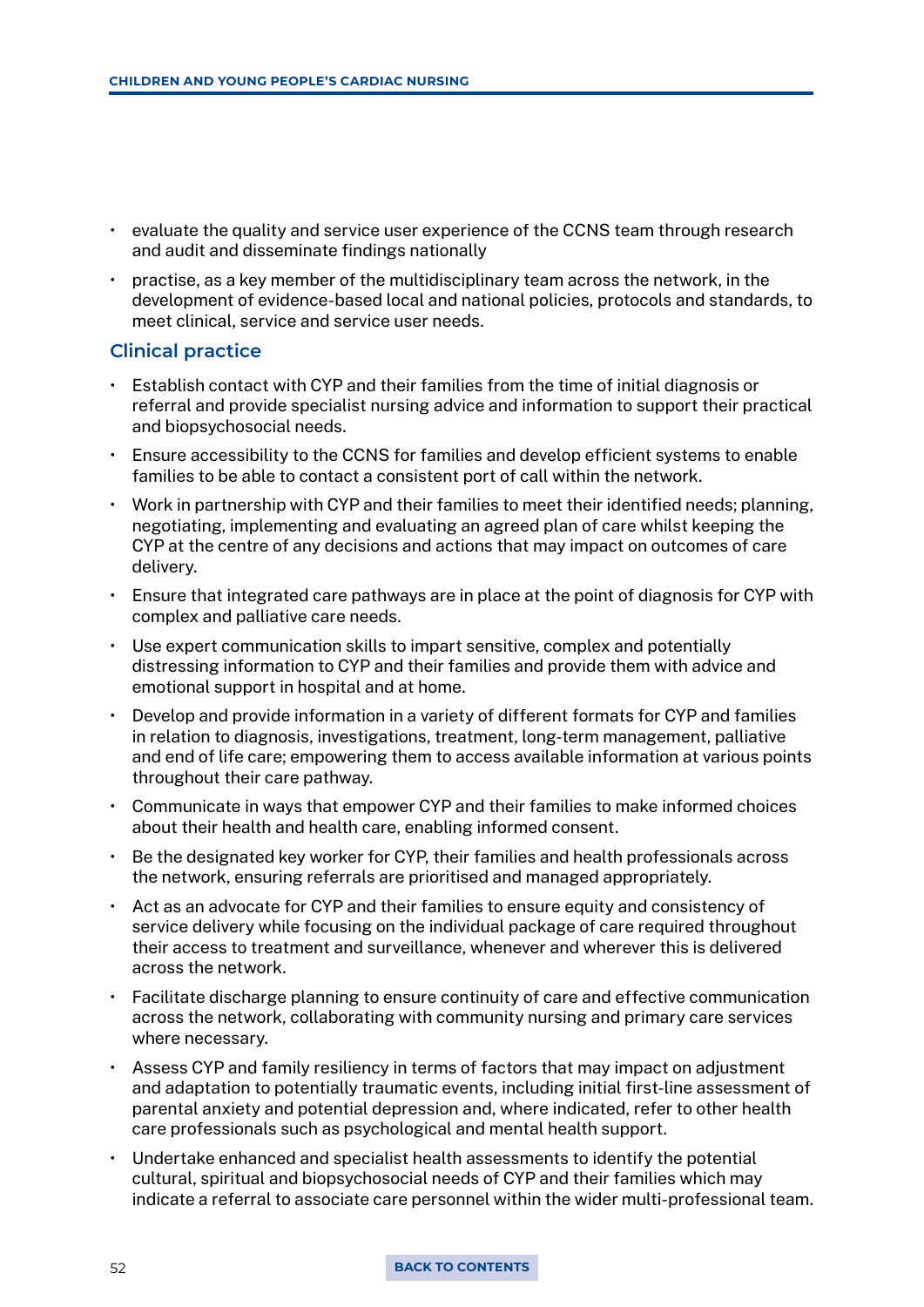- Undertake regular nurse-led clinics and attend multi-professional clinics across the network, working within authorised levels of autonomy.
- Maintain adequate patient documentation to NMC requirements for all patients seen and advice given in any practice setting and contribute to clinical activity/data collection as required.
- Use clinical judgement and autonomous decision-making concerning the interpretation and analysis of information from a variety of sources.

### **Management and leadership**

- Act as principal liaison for the GP, health visitor, school nurse, community children's nurse, and other members of the multidisciplinary team, to ensure integrated care across the network.
- Work collaboratively and in partnership with other health care professionals, offering appropriate leadership, guidance and supervision to colleagues.
- Lead the development of service and nurse-led initiatives in conjunction with medical and nursing colleagues to advance the quality of care for CYP and their families across the network.
- Work with associate colleagues to develop achievable shared goals; ensure that the team's purpose and objectives are clear.
- Participate in the development and implementation of evidence-based standards of care, practice guidelines and integrated care pathways, continually evaluating the quality of patient care.

### **Training and education**

- Be highly competent to provide appropriate education to CYP and their families, to promote health and encourage self-care and participation in the planned programme of treatment and care.
- Ensure competence development includes the measurement of knowledge and skills ability to perform first-line assessment and recognition of key psychological themes, such as family resiliency, stress and coping strategies, adjustment and adaptation, classical and operant conditioning, locus of control, potentially traumatic events and post-traumatic stress syndrome, anticipatory grief and grieving.
- Collaborate with the lead clinical educator to develop specific specialist education programmes and in-service training activities across the network, in line with the Knowledge and Skills Framework (KSF).
- Act as an educational resource for nursing and other professionals across health, social care and education services.
- Exercise a high degree of personal and professional authority and act as an expert for all disciplines of staff.
- Share good practice through creating positive opportunities to communicate and collaborate locally across the network, regionally, nationally and internationally, and contribute to the wider development of practice through publication and dissemination.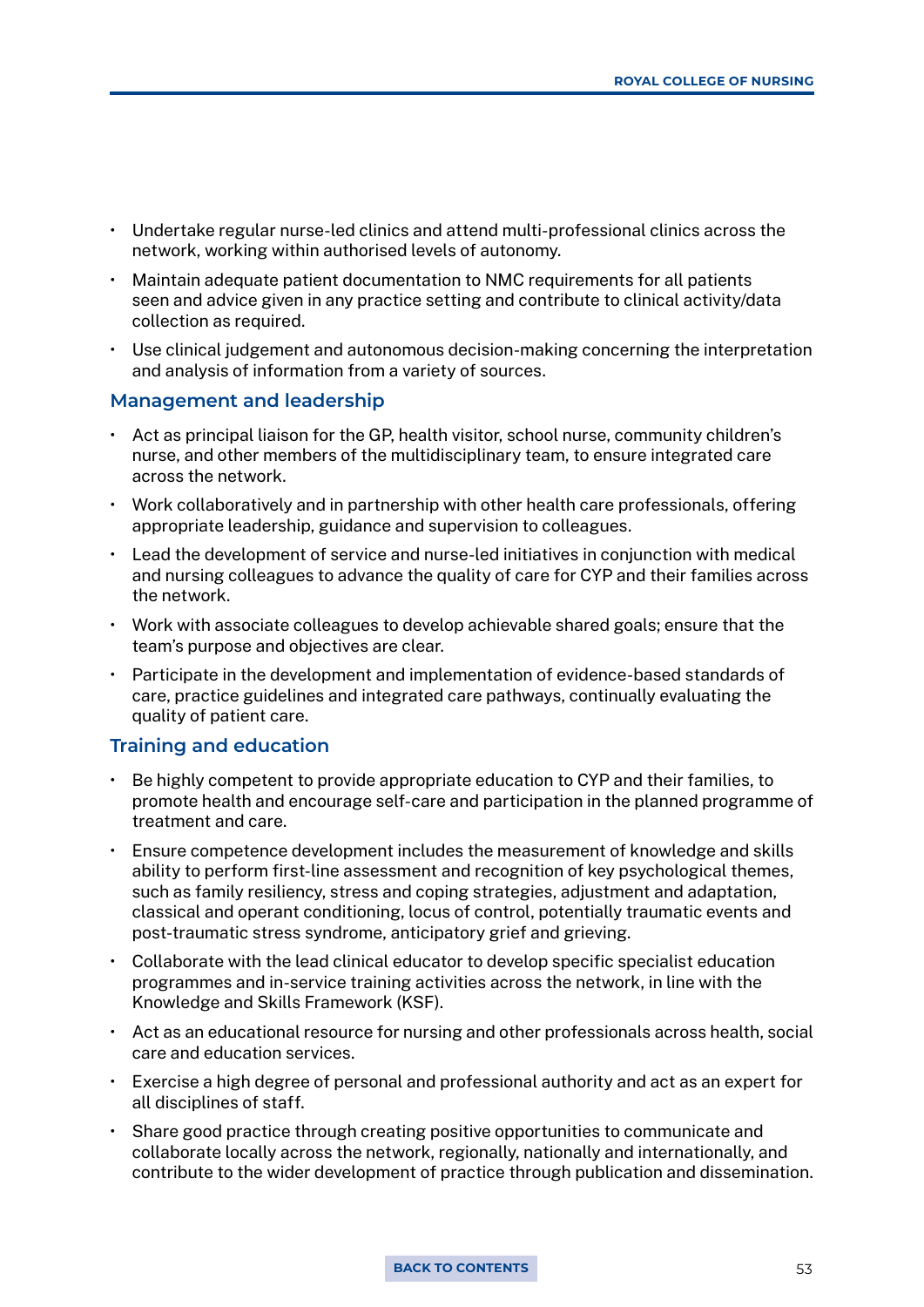### **Evaluation and research**

- Collaborate with the lead CCNS to initiate and undertake evaluation of the quality of the CCNS service. This will involve service users in the design, delivery and evaluation of services through CYP and parent satisfaction surveys and audit.
- Listen to and collect user service feedback via patient satisfaction surveys and audit, to ensure service users are involved in the design, delivery and evaluation of services.
- Critically appraise and synthesise the outcomes of other relevant research, evaluations and audits and act on this information in collaboration with colleagues to continually develop the service.
- Contribute to, and participate in, the dissemination of findings of service evaluation locally, across the network, regionally and nationally, sharing best practice with colleagues.

### **Professional development**

- Maintain a high profile and actively contribute to the development of network, national and international agendas for the care of children with cardiac conditions.
- Be proactive in developing and improving own knowledge, skills and attitudes in structured ways, including accessing clinical supervision.
- To work within the agreed policies of the trust and adhere to *The Code* (NMC, 2018a).
- Develop an insight into the development of network, national and international agendas for the care of children with cardiac conditions.
- Be proactive in developing and improving own knowledge, skills and attitudes in structured ways, and participating in clinical supervision and performance review.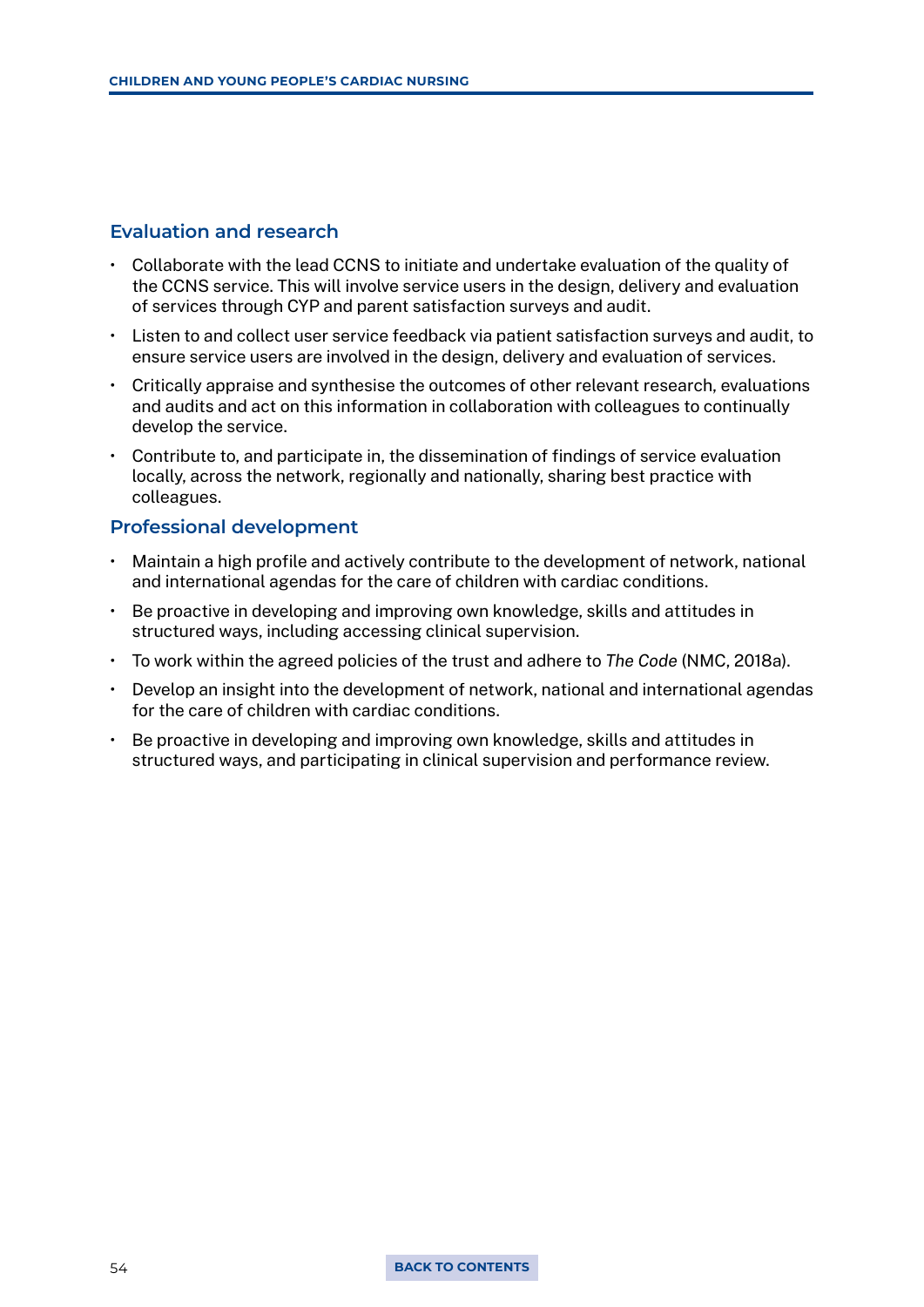| Person specification - children's cardiac nurse specialist (CCNS) (level 7) |                                                                                                                                                                                                                                                                                                                                                                                                                                                                                                                                                                                                                                               |                                                                                                                                                                                                                                                                                                                                               |  |
|-----------------------------------------------------------------------------|-----------------------------------------------------------------------------------------------------------------------------------------------------------------------------------------------------------------------------------------------------------------------------------------------------------------------------------------------------------------------------------------------------------------------------------------------------------------------------------------------------------------------------------------------------------------------------------------------------------------------------------------------|-----------------------------------------------------------------------------------------------------------------------------------------------------------------------------------------------------------------------------------------------------------------------------------------------------------------------------------------------|--|
| <b>Criteria</b>                                                             | <b>Essential (lead nurse)</b>                                                                                                                                                                                                                                                                                                                                                                                                                                                                                                                                                                                                                 | <b>Desirable</b>                                                                                                                                                                                                                                                                                                                              |  |
| Education and<br>qualifications                                             | . Current registration with NMC.<br>$\cdot$ Registered children's nurse.<br>· Qualification in teaching/mentoring and assessing.<br>. Expert communications skills training or willing to undertake the training.<br>$\cdot$ Level 2 counselling training/qualification or evidence of working towards level 2.<br>· Full clean driving licence.<br>$·$ PILS.<br>• Recognised paediatric assessment skills course.                                                                                                                                                                                                                            | · Post registration qualification in cardiology nursing.<br>• Qualification in paediatric community nursing.<br>• Course/module in research or evidence-based medicine.<br>Independent non-medical prescribing course or working<br>towards it.<br>$\cdot$ CAF training.<br>$\cdot$ APLS / PALS.<br>· Recognised high dependency/PICU module. |  |
| Experience                                                                  | · Minimum 3 years' post-registration experience in children's cardiac care of which 1 year<br>(minimum) as band 6 role/evidence of a previous secondment post to a CCNS team.<br>· Embedded experience in paediatric cardiac nursing.<br>· Knowledge and understanding of child protection/safeguarding.<br>$\cdot$ Knowledge of NHS Direction and policy initiative.<br>· Knowledge and understanding of current nursing policy and practice issues.<br>· Knowledge and understanding of infection control.<br>· Recent involvement in changing service initiatives.<br>· Insight and appreciation of risk management and governance issues. | • Experience in paediatric community nursing.<br>· Recent involvement in initiatives within multi-professional<br>teams.<br>· Insight and/or experience in conflict resolution<br>management.<br>· Knowledge and understanding of patient/public<br>Involvement, management of complaints and<br>investigations into governance issues.       |  |
| Research, publications<br>and special interests                             | $\cdot$ A sound knowledge and application of relevant paediatric and children's cardiac research.<br>• Proven contribution to research/audit.                                                                                                                                                                                                                                                                                                                                                                                                                                                                                                 | · Undertaking research.                                                                                                                                                                                                                                                                                                                       |  |
| Knowledge                                                                   | . Well-developed specialist knowledge, underpinned by theory and experience.<br>$\cdot$ Up-to-date clinical governance and risk management training and experience.                                                                                                                                                                                                                                                                                                                                                                                                                                                                           | Experience in dealing with complex facts or situations<br>requiring analysis and interpretation.<br>$\cdot$ Critical, analytical and appraisal skills.                                                                                                                                                                                        |  |
| Interpersonal skills                                                        | • Flexibility<br>$\cdot$ Excellent verbal and legible writing skills<br>• Ability to work within a level of autonomously and within a team<br>$\cdot$ Excellent time management                                                                                                                                                                                                                                                                                                                                                                                                                                                               | Operational leadership skills.<br>• Leadership of a junior nursing team.                                                                                                                                                                                                                                                                      |  |
| Job-related skills and<br>aptitudes                                         | $\cdot$ Leadership experience.<br>$\cdot$ Excellent interpersonal and communication skills.<br>• Proactive and self-motivated.<br>$\cdot$ Works well within a team.<br>· Ability to work independently and demonstrate a safe and appropriate degree of autonomy.<br>• Ability to manage own workload.<br>• Assertive and confident.<br>$\cdot$ Well organised and able to manage time effectively.<br>· Ability to work in a challenging and busy environment whilst meeting set deadlines.<br>· Flexible to meet service needs.<br>· Awareness of changing local, regional and national policies in children's cardiac care.                | Experience in contributing towards developing policies,<br>protocol, guidelines and service operational procedures.                                                                                                                                                                                                                           |  |
| Other requirements,<br>such as values and<br>behaviours                     | . Ability to commit to engaging in and/or advancing services.<br>• Respect for the team contribution of deliverance of care.<br>$\cdot$ Compassion for the nature and effect of paediatric cardiology care, both for the CYP and<br>their family, and for staff members.                                                                                                                                                                                                                                                                                                                                                                      |                                                                                                                                                                                                                                                                                                                                               |  |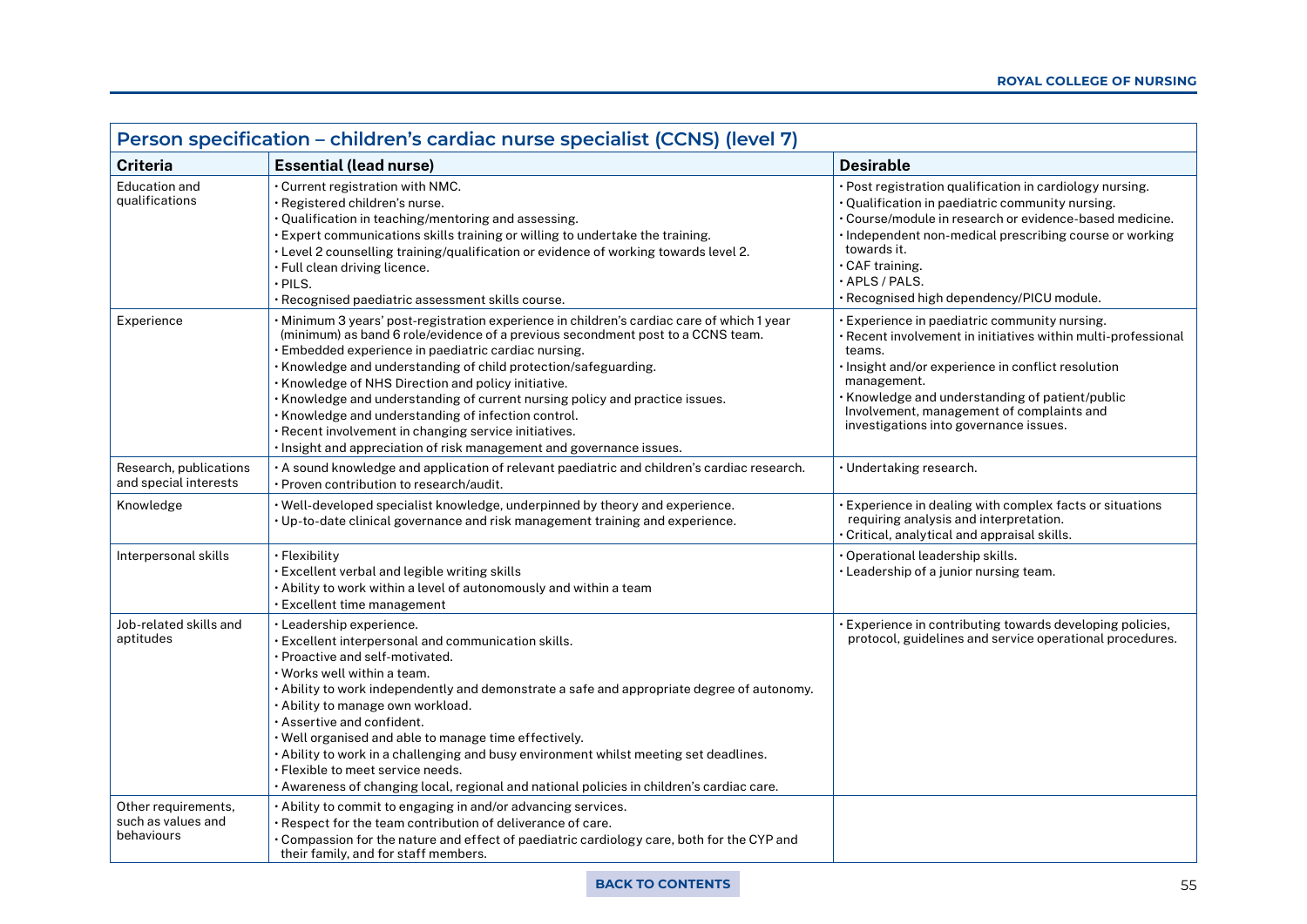# Appendix 4: Example job description: Lead children's cardiac nurse specialist (CCNS) (career framework level 7)

Role description: Children's cardiac nurse specialist (CCNS) – Team leader

Pay band: Minimum AfC band 8a\*

Reports to: Lead children's cardiac nurse specialist (AfC band 8a – see [Appendix 1\)](#page-39-0)

Professionally accountable to: Director of nursing (lead centre)

Essential qualifications: Registered children's nurse, accredited teaching qualification, evidence of academic achievement at master's level/evidence of working towards a master's degree, recognised course in children's assessment skills

Minimum experience: Five years' experience of caring for children in the cardiac specialty, two years (minimum) as band 7 CCNS. The intricate detail of the role and what is expected is reflected in the specific competency framework in [Section 3](#page-10-0) and [Section 4](#page-19-0)

Note: Where 'network' is mentioned, this refers to the children's congenital heart network.

### **Role purpose**

The lead children's cardiac nurse specialist (CCNS) will:

- develop, lead and co-ordinate the children's cardiac nurse specialist team to ensure smooth transition between services for CYP and their families across the network services
- lead and support the CCNS team to work in partnership with CYP and their families through co-ordination and facilitation of their biopsychosocial needs
- develop a service framework whereby the assessment, planning, education, advice and support is carried out in collaboration, and negotiation with, associate health, social care and education providers
- line manage the CCNS team, ensure a high level of competency development and provide ongoing leadership, guidance and supervision.

### **Summary of duties and responsibilities**

The lead CCNS should provide professional line management of the network CCNS team while working a ratio of 30-40% leadership to 60-70% direct patient contact (depending on the patient population size of the network), which covers:

• working across the network as the key advocate for CYP by ensuring the partnership they have with their family and health and social care professionals is central to, and focuses on, meeting their needs and expectations within care delivery, working in a collaborative manner with all members of the multi-professional team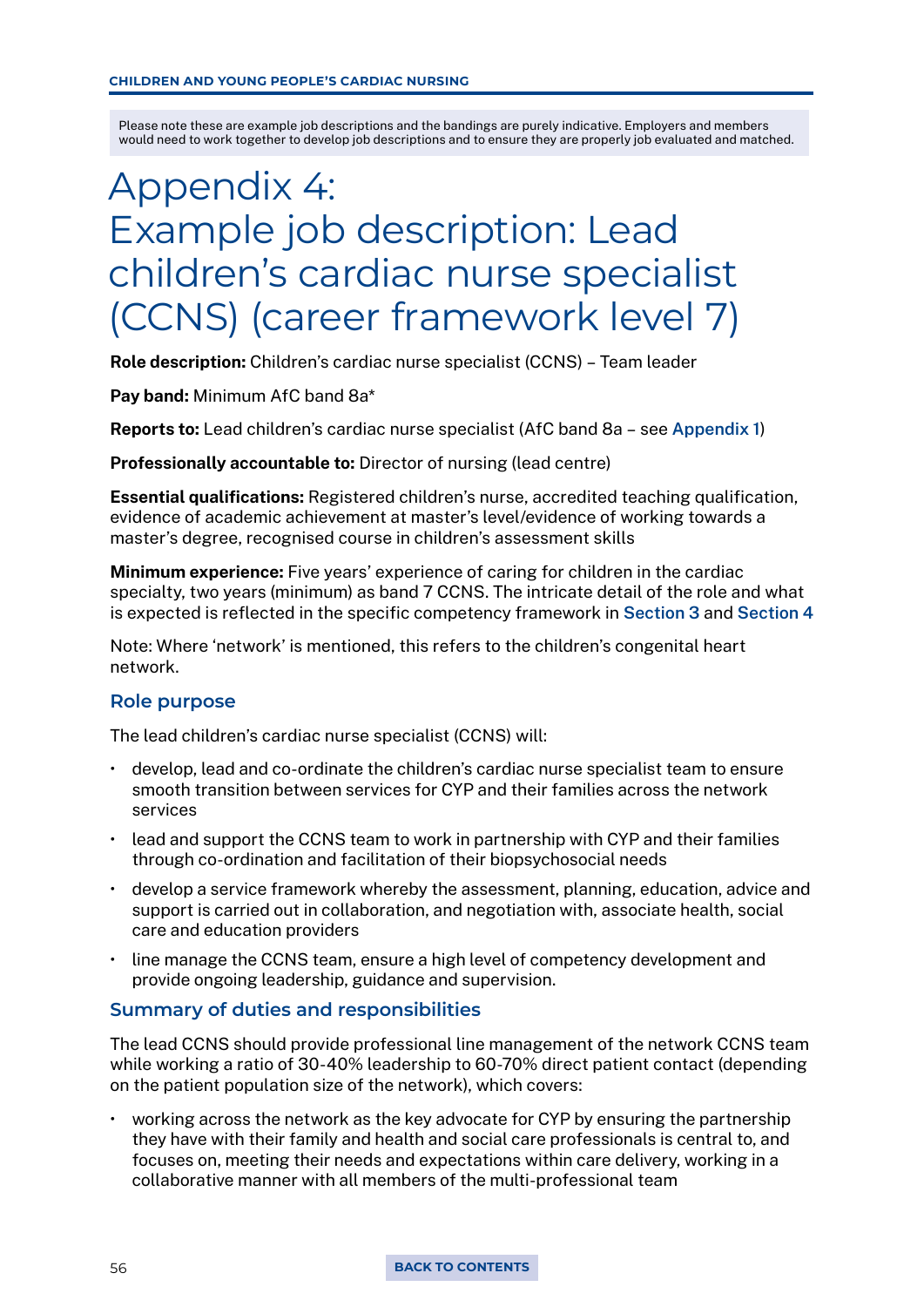- providing specialist and practical information and education to parents following antenatal or postnatal diagnoses (while working in collaboration with the role of the fetal nurse specialists) and offering a high level of emotional and counselling support
- providing specialist and practical information and education following a later diagnosis of acquired or congenital heart disease to the CYP and their family, and offering level two emotional and counselling support, referring to counselling or psychological services as required
- using their unique and specialist knowledge to work in partnership with CYP and their families, focusing on meeting their identified needs through planning, negotiating, implementing and evaluating an agreed plan of care while keeping the CYP at the centre of care delivery
- using expert communication skills to impart complex and potentially distressing information to CYP and their families, supporting them through the consent process and ensuring informed decision-making
- undertaking enhanced and specialist health assessments, contributing to early identification of potential cultural, spiritual, biopsychosocial needs of children, young people and their families. Where appropriate, referring to other health care professionals, such as psychological or mental health support, for advice
- collaborating with social work colleagues and child protection teams when the holistic assessment of need indicates safeguarding issues coordinating and facilitating care delivery and provision of support across the network for CYP and their families, ensuring continuity of care and effective communication between health care professionals
- act as principal liaison for the GP, health visitor, school nurse, community children's nurse and other members of the primary care and relevant specialist teams, to ensure an integrated provision of pre- and post-hospital care, if required, within a common assessment framework to ensure safeguarding of the CYP
- using agreed protocols to assess family resiliency, including initial first-line assessment of parental anxiety and depression, whilst recognising factors that may impact on adjustment and adaptation to potentially traumatic and life-changing events and circumstances
- providing relevant nursing support and refer to other specialists where appropriate if parents demonstrate signs of increased anxiety or potential depression
- providing outreach advice and support across the network for CYP and their families during their transition between home, community and hospital cardiac care. This is through, for example, nurse-led clinics, attending outreach services, telephone, text message, email and online resources, such as teleconferencing or videoconferencing (according to local hospital policy)
- acting as an expert resource for the multidisciplinary team, providing specialist education, advice and support to colleagues across the network and wider community (including health, social care and education colleagues)
- working in collaboration with the children's cardiac transition nurse and adult congenital heart disease nurse specialists to empower young people and their families during their transition from children's to adult services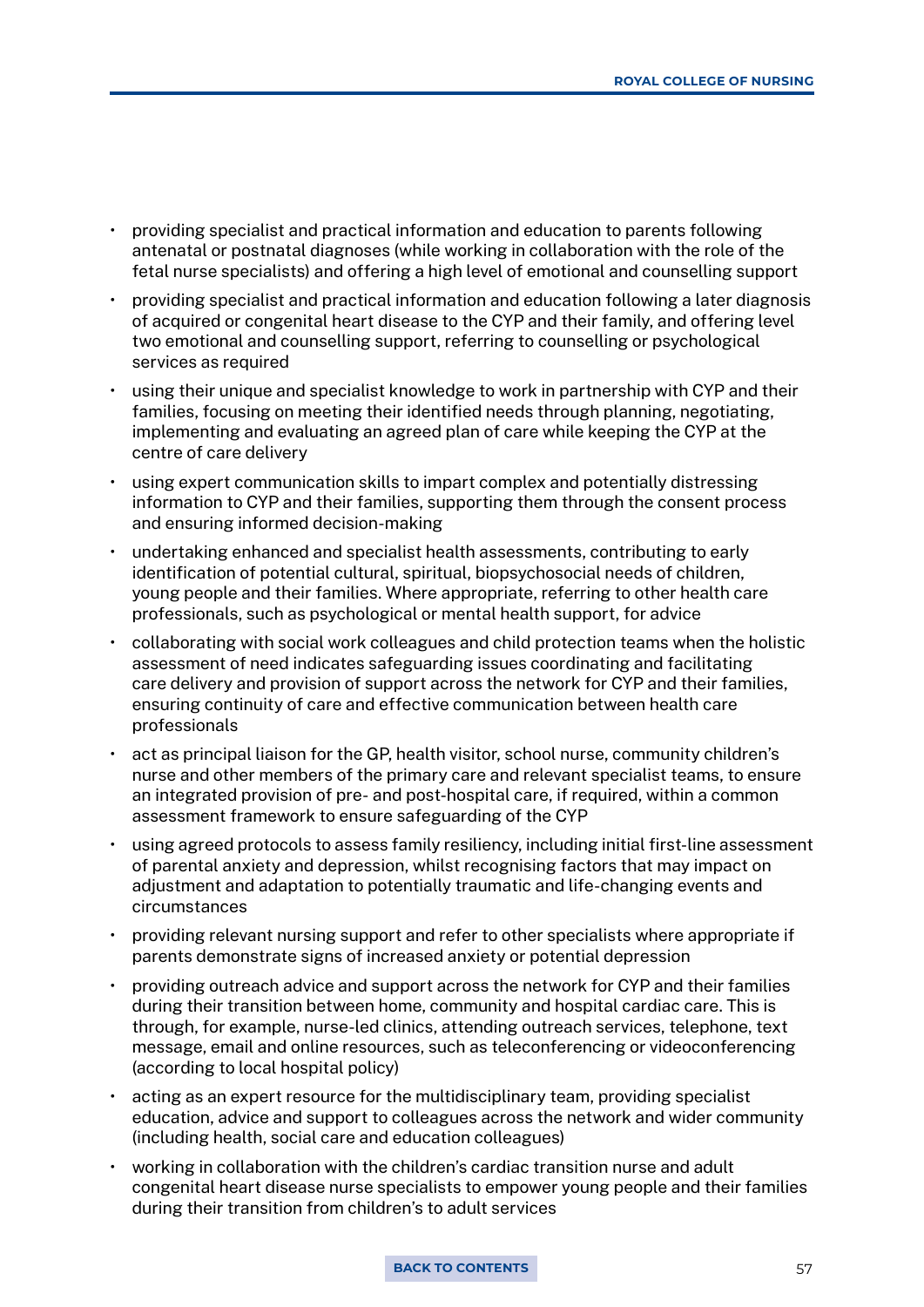- measuring the impact and quality of the service by ongoing audit of the CYP and family experience and use this as the focus for adjustment and development of the service
- evaluating the quality and service user experience of the CCNS team through research and audit, and disseminating findings nationally
- practising, as a key member of the multidisciplinary team across the network, in the development of evidence-based local and national policies, protocols and standards, to meet clinical, service and service user needs.

### **Clinical practice (60-70% of the role)**

- Establish contact with CYP and their families from the time of initial diagnosis or referral and provide specialist nursing advice and information to support their practical and biopsychosocial needs.
- Ensure accessibility to the CCNS for families and develop efficient systems to enable families to be able to contact a consistent port of call within the network.
- Work in partnership with CYP and their families to meet their identified needs; planning, negotiating, implementing and evaluating an agreed plan of care whilst keeping the CYP at the centre of any decisions and actions that may impact on outcomes of care delivery.
- Ensure that integrated care pathways are in place at the point of diagnosis for CYP with complex and palliative care needs.
- Use expert communication skills to impart sensitive, complex and potentially distressing information to CYP and their families and provide them with advice and emotional support in hospital and at home.
- Develop and provide information in a variety of different formats for CYP and families in relation to diagnosis, investigations, treatment, long-term management, palliative and end of life care; empowering them to access available information at various points throughout their care pathway.
- Communicate in ways that empower CYP and their families to make informed choices about their health and health care, enabling informed consent.
- Be the designated key worker for CYP, their families and health professionals across the network, ensuring referrals are prioritised and managed appropriately.
- Act as an advocate for CYP and their families to ensure equity and consistency of service delivery while focusing on the individual package of care required throughout their access to treatment and surveillance, whenever and wherever this is delivered across the network
- Facilitate discharge planning to ensure continuity of care and effective communication across the network, collaborating with community nursing and primary care services where necessary.
- Assess CYP and family resiliency in terms of factors that may impact on adjustment and adaptation to potentially traumatic events, including initial first-line assessment of parental anxiety and potential depression and, where indicated, refer to other health care professionals, such as psychological and mental health support.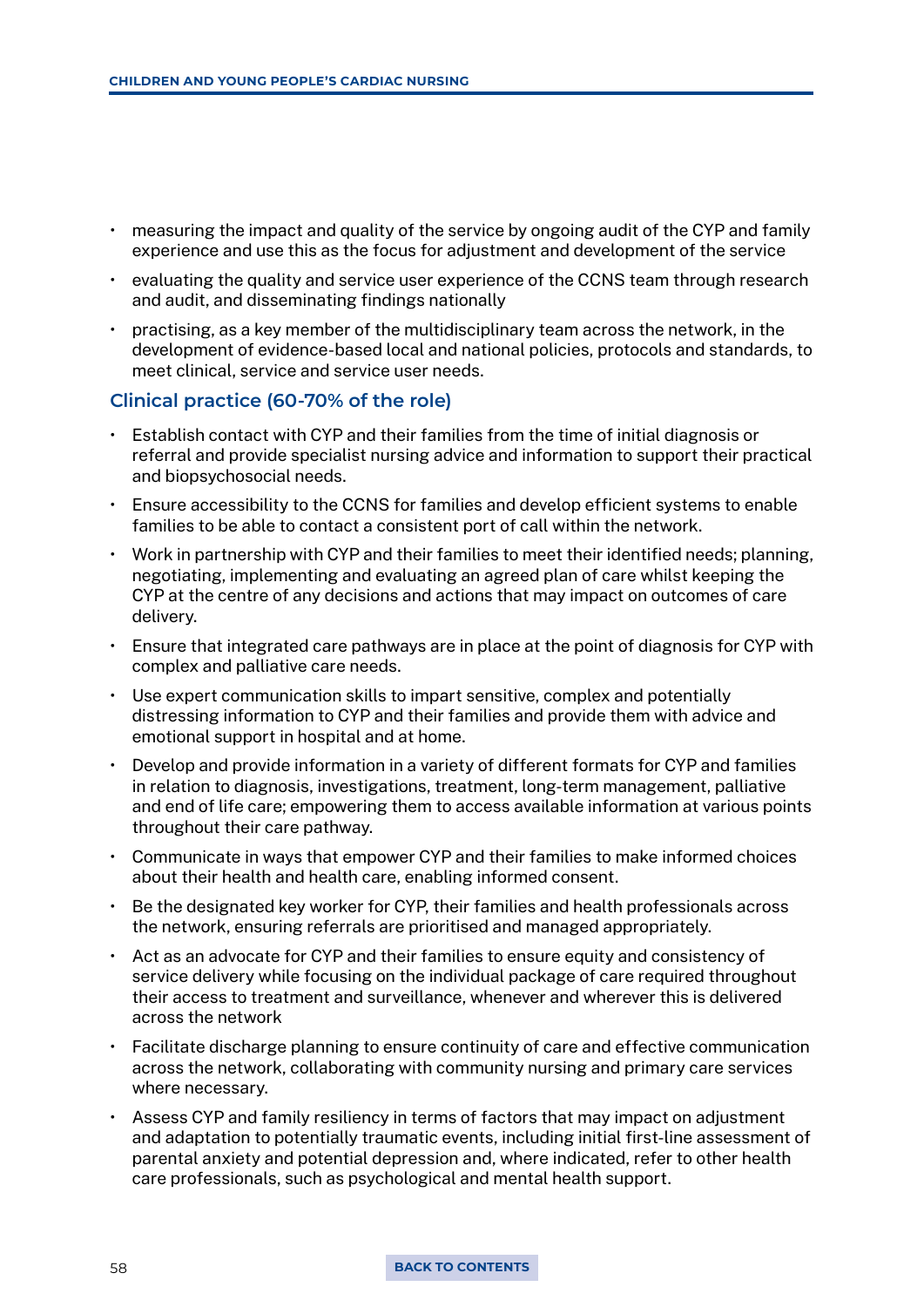- Undertake enhanced and specialist health assessments to identify the potential cultural, spiritual and biopsychosocial needs of CYP and their families which may indicate a referral to associate care personnel within the wider multi-professional team.
- Undertake regular nurse-led clinics and attend multi-professional clinics across the network, working within authorised levels of autonomy.
- Maintain adequate patient documentation to NMC requirements for all patients seen and advice given in any practice setting and contribute to clinical activity/data collection as required.
- Use clinical judgement and autonomous decision-making concerning the interpretation and analysis of information from a variety of sources.

### **Management and leadership (30-40% of the role)**

- Lead delivery of the strategic and operational goals as directed by the lead nurse for the network.
- Give professional line management of the network CCNS team through clear directed leadership, ensuring ongoing support, guidance, supervision and monitoring to maintain high levels of competency development and service provision at all times.
- Act as principal liaison for the GP, health visitor, school nurse, community children's nurse and other members of the multidisciplinary team, to ensure integrated care across the network.
- Work collaboratively and in partnership with other health care professionals, offering appropriate leadership, guidance and supervision to colleagues.
- Lead the development of service and nurse-led initiatives in conjunction with medical and nursing colleagues to advance the quality of care for CYP and their families across the network.
- Work with associate colleagues to develop achievable shared goals ensuring that the team's purpose and objectives are clear.
- Develop and implement evidence-based standards of care, practice guidelines and integrated care pathways, continually evaluating the quality of patient care.
- Participate in strategic planning for future quality service development, including evidence-based policy planning, both locally across the network and nationally.
- Lead in the appraisal process of members of the CCNS team.

### **Training and education**

- Be highly competent to provide appropriate education to CYP and their families, to promote health and encourage self-care and participation in the planned programme of treatment and care.
- Ensure competency development includes the measurement of the team's knowledge and skills for provision of first-line assessment and recognition of key psychological themes, such as family resiliency, stress and coping strategies, adjustment and adaptation, classical and operant conditioning, locus of control, potentially traumatic events and post-traumatic stress syndrome, anticipatory grief and grieving.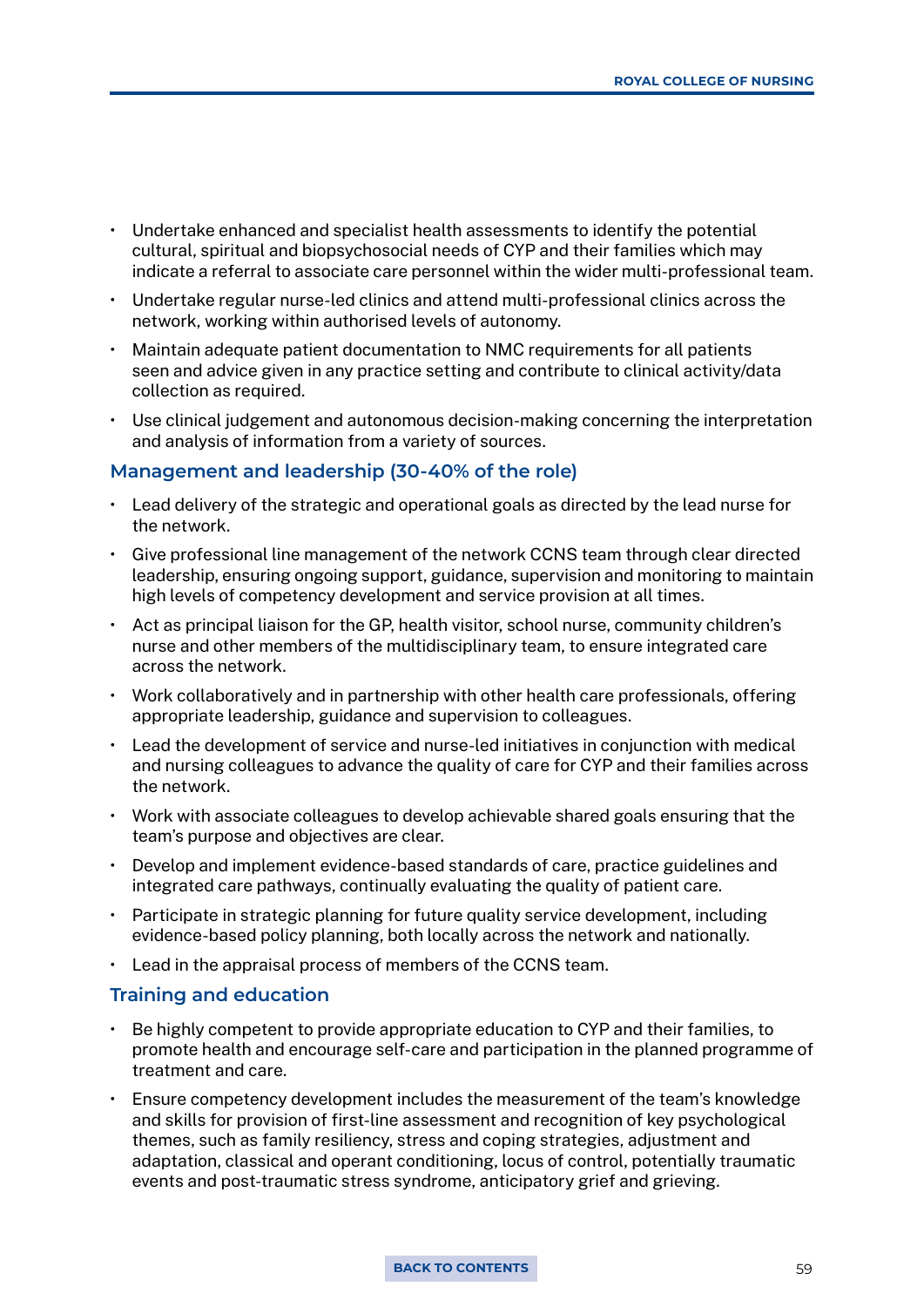• Collaborate with the lead clinical educator to develop specific specialist education programmes and in-service training activities across the network, in line with the

### **Knowledge and Skills Framework (KSF)**

- Act as an educational resource for nursing and other professionals across health, social care and education services.
- Exercise a high degree of personal and professional authority and act as an expert for all disciplines of staff.
- Share good practice by creating positive opportunities to communicate and collaborate locally across the network, regionally, nationally and internationally.
- Contribute to the wider development of practice through publication and dissemination.

### **Evaluation and research**

- Collaborate with the lead nurse and other key nursing post-holders, such as clinical educators and readers/professors, in initiating and undertaking evaluation of the quality of the CCNS service.
- Involve service users in the design, delivery and evaluation of services through CYP and parent satisfaction surveys and audit.
- Critically appraise and synthesise the outcomes of other relevant research, evaluations and audits. Act on this information in collaboration with colleagues to continually develop the service.
- Disseminate findings of service evaluation locally across the network; regionally and nationally, sharing best practice with colleagues.
- Collaborate with the lead nurse and other key nursing post-holders, such as clinical educators and readers/professors, to initiate and undertake nursing research, contributing to the wider congenital cardiac research agenda.

### **Professional development**

- Maintain a high profile and actively contribute to the development of network, national and international agendas for the care of children with cardiac conditions.
- Be proactive in developing and improving own knowledge, skills and attitudes in structured ways, including accessing clinical supervision and performance review.
- Work within agreed policies of the trust and adhere to *The Code* (NMC, 2018a).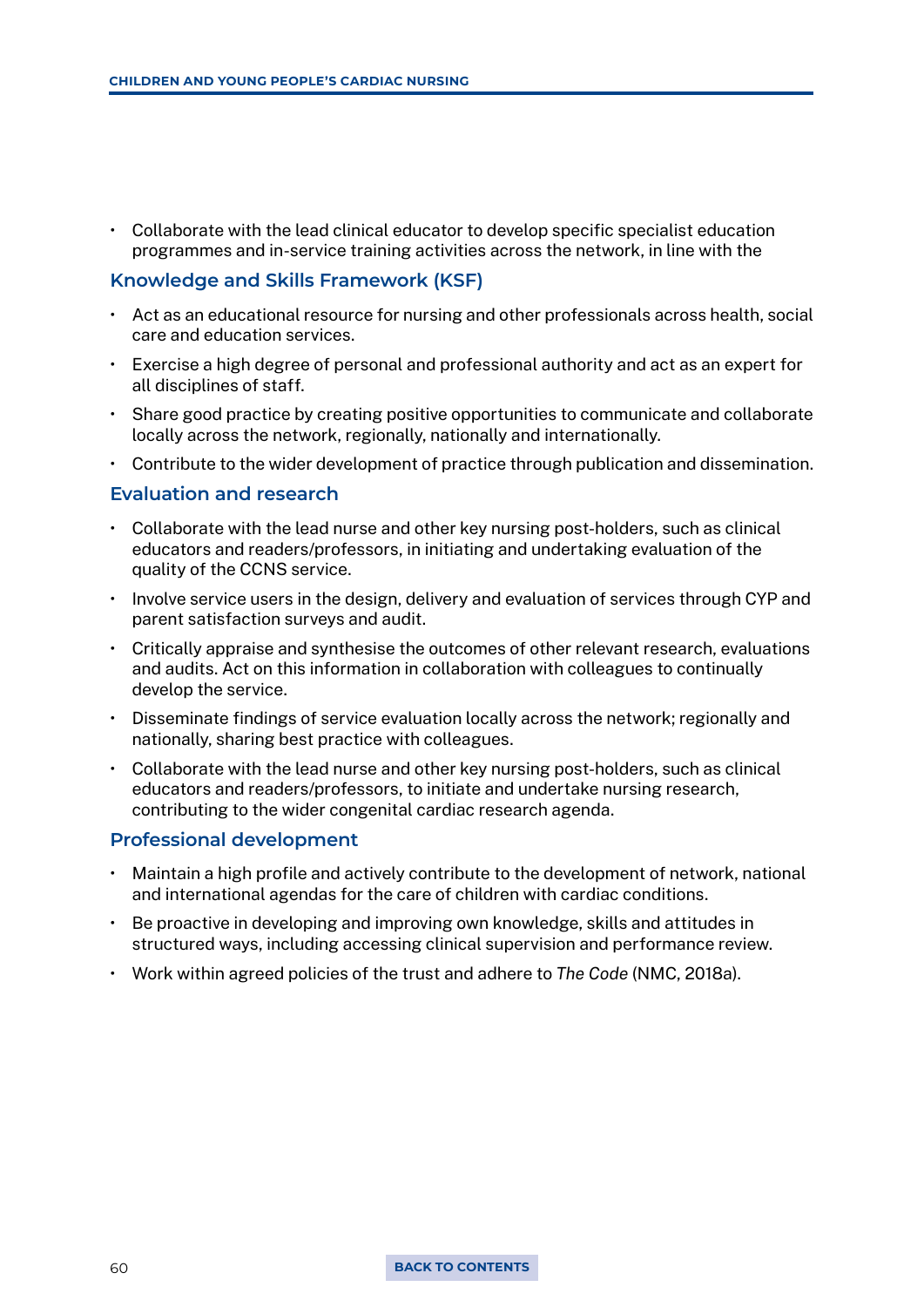| Person specification – lead children's cardiac nurse specialist (CCNS) (level 8A) |                                                                                                                                                                                                                                                                                                                                                                                                                                                                                                                                                                                                                                                                                                                                                                                                                                                                                                                                                                                                                                      |                                                                                                                                                                                                                                                                                                                                                   |  |
|-----------------------------------------------------------------------------------|--------------------------------------------------------------------------------------------------------------------------------------------------------------------------------------------------------------------------------------------------------------------------------------------------------------------------------------------------------------------------------------------------------------------------------------------------------------------------------------------------------------------------------------------------------------------------------------------------------------------------------------------------------------------------------------------------------------------------------------------------------------------------------------------------------------------------------------------------------------------------------------------------------------------------------------------------------------------------------------------------------------------------------------|---------------------------------------------------------------------------------------------------------------------------------------------------------------------------------------------------------------------------------------------------------------------------------------------------------------------------------------------------|--|
| <b>Criteria</b>                                                                   | <b>Essential (lead nurse)</b>                                                                                                                                                                                                                                                                                                                                                                                                                                                                                                                                                                                                                                                                                                                                                                                                                                                                                                                                                                                                        | <b>Desirable</b>                                                                                                                                                                                                                                                                                                                                  |  |
| <b>Education and</b><br>qualifications                                            | . Current registration with NMC.<br>· Registered children's nurse.<br>• Master's level qualification or evidence of working towards a Master's Degree in a health-<br>related discipline.<br>· Qualification in teaching/mentoring and assessing.<br>• Qualification in leadership and management.<br>$\cdot$ CAF training.<br>· Expert high level communications skills training or willing to undertake at earliest<br>opportunity.<br>. Level 2 counselling training/qualification or evidence of working towards.<br>· Full, clean driving licence.<br>$·$ PILS.<br>· Recognised course in paediatric assessment skills.                                                                                                                                                                                                                                                                                                                                                                                                         | · Post-registration qualification in cardiology nursing.<br>· Qualification in paediatric community nursing.<br>· Recognised qualification in health management.<br>• Course/module in research or evidence-based medicine.<br>· Independent non-medical prescribing course.<br>$\cdot$ APLS / PALS.<br>· Recognised high dependency/PICU module. |  |
| Experience                                                                        | • Minimum 5 years' post-registration experience in children's cardiac care of which 2 years<br>(minimum) as band 7 CCNS.<br>· Extensive experience in paediatric cardiac nursing.<br>• Knowledge and understanding of child protection/safeguarding.<br>. Experience in supervising/managing staff - including performance review.<br>· Recognised leadership and service/staff development experience.<br>• Proven change management skills and evidence of outcome.<br>· Knowledge of NHS Direction and policy initiative.<br>· Knowledge and understanding of current nursing policy and practice issues.<br>. Knowledge and understanding of nursing recruitment and retention issue.<br>· Knowledge and understanding of infection control.<br>· Experience in budgetary and resource management.<br>· Knowledge, understanding and experience in risk management and governance issues.<br>· Knowledge and understanding of patient/public Involvement, management of complaints and<br>investigations into governance issues. | · Experience in paediatric community nursing.<br>Evidence of leading initiatives within multi-professional<br>teams.<br>Ability to provide clinical supervision of members of the<br>CCNS team.<br>· Experience in conflict resolution management.                                                                                                |  |
| Research, publications<br>and special interests                                   | · Insight into children's and/or cardiac research with relevance to service provision and<br>performance.<br>$\cdot$ Involvement in audit and/or research studies.                                                                                                                                                                                                                                                                                                                                                                                                                                                                                                                                                                                                                                                                                                                                                                                                                                                                   |                                                                                                                                                                                                                                                                                                                                                   |  |
| Knowledge                                                                         | · Well-developed specialist knowledge, underpinned by theory and experience.<br>• Up-to-date clinical governance and risk management training and experience<br>Critical, analytical and appraisal skills.                                                                                                                                                                                                                                                                                                                                                                                                                                                                                                                                                                                                                                                                                                                                                                                                                           | Experience in dealing with complex facts or situations<br>requiring analysis, interpretation and comparison of<br>options.                                                                                                                                                                                                                        |  |
| Interpersonal skills                                                              | . Excellent operational and leadership skills.<br>· Flexible and inspirational.<br>. Excellent verbal and legible writing skills.<br>. Ability to work autonomously.<br>· Excellent time management.                                                                                                                                                                                                                                                                                                                                                                                                                                                                                                                                                                                                                                                                                                                                                                                                                                 | · Strategic leadership skills.<br>. Ability to develop a high-performing team to deliver<br>individual team and team outputs and targets.                                                                                                                                                                                                         |  |

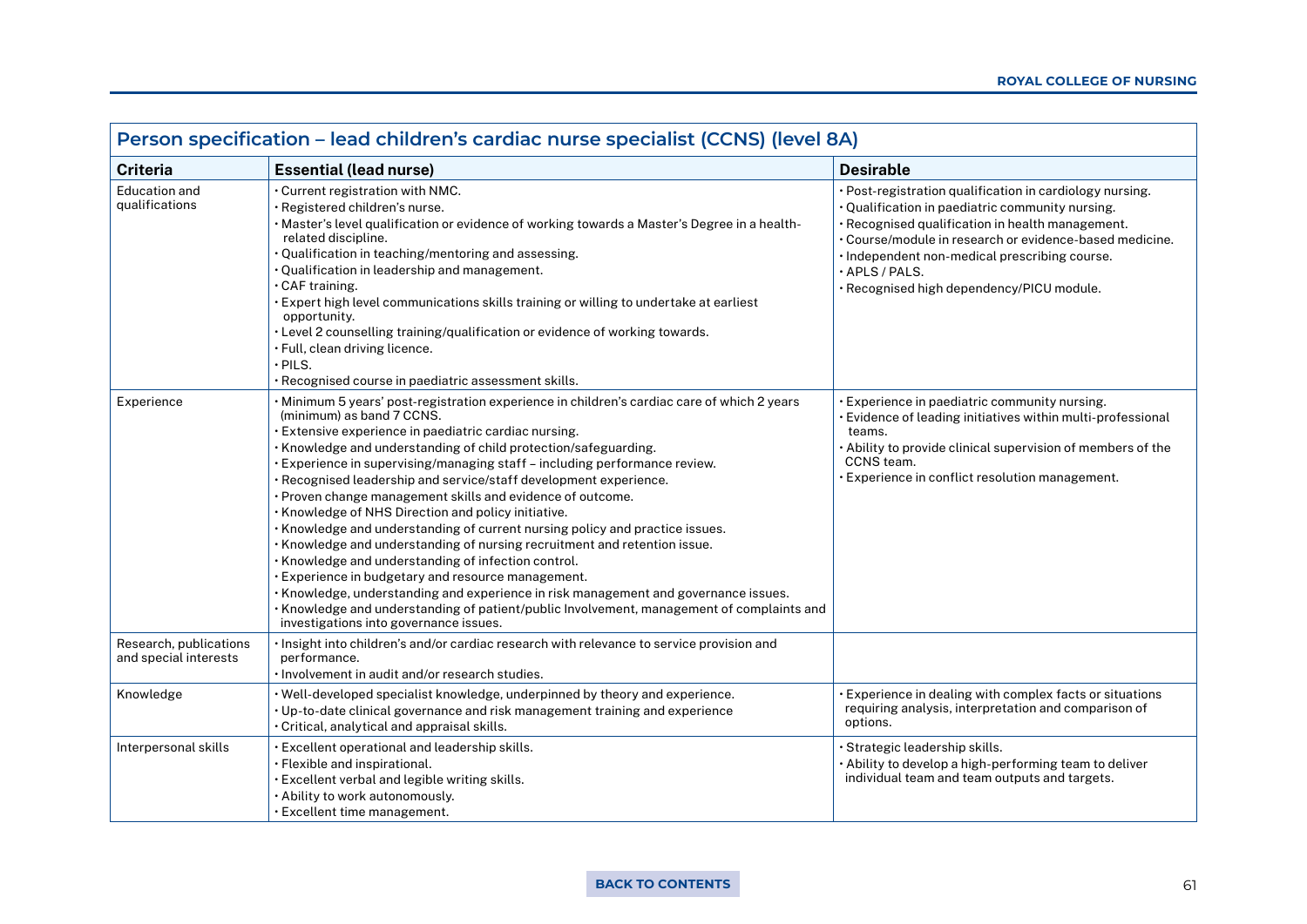| Person specification - lead children's cardiac nurse specialist (CCNS) (level 8A) (continued) |                                                                                                                                                                                                                                                                                                                                                                                                                                                                                                                                                                                                                                                                           |                                                                                                                                                           |  |
|-----------------------------------------------------------------------------------------------|---------------------------------------------------------------------------------------------------------------------------------------------------------------------------------------------------------------------------------------------------------------------------------------------------------------------------------------------------------------------------------------------------------------------------------------------------------------------------------------------------------------------------------------------------------------------------------------------------------------------------------------------------------------------------|-----------------------------------------------------------------------------------------------------------------------------------------------------------|--|
| <b>Criteria</b>                                                                               | <b>Essential (lead nurse)</b>                                                                                                                                                                                                                                                                                                                                                                                                                                                                                                                                                                                                                                             | <b>Desirable</b>                                                                                                                                          |  |
| Job-related skills and<br>aptitudes                                                           | · Proven leadership skills.<br>. Excellent interpersonal and communication skills.<br>• Proactive, self-motivated, with the ability to motivate others.<br>. Works well within a team.<br>• Ability to work independently and demonstrate a high degree of autonomy.<br>. Ability to manage own workload and that of others.<br>. Assertive and confident.<br>$\cdot$ Well organised and able to manage time effectively.<br>. Ability to work in a challenging and busy environment whilst meeting set deadlines.<br>. Flexible to meet service and team needs.<br>· In-depth awareness of changing local, regional and national policies in children's cardiac<br>care. | $\cdot$ Previous line management position.<br>Experience in developing and writing policies, protocol,<br>guidelines, service and operational procedures. |  |
| Other requirements,<br>such as values and<br>behaviours                                       | • Proven commitment to engaging in and/or advancing services and role developments of team<br>skills.<br>. Respect of the team contribution of deliverance of care.<br>$\cdot$ Compassion for the nature and effect of paediatric cardiology care, both for the child and<br>their family, and colleagues.                                                                                                                                                                                                                                                                                                                                                                |                                                                                                                                                           |  |

62 **[BACK TO CONTENTS](#page-2-0)**

 $\Gamma$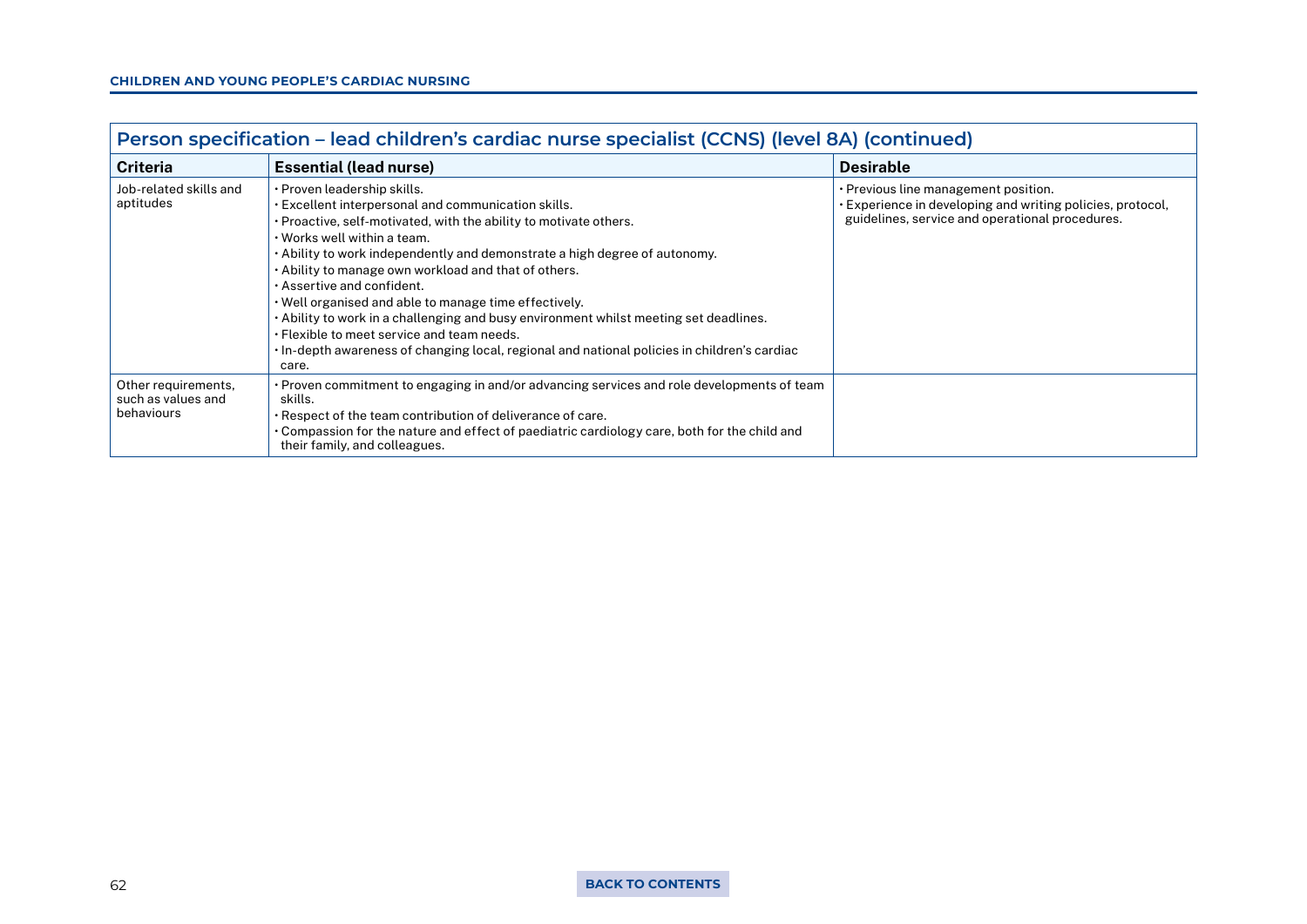# Appendix 5: Example job description: Children's cardiac transition nurse (CCTN) (career framework levels 6–7)

Role description: Children's cardiac transition nurse (CCTN)

Pay band: Minimum AfC band  $7*$ 

Responsible to: Directorate/head of nursing

Professionally accountable to: Director of nursing/chief of nursing

Essential qualifications: Registered nurse (RNC or RNA), teaching experience or qualification, academic achievement at master's level/evidence of working towards a master's level degree, recognised course in congenital heart disease

Minimum experience: Five years' experience of caring for CYP or adults with congenital heart disease. The intricate detail of the role and what is expected is reflected in the specific competency framework

Note: Where 'CCHN' is mentioned, this refers to the children's congenital heart network.

### **Role purpose**

The children's cardiac transition nurse (CCTN) will:

- work in partnership with young people and their families to co-ordinate and facilitate their biopsychosocial needs through assessment, planning, education, advice and support. This is in collaboration and negotiation with associate health, social care and education providers
- ensure smooth transition between child and adult services for young people and their families across the CCHN services
- participate in the development of service initiatives and monitor the effectiveness of their provision in line with young people and family experience and outcome.

### **Summary of duties and responsibilities**

The children's cardiac transition nurse CCTN should:

- work across the CCHN as the key advocate for young people by ensuring the partnership they have with their family and health and social care professionals is central to, and focuses on, meeting their needs and expectations within care delivery, working in a collaborative manner with all members of the multi-professional team
- liaise within and across organisational boundaries to ensure co-ordination and facilitation of transition to adult services for all co-morbidities and additional needs
- provide practical, tailored information, education and emotional support to young people and their families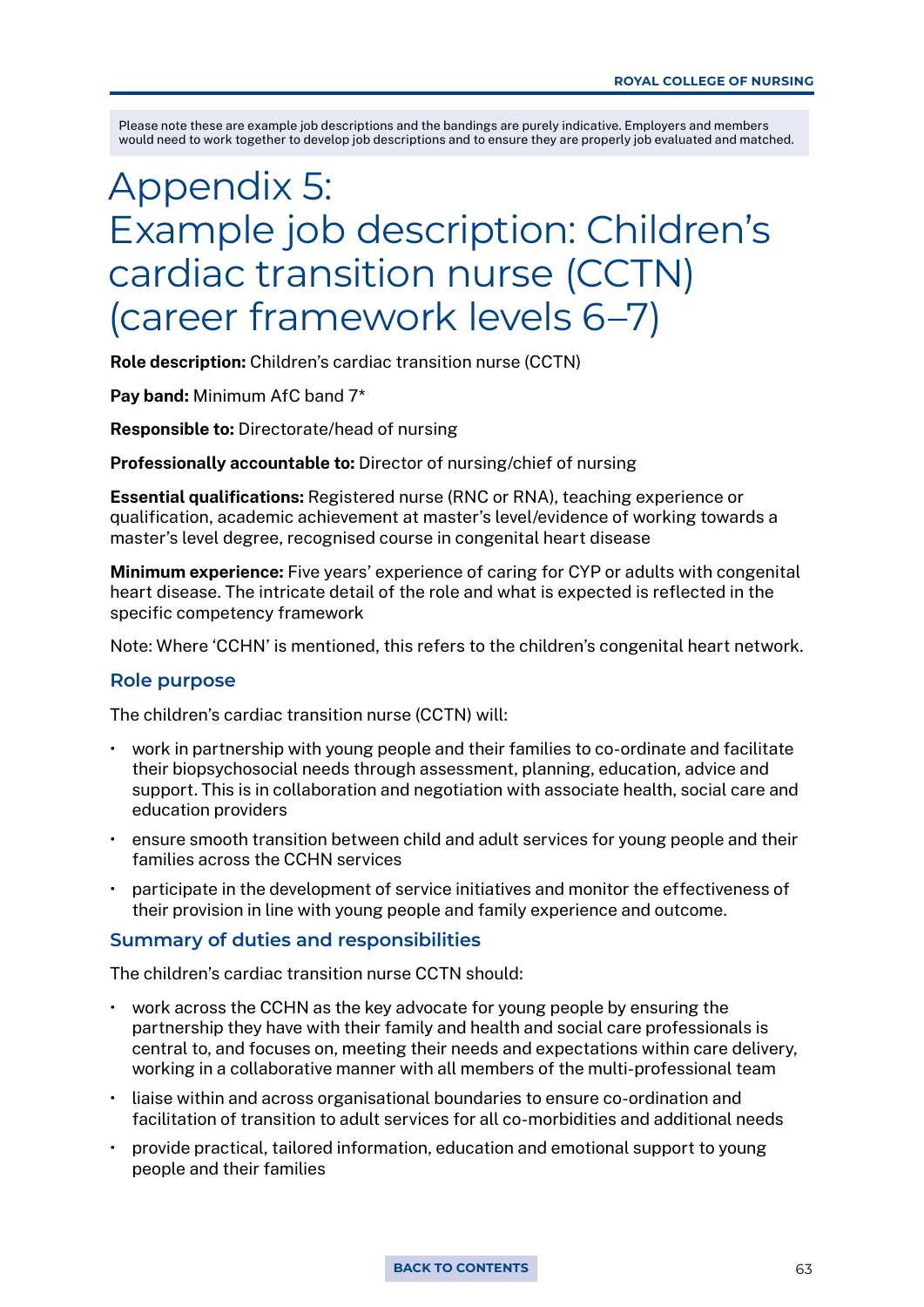- use their unique and specialist knowledge to work in partnership with young people and their families, focusing on meeting their identified needs through planning, negotiating, implementing and evaluating an agreed plan of care whilst keeping the young person engaged and at the centre of care delivery
- support young people to become independent, confident and capable when managing their own health care needs, whilst simultaneously supporting parents to adopt a more supportive role and adjust to the change in responsibility that this entails
- use expert communication skills to impart complex and potentially distressing information to young people and their families, supporting them through the consent process and ensuring informed decision-making
- undertake enhanced and specialist health assessments, contributing to early identification of potential social, cultural, educational, biopsychosocial needs of young people and their families with particular focus on the developing needs of adolescents. Where appropriate, refer to other health care professionals, such as psychological or mental health support, for advice
- ensure young people understand the importance of adult follow-up and know how to recognise what action to take in the event of any deterioration or acute episode of illhealth
- provide general and cardiac-specific health promotion to encourage the adoption of long-term healthy lifestyle behaviours in the young person and their family, including discussion of smoking, drugs, alcohol, puberty and sexual health
- collaborate with social work colleagues and child protection teams when the holistic assessment of need indicates safeguarding issues
- co-ordinate and facilitate care delivery and provision of support across the CCHN for young people and their families, ensuring continuity of care and effective communication between health care professionals
- act as principal liaison for all young people with a congenital heart disease aged 12 years and over; liaising with the GP, school nurse, community children's nurse and other members of the primary care team and relevant specialist teams to ensure an integrated provision of pre- and post-hospital care and, if required, within a common assessment framework to ensure safeguarding of the young person
- deliver relevant nursing support and refer to other specialists, where appropriate, if a young people demonstrate signs of increased anxiety or potential depression
- deliver outreach advice and support across the CCHN for young people and their families during their transition between child and adult services, home, community and hospital cardiac care. For example, this could be through nurse-led clinics, attending outreach services, telephone, text message, email and online resources such as teleconferencing or videoconferencing (according to local hospital policy)
- act as an expert resource, clinical role model and leader in transition care for the multidisciplinary team, providing specialist education, advice and support to colleagues across the CCHN and wider community (including health, social care and education colleagues)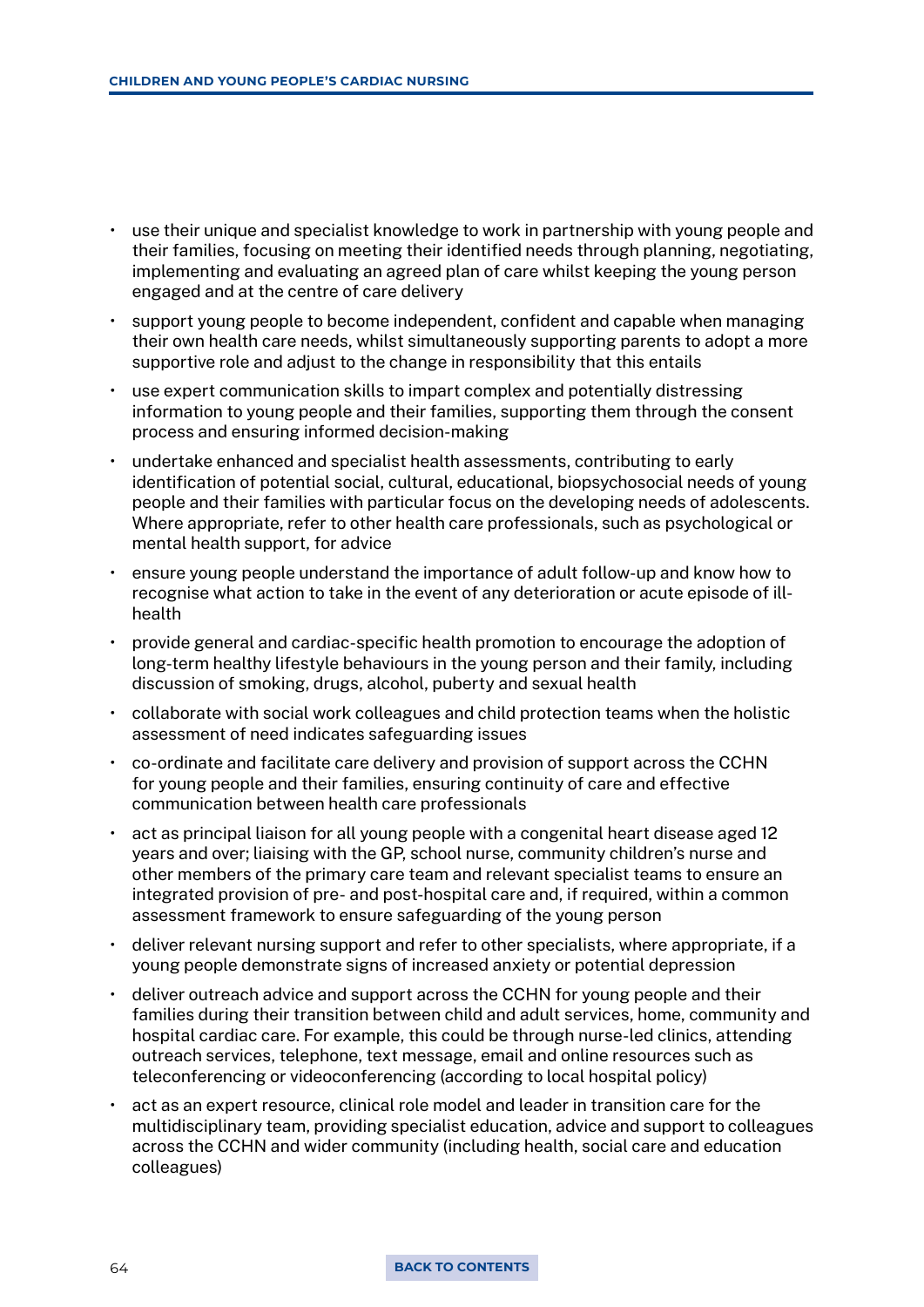- work in collaboration with the adult congenital heart disease nurse specialists to empower young people and their families, and ensure an efficient and effective transition process
- measure the impact and quality of the service by an ongoing audit of the young person and family experiences, and use this as the focus for adjustment and development of the service
- evaluate the quality and service user experience of the children's cardiac transition nurse team through research and audit, and disseminate findings nationally
- practise, as key member of the multidisciplinary team across the CCHN, in the development of evidence-based local and national policies, protocols and standards, to meet clinical, service and service user needs.

### **Clinical practice**

- Establish contact with young people and their families from the time of initial diagnosis or referral, and provide specialist nursing advice and information to support their practical and biopsychosocial needs.
- Referrals can be made to the children's cardiac transition nurse when the young person reaches 12 years of age, or earlier or later depending on the young person's individual development and circumstances.
- Ensure accessibility to the children's cardiac transition nurse for young people and families and develop efficient systems to enable young people and families to be able to make contact with a consistent port of call within the CCHN.
- Work in partnership with young people and their families to meet their identified needs; planning, negotiating, implementing and evaluating an agreed plan of care whilst engaging the young person and keeping them at the centre of any decisions and actions that may impact on outcomes of care delivery.
- Use expert communication skills to impart sensitive, complex and potentially distressing information to young people and their families, and provide them with advice and emotional support in hospital and at home.
- Develop and provide information in a variety of different formats for young people and families in relation to diagnosis, investigations, treatment, long-term management, transition, sexual health and lifestyle advice, palliative and end of life care; empowering them to access available information at various points throughout their care pathway.
- Communicate in ways that empower young people and their families to make informed choices about their health and health care, enabling informed consent.
- Be the designated key worker for young people, their families and health professionals across the CCHN, ensuring referrals are prioritised and managed appropriately.
- Act as an advocate for young people and their families to ensure equity and consistency of service delivery while focusing on a tailored pathway through transition based on assessment of the individual's needs.
- Facilitate discharge planning to ensure continuity of care and effective communication across the CCHN, collaborating with community nursing and primary care services where necessary.

#### **[BACK TO CONTENTS](#page-2-0)** 65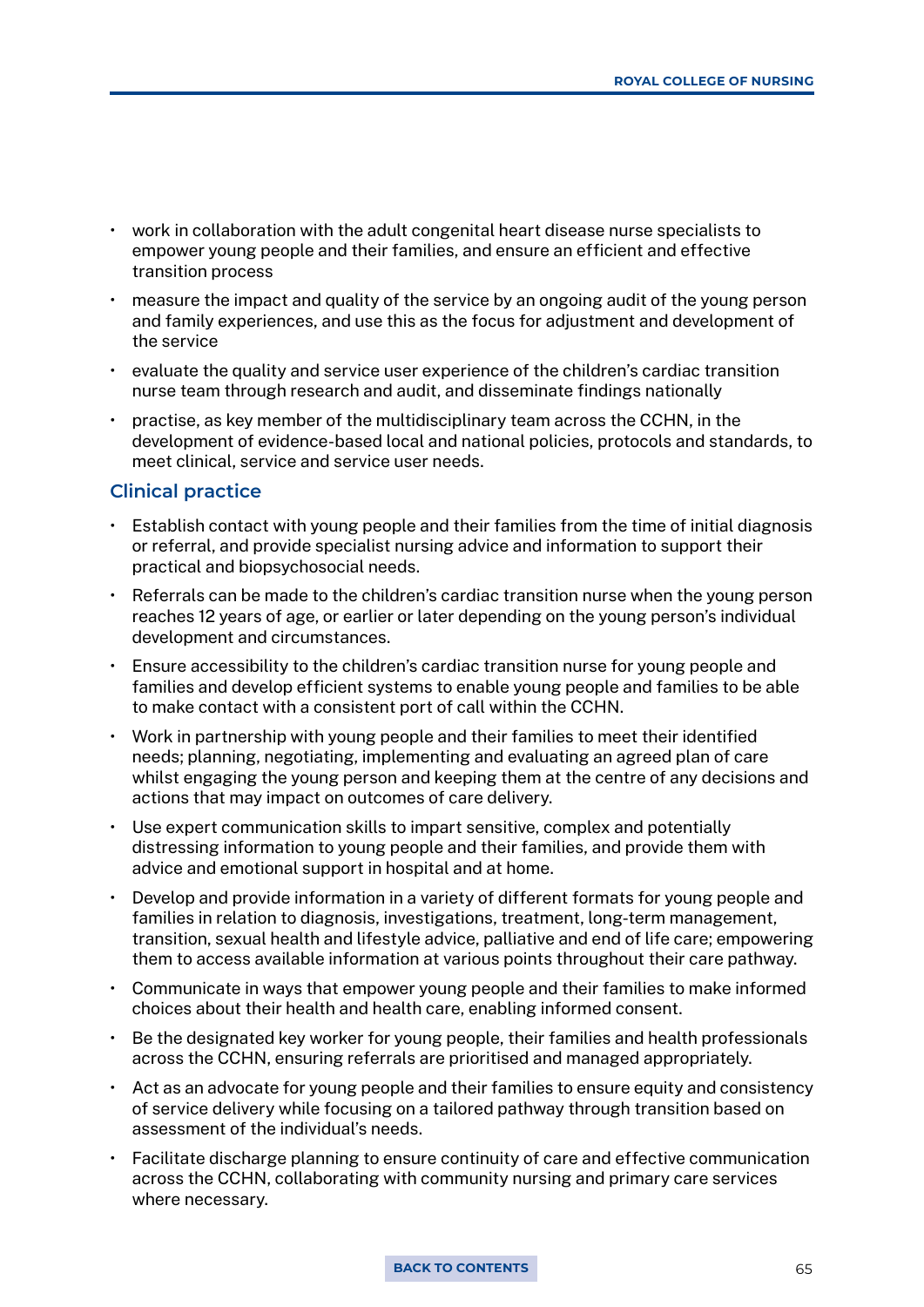- Assess young people and family resiliency in terms of factors that may impact on adjustment and adaptation to potentially traumatic events, including assessment of anxiety and potential depression and, where indicated, refer to other health care professionals such as psychological and mental health support.
- Undertake enhanced and specialist health assessments to identify the potential cultural, educational, spiritual and biopsychosocial needs of young people and their families which may indicate a referral to associate care personnel within the wider multi-professional team.
- Undertake regular nurse-led clinics and attend multi-professional clinics across the CCHN, working within authorised levels of autonomy.
- Maintain adequate patient documentation to NMC requirements for all patients seen and advice given in any practice setting and contribute to clinical activity/data collection, as required.
- Use clinical judgement and autonomous decision-making on the interpretation and analysis of information from a variety of sources.

### **Management and leadership**

- Act as principal liaison for the GP, health visitor, school nurse, community children's nurse, social worker and other members of the multidisciplinary team to ensure integrated care across the CCHN.
- Act as an advocate, negotiating and influencing on behalf of young people and families at a local and national level.
- Work collaboratively and in partnership with other health care professionals, offering appropriate leadership, guidance and supervision to colleagues.
- Have the ability to identify the long-term health needs of the population.
- Lead the development of service and nurse-led initiatives in conjunction with medical and nursing colleagues to advance the quality of care for young people and their families across the CCHN.
- Work with associate colleagues to develop achievable shared goals; ensure that the team's purpose and objectives are clear.
- Participate in the development and implementation of evidence-based standards of care, practice guidelines and integrated care pathways, continually evaluating the quality of patient care.
- Contribute to service reports and evaluation of the role.
- Work collaboratively with outside agencies, charities and organisations and encourage working across organisational boundaries.

### **Training and education**

- Be highly competent to provide appropriate education to young people and their families, to promote health and encourage self-care and participation in the planned programme of treatment and care.
- Tailor education to meet the individual's needs to ensure they are engaged and fully understand the implications of their condition on their lifestyle and health decisions.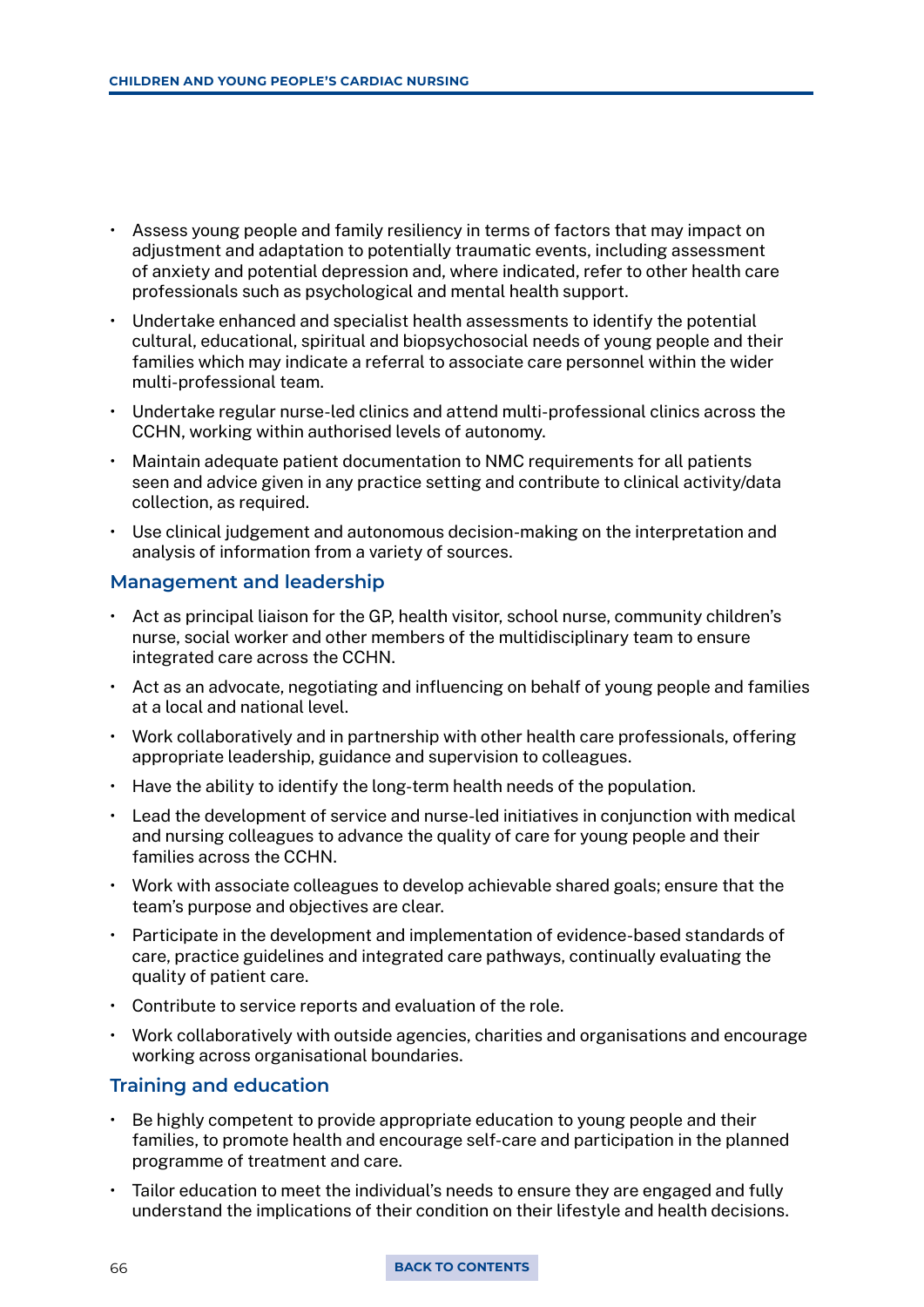- Ensure competency development includes the measurement of knowledge and skill ability to perform first-line assessment and recognition of key psychological themes, such as family resiliency, stress and coping strategies, adjustment and adaptation, classical and operant conditioning, locus of control, potentially traumatic events and post-traumatic stress syndrome, anticipatory grief and grieving.
- Collaborate with the lead adolescent and transition clinical nurse specialist to develop specific specialist education programmes and in-service training activities across the CCHN, in line with the Knowledge and Skills Framework (KSF).
- Act as an educational resource for nursing and other professionals across health, social care and education services.
- Exercise a high degree of personal and professional authority and act as an expert for all disciplines of staff.
- Share good practice by creating positive opportunities to communicate and collaborate locally across the CCHN regionally, nationally and internationally, and contribute to the wider development of practice through publication and dissemination.

### **Evaluation and research**

- Collaborate with the lead adolescent and transition nurse specialist, initiating and undertaking evaluation of the quality of the adolescent and transition service.
- Involve service users in the design, delivery and evaluation of services through young people and parent satisfaction surveys and audit.
- Listen to and collect user service feedback via patient satisfaction surveys and audit, to ensure service users are involved in the design, delivery and evaluation of services.
- Critically appraise and synthesise the outcomes of other relevant research, evaluations and audits and act on this information in collaboration with colleagues to continually develop the service.
- Contribute to and participate in the dissemination of findings of service evaluation locally across the CCHN, regionally and nationally, sharing best practice with colleagues.

### **Professional development**

- Maintain a high profile and actively contribute to the development of CCNH, national and international agendas for the care of young people with cardiac conditions.
- Be proactive in developing and improving own knowledge, skills and attitudes in structured ways, including accessing clinical supervision.
- Work within agreed policies of the trust and adhere to *The Code* (NMC, 2018a).
- Develop an insight into the development of CCHN, national and international agendas for the care of young people with cardiac conditions.
- Be proactive in developing and improving own knowledge, skills and attitudes in structured ways and participating in clinical supervision and performance review.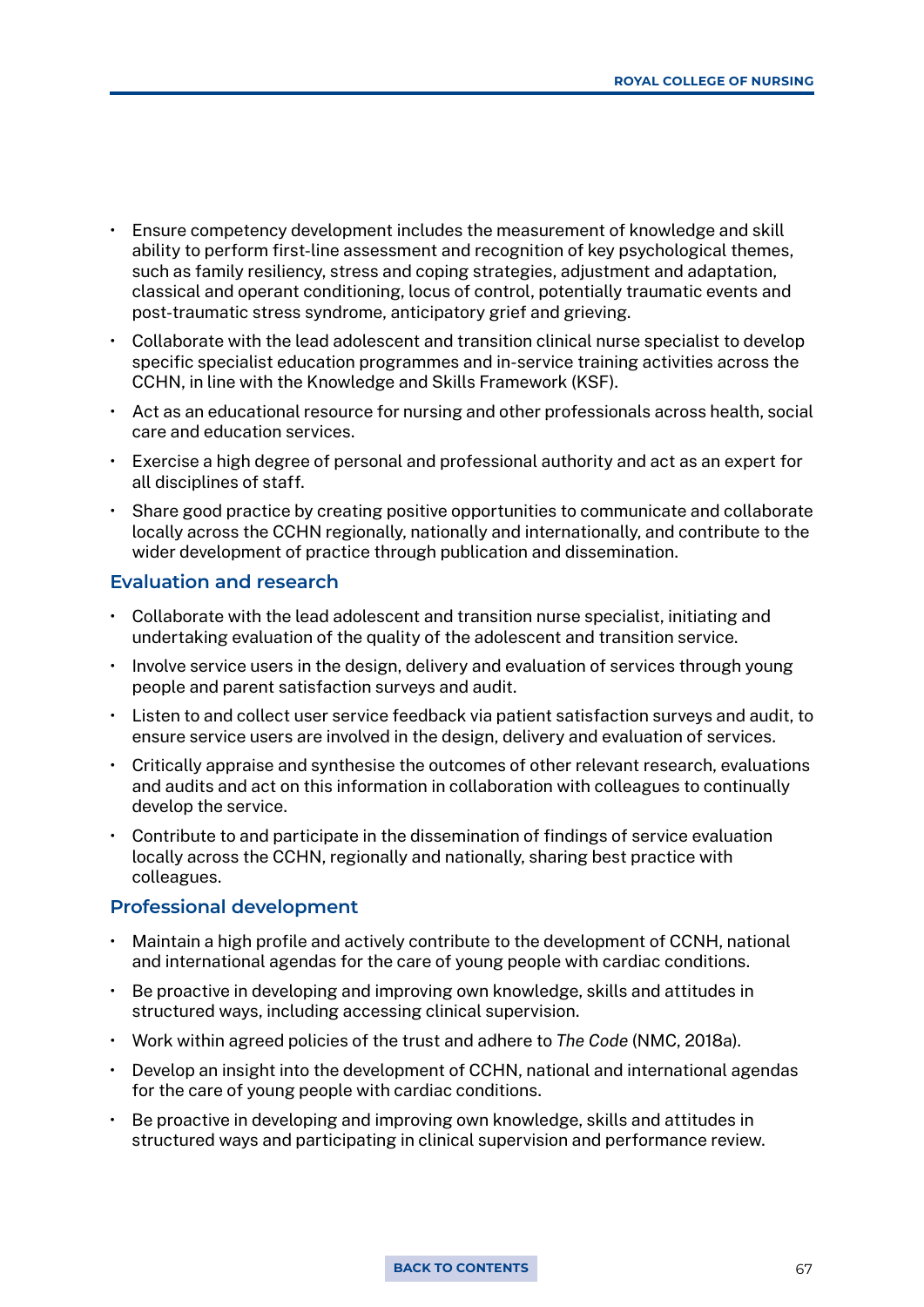| <b>Criteria</b>                 | <b>Essential (lead nurse)</b>                                                                                                                                                                                                                                                                                                                                                                                                                                                                                                                                                                                                                                                                                                                                                                                                                                                                                                                                                                                                                                                                                                                                                                                                                                                                                                                                                                                                                                         | <b>Desirable</b>                             |
|---------------------------------|-----------------------------------------------------------------------------------------------------------------------------------------------------------------------------------------------------------------------------------------------------------------------------------------------------------------------------------------------------------------------------------------------------------------------------------------------------------------------------------------------------------------------------------------------------------------------------------------------------------------------------------------------------------------------------------------------------------------------------------------------------------------------------------------------------------------------------------------------------------------------------------------------------------------------------------------------------------------------------------------------------------------------------------------------------------------------------------------------------------------------------------------------------------------------------------------------------------------------------------------------------------------------------------------------------------------------------------------------------------------------------------------------------------------------------------------------------------------------|----------------------------------------------|
| Education and<br>qualifications | . On the relevant part of the NMC register, RNA/RNC or equivalent<br>. Evidence of ongoing, dynamic continuing professional development within the specialty, linked to<br>demonstrable clinical competences.<br>. An assessing and mentoring qualification or ENB 998.<br>. Possession of a relevant degree or in the process of obtaining one.<br>· Leadership or management training.<br>. Basic and advanced life support<br>• Adolescent and adult with congenital heart disease module, or adult congenital heart disease<br>module, undertaken or willing to do so as part of the role.                                                                                                                                                                                                                                                                                                                                                                                                                                                                                                                                                                                                                                                                                                                                                                                                                                                                        |                                              |
| Skills/abilities                | · Clinical expert in paediatric/adult clinical skills.<br>• Relevant specialist skills and abilities for the department/specialty, such as experience of working<br>with children and adults. Experience of general cardiothoracic work.<br>. Excellent managerial, leadership and organisational skills, including:<br>· ability to motivate and develop a multi-professional team<br>· ability to problem solve and initiate change<br>· negotiating skills<br>· interviewing skills<br>· appraisal skills<br>· ability to delegate and prioritise<br>· excellent verbal and written communication and listening skills<br>• excellent teaching, training and preceptorship skills, and ability to demonstrate experience in<br>education of adults or young people<br>· ability to present ideas and thoughts at discussion and in a formal presentation<br>· ability to work across professional teams and organisational boundaries.<br>· Administration of IV drugs, as appropriate.<br>· Phlebotomy and cannulation skills, as appropriate.<br>• Administering medication under patient group directives or independent prescribing, as<br>appropriate.<br>• Computer literate (word processing, PowerPoint presentation).<br>• Ability to use technology, such as mobile phones, Skype, video link, internet and meet current<br>communication technology needs.<br>. Completion of adolescent e-learning for health modules, particularly transition module. |                                              |
| Experience                      | . Experience within the relevant clinical environment.<br>· Experience of leadership abilities, such as taking charge of a ward area.<br>· Experience of leading and managing a team of nurses.<br>• Previous experience of change management and problem solving.<br>· Experience of handling clinical incidents and complaints.<br>Experience of both clinical and formal teaching.<br>Experience of working with young people in transition, coaching young people and life skills                                                                                                                                                                                                                                                                                                                                                                                                                                                                                                                                                                                                                                                                                                                                                                                                                                                                                                                                                                                 | • Previous experience of research and audit. |

#### 68 **[BACK TO CONTENTS](#page-2-0)**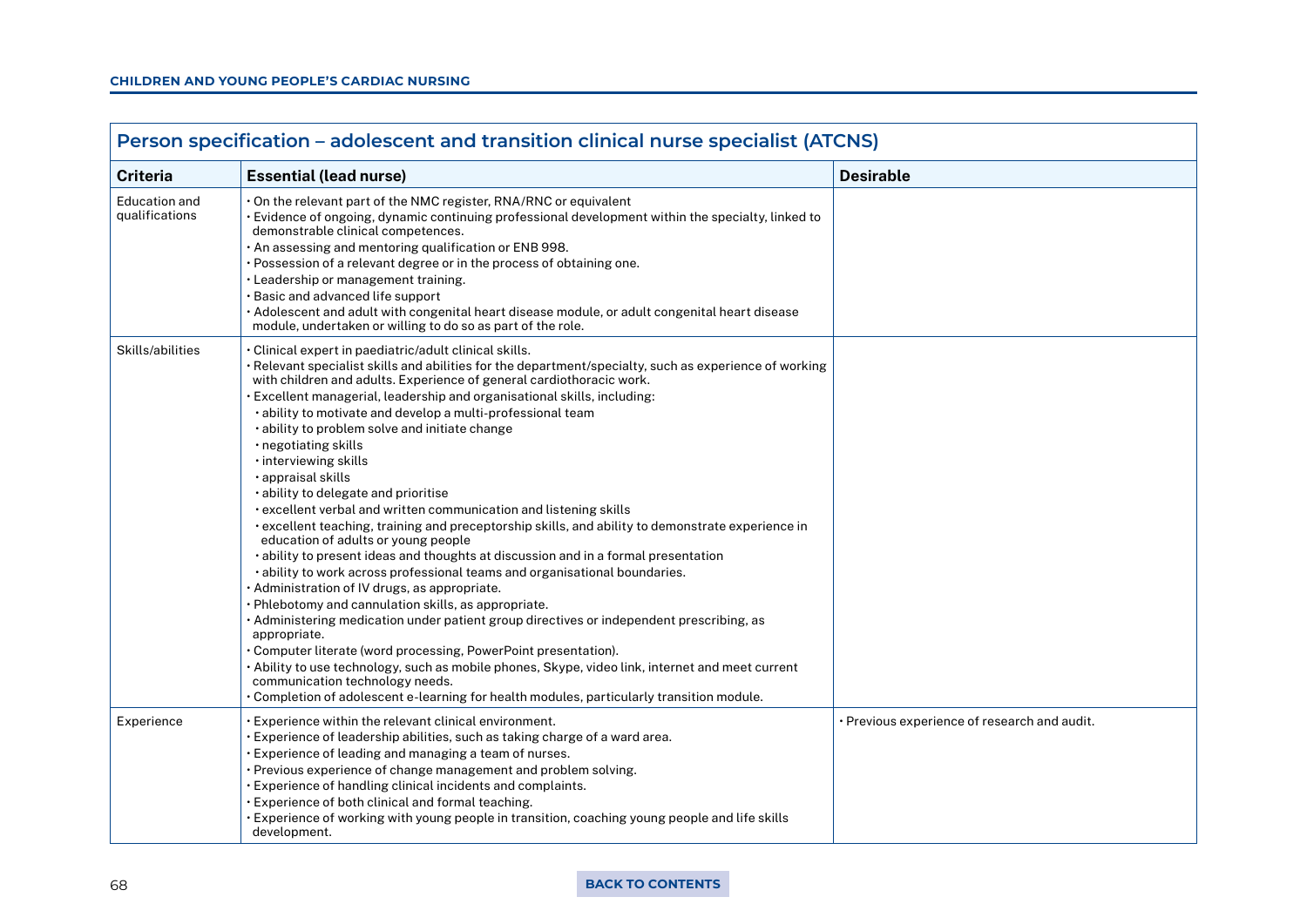| Person specification - adolescent and transition clinical nurse specialist (ATCNS) (continued) |                                                                                                                                                                                                                                                                                                                                                                                                                                                                                                                                                                                                   |                                                                                                                                                                                                                                     |  |
|------------------------------------------------------------------------------------------------|---------------------------------------------------------------------------------------------------------------------------------------------------------------------------------------------------------------------------------------------------------------------------------------------------------------------------------------------------------------------------------------------------------------------------------------------------------------------------------------------------------------------------------------------------------------------------------------------------|-------------------------------------------------------------------------------------------------------------------------------------------------------------------------------------------------------------------------------------|--|
| <b>Criteria</b>                                                                                | <b>Essential (lead nurse)</b>                                                                                                                                                                                                                                                                                                                                                                                                                                                                                                                                                                     | <b>Desirable</b>                                                                                                                                                                                                                    |  |
| Knowledge                                                                                      | . Thorough knowledge relevant to the specialty department/field of practice.<br>. Knowledge of transition theories and key documents, information resources, national standards.<br>• Understanding of professional and current issues around nursing young adults and adolescents,<br>and how health care can support these issues.<br>• Understanding of resource management, health and safety, clinical risk and quality issues.<br>$\cdot$ Child protection procedures.<br>• Handling clinical incidents and complaints.<br>• Awareness of equality and diversity.<br>· Clinical governance. | $\cdot$ Knowledge of adolescent development and lifestyle $\cdot$<br>challenges.<br>• Detailed understanding of audit and research<br>methodologies.<br>• The use of information technology to promote health and<br>communication. |  |
| Other requirements                                                                             | $\cdot$ Ability to initiate, manage and sustain change.<br>· Good attendance record.<br>$\cdot$ A flexible approach to work.<br>· Evidence of fulfilling Prep.<br>• Ability to work as an integral part of the multidisciplinary team.<br>. Ability to deal with conflict situations.<br>· Accountability - taking responsibility for own actions and promoting good team working.<br>. Openness - sharing information and good practice appropriately.<br>• Mutual respect – treating others with courtesy and respect at all times.                                                             | • Ability to motivate, support and empower young people.                                                                                                                                                                            |  |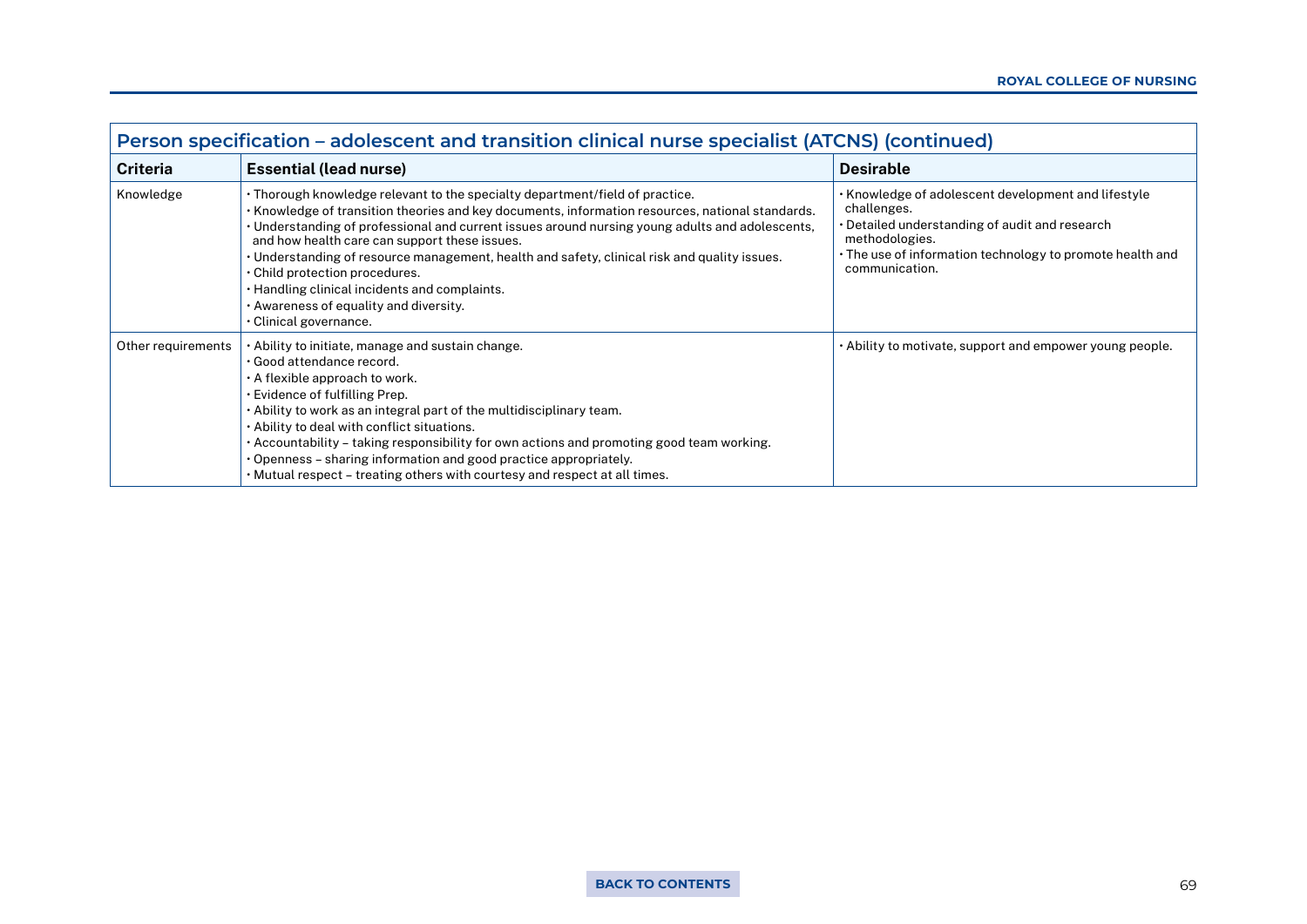# Appendix 6: Example job description: Children's nurse with interest in congenital heart disease (CNIC)/local children's cardiology centre (career framework levels 5–6)

Role description: CNIC in Level 3/ local children's cardiology centre (0.25 WTE)

Pay band: Minimum AfC bands 5–7

Responsible to: Director of nursing

Responsible for: Creating links across the CCHN and caring for patients with CHD

Essential qualifications: Registered children's nurse

Minimum experience: Two years' experience as a CYP nurse

Note: Where 'CCHN' is mentioned, this refers to the children's congenital heart network.

### **Role purpose**

Children's nurses with interest in congenital heart disease (CNICs) are defined as qualified nurses, working in clinical areas within the CCHN, who take responsibility for participating in the care of a child or young person with congenital heart disease. They will develop relationships with staff in the specialist centres, with the aim of improving communication channels with patients and families and facilitating education of other staff within their area of work.

The CNIC's usual place of work may be the outpatient clinic, a hospital ward, neonatal unit, community, or palliative care environment; they will have contact with patients with congenital heart disease and their families. Each local children's cardiology centre must have identified registered children's nurses with an interest and training in CYP cardiology (NHSE, 2016, A17, L3). The local children's cardiology centre must have a locally designated registered children's nurse with a specialist interest in children's cardiology, trained and educated in the assessment, treatment and care of cardiac children and young people (NHSE, 2016, B2, L3). Each local children's cardiology centre must have a locally designated 0.25 WTE registered children's nurse with a specialist interest to participate in cardiology clinics, provide support to inpatients and deal with requests for telephone advice (NHSE, 2016, B4, L3). Nurses working within a local children's cardiology centre must be offered allocated rotational time working in the specialist children's surgical centre to enhance development of clinical knowledge and skills, enabling professional development and career progression. A formal annual training plan should be in place (NHSE, 2016, E6, L3).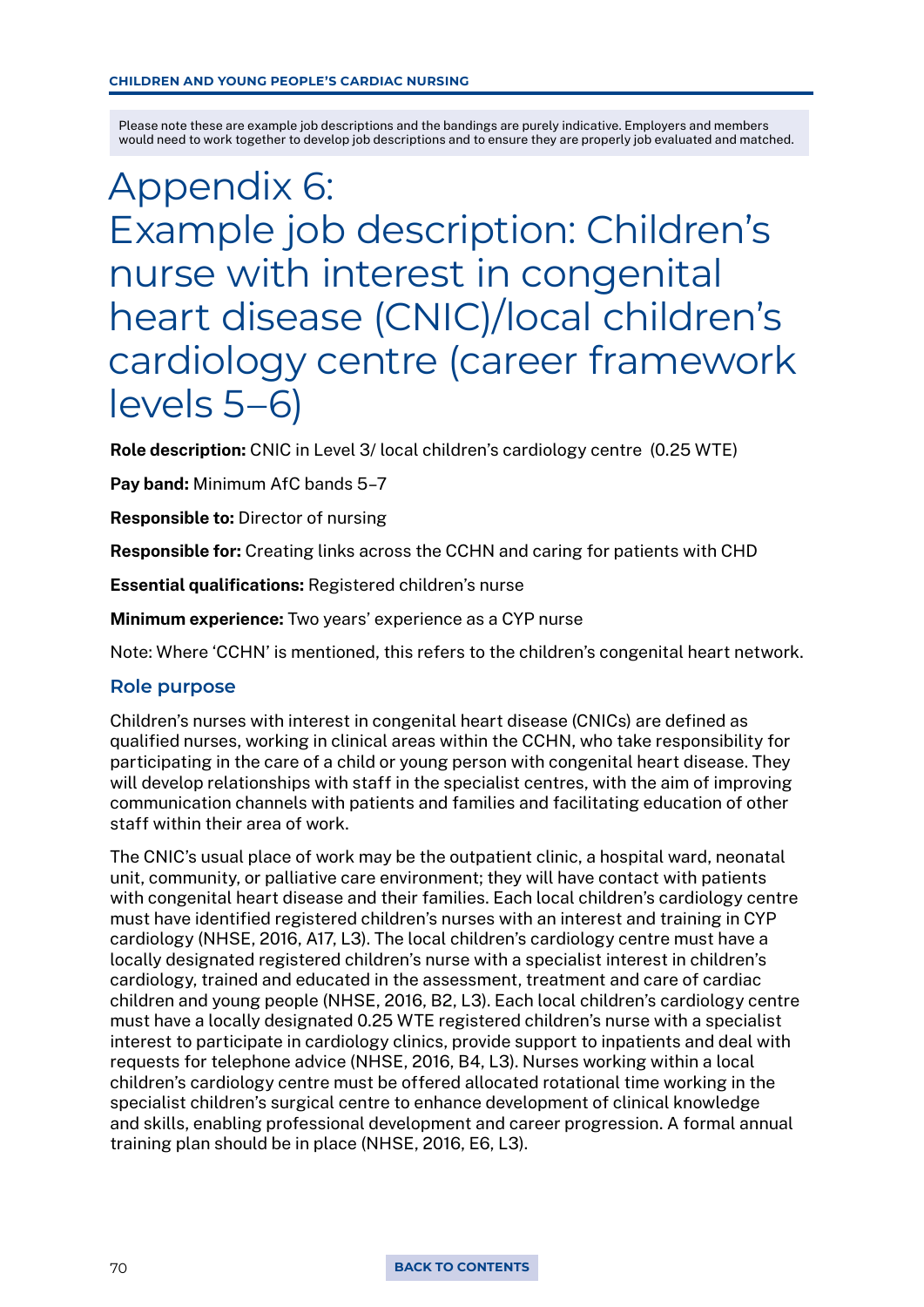- The CNIC will support or participate in the congenital cardiology clinics (this may be one day a week). They will not be expected to undertake the role of a clinical nurse specialist (CCNS) but have the role of advice, support, signposting and an understanding of the congenital heart disease CCHN.
- Be confident in undertaking the assessment of children and young people with congenital heart disease in terms of clinical observations as appropriate – blood pressure, oxygen saturations, height, weight, New York Heart Association (NYHA) classification (NYHA, 1994).
- Work alongside the visiting consultant and level 3 cardiologists to provide additional support with regards to onward treatment plan and enable the cardiologist to see more patients. This may be on the ward, outpatient clinic or in the community.
- Provide high quality information and support to patients with CHD and their families.
- Ensure patients and families are signposted to, and can access, up-to-date relevant information and websites.
- Provide information about facilities and resources at the specialist children's surgical centre relating to cardiac surgery, cardiology interventions, transition and transfer from children to adult services, and signpost to support for patients with learning disabilities.
- Provide contact details to patients and families for the CCNS, children's or adult teams in the specialist children's cardiology centre or the specialist children's surgical centre, who will be able to provide more specific advice and detailed support, for example, on pre-pregnancy.
- Counselling and contraception for CHD patients, lifestyle advice and support, and also support for patients and families with end of life care.
- Be able to identify and support the high-risk CHD patients in the CCHN and signpost to appropriate additional support.
- Support inpatients at the level 3 centre on the rare occasions there are admissions. A telephone advice line may be established for the CNIC to deal with questions from the family and as a point of referral for specialist advice. This would be to respond to nonurgent queries.

### **Education**

- The nurse would develop their knowledge and skills by visiting the level 1 centre, CHD outpatient clinics, children's congenital joint cardiac case conferences and cardiac wards. This will enable them to have a broad understanding of the patient pathway.
- Participate in educational opportunities on the diagnosis and treatment of congenital CHD conditions, as offered by the specialist children's surgical centre, CHD CCHN, national conferences, and stand-alone children's congenital study days.

### **Management**

- Participate in service developments in the local congenital heart disease service.
- Facilitate local education opportunities for other nurses working in the level 3 centre. Communicate with the lead nurse for the CCHN and the CCNS who supports the level 3 centres.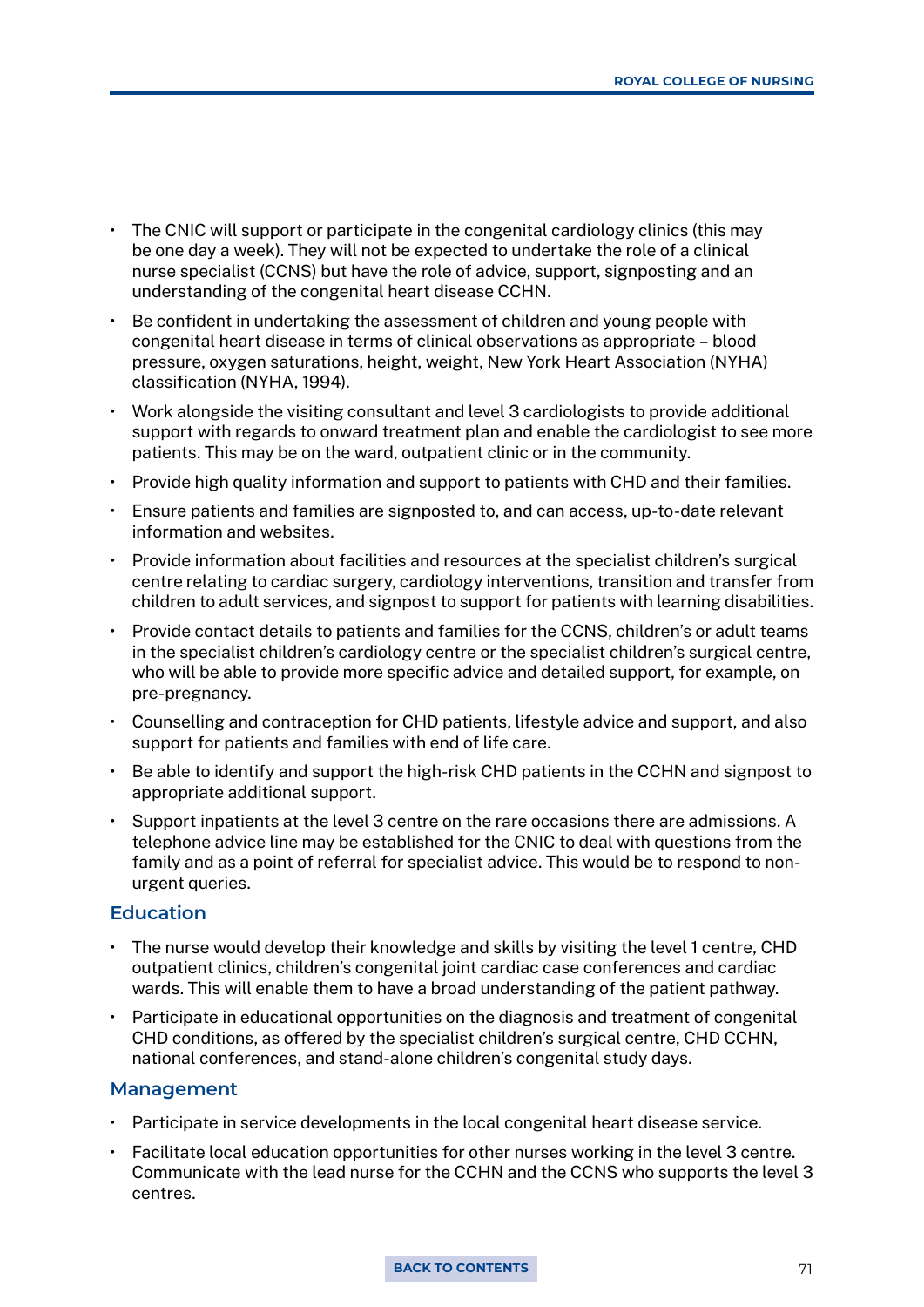- Work closely with the local clinical educators to facilitate education of staff.
- Develop resources for local staff such as teaching boards, education resources and signposting to relevant web-based materials.
- Assist in keeping a record of the high-risk CHD patients in the level 3 centre.
- Support and share practice with other CNICs within the local area through network-led activities and events.

### **Professional support**

- CNIC will be offered professional support relating to CHD by the lead nurse for the CCHN, CCNS and PEC(s) (paediatrician with expertise)/adult consultant with an interest in CHD). This would be offered via:
	- CNIC study days
	- opportunities for shared learning/debrief
	- rotation/shadowing at the specialist children's cardiology centre level 2 and/or specialist children's surgical centre/level 1
	- learning bursts/short teaching sessions at the local children's cardiology centre from the CCNS/lead nurse
	- regular contact with the local PEC consultant with an interest in CHD.

### **Audit**

• Collect simple data about the numbers of patients supported and the particular type of support given. This information can be used to contribute to evaluating the workload of the role and contribute to appraisal and revalidation requirements.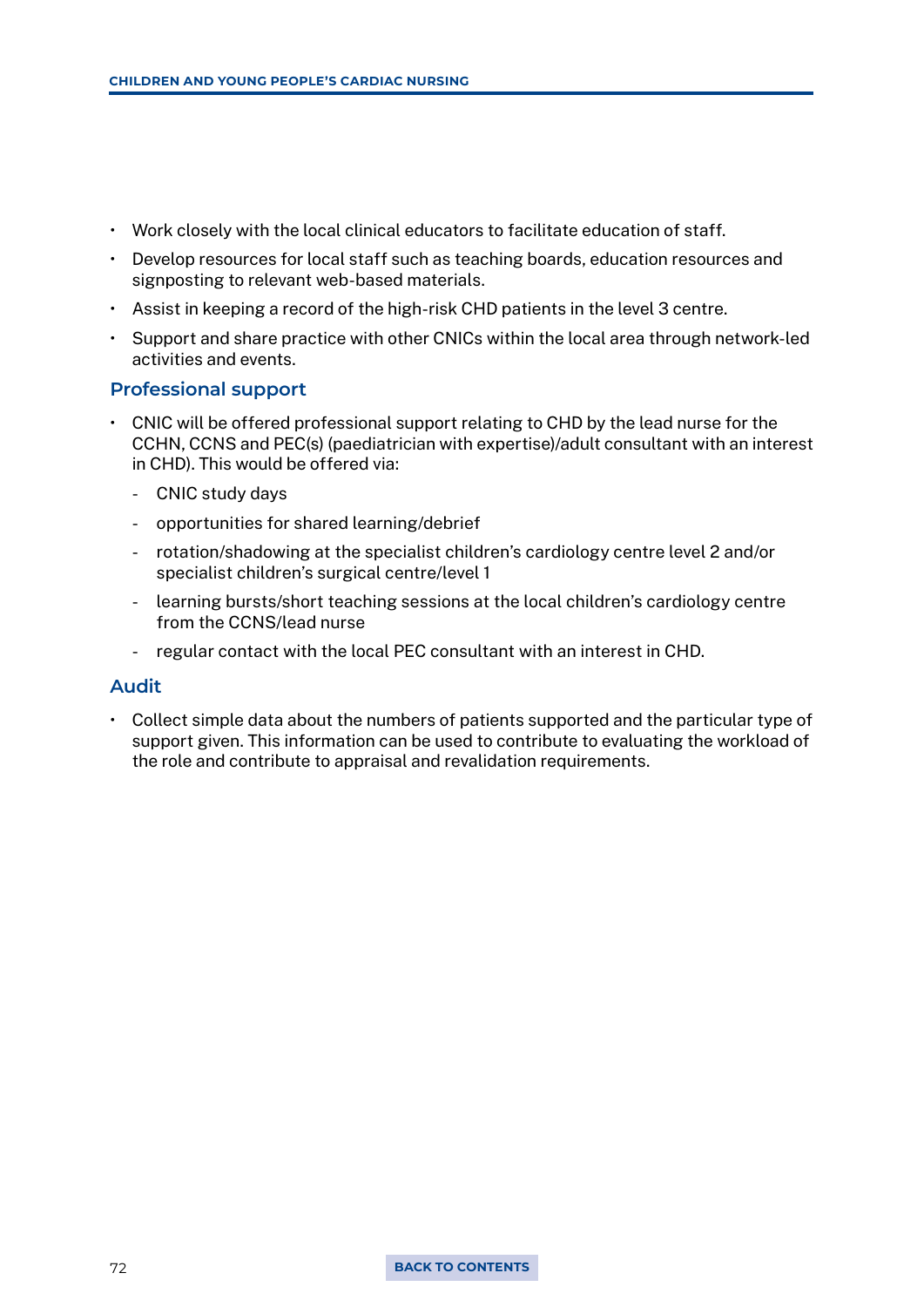# **Person specification – children's nurse with interest in congenital heart disease (CNIC)/local children's cardiology centre**

| <b>Criteria</b>                                         | <b>Essential (lead nurse)</b>                                                                                                                                                                                                                                                                                                                                                                                                                                                                                                                                                                                                                                   | <b>Desirable</b>                                                                                                                                                                                                                    |
|---------------------------------------------------------|-----------------------------------------------------------------------------------------------------------------------------------------------------------------------------------------------------------------------------------------------------------------------------------------------------------------------------------------------------------------------------------------------------------------------------------------------------------------------------------------------------------------------------------------------------------------------------------------------------------------------------------------------------------------|-------------------------------------------------------------------------------------------------------------------------------------------------------------------------------------------------------------------------------------|
| Education and<br>qualifications                         | · Current registration with NMC.<br>· Registered children's nurse.<br>· Qualification in teaching/mentoring and assessing.<br>$\cdot$ Sound communications skills.                                                                                                                                                                                                                                                                                                                                                                                                                                                                                              | $\cdot$ CAF training.<br>· Recognised high dependency module.                                                                                                                                                                       |
| Experience                                              | . Knowledge and understanding of child protection/safeguarding.<br>· Knowledge and understanding of current nursing policy and practice issues.<br>· Knowledge and understanding of infection control.<br>· Recent involvement in changing service initiatives.<br>· Appreciation of risk management and governance issues application.                                                                                                                                                                                                                                                                                                                         | · Minimum 2 years' post-registration experience in<br>children's cardiac care.<br>· Experience of involvement in initiatives within multi-<br>professional teams.<br>· Insight and/or experience in conflict resolution situations. |
| Research,<br>publications and<br>special interests      | · Ability to apply relevant research and evidence-based knowledge and skill to delivering care to<br>children and young people.                                                                                                                                                                                                                                                                                                                                                                                                                                                                                                                                 | · Course/module in research or evidence-based practice.                                                                                                                                                                             |
| Knowledge                                               | · Sound developing specialist knowledge, underpinned by theory and experience.<br>• Relevant level clinical governance and risk management training and experience.                                                                                                                                                                                                                                                                                                                                                                                                                                                                                             | · Experience in dealing with situations requiring analysis<br>and interpretation.<br>· Critical, analytical and appraisal skills.                                                                                                   |
| Interpersonal skills                                    | · Flexibility.<br>· Good sound verbal and legible written skills.<br>. Ability to work within a team and take on authorised autonomy as required.<br>· Excellent time management.                                                                                                                                                                                                                                                                                                                                                                                                                                                                               | · Leadership skills.<br>Collaborative leadership of associate nursing team<br>members.                                                                                                                                              |
| Job-related skills<br>and aptitudes                     | · Good, sound interpersonal and communication skills.<br>· Self-motivated.<br>. Works well within a team.<br>· Ability to work independently and take on additional responsibility as directed and appropriate.<br>. Ability to manage own workload.<br>· Ability to be assertive.<br>. Developing confidence and competence in working with a higher-level team.<br>. Well organised and able to manage time effectively.<br>. Ability to work in a challenging and busy environment to contribute towards set deadlines.<br>· Flexibility to meet service needs.<br>. Awareness of changing local, regional and national policies in children's cardiac care. | · Leadership experience.<br>· Experience in contributing towards developing policies,<br>protocol, guidelines service operational procedures.                                                                                       |
| Other requirements,<br>such as values and<br>behaviours | • Ability to commit to engaging in and/or contributing to advancing services.<br>. Respect of the team contribution of deliverance of care.<br>. Compassion for the nature and effect of children's cardiology care both for the child, family and<br>staff members.<br>· Knowledge of managing databases.<br>. IT skills - for example: Word, PowerPoint, Excel, Microsoft Teams.                                                                                                                                                                                                                                                                              | . Experience of running teaching sessions and/or study<br>days.                                                                                                                                                                     |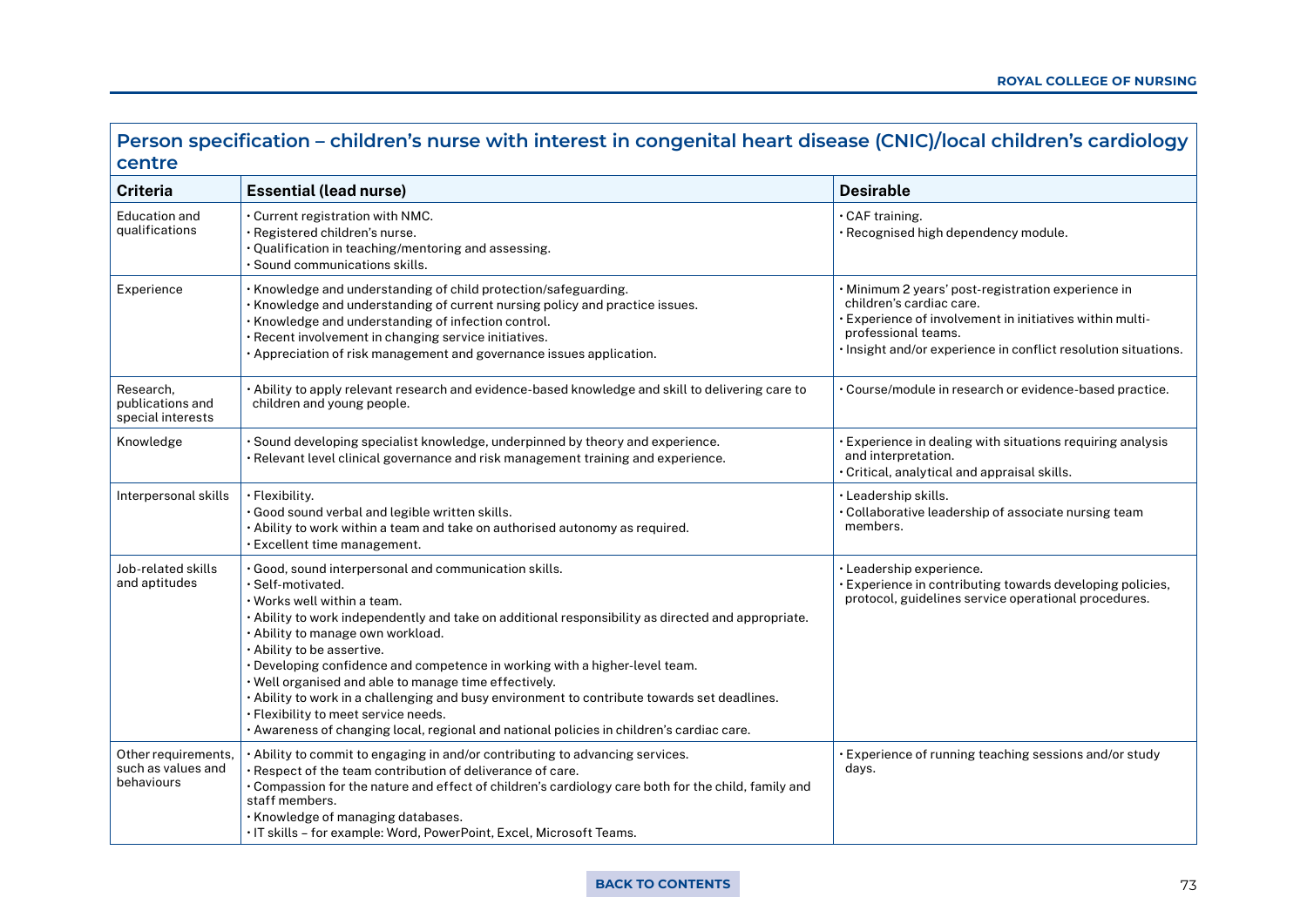# Appendix 7: Example job description: Lead clinical educator for the CCHN (career framework level 7)

Role description: Lead clinical educator for the CCHN

Pay band: Minimum AfC band 8a\*

Responsible to: CCHN lead nurse (8c)

Responsible for: Education of nursing staff across the children's congenital heart network

Essential qualifications: Registered children's nurse, NMC recordable teacher qualification, MSc/postgraduate study in area of expertise, project management experience and/or qualification

Minimum experience: Five years' experience as a CYP cardiac clinical educator

Note: Where 'CCHN' is mentioned, this refers to the children's congenital heart network.

#### **Role purpose**

The specialist children's surgical centre must provide sufficient cardiac clinical nurse educators to deliver standardised training and competency-based education programmes across the congenital heart CCHN, including linked neonatal units. They will be responsible for ensuring the continuing professional development of nursing staff in the local children's cardiology centre and for community children's nurses (NHSE, 2016, E5, L3, p.279). Each specialist children's cardiology centre must have one clinical educator who is responsible for ensuring the continuing professional development of nursing staff in the specialist children's cardiology centre (NHSE, 2016, E6, L2, p.243). The competency-based programme must focus on the acquisition of knowledge and skills such as clinical examination, assessment, diagnostic reasoning, treatment, facilitating and evaluating care, evidence-based practice and communication. Skills in teaching, research, audit and management will also be part of the programme (NHSE, 2016, E6, L1, p.198).

The lead nurse educator will:

- be a clinical expert and experienced educator in the care of the child/young person with a cardiac condition, lead the development and implementation of the vision for nursing education and development for the CCHN, working across organisational boundaries to deliver excellence in educational programmes and resources, in line with *Modernising Nursing Careers: setting the direction* (DH, 2006) NHS nurses to have the right values/ skills to deliver the highest possible care
- be able to work autonomously to assess and provide an effective strategy for education and develop succinct frameworks of training in which to improve nurses' performance. This will be within the context of best practice, using evidence-based research, audit, clinical guidelines and pathways of care to develop an environment of critical thinking and informed decision-making to enhance expert care delivery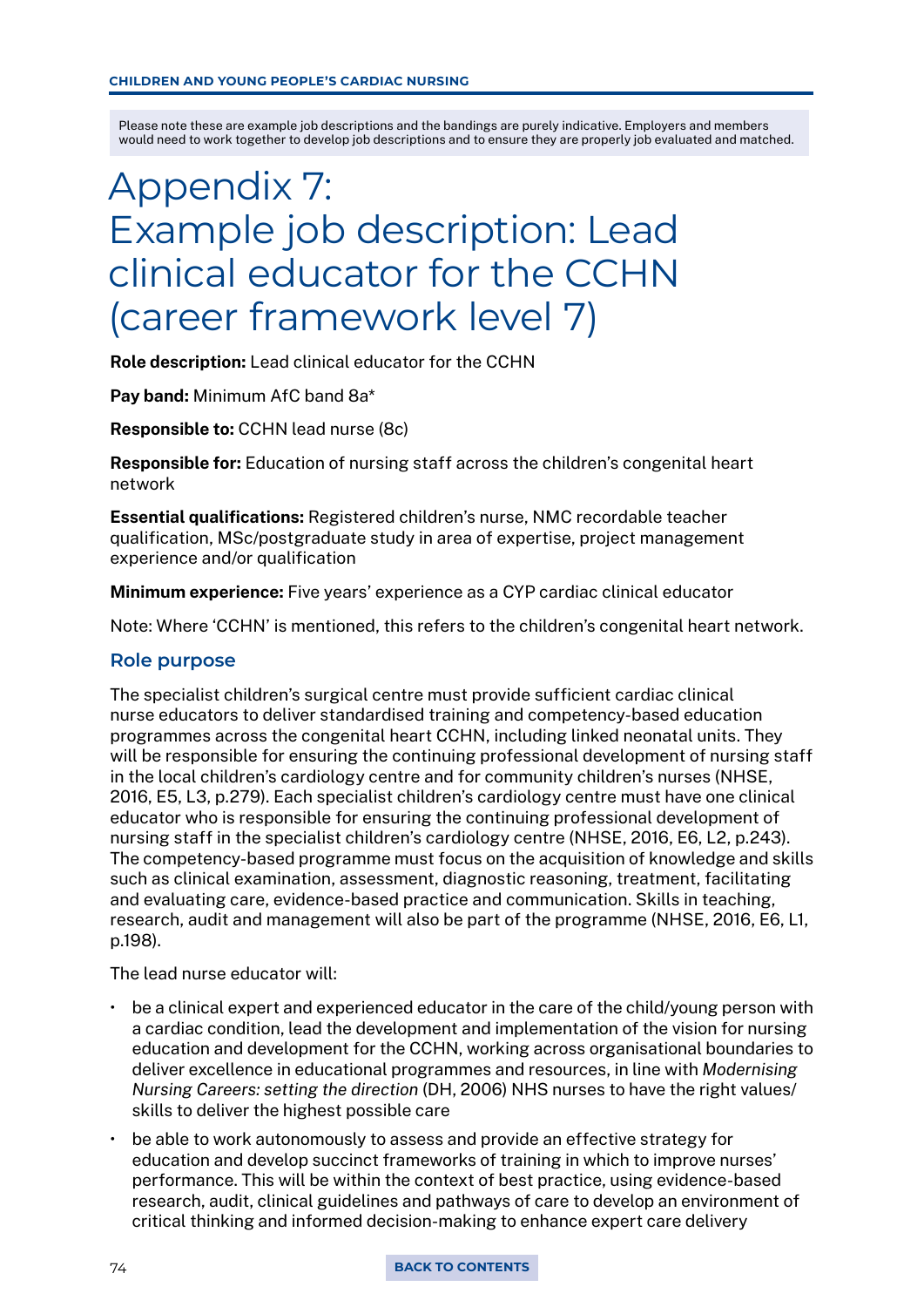- manage the CCHN practice education team
- ensure provision of professional and clinical cardiac education and support to cardiac nurses caring for CYP across the defined CCHN. They will ensure the provision and delivery of a high standard of specialist cardiac nursing education required to inform the care delivery, demonstrate the effectiveness of the education processes and develop nurse-sensitive outcome measurements together with the lead nurse, local education and training boards and trust education leads. Support effective workforce planning across the CCHN, including training and professional development of all nurses involved in the various care pathways for children with cardiac conditions, and negotiate in-reach/outreach opportunities between CCHN centres to enhance nurse education
- work in collaboration with the CCHN lead nurse in shaping the vision and future development of the children's congenital heart service across the CCHN. This will include educational pathways for ensuring the implementation of high quality/evidence-based care, as well as nurse education, training and leadership responsibilities
- foster an efficient, comprehensive and integrated approach to the multi-professional team working across the CCHN and work to ensure the advancement of child and family-focused cardiac care – support known to improve patient outcomes – and instigate methods to reduce risk and focus on safety
- be responsible for working in collaboration with senior staff across the CCHN (in order to maintain high standards of nursing care of CYP with cardiac conditions) and ensure, maintain and resolve matters regarding training needs and education of staff in order to maintain the highest level of expertise in delivering patient care
- collaborate with other health care education providers to ensure that appropriate education resources are available within the CCHN for the health care support workforce
- work with provider trust leads for education and training and local education and training boards to ensure, when necessary, education is commissioned from the most competent higher education institute (HEI) provider.

#### **Management and leadership**

- Lead the shaping of the education programme for children's cardiac services in accordance with contemporary drivers, such as the CHD standards (NHSE, 2016), the *Long-Term Plan* (NHS, 2019a), *Interim NHS People Plan* (NHS, 2019b).
- Develop and enhance the educational input and working relationships and practices across the CCHN, including the secondary/tertiary care interface and other relevant agencies and organisations.
- Evaluate the educational opportunities and their relationship to clinical nursing practices and service delivery across the CCHN, working with the CCHN lead nurse to implement change where necessary.
- Chair children's cardiac CCHN education meetings and participate in meetings regarding the national children's cardiac agenda with other lead nurse educators. Form collaborative links through the transition programme to adult congenital cardiac care.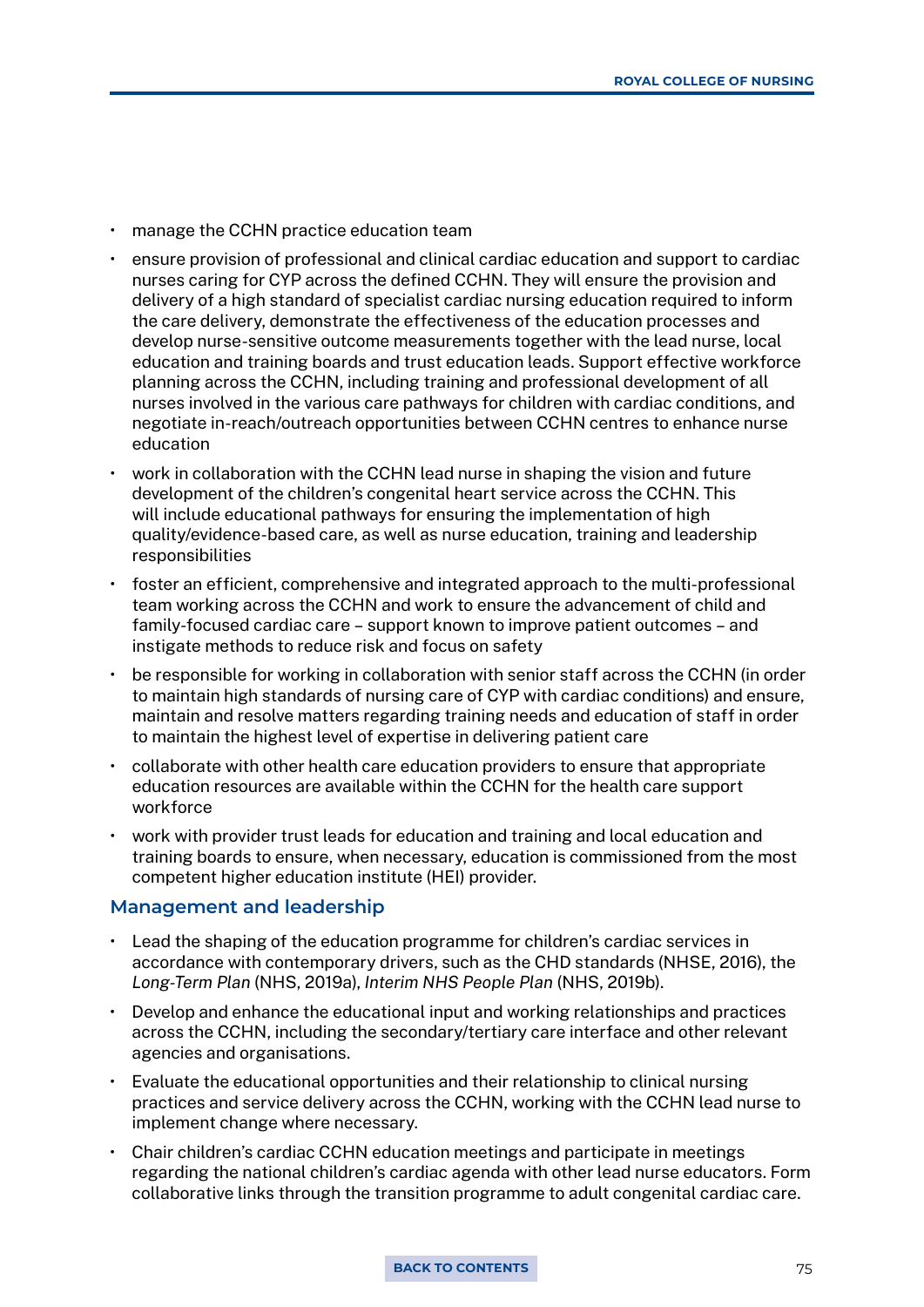- Act as an integral member of the CCHN management team on service development, education and planning improvement, ensuring the development of effective educational standards and governance frameworks.
- Lead and manage the CCHN clinical educators (bands 6–7), ensuring ongoing professional review, and assist the educators to support, facilitate and enhance the delivery of high-quality educational programmes to meet the CHD standards (NHSE, 2016, Section E, Training and Education).

# **Clinical responsibility**

- Provide a visible clinical profile, act as a role model in the clinical environment and support staff, having both an advisory and expert clinical input role.
- Ensure a high level of quality educational opportunities to support efficient clinical cardiac nursing care to the client group, acting as change agents to enhance practice where required and promote effective critical thinking and informed decision-making to enhance expert care delivery.
- Ensure the delivery of expert cardiac teaching, educational programmes and resources to support the nursing management of children, from initial presentation to medical/ interventional/surgical intervention, long-term management, palliative and end of life care, and/or through to the transition to adult services across the CCHN.
- Contribute to an environment which fosters effective practice and encourages implementation, evaluation and dissemination of new practices.
- Uphold organisational policies and principles on the promotion of equality.
- Promote an inclusive environment where diversity is valued and everyone can contribute, and, in an equitable way, meet the needs of those patients with cultural differences and cognitive, mental or physical disability.
- Work within *The Code* (NMC, 2018a).

# **Training and education**

- Lead in coordinating and supporting the educational initiatives and developments of the children's cardiac nursing role across the CCHN.
- Lead in the promotion, development and, when necessary, delivery of educational opportunities across all grades of nursing staff throughout the CCHN and raise the profile of nursing education within the CCHN. Effectively disseminate information on the educational opportunities across the CCHN, including generalist areas (when necessary).
- Be responsible for managing the changing teaching and learning environments within health care, synthesising information about individuals, groups, programme areas and institutions. Produce appropriate learning strategies and innovations in education by continuously developing and promoting modern teaching facilities and techniques, such as electronic resources and simulation where available, to enhance clinical skills and knowledge relevant to advancing evidence-based nursing practice.
- Develop, implement, evaluate and support suitable tools to teach patients/carers clinical skills and integrate into pathways of care across the CCHN.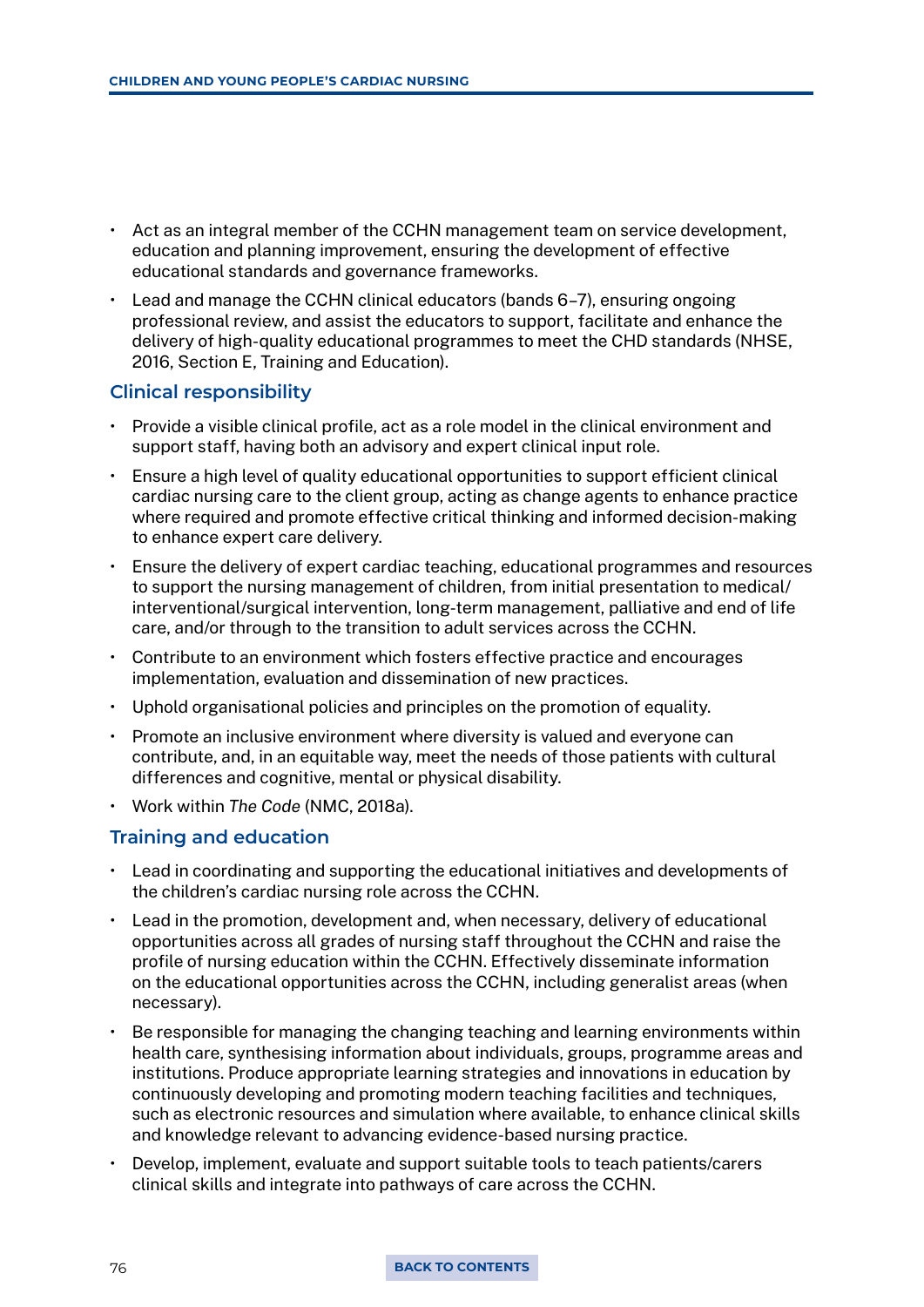- Ensure a strategy to provide educational support from orientation of new staff through to expert management and continuing professional development. Lead and organise events and conferences to promote the profile of the CCHN at national and international level.
- Demonstrate the effectiveness of the education process through audit of the education programmes, evaluative feedback and development of nurse-sensitive outcome measures. Encourage and support active networking by helping staff to attend study days, courses and conferences, and facilitate them presenting at such events.
- Provide support to the course director/module leader for relevant CPD courses for children's cardiac nurses across the CCHN; this should involve regular audit and evaluation of curricula in association with local universities and national programmes.
- Lead in the design and development of assessment techniques in conjunction with staff from the higher education establishments, utilise accepted good practice such as determination of reliability, validity, acceptability, cost effectiveness and educational impact.

### **Research**

- Actively seek out and inform any clinical research studies and educational opportunities within the field of children's cardiac specialist nursing, focusing on both improving clinical outcomes of CYP and their families, and the study of educational input to all levels of staff across the hospital.
- Collaborate in studying and developing educational strategies to improve patient care.
- As part of the education and training framework, ensure promotion of nursing research and higher academic attainment, empowering nurses to become more research active. Encourage national/international publications, working in collaboration with the clinical reader/professor of congenital cardiac nursing.
- Foster a culture of innovation, develop strong partnerships with local universities. Collaborate with the medical research lead to promote multi-professional research and development; encourage dissemination of research findings to support delivery of care across the national/international profile.

#### **Quality assurance**

- Collaborate with the CCHN lead nurse in promoting a culture of quality and excellence. Develop the role of monitoring and further development of standards of care relevant to CYP with cardiac conditions and influence national developments.
- Ensure the requirements of statutory and other regulatory bodies are met in the provision and quality assurance of nursing education.
- Participate in the activities of professional bodies and associations to develop and revise educational programmes, nursing practice guidelines and protocols relevant to children's cardiac specialist nursing.
- Lead quality initiatives across the CCHN and implement effective processes of change and innovation.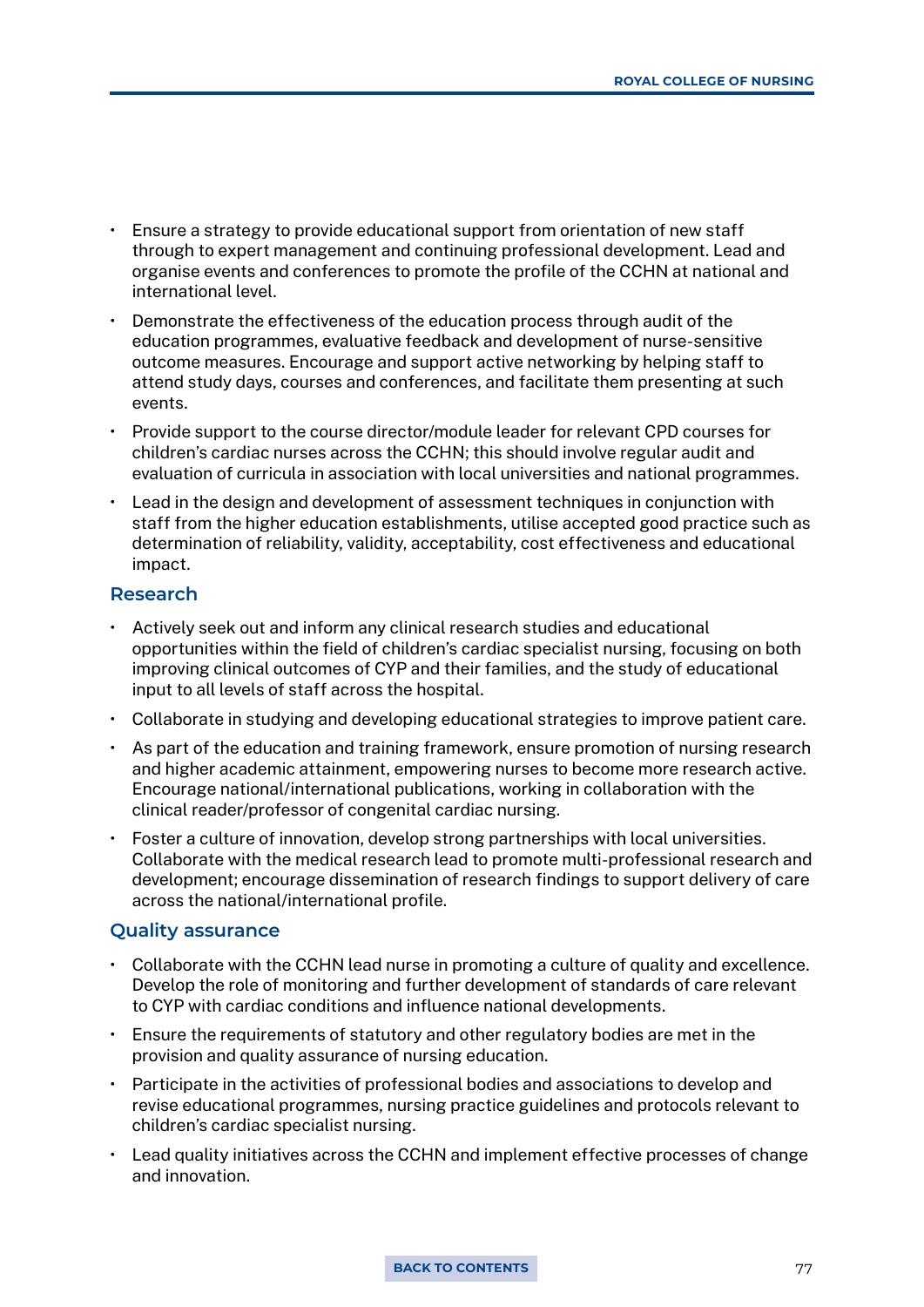• Be proactive in the management of clinical risk and promote the study of human factors in risk management.

#### **Professional development**

- Continue to develop self and role through clinical supervision, reflection and selfawareness, continuing professional education and postgraduate academic attainment.
- Maintain professional NMC revalidation requirements for continued registration. Be able to identify own learning needs and ensure own professional development is maintained by keeping up-to-date with practice developments.
- Participate in, and network with, the specialist groups relating to the specialty.
- Actively build professional links and represent the CCHN both nationally and internationally for the benefit of educational development.
- Promote a culture of shared governance across the CCHN.
- At all times, work to reflect the nursing principles (RCN, 2010) laid down in *The Code* (NMC, 2018a), and own personal limitations.
- Work within *The Code* (NMC, 2018a).
- Provide advice and support for cardiac clinical educators across the CCHN.
- Provide professional advice, educational support and career development to cardiac nurses across the CCHN, as required.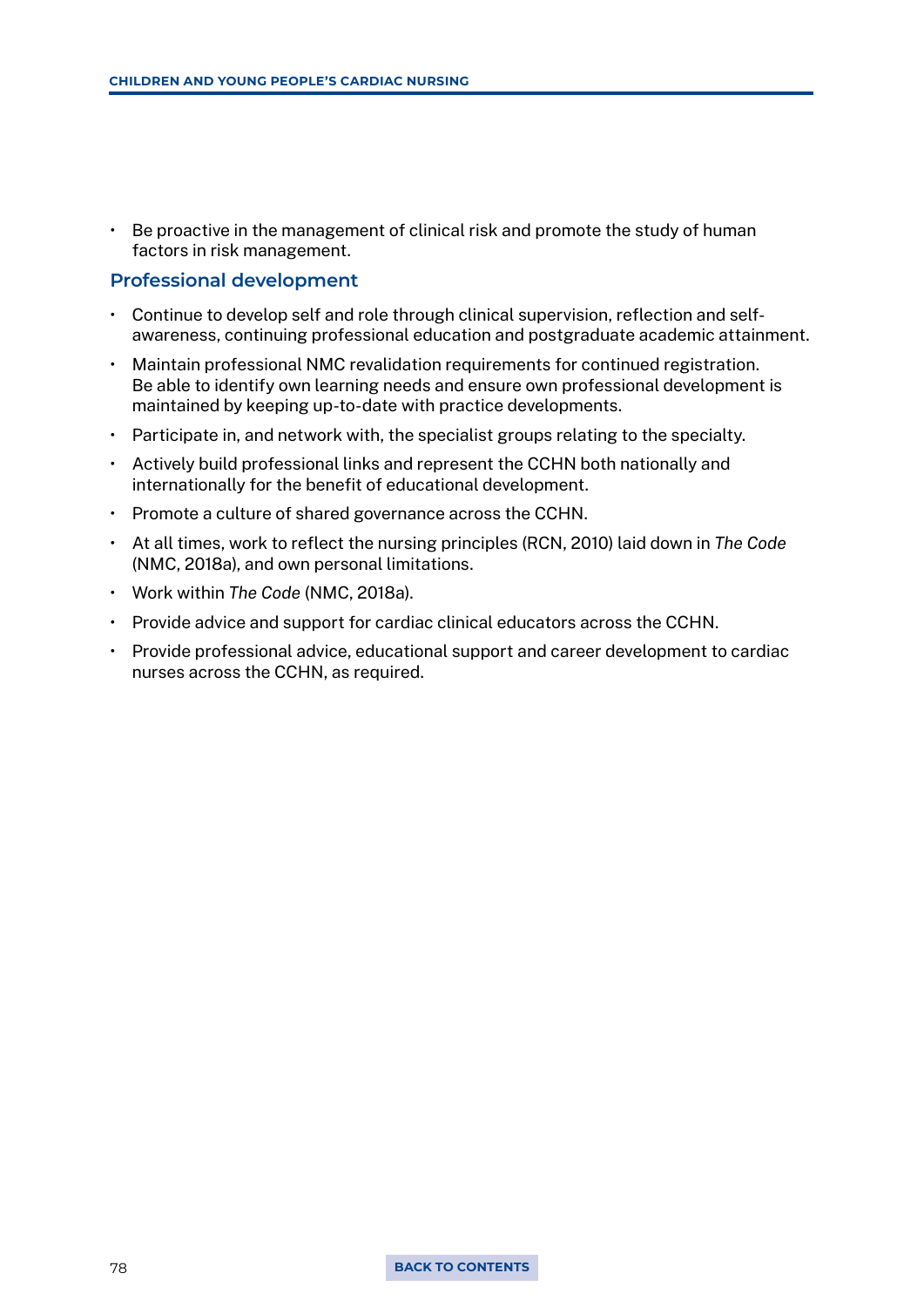| Person specification - lead clinical educator for the network |                                                                                                                                                                                                                                                                                                                                                                                                                                                                                                                                                                                                                    |                                                                                                                                                                                                                                                                                                                                                                                                                                                                           |
|---------------------------------------------------------------|--------------------------------------------------------------------------------------------------------------------------------------------------------------------------------------------------------------------------------------------------------------------------------------------------------------------------------------------------------------------------------------------------------------------------------------------------------------------------------------------------------------------------------------------------------------------------------------------------------------------|---------------------------------------------------------------------------------------------------------------------------------------------------------------------------------------------------------------------------------------------------------------------------------------------------------------------------------------------------------------------------------------------------------------------------------------------------------------------------|
| <b>Criteria</b>                                               | <b>Essential (lead nurse)</b>                                                                                                                                                                                                                                                                                                                                                                                                                                                                                                                                                                                      | <b>Desirable</b>                                                                                                                                                                                                                                                                                                                                                                                                                                                          |
| Education                                                     | · Registered children's nurse.<br>. Master's degree/post-graduate study in a health-related discipline.<br>· Resuscitation qualifications such as APLS/EPLS.                                                                                                                                                                                                                                                                                                                                                                                                                                                       | . Instructor status for APLS/EPLS.<br>· Simulation training/experience.<br>. Further/higher education teaching qualification and NMC<br>recordable teacher qualification.<br>. PhD, or working towards. Eligible for membership of<br>the Institute of Learning and Teaching/Higher Education<br>Academy.                                                                                                                                                                 |
| Experience                                                    | . Minimum of five years' post-registration experience in children's cardiac care.<br>• Teaching children's cardiac care at undergraduate and post-qualification levels across different<br>academic and clinical settings for 5 years.<br>• Leadership and management of an academic or clinical team, including workforce planning,<br>interviewing and recruitment/retention work.<br>• Reputation for professional excellence with a track record of practice development and<br>scholarship in the field of children's cardiac care.<br>• Recognition as an innovator in the field of children's cardiac care. | · Project/audit/strategic management experience.<br>• Production of research proposals and grant applications.<br>. Curriculum development at academic level.<br>Experience in managing or working with educational<br>commissioning and working with different educational<br>partners.<br>. Experience of working in formal clinical networks within<br>the NHS.<br>· Representation on relevant regional, national or<br>international committees, boards or networks. |
| Research,<br>publications and<br>special interests            | Significant record of publication or other forms of dissemination of educational approaches in<br>children's cardiac care.<br>• Presentations at national and international meetings, conferences and symposia.                                                                                                                                                                                                                                                                                                                                                                                                    | · International reputation in a relevant field.<br>· Research governance awareness.                                                                                                                                                                                                                                                                                                                                                                                       |
| Knowledge                                                     | Evidence of ability to contribute new knowledge to the field of children's cardiac care.<br>• Clinical governance and risk management concepts and techniques.<br>Critical appraisal techniques.                                                                                                                                                                                                                                                                                                                                                                                                                   | . Knowledge of working in formal clinical networks within<br>the NHS.                                                                                                                                                                                                                                                                                                                                                                                                     |
| Interpersonal skills                                          | · Flexibility.<br>Excellent leadership qualities.<br>$\cdot$ Leadership style which promotes collaboration and open two-way communication.<br>Excellent verbal and written communication skills.<br>Excellent 'people skills'/ interpersonal skills; ability to communicate effectively with all levels of '<br>health service provider and academician.<br>. Ability to work autonomously.                                                                                                                                                                                                                        | · Strategic leadership skills.<br>. Ability to develop a high-performing team to deliver<br>individual and team outputs and targets.                                                                                                                                                                                                                                                                                                                                      |

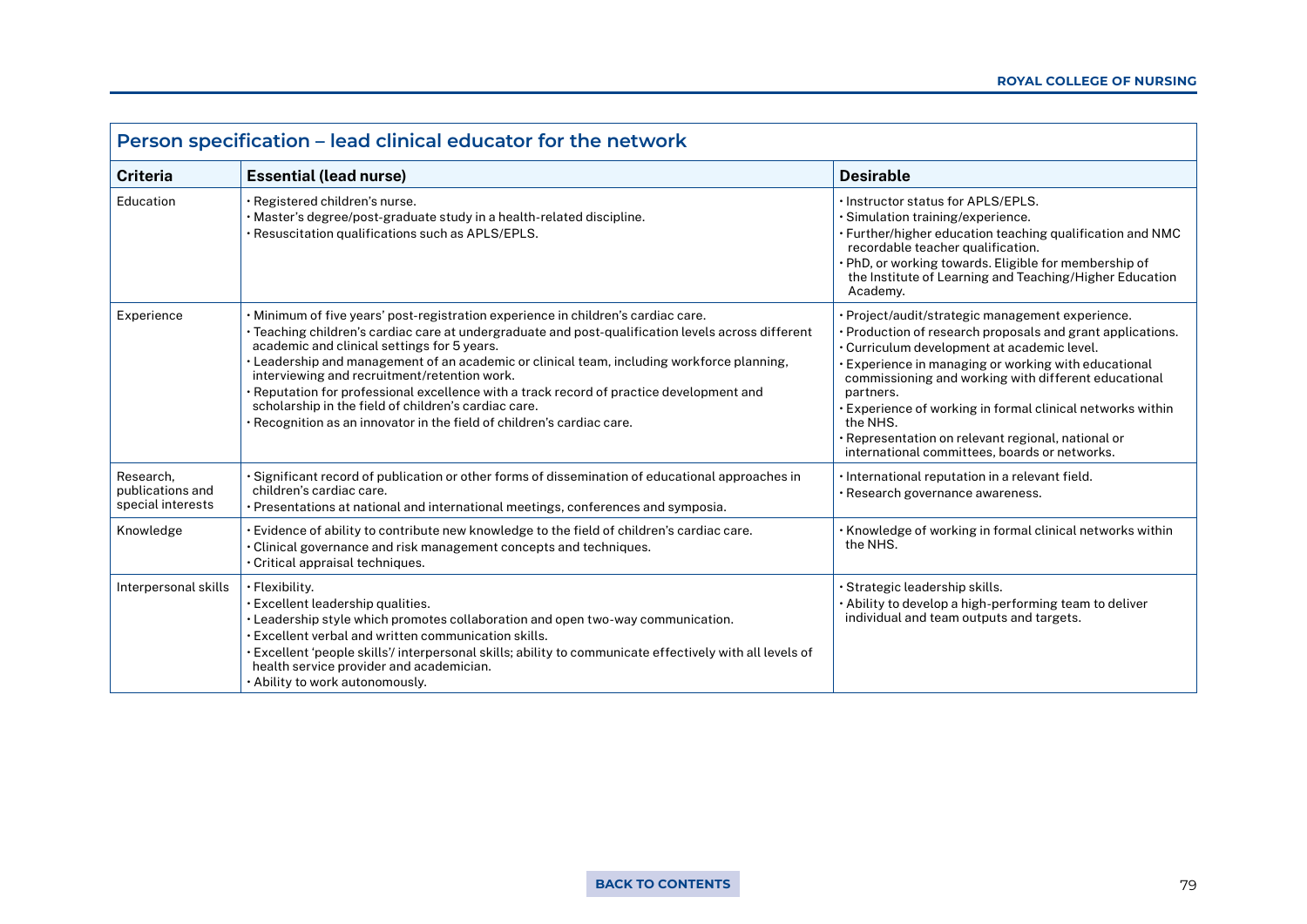| Person specification - lead clinical educator for the network (continued) |                                                                                                                                                                                                                                                                                                                                                                                                                                                                                                                                                                                                                                                                                                              |                                                                                                                                              |  |
|---------------------------------------------------------------------------|--------------------------------------------------------------------------------------------------------------------------------------------------------------------------------------------------------------------------------------------------------------------------------------------------------------------------------------------------------------------------------------------------------------------------------------------------------------------------------------------------------------------------------------------------------------------------------------------------------------------------------------------------------------------------------------------------------------|----------------------------------------------------------------------------------------------------------------------------------------------|--|
| <b>Criteria</b>                                                           | <b>Essential (lead nurse)</b>                                                                                                                                                                                                                                                                                                                                                                                                                                                                                                                                                                                                                                                                                | <b>Desirable</b>                                                                                                                             |  |
| Job-related skills<br>and aptitudes                                       | . Desire to strive for high standards in clinical practice.<br>. Awareness of changing policies in children's cardiac care.<br>• Project management skills: able to set priorities and meet deadlines in collaboration with a range<br>of professionals.<br>Good information technology skills in:<br>$\cdot$ word processing<br>· spreadsheet<br>· database<br>· internet/academic resources<br>· e-learning/web-based materials/electronic communications.<br>• Organisational skills, such as time management and ability to meet deadlines.<br>· High level of oral, written and IT communication, and presentational skills to a range of audiences.<br>• Proven ability to apply research to practice. | • Ability to teach to a range of CPD, undergraduate and<br>postgraduate students.<br>· High levels of competence in applied research skills. |  |
| Other requirements,<br>such as values and<br>behaviours                   | • Evidence of self-directed career-long learning.<br>. Willingness to undertake further education and training to meet requirements of post.<br>• Commitment to promoting the values that underpin the specialty and applied research activities.<br>• Commitment to develop nursing and to build and preserve a high-profile reputation, nationally or<br>internationally for the network.                                                                                                                                                                                                                                                                                                                  | . Honorary contract with higher education institution.                                                                                       |  |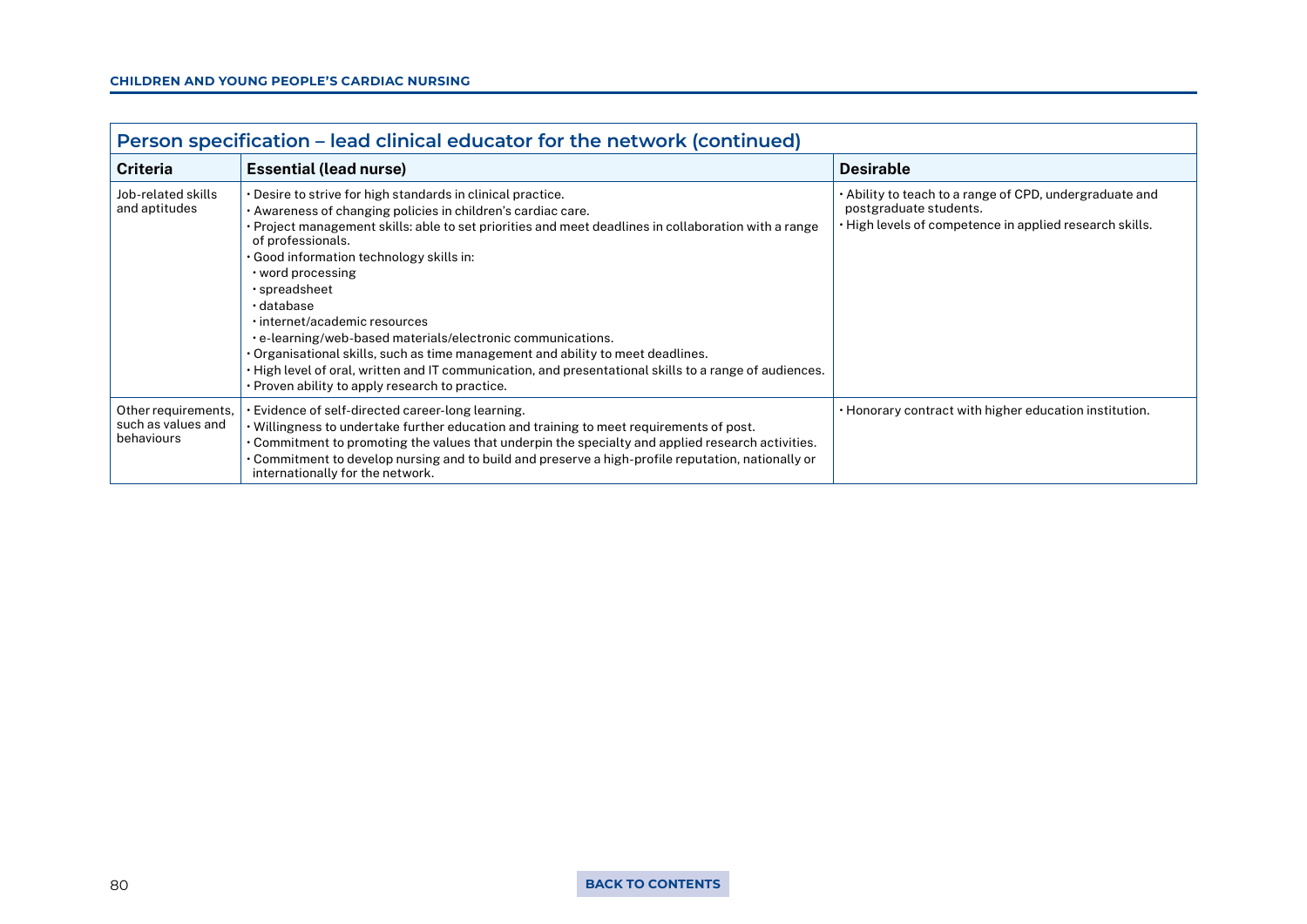# Appendix 8: Example job description: Fetal cardiology nurse specialist (Career framework levels 6–7)

Role description: Fetal cardiology nurse specialist

Pay band: Minimum AfC band  $7*$ 

Responsible to: CCHN lead nurse

Responsible for: Providing expert information and ongoing support to parents who have a fetal diagnosis of congenital heart disease into the first month of life, or to support end of life care

Essential qualifications: Registered children's nurse

Minimum experience: Three to five years' experience as a CYP cardiac nurse

Note: Where 'CCHN' is mentioned, this refers to the children's congenital heart network.

There should be at least one WTE fetal cardiac nurse specialist, shared with the fetal network (Standard B29, L1, p.187–188).

#### **Key responsibilities**

- Provide appropriate counselling and support for families following a prenatal diagnosis of congenital heart disease (CHD).
- Provide individual and family support after diagnosis.
- Manage own caseload of patients.
- Communicate diagnosis and counselling outcome to the referring obstetric team, midwifery team and local primary care team. Plan management of ongoing pregnancy in collaboration with the pregnant woman's obstetrician, continuing care midwife and all personnel likely to be involved in perinatal management, in order to try to improve outcome.
- Communicate with midwifery team, bereavement team, psychology and social care teams as per local service model.
- See patients in tertiary and secondary/peripheral hospital settings.

#### **Management and leadership**

- Provide formal and informal education about skills required by staff to facilitate holistic family care.
- Provide staff support, as required, individually or in a group, and informal or formal.
- Communicate with other trust departments, including midwives, chaplaincy, medical staff, end of life care teams, symptom care team staff, obstetricians and midwives external to the trust and other agencies, such as GP surgeries.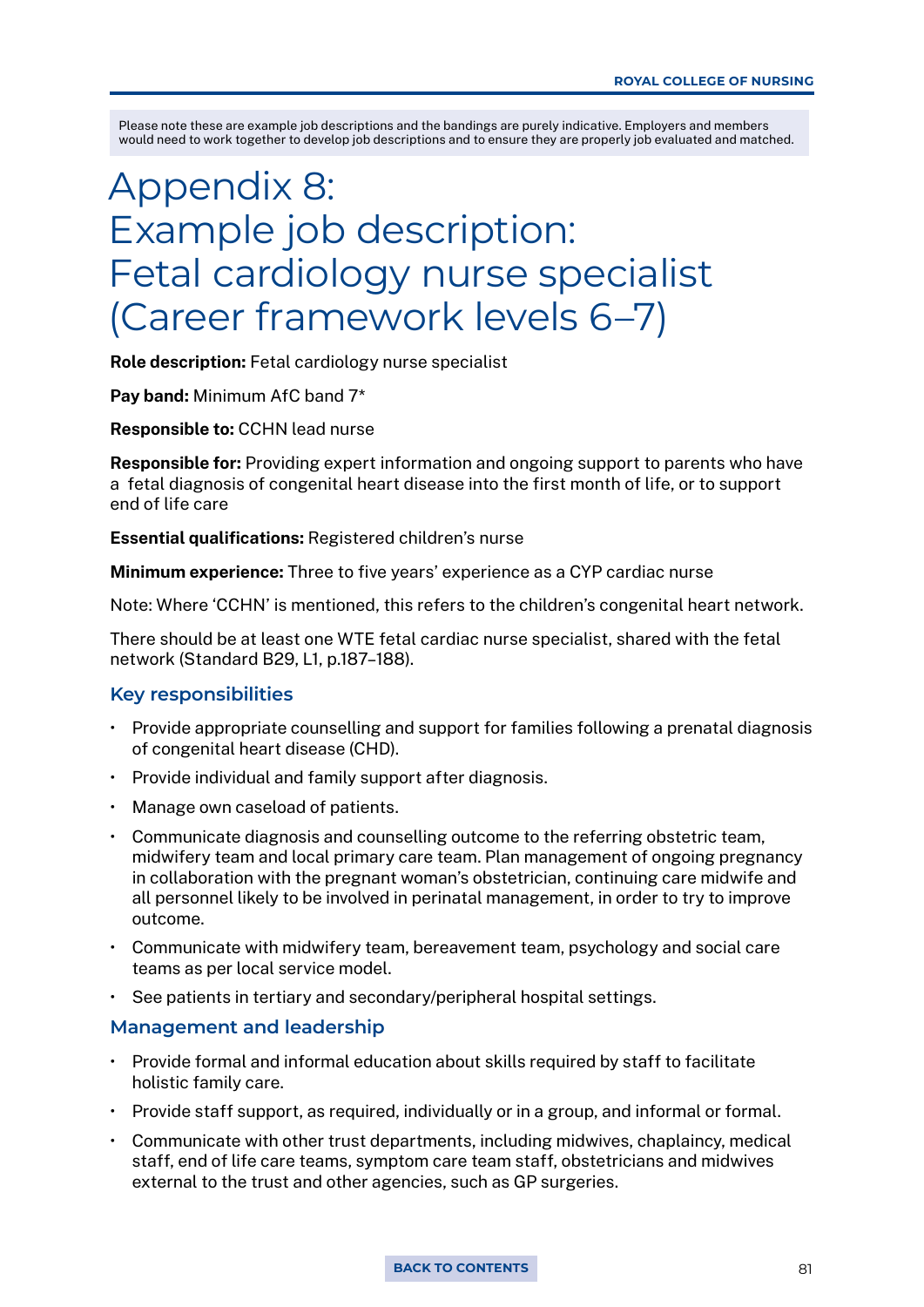- Use the trust's psychosocial support structure to ensure accurate information is cascaded and relevant support is provided for the family.
- Be involved in developments in the field of fetal cardiology as part of the multidisciplinary team.
- Provide counselling with the support of the psychology team.
- Ensure staff are familiar with relevant policy and guidance material, and review, develop and update literature as necessary.
- Maintain involvement with relevant professional bodies and support organisations, such as CCNA, ARC, SANDS, Little Hearts Matter and Children's Heart Federation.
- Actively promote the service through conference presentation, publication and external teaching.
- Provide relevant information packages for families.
- Maintain a database to enable regular audit of activity and obtain outcome data to monitor sensitivity, specificity false negative and false positive diagnosis.
- Develop referral pathways from the referring hospital to the fetal department.
- Organise regular communication and meetings within the fetal service where the multiprofessional team can discuss individual cases, service provision and service vision.

#### **Clinical practice**

- Maintain confidentiality surrounding the family and baby's admission and treatment at all times.
- Provide information, clinical advice and support to families within a defined caseload and act as a resource to other professionals involved in a family's care.
- Work clinically 20% of the time in order to maintain own clinical skills to be able to advise parents and families appropriately.
- Contribute to departmental teaching programmes, orientation and study days.
- Lead in the development of policies and guidelines for the support of parents with an antenatal diagnosis of congenital heart disease, and represent their needs on appropriate committees.
- Keep accurate documentation and communication records.
- Have knowledge of, and adhere to, ward and trust policies and professional standards; ensure that team members do likewise.

#### **Clinical nurse specialist – role-specific components**

- Develop and maintain written information for families and external health professionals.
- Offer education and support to all professionals, internal and external to the trust, caring for families with a CHD diagnosis.
- Develop a range of resources with colleagues to ensure support and education for families.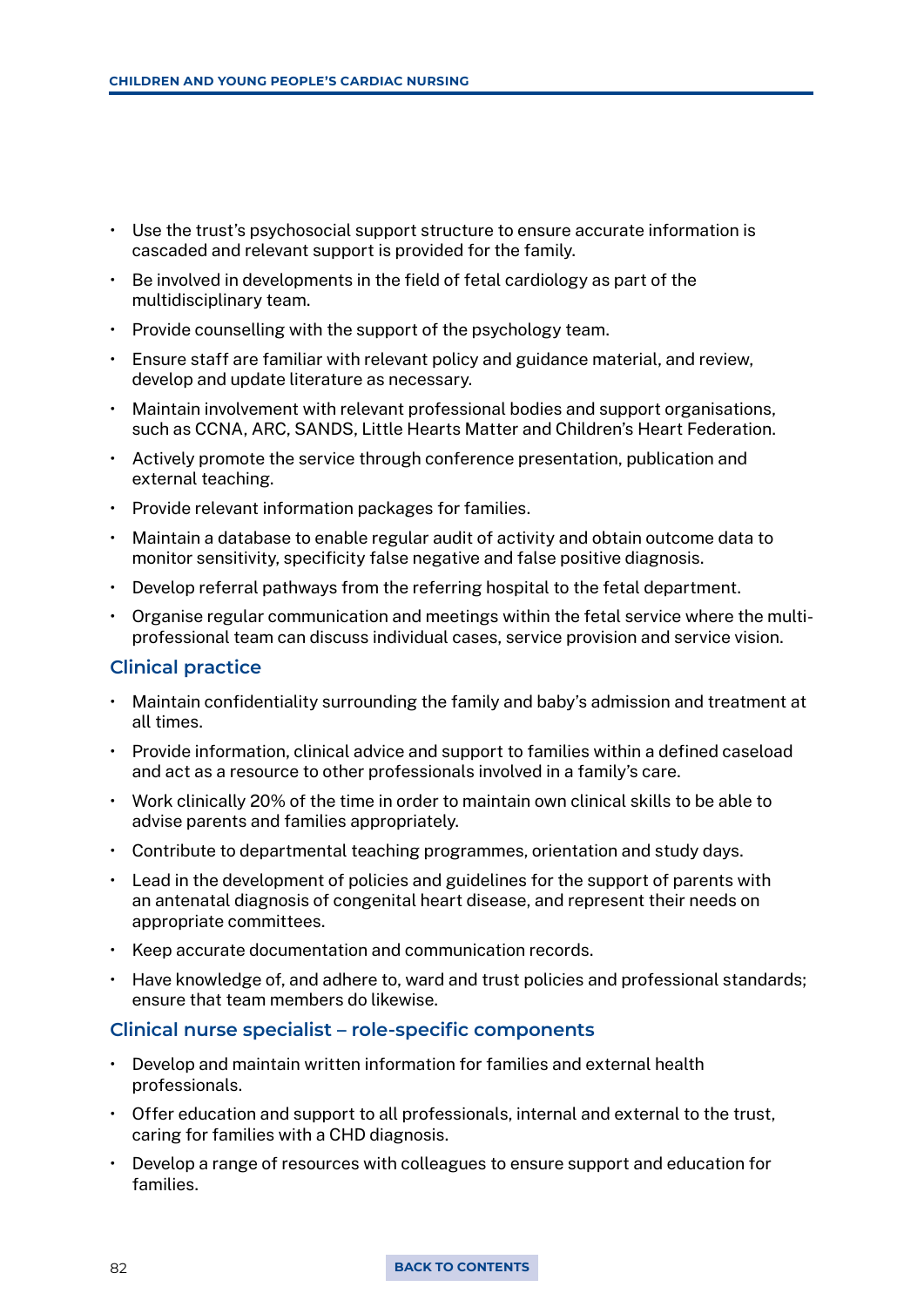- Provide and present data to the cardiac unit management and other meetings, as required.
- Participate in relevant conferences.

#### **Professional development**

- Demonstrate a professional approach to work and act in accordance with the trust's personal responsibilities framework and *The Code* (NMC, 2018a) at all times.
- Participate in staff appraisal, staff development and in-service training activities in line with the Knowledge and Skills Framework.
- Meet NMC revalidation requirements; identify own learning needs and ensure own professional development is maintained by keeping up-to-date with practice developments.
- Undertake further training and academic qualifications as relevant to the role and service requirements.

#### **Health and safety**

In carrying out these duties, the employee is required to take responsible care to avoid injury or accident, which may be caused by work. These duties must be performed in accordance with the directorate/trust's health and safety policy, which is designed to secure safety in working practice and in handling materials and equipment.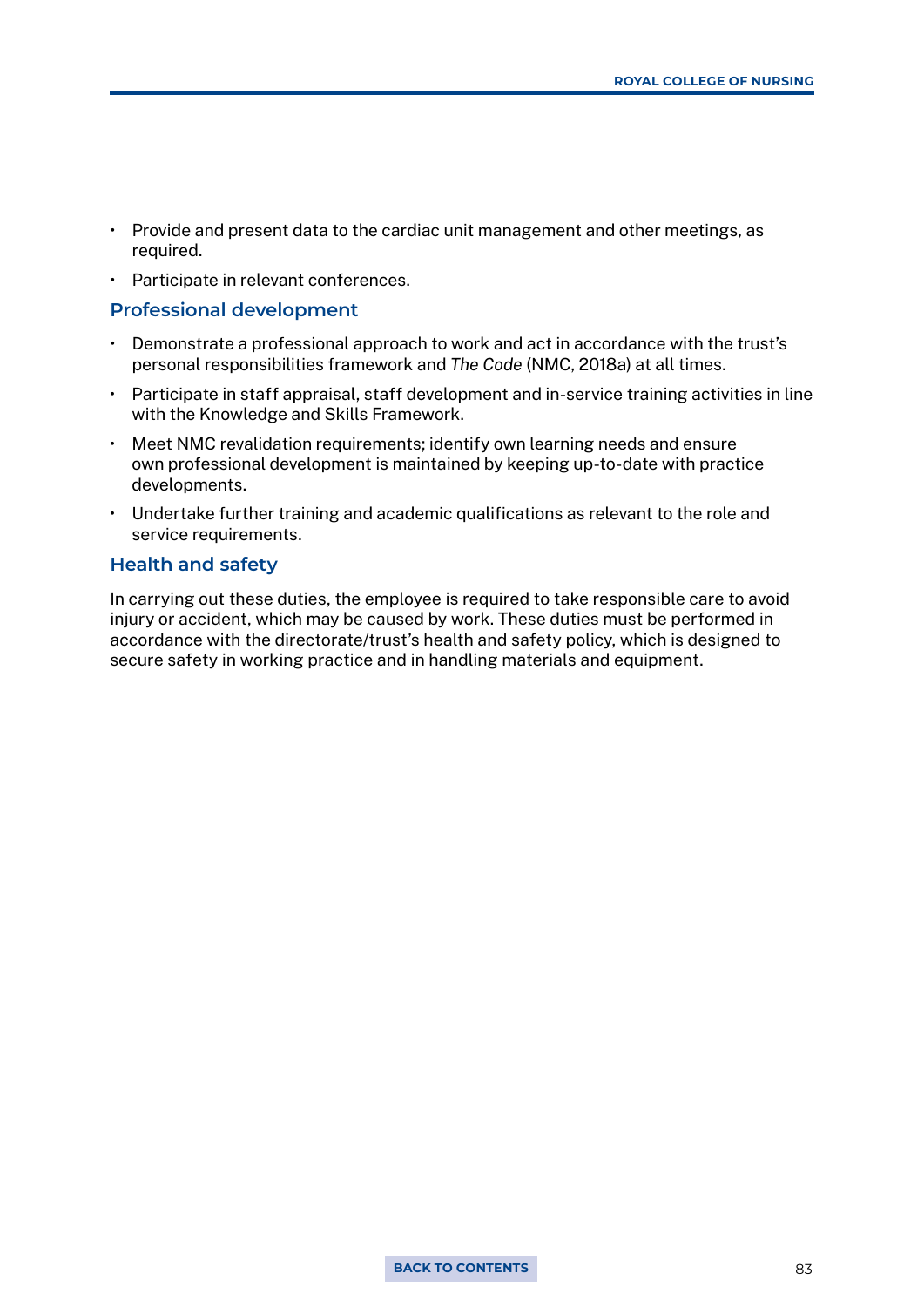| Person specification - fetal cardiology nurse specialist |                                                                                                                                                                                                                                                               |                                                                                                                                                                                                 |  |
|----------------------------------------------------------|---------------------------------------------------------------------------------------------------------------------------------------------------------------------------------------------------------------------------------------------------------------|-------------------------------------------------------------------------------------------------------------------------------------------------------------------------------------------------|--|
| <b>Criteria</b>                                          | <b>Essential (lead nurse)</b>                                                                                                                                                                                                                                 | <b>Desirable</b>                                                                                                                                                                                |  |
| Education, qualifications<br>and training                | Registered children's nurse.<br>• Honours degree in nursing or relevant area.                                                                                                                                                                                 | · Counselling experience.<br>• CPD module (L6-7) in congenital heart disease.<br>. MSc or working towards.                                                                                      |  |
| Skills and abilities                                     | · Clinical supervision skills.<br>. Ability to work independently and as part of a team.<br>. Good written and verbal skills at all levels.<br>• Basic IT skills<br>· Presentation skills.<br>. Ability to lead a team.<br>$\cdot$ Ability to support change. | . Experience with databases e.g. Excel.                                                                                                                                                         |  |
| Experience                                               | · Two years as a band 6 children's cardiac nurse.<br>· Supervision/mentorship.<br>. Caring for critically/terminally ill children and their families.<br>Experience in supporting parents following diagnosis of CHD.                                         | · Bereavement counselling.<br>• Debriefing.<br>· Running a support group.<br>· Leading audit/service evaluations.<br>· Presenting papers at national conferences.<br>. Writing for publication. |  |
| Knowledge                                                | . Knowledge of simple and complex congenital heart disease.<br>End of life and palliative care.                                                                                                                                                               | · Research, audit, service evaluation methodology.<br>• Multi-agency involvement, responsibilities and processes<br>in bereavement.                                                             |  |
| Other requirements                                       | • Ability to work flexibly, depending on the demands of the service.                                                                                                                                                                                          |                                                                                                                                                                                                 |  |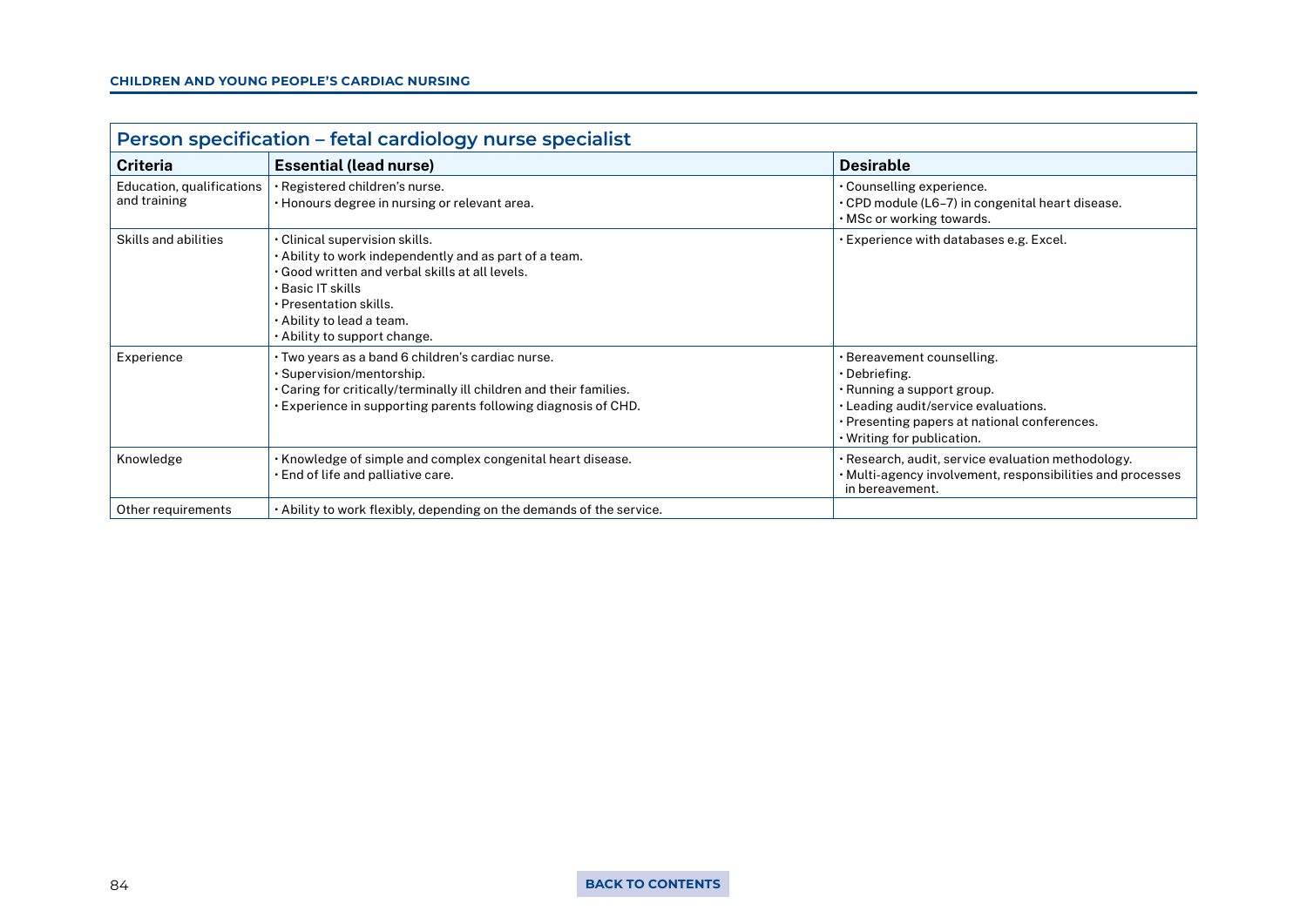# Appendix 9: Example job description: Nurse consultant (career framework level 8)

Role description: Nurse consultant

Pay band: Minimum AfC band 8c\*

Responsible to: Director of nursing

Professionally accountable to: Director of nursing

Essential qualifications: Registered children's nurse, accredited teaching qualifications, MSc in Advanced Nursing Practice/MSc in Advanced Clinical Practice

Minimum experience: Five years' experience of caring for children with CHD

#### **Role purpose**

The nurse consultant role will maximise clinical capacity and co-ordinate service delivery while exploring strategic demands. The post offers leadership and incorporates both research and education into clinical practice. The post covers the four domains of advanced clinical practice (expert practice, leadership, education and research) (NHSE, 2017). Ideally, the clinical component of care will represent 50% of the job plan, in line with trust requirements.

The nurse consultant will work in conjunction with medical colleagues to develop and deliver a comprehensive service, focusing on identifying areas of service that need to meet national targets. Clinically, the nurse consultant will provide highly-specialised professional advice, consultancy and clinical expertise in practice. Leadership skills will promote both internal and external networking opportunities, facilitation and management of change through collaboration.

The nurse consultant role is designed to:

- facilitate collaborative working with multidisciplinary teams, CYP and their families, to plan and deliver services to better meet patient need and achieve better health outcomes
- facilitate comprehensive and evidence-based assessment and re-evaluation of service provision to meet the CYP's and families' needs
- facilitate partnership and promotion of health with service users, including the implementation and evaluation of outcomes for evidence-based therapeutic interventions
- examine activity and develop strategies to make the best use of any available resources in the interests of service users
- where necessary, utilise technical skills to deliver safe, effective, efficient interventions in line with already established protocols
- $\cdot$  be an independent prescriber (IP) and registered as an IP with the NMC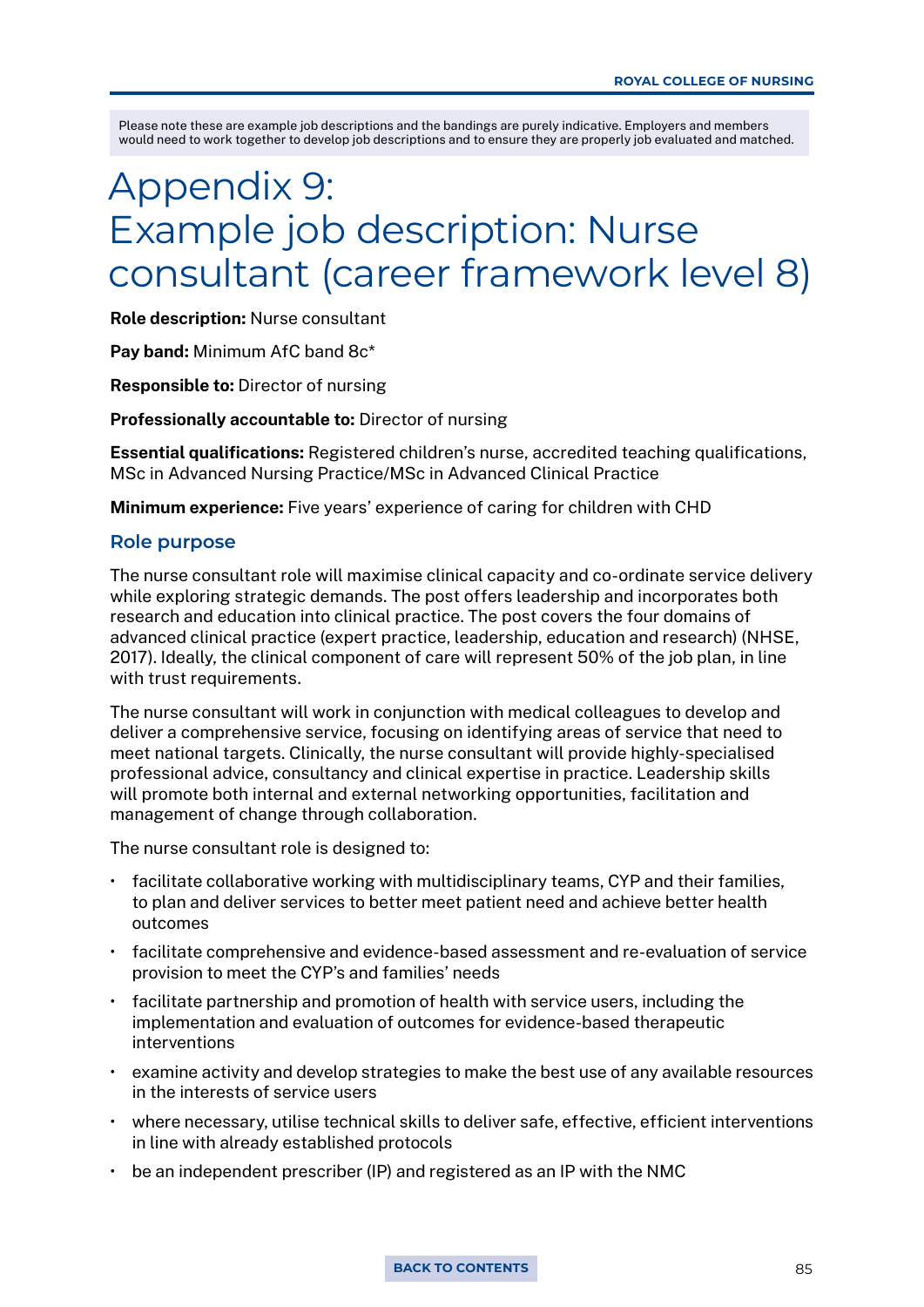• build on links with local HEIs to integrate research and to establish educational programmes to ensure continuous development of professional caring for children with congenital and acquired cardiac conditions.

# **Core functions**

It is recognised that the nurse consultant role, based within the four domains of advanced clinical practice (NHSE, 2017) (expert practice; leadership; education, research), will help to establish standards of care and shape future strategy in relation to children's cardiac services, while striving to advance and improve quality patient care by providing needsled, effective, efficient and evidence-based services.

# **Expert practice**

- Demonstrate advanced knowledge and expertise in the provision of children and young people's cardiac care.
- Utilise expert-level knowledge to make decisions regarding the appropriate treatment and disposition of patients with emergent and non-emergent clinical conditions.
- Utilise solitary reflective practice, 'critical colleague', inter-disciplinary peer-review processes and patient satisfaction reviews to critically appraise own practice and support colleagues in doing the same.
- Provide expert clinical advice and support both internal and external to the trust, to clinical staff at all levels, and across all disciplines.
- Be an active member of the relevant clinical governance and risk management frameworks within the trust, representing children's cardiac services.
- Deliver clinical sessions within the job plan to 50% in line with trust requirements.

# **Professional leadership**

- Offer expert clinical advice and mentorship for nursing and medical staff at all times and, in particular, during their participation in higher education.
- On behalf of the trust, provide expert membership of national and professional bodies, such as CCNA, PICS, and PCICS.
- In collaboration with a range of health service professionals, agree the type and location of relevant programmes to ensure local health needs are best met and to maximise integration with existing services.
- Encourage the development of an advanced practice skillset amongst trainee advanced clinical practitioners and other nursing staff, establishing clear goals and objectives and a culture of continuous improvement and mutual support.

#### **Practice and service development, research and evaluation**

- Contribute to the development of cost-effective, efficient, quality and, where possible, evidence-based services, such as patient group directives for drugs administered by nurses.
- Lead the development of cross-professional care pathways in conjunction with multidisciplinary working groups.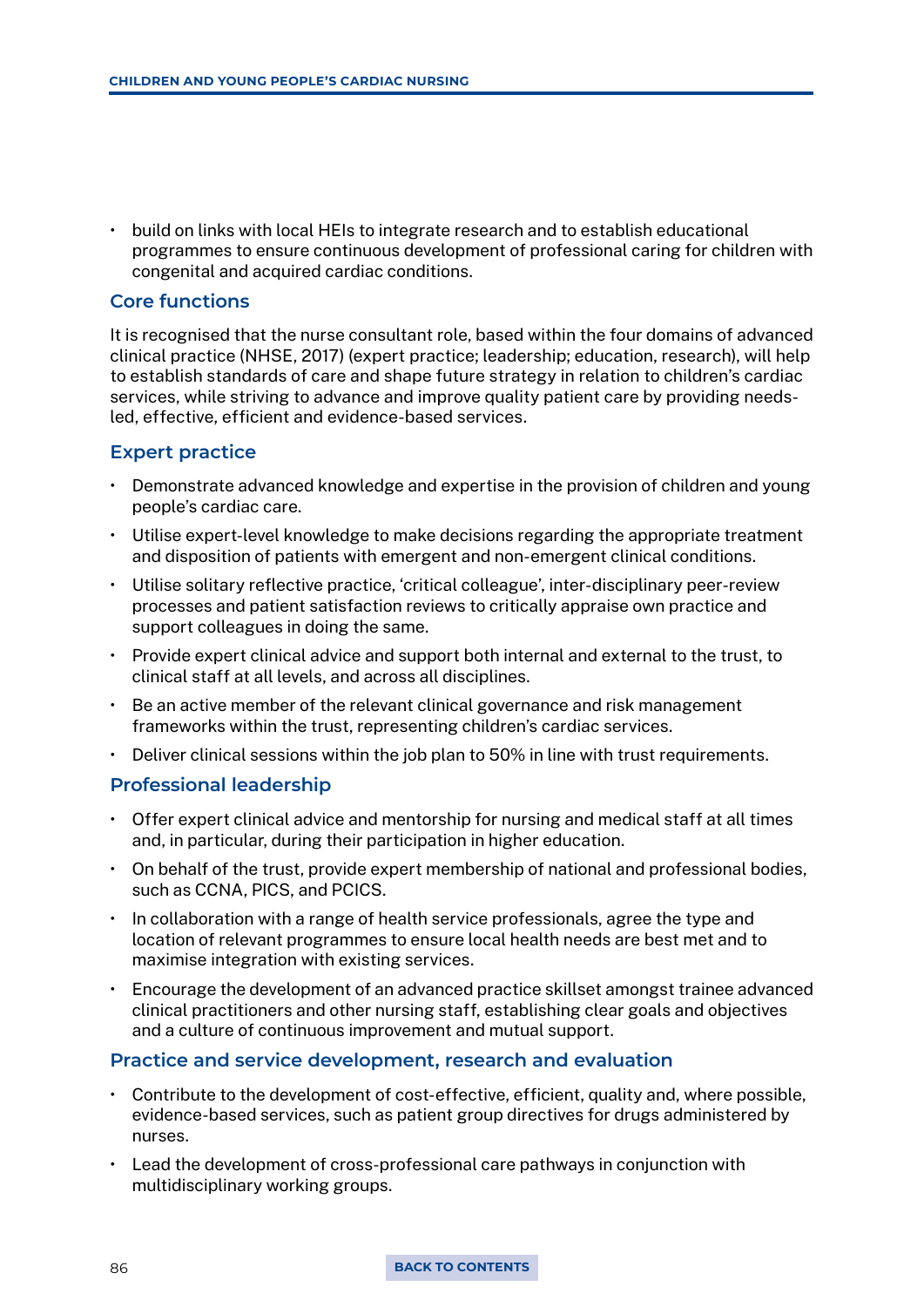- Lead the development, implementation and evaluation of QIPP initiatives within cardiac services for children.
- Evaluate various models for all aspects of service provision. In particular, how each contributes to the health improvement programme and ensures equity of access at a local level.
- Link into national programmes of education, taking a key role in developing and delivering training and education to the NHS workforce via HEIs, specifically in relation to the specialist training of medical students, post-registration students and allied health practitioners, as well as children's cardiac nurse specialists. Have an honorary contract with HEIs and deliver regular educational sessions.
- Participate in the development of a programme of research related to children's cardiac care and engage in research activities appropriate to the post and appropriate to the trust's research agenda. Contribute to the development of strategies to support education for cardiac specialist nurses working with children and young people.
- Lead the development of research and audit associated within children's cardiac specialist practice.
- Collaborate in the development of the trust's research agenda, supporting, mentoring, and facilitating trust and external staff in undertaking research relevant to the sphere of children's cardiac care.
- Disseminate research and audit findings, both internally and externally, through publication of papers in peer-reviewed and professional journals and via presentations at conferences and seminars. Ensure the findings of research and audit are put into practice.
- Support and encourage staff in the production and publication of papers and in preparing presentations for conferences.
- Actively seek to provide input to local, national and international bodies, developing clinical guidelines for practice, and represent the trust on appropriate external committees when nominated to do so.
- Conduct primary research and education projects, to be based on existing knowledge, relevant to practice and evidence based.

#### **Education, training, and development**

- In collaboration with the lead cardiac educator, design and establish an educational programme and support network for nurses involved in the care of children and young people with congenital and acquired cardiac conditions, within all areas of care delivery.
- Support staff in HEIs in the development and delivery of specialist programmes of higher education within the discipline of cardiac care.
- Collaborate in facilitating the validation of higher specialist practice education and training programmes by the NMC and/or the RCN to support professional registration to practice.
- Identify the need for, and undertake, relevant CPD to ensure maintenance and development of own professional role.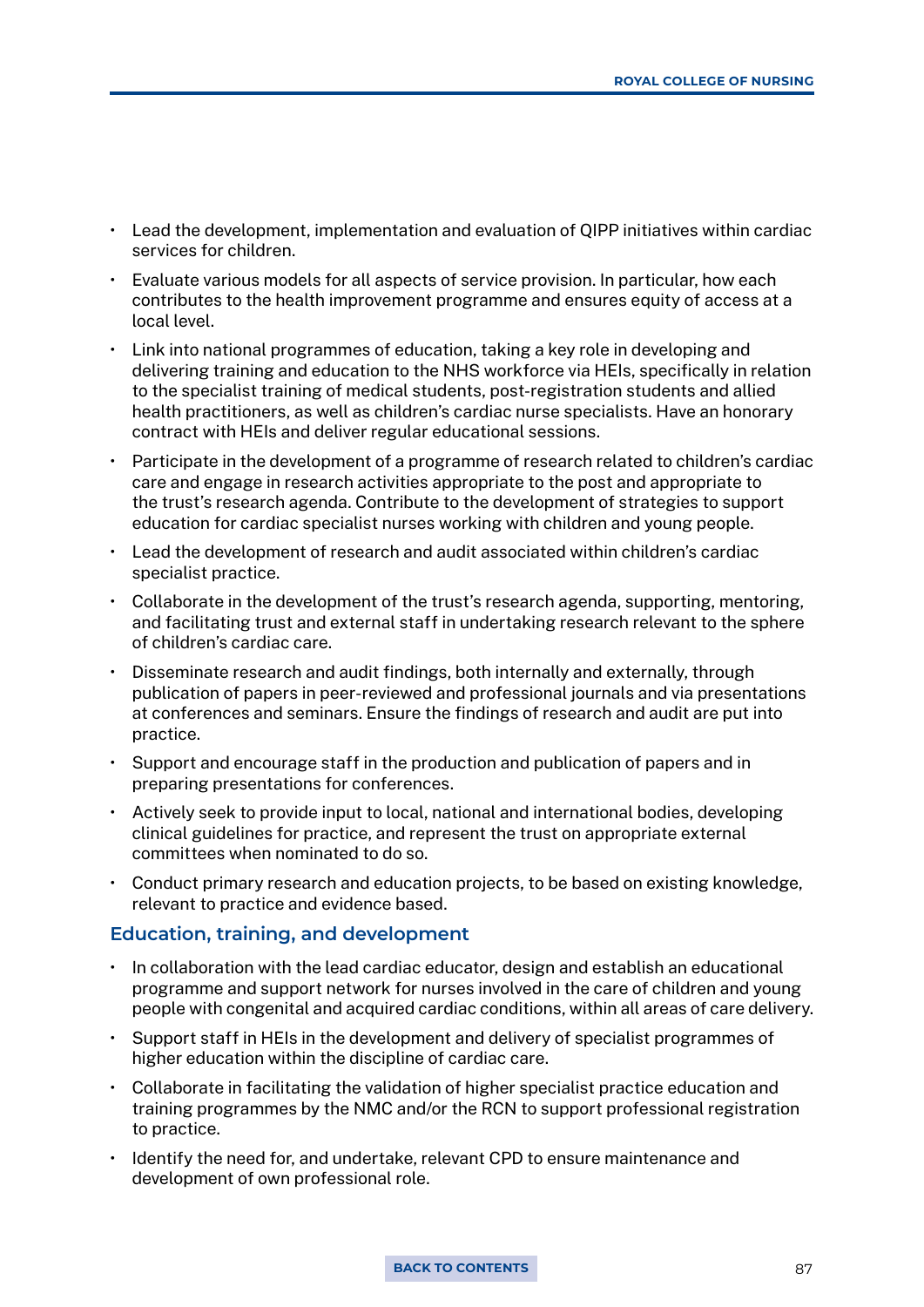- Through formal education and informal mentorship programmes, develop critical analysis and synthesis skills in advanced practitioners to improve patient care.
- Develop a journal club to encourage the discussion and distribution of research and audit findings throughout the trust.
- Provide expert advice to professional bodies on the development of higher education programmes for higher specialist practice.
- Contribute to the development and delivery of specialist modules supporting MSc level education for a range of health professionals within the CCHN.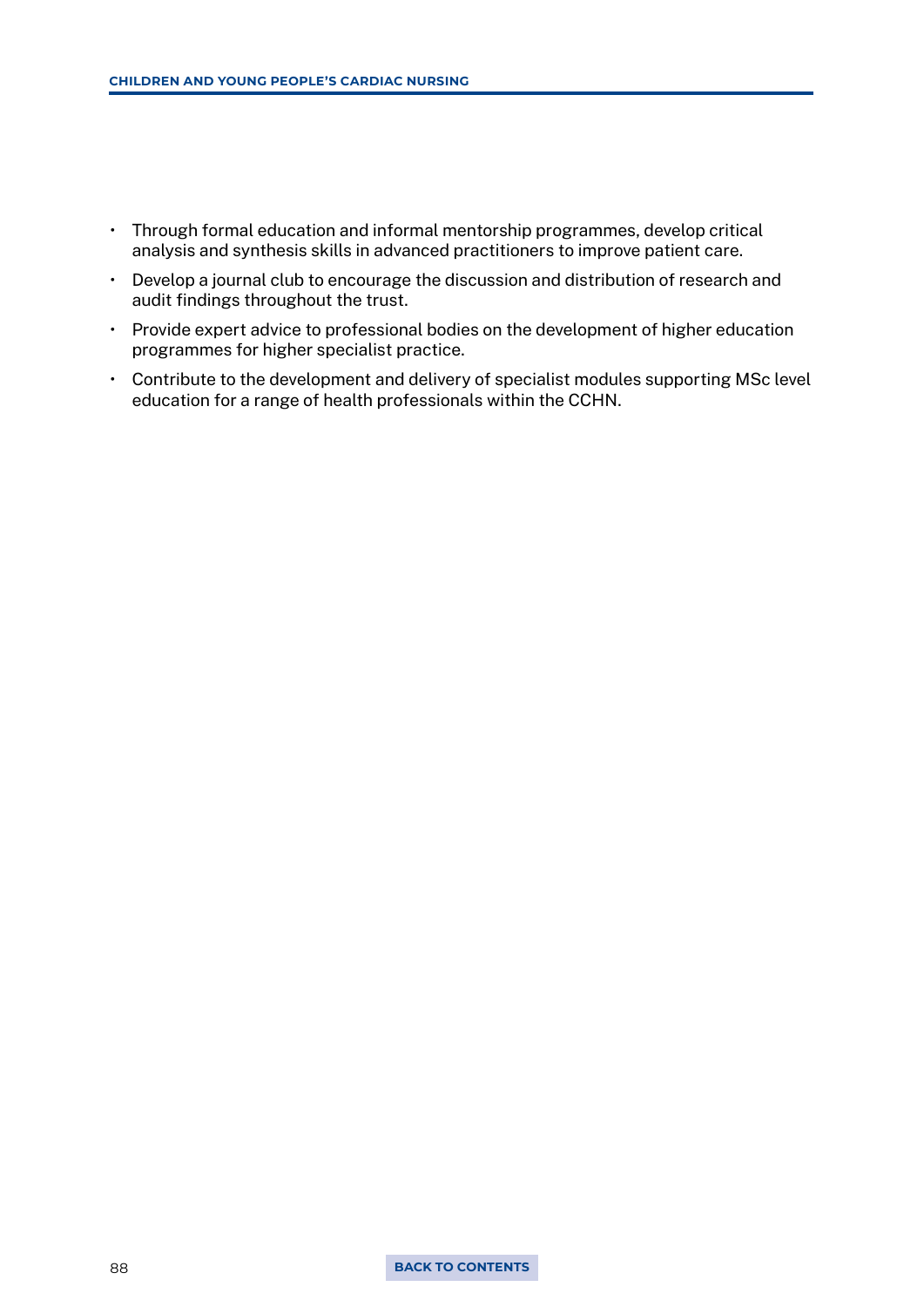| Person specification - consultant nurse            |                                                                                                                                                                                                                                                                                                                                                                                                                                                                                                                           |                                                                                                                                                    |  |
|----------------------------------------------------|---------------------------------------------------------------------------------------------------------------------------------------------------------------------------------------------------------------------------------------------------------------------------------------------------------------------------------------------------------------------------------------------------------------------------------------------------------------------------------------------------------------------------|----------------------------------------------------------------------------------------------------------------------------------------------------|--|
| <b>Criteria</b>                                    | <b>Essential</b>                                                                                                                                                                                                                                                                                                                                                                                                                                                                                                          | <b>Desirable</b>                                                                                                                                   |  |
| Education                                          | · Registered children's nurse.<br>· Master's degree in advanced practice.<br>$\cdot$ Mentoring/teaching qualification.                                                                                                                                                                                                                                                                                                                                                                                                    | . Honorary contract with HEI.<br>. PhD or working towards.<br>· APLS/PALS instructor status.                                                       |  |
| Experience                                         | · Minimum of five years' post-registration experience in children's cardiac care at an advanced<br>practice level.<br>· Teaching children's cardiac care at undergraduate and postgraduate<br>levels in academic and clinical settings.<br>. Networking at all levels.<br>· Clinical guidelines/protocol development.<br>. Recognition as an innovator in the field of children's cardiac care.<br>· Resource management.<br>· Expert clinical practice.<br>. Ability to work autonomously and manage a defined caseload. | • Curriculum development at academic level.<br>· Representation on relevant regional, national or<br>international committees, boards or networks. |  |
| Research.<br>publications and<br>special interests | · Evidence of health services audit and research activity within specialty.<br>Evidence of dissemination of evidence-based research and applying research to clinical practice.<br>· Presentation at national and international meetings, conferences and symposia.<br>· Good research practice/research governance (current GCP consent).<br>· Development of integrated care pathways.                                                                                                                                  | · Record of publication.<br>• Production of research proposals and grant applications.                                                             |  |
| Knowledge                                          | Reputation for professional excellence, with a track record of practice development and<br>scholarship in the field of children's cardiac care.<br>· Recognition of an innovator in the field of children's cardiac care.<br>· Evidence of the contribution of new knowledge to the field of children's cardiac care.<br>• Clinical governance and risk management concepts and techniques.<br>· Critical appraisal and analytical skills.<br>· Sound knowledge of safeguarding legislation.                              | · Evidence of leading initiatives within multi-professional<br>teams.                                                                              |  |
| Interpersonal skills                               | · Flexibility.<br>· Demonstrates clinical leadership, promoting collaborative working.<br>• Excellent verbal and written communication skills.<br>· Effective and strategic influencing.<br>· Ability to work autonomously.<br>. Demonstrates high level expert communication with children and families via a variety of<br>channels.<br>· Manages emotive situations of shock, anger and grief with advanced communication skills.                                                                                      | · Advanced communication skills training.<br>· Conflict resolution skills.<br>· Clinical supervision and facilitation skills.                      |  |

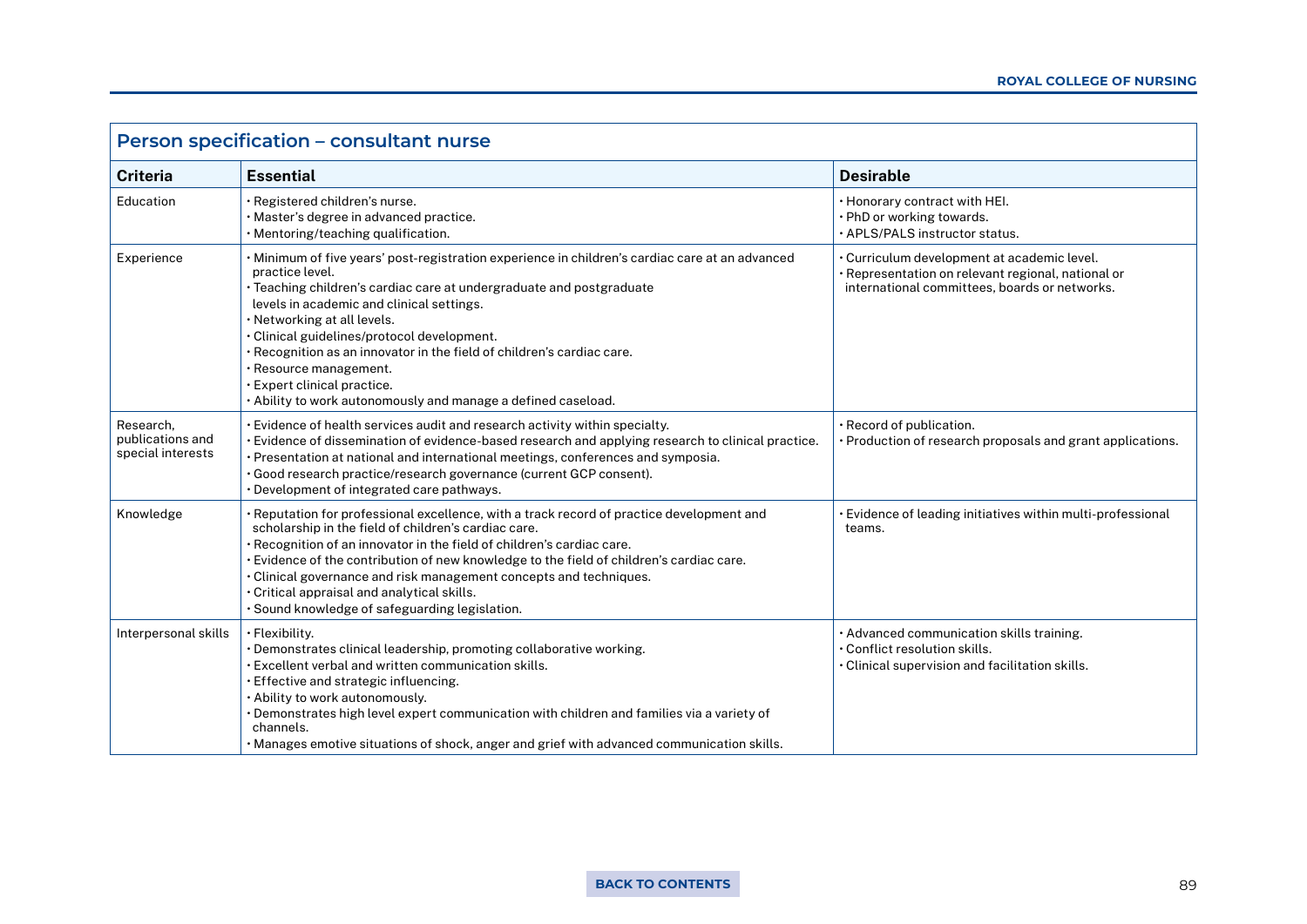| Person specification – consultant nurse (continued) |                                                                                                                                                                                                                                                                                                                                                                                                                                                                                            |                                                                                                                                              |  |
|-----------------------------------------------------|--------------------------------------------------------------------------------------------------------------------------------------------------------------------------------------------------------------------------------------------------------------------------------------------------------------------------------------------------------------------------------------------------------------------------------------------------------------------------------------------|----------------------------------------------------------------------------------------------------------------------------------------------|--|
| <b>Criteria</b>                                     | <b>Essential</b>                                                                                                                                                                                                                                                                                                                                                                                                                                                                           | <b>Desirable</b>                                                                                                                             |  |
| Job-related skills<br>and aptitudes                 | . Independent and supplementary prescribing.<br>. Monitors quality and promotes high standards of care (quality improvement/practice development<br>skills).<br>. Has awareness of changing policies in children's cardiac care.<br>• Project management: able to set priorities and meet deadlines in collaboration with a range of<br>professionals.<br>· Political astuteness.<br>. High level of oral, written and IT communication and presentational skills to a range of audiences. | · Ability to teach to a range of CPD, undergraduate and<br>postgraduate students.<br>· High levels of competence in applied research skills. |  |
| Other requirements                                  | $\cdot$ Organisational skills.<br>. Willingness to undertake further education and training to meet requirements of post.                                                                                                                                                                                                                                                                                                                                                                  |                                                                                                                                              |  |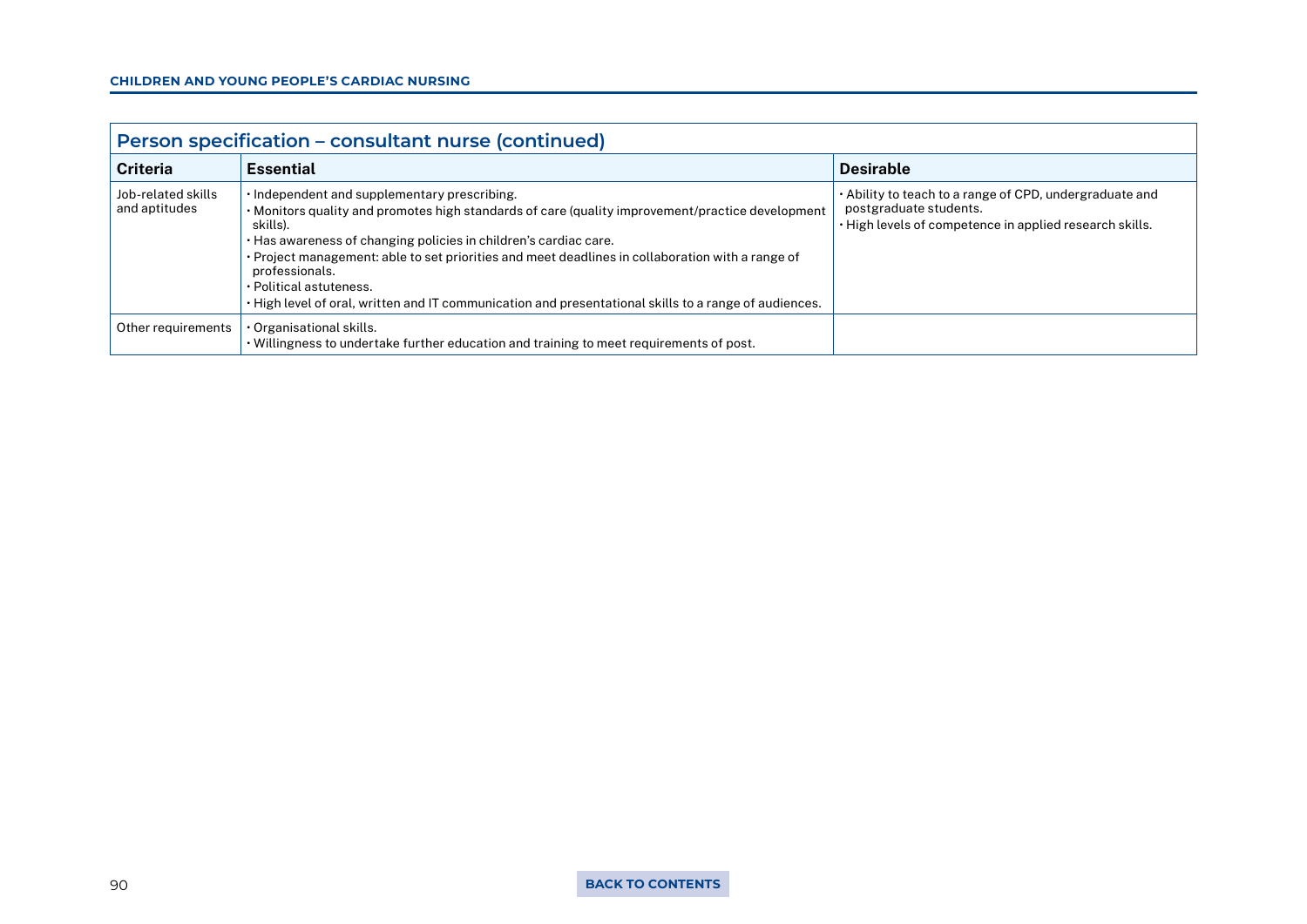# Appendix 10: Example job description: Children's cardiac advanced nurse practitioner

Role description: Children's cardiac advanced nurse practitioner (career framework level 7)

Pay band: Minimum AfC band 8a\*

Responsible to: Directorate/head of nursing

Professionally accountable to: Director/chief of nursing

Essential qualifications: Registered children's nurse, accredited teaching qualification, MSc in advanced clinical practice

Minimum experience: Five years' experience of caring for children in relevant specialty

#### **Role purpose**

To provide nursing at advanced clinical practitioner level to CYP with congenital heart disease through and at all stages of an illness trajectory. This will be delivered with the autonomy of decision-making and therapeutic action. This level of practice encompasses a documented responsibility for education, training, clinical expertise and clinical leadership, following the *Multi-professional Framework for Advanced Clinical Practice* (NHSE, 2017). The post-holder is responsible for the promotion of high quality evidencedbased practice within their caseload and the achievement of development, research and audit goals throughout the specialty.

The role is part of multi-professional cardiac team with an aim to meet the care pathway of the CYP with congenital heart disease and their family to the highest level of safety, quality and effectiveness of service.

### **Summary of duties and responsibilities**

The academic level and education to MSc level allows the CYP cardiac advanced clinical practitioner to practice at an autonomous level as part of the multi-professional team, to:

- deliver an advanced level of care to children through the integration of therapeutic and nursing care. The care is delivered in an autonomous context founded upon an expert knowledge base within the specialty
- advance an integrated role that improves safety, continuity and quality of care for patients, both in respect to treatment and the patient journey across the primary/ secondary/tertiary care interfaces and other relevant agencies
- participate in risk management assessments and the development of evidence-based strategies to improve the quality of care, both for the individual patient and the target population, contributing to improved patient outcomes and the patient experience
- promote the advancement of nursing practice in children's services and the role of the advanced nurse practitioner; act as a credible role model to colleagues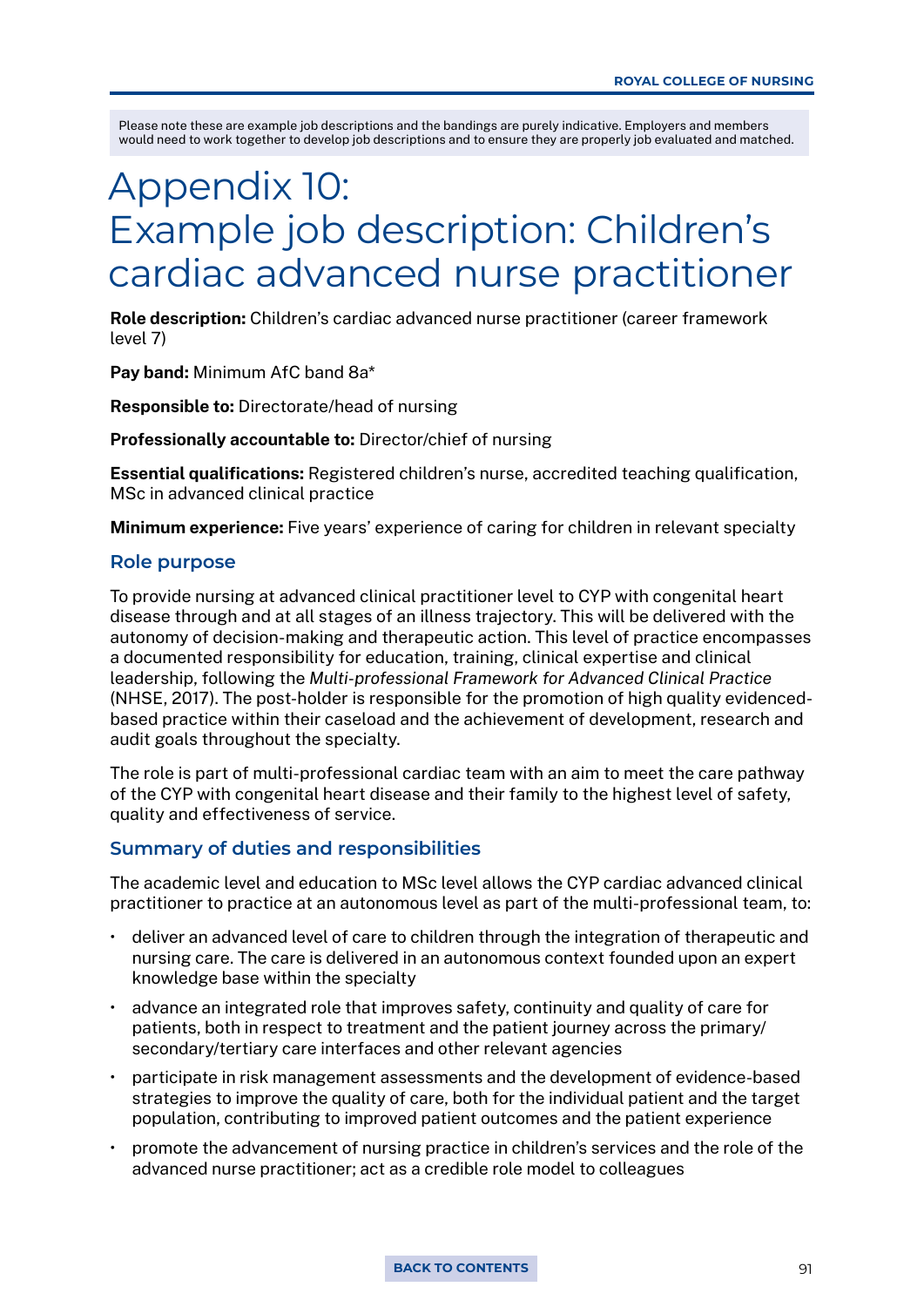- participate in and advance the audit and research process in the service, including the identification of research questions, data collection and analysis as well as the implementation and dissemination of findings across professional groups and at a national and international level
- use the principles of education and learning, coaching and guidance, to empower children and families, in addition to the learning of health promotion
- participate in strategic planning of future quality service development, including policy planning, both locally and nationally.

### **Management and leadership**

- Makes autonomous clinical decisions and differential diagnoses using educational background, evidence-based practice and clinical experience as part of the multiprofessional inpatient and CCHN team.
- Using case management of CYP within the specialty, ensures that this carefully reflects the latest evidence-based or research developments and interdisciplinary working.
- Provides a consultancy for all nursing staff across the organisation, demonstrating an advanced generalist as well as advanced specialist knowledge of practice, clinical skill and problem-solving ability.
- Acts as a change agent in practice, policy development and education, locally and nationally.
- Advises on best practice within the specialty on a local and national basis.
- Acts as a representative and negotiator for the nursing specialty and influences local and national policy development.
- Actively works to address government-endorsed targets for children's services and the specialty. Leads and implements nurse-led initiatives to advance safe, high quality and effective care of patient and family.
- Develops and drives integrated care pathways for improved patient case management.
- Has the ability to work across professional and demographic boundaries, keeping the child at the centre of care.

#### **Professional leadership**

- Acts as an expert practitioner demonstrating advanced clinical skills, complex decision making and knowledge, addressing the needs of a defined patient population.
- Leads and influences the organisation's policies on the development and change of the advanced nurse practitioner role.
- Critically applies advanced clinical expertise across professional and service boundaries, locally and across the CCHN.
- Participates and leads on the vision for the development of children and young people's care locally, regionally and nationally.
- Provides consultancy and supervision for all nursing staff across the organisation.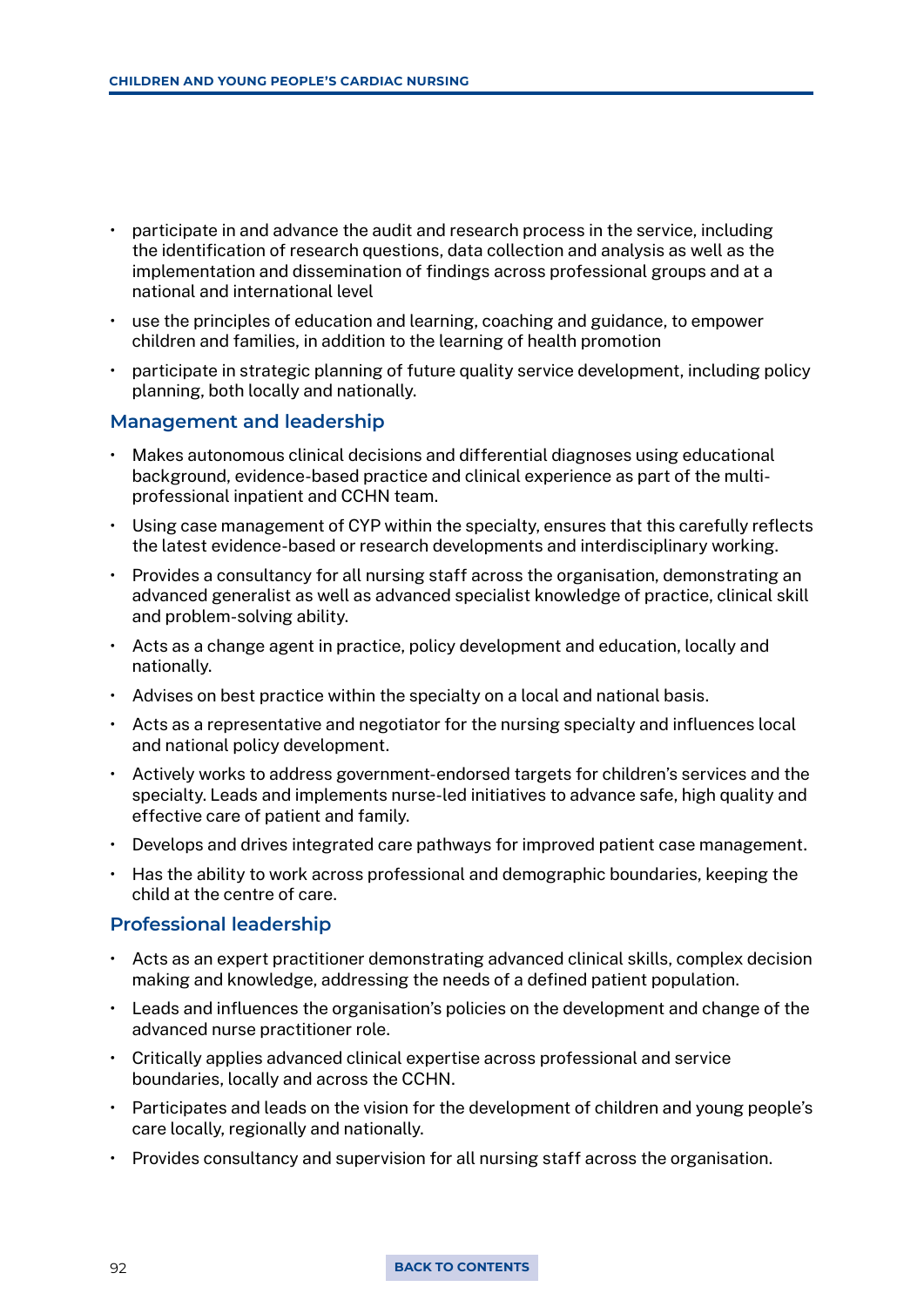- Acts as a resource and support for all health care professionals interfacing with children within the cardiac specialty, in all health care settings; primary, secondary and tertiary.
- Promotes and actions a positive culture of questioning practice and care delivery to improve the quality of care delivered, influencing care policy locally and nationally.
- Acts as an advocate for the rights and desires of the child and family within the health care domain, promoting choice and ethical decision-making in partnership.

#### **Clinical skills**

- Makes autonomous clinical decisions around the patient caseload.
- Provides clinical support to all levels of the multi-professional team.
- Provides a holistic journey for the child and family using advanced clinical practitioner skills (NHSE, 2017).
- Has the ability to assess clinical state of a child using advanced practice skills, working with the consultant team and referring on to other appropriate specialties as needed.
- Acts as an expert practitioner, demonstrating advanced clinical skills in health assessment, clerking, admission and discharge, as well as differential diagnosis and complex care planning, utilising expert advanced knowledge to underpin decisionmaking and problem solving.
- Manages effective therapeutic care; facilitates the evaluation of progress and comprehensive discharge planning throughout the illness trajectory.
- Undertakes both a supplemental and independent prescribing role for all children within the specialty, meeting the current standards for prescribing as outlined by the NMC.
- Maintains a thorough knowledge and a full understanding of the treatment and the follow-up care of children within the specialty; manages babies and children who need a higher level of care back into the local networks; contributes to and appraises the evidence base for this work, locally and nationally.
- Demonstrates an ability to develop advanced psychomotor skills with appropriate training and knowledge.

#### **Advanced communication skills**

- Provides strategic leadership for all nurses within a defined specialist group as a role model, educational and academic resource, mentor and clinical practice developer.
- Demonstrates high level expert communication with CYP, their families and other health professionals on an inpatient, outpatient and CCHN level. This may be where there are challenging circumstances, anxiety or limited understanding of a clinical situation or agreed plan of care.
- Uses a wide range of communication channels with relevant safety and understanding of the challenges, such as face to face, phone, video linking and text messaging, especially where there are challenges of culture or language.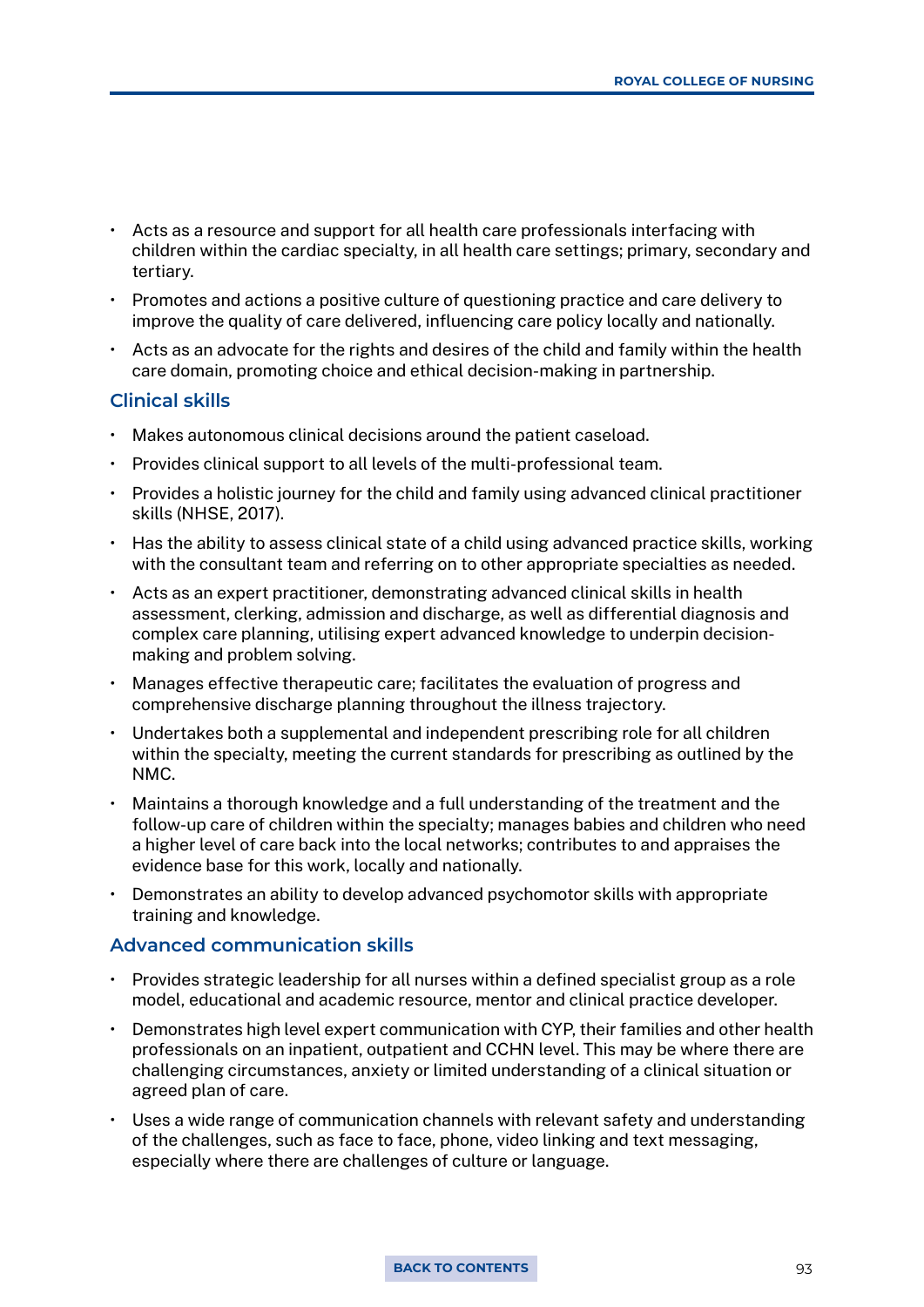# **Practice and service development, research and development**

- Continues to update and reassess policies and procedures related to patient care, utilising an evidence-based practice approach, disseminating information organisationwide.
- Initiates and develops research strategies within the specialty that benefit patient care and add to the evidence base, optimising and supporting patient care and outcomes.
- Participates in research projects established within the organisation and liaises with research nurses.
- Continually updates own knowledge around research activities in the care of children and young people, within the organisation, regionally, nationally and internationally.
- Maintains a professional resource role within ongoing clinical trials.
- Develops integrated care pathways on an ongoing basis.
- Critically engages in research and audit activity.
- Identifies need for further research to strengthen evidence for best practice.
- Facilitates collaborative links between the three levels of care provision; to engage in audit and research; share practice and provide equity of standards of clinical care.
- Leads and maintains clinical databases for the effective audit of practice and its outcomes. Participates in and advances the audit and research process within area of practice, including the identification of research questions, data collection and analysis as well as the implementation and dissemination of findings.
- Advances the audit and research process throughout the patient journey, including the identification of research questions, data collection and analysis, as well as the implementation and dissemination of findings.
- Uses audit tools to critically appraise daily practice and best use of current practices.
- Critically evaluates research findings and their application to practice, patient groups and effects on outcomes.

# **Training and education**

- Participates in the identification of training needs and works with the education and training teams to develop programmes for both nursing and medical staff, within the specialty and throughout the organisation.
- Actively promotes staff developments across the CCHN, utilising such formats as presentations and posters; works with CCHN clinical teams to provide education and support.
- Continues to develop in collaboration with other colleagues, comprehensive evidencebased education and training packages for the support of families caring for their children at home.
- Participates in nursing staff development through leadership, academic and clinical support, and clinical supervision.
- Actively participates in hospital/CCHN-wide educational programmes.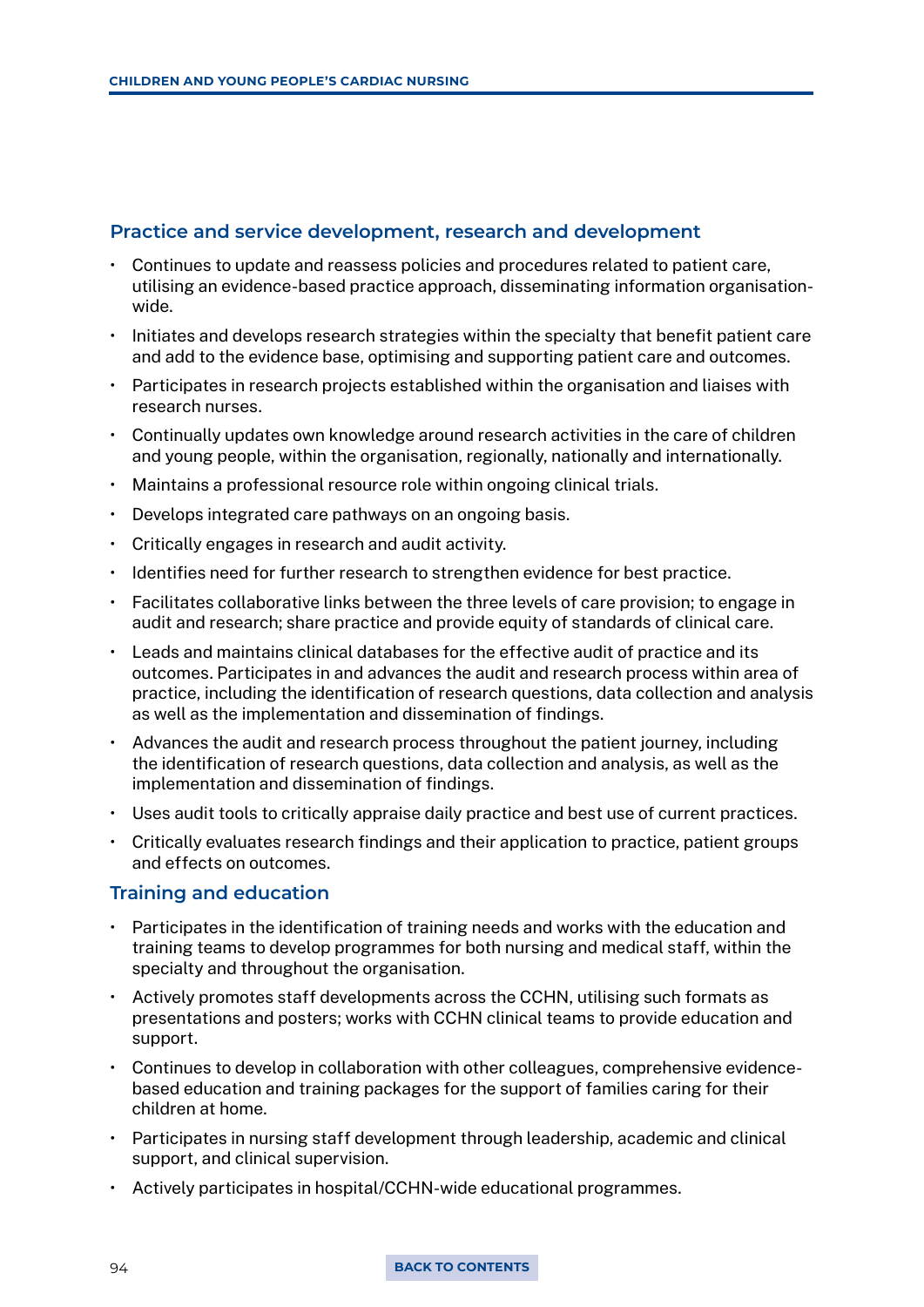- Disseminates expertise and knowledge through presentation and lectureship, outside of the CCHN.
- Evaluates educational outcomes set in training programmes and development plans on an ongoing basis.
- Acts as a mentor/supervisor and role model for colleagues undertaking further training at an advanced level.
- Constantly endeavours to identify and utilise opportunities to educate patients and their carers on aspects of health promotion across the spectrum of child health issues.
- Ensures own professional development continues and maintains competence as an ACP, in line with national ACP role developments.
- Provides coaching and guidance for CYP, parents, carers, families, colleagues.
- Advocates for collaborative learning across the CCHN, supporting the wider team and the clinical educator.

#### **Communication**

- Ensures all relevant information is effectively compiled and adequately recorded.
- Develops, reviews and promotes information materials for patients and families in relation to diagnosis, treatment and long-term problems.
- Promotes and maintains effective channels of communication in a sensitive and professional manner within the hospital and shared care agencies for continuity of care, including for parents, patients and professionals.
- Provides and receives highly complex information from and to children, their families and health care professionals, and sensitively discusses emotive issues, in a competent and transparent manner.
- Effectively manages highly emotive situations of shock, anger and grief with advanced communication, negotiation and assessment skills, in an autonomous yet collaborative manner.
- Demonstrates consistent, advanced communication skills across all levels of care and across the diversity of needs of children and families.
- Has the confidence to work across multi-professional groups/boundaries and a variety of care areas.

#### **Management of quality**

- Monitors and further develops standards of care related to caring for children within own specialty, utilising patient and professional views.
- Continues to participate in risk management assessment and patient/parent satisfaction.
- Audits current care perspectives and makes recommendations for changes in practice.
- Enables families to exercise their rights and promote their equality and cultural diversity.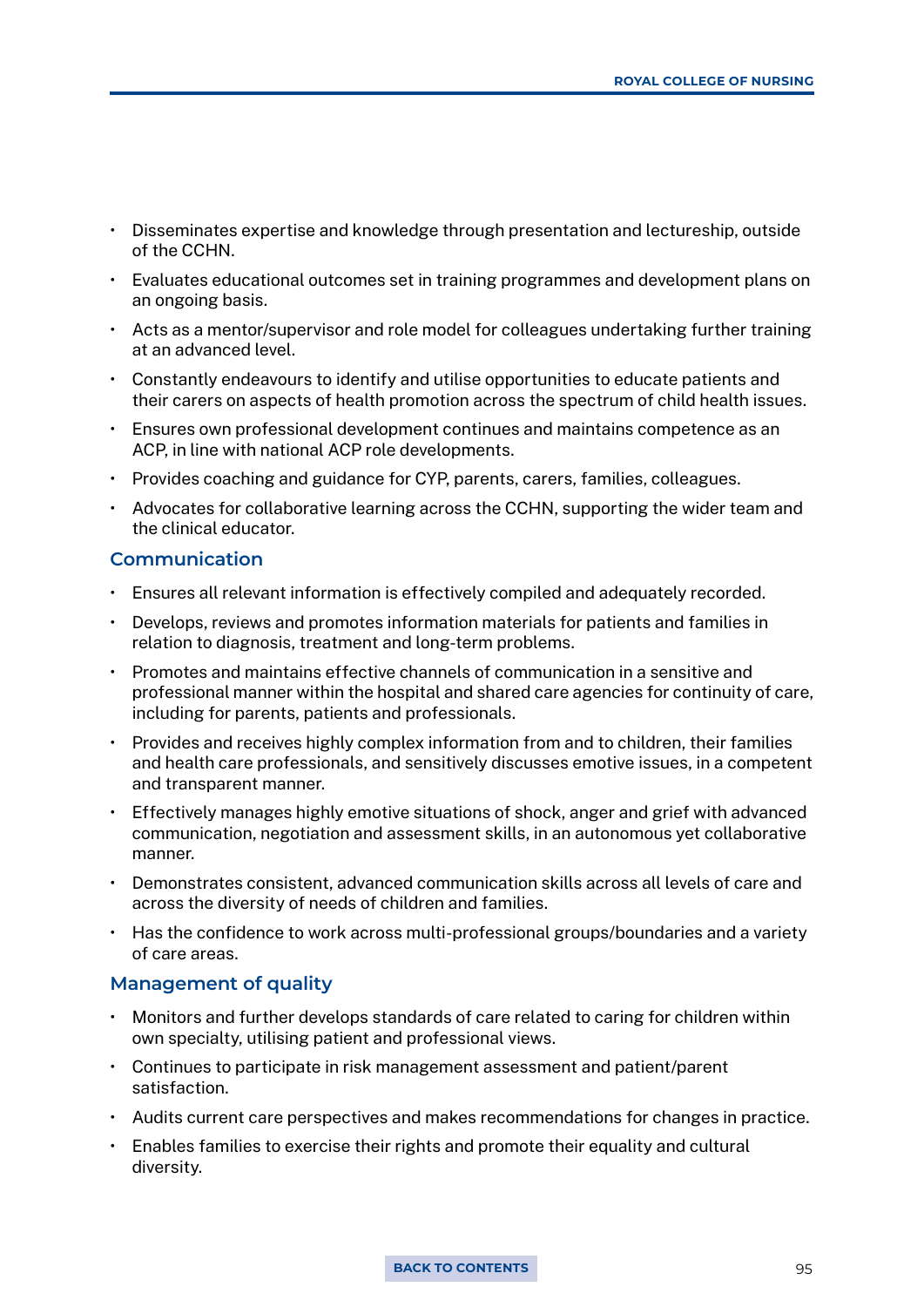• Ensures the accurate reporting of risk and use of a quality improvement cycle to address any issues.

#### **Professional development**

- Takes opportunities to maintain and further advance own education, knowledge base, clinical and theoretical knowledge to ensure a continuum of self-development and those of the team members.
- Continues to develop self and role through clinical supervision, reflection and selfawareness, and continuing professional education and effective stress management.
- Endeavours to publish all aspects of service development to ensure this reaches a wider audience and contributes to the wider knowledge base.
- Actively contributes to the national agenda to develop congenital cardiac nursing and advanced practice.
- Continues to network and forge professional links in both the UK and abroad.
- Attends and completes mandatory in-service training days as prescribed by the trust.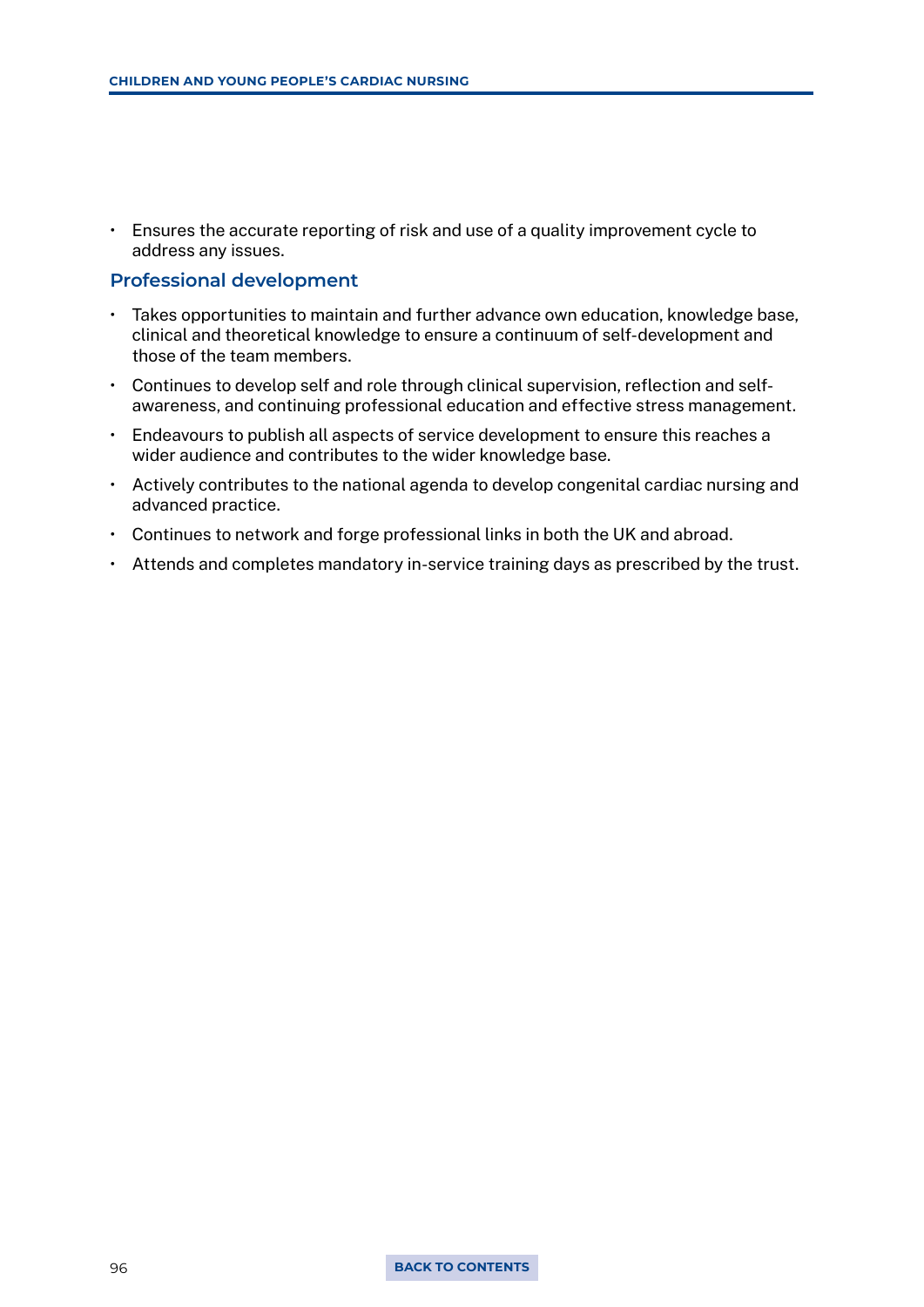| Person specification – children's cardiac advanced nurse practitioner |                                                                                                                                                                                                                                                                                                                                                                                                                                                                                                             |                                                                                                                                                                                                                |  |
|-----------------------------------------------------------------------|-------------------------------------------------------------------------------------------------------------------------------------------------------------------------------------------------------------------------------------------------------------------------------------------------------------------------------------------------------------------------------------------------------------------------------------------------------------------------------------------------------------|----------------------------------------------------------------------------------------------------------------------------------------------------------------------------------------------------------------|--|
| <b>Criteria</b>                                                       | <b>Essential</b>                                                                                                                                                                                                                                                                                                                                                                                                                                                                                            | <b>Desirable</b>                                                                                                                                                                                               |  |
| Education                                                             | · Registered children's nurse.<br>· Master's degree in advanced clinical practice.                                                                                                                                                                                                                                                                                                                                                                                                                          | · Mentoring/ teaching qualification.                                                                                                                                                                           |  |
| Experience                                                            | · Minimum of five years' post-registration experience in children's cardiac care.<br>· Networking at all levels.<br>· Clinical guidelines/protocol development.<br>• Recognition as an innovator in the field of children's cardiac care.<br>· Resource management.<br>· Clinical expert.<br>. Ability to work autonomously and utilise case management.                                                                                                                                                    | · Curriculum development at academic level.<br>· Representation on relevant regional, national or<br>international committees, boards or networks.                                                             |  |
| Research, publications<br>and special interests                       | . Evidence of audit and research activity within specialty.<br>· Evidence of dissemination of evidence-based research and applying research to clinical<br>practice.<br>· Presentations at national and international meetings, conferences and symposia.<br>· Development of integrated care pathways.                                                                                                                                                                                                     | · Evidence of leading initiatives within multi-professional<br>teams.                                                                                                                                          |  |
| Knowledge                                                             | . Contributes new knowledge to the field of children's cardiac care.<br>. Clinical governance and risk management concepts and techniques.<br>· Critical appraisal and analytical skills.<br>· Sound knowledge of safeguarding legislation.                                                                                                                                                                                                                                                                 |                                                                                                                                                                                                                |  |
| Interpersonal skills                                                  | · Flexibility.<br>. Demonstrates clinical leadership, promoting collaborative working.<br>. Excellent verbal and written communication skills.<br>· Effective and strategic influencing.<br>. Ability to work autonomously.<br>. Demonstrates high level expert communication with children and families via a variety of<br>channels.<br>· Manages emotive situations of shock, anger and grief with advanced communication skills.                                                                        | · Advanced communication skills training.<br>· Conflict resolution skills.<br>• Clinical supervision and facilitation skills.<br>· Advanced coaching and guidance skills.<br>. Complex decision-making skills. |  |
| Job-related skills and<br>aptitudes                                   | · Monitors quality and promotes high standards of care (quality improvement/practice<br>development skills).<br>· Awareness of changing policies in children's cardiac care.<br>• Contributes to project management: able to set priorities and meet deadlines in collaboration<br>with a range of professionals.<br>· Political astuteness.<br>· High level of oral, written and IT communication and presentational skills to a range of<br>audiences.<br>• Proven ability to apply research to practice. | · Non-medical prescribing.<br>· Advanced clinical assessment knowledge and skills.                                                                                                                             |  |
| Other requirements                                                    | · Organisational skills.                                                                                                                                                                                                                                                                                                                                                                                                                                                                                    |                                                                                                                                                                                                                |  |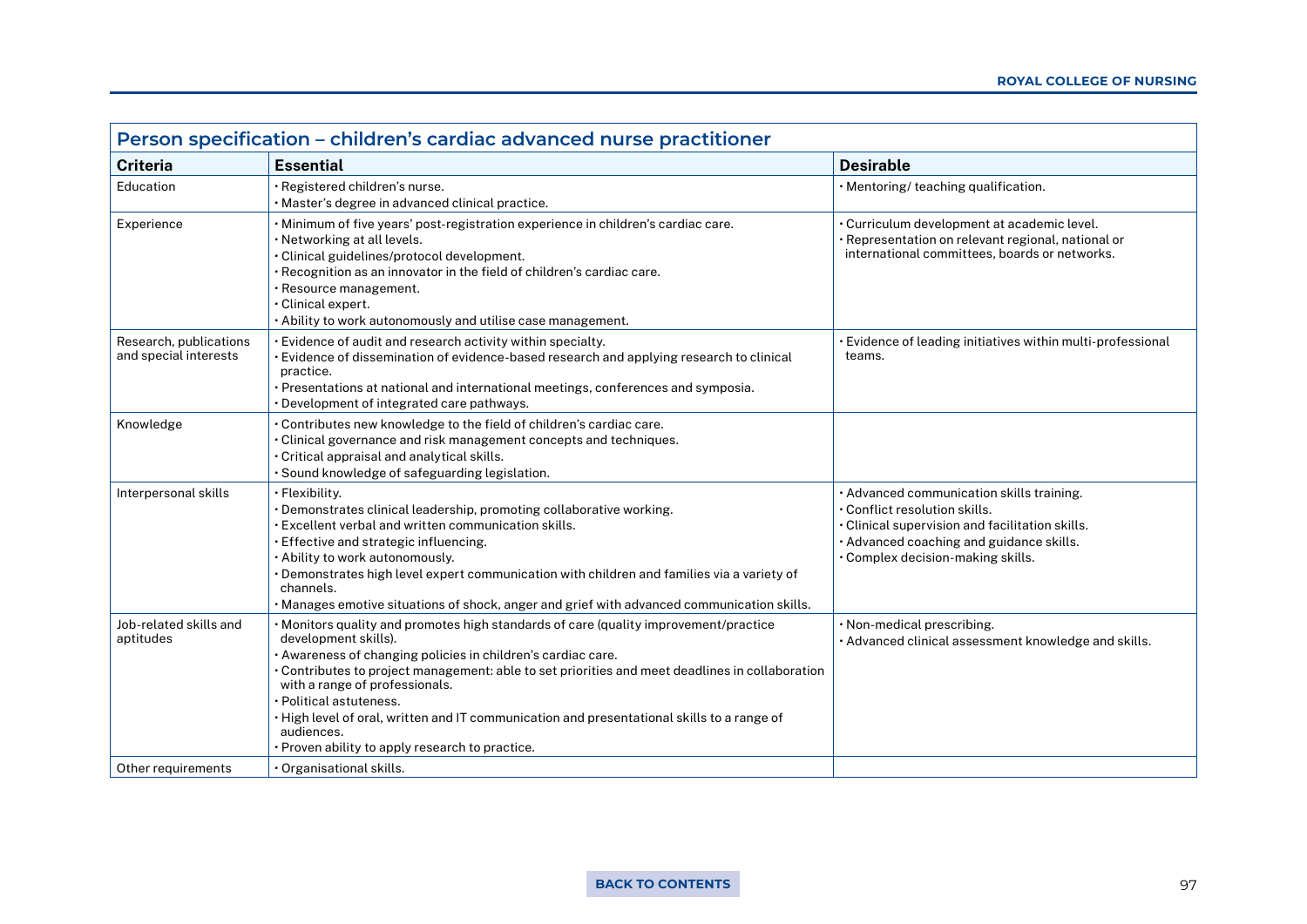# Appendix 11: Example job description: Senior research nurse (career framework level 7)

Role description: Senior research nurse

Pay band: AfC band 6

Responsible to: Lead nurse for the CCHN

Minimum experience: Three to five years' experience as a registered children's nurse

#### **Role purpose**

The post-holder will act as a senior member of the multidisciplinary team, with responsibility for a number of clinical research studies within the areas of cardiovascular research in the CCHN. They will be expected to support the management and leadership of the research nurses and administrative staff within the research team. They will have knowledge and understanding of the regulatory and legal frameworks related to the planning, undertaking and closure of clinical research studies and, therefore, act as a resource for staff, researchers, research participants and patients. They will take a lead in ensuring the safe and effective delivery of a designated number of clinical research studies.

# **Communication**

Demonstrate advanced communication skills, both verbal and non-verbal.

#### **Patient care**

- Study the set up.
- Ensure all elements of the set up are completed in accordance with UK and EU legal requirements, trust policies and ICH-GCP or IS0 14155 and CTEU guidance and standard operating procedures, as appropriate, whether conducted personally or through appropriate delegation.
- Provide advice and guidance on matters relating to research ethics and governance, and in preparing submissions for regulatory and trust approval. Have knowledge and understanding of research design and methodology
- Contribute to the assessment of study protocols and advise on any safety, regulatory and logistical issues.
- Provide oversight for the set up of a designated number of research studies within the team, acting as point of contact for R&I in the feasibility process.
- Work alongside university trial coordinators to project manage study set up with colleagues from around the trust (support departments, finance etc.) and within the university (academic studies).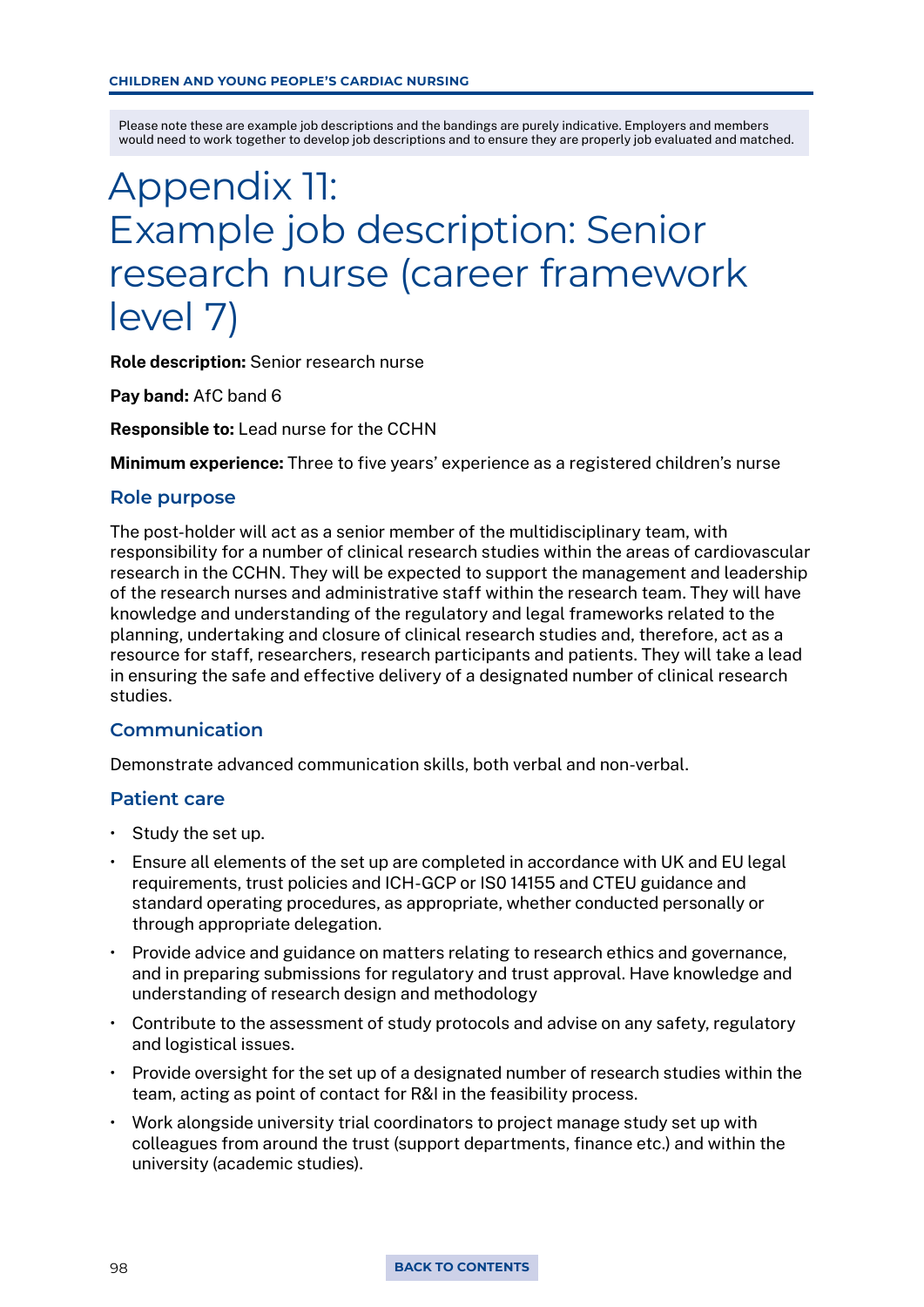#### **Study conduct**

- Support local principal investigators in meeting their responsibilities outlined in regulatory and legal frameworks.
- Carry out and co-ordinate clinical procedures and treatment interventions, where stipulated and according to protocol.
- Co-ordinate the collection and processing of research samples in the clinical areas, ensuring that these are taken at the correct time points and according to trial protocols.
- Be professionally accountable for all actions and recognise limitations of the role.
- Identify and screen appropriate study participants, in accordance with the protocol, and in conjunction with other members of the clinical and research team.
- Provide complex information and education in a way that is suitable for the child, their carers and families.
- Take informed consent for designated research studies as agreed within the protocol ensuring that the consent process is completed accurately according to ICH GCP guidelines and that the parent/carer and, when applicable, the child fully understands all aspects of the trial.
- Support patients and their parent/carers throughout the research process.
- Acting in a pivotal liaison role between the research and clinical functions for the ward/unit, by providing effective communication, direction and support for health care professionals, patients and relatives.
- Provide knowledge and demonstrate accurate attention to detail in documentation tasks, to include:
	- investigator site file maintenance
	- CRF completion
	- documenting source data.
- Contribute to the auditing and monitoring of research studies; respond to recommendations ensuring outcomes are shared within the team, division and wider research community as appropriate.
- Act as a resource to PIs in ensuring all adverse events and serious adverse events are reported in line with ICH-GCP, ISO 14155 and adverse events reporting policy.
- Where appropriate, liaise with the R&I department in identifying any blockages to recruitment and the running of the trial; support the study team in developing strategies to mitigate them.
- Support the study team in ensuring all reporting to regulatory bodies, R&I and research networks (if applicable) is done in a timely manner.
- Support the study team to ensure that all research study equipment used by the research nurse is checked and calibrated with supporting documentation retained.
- Liaise with sponsors to ensure all arrangements for research governance for each study are in place.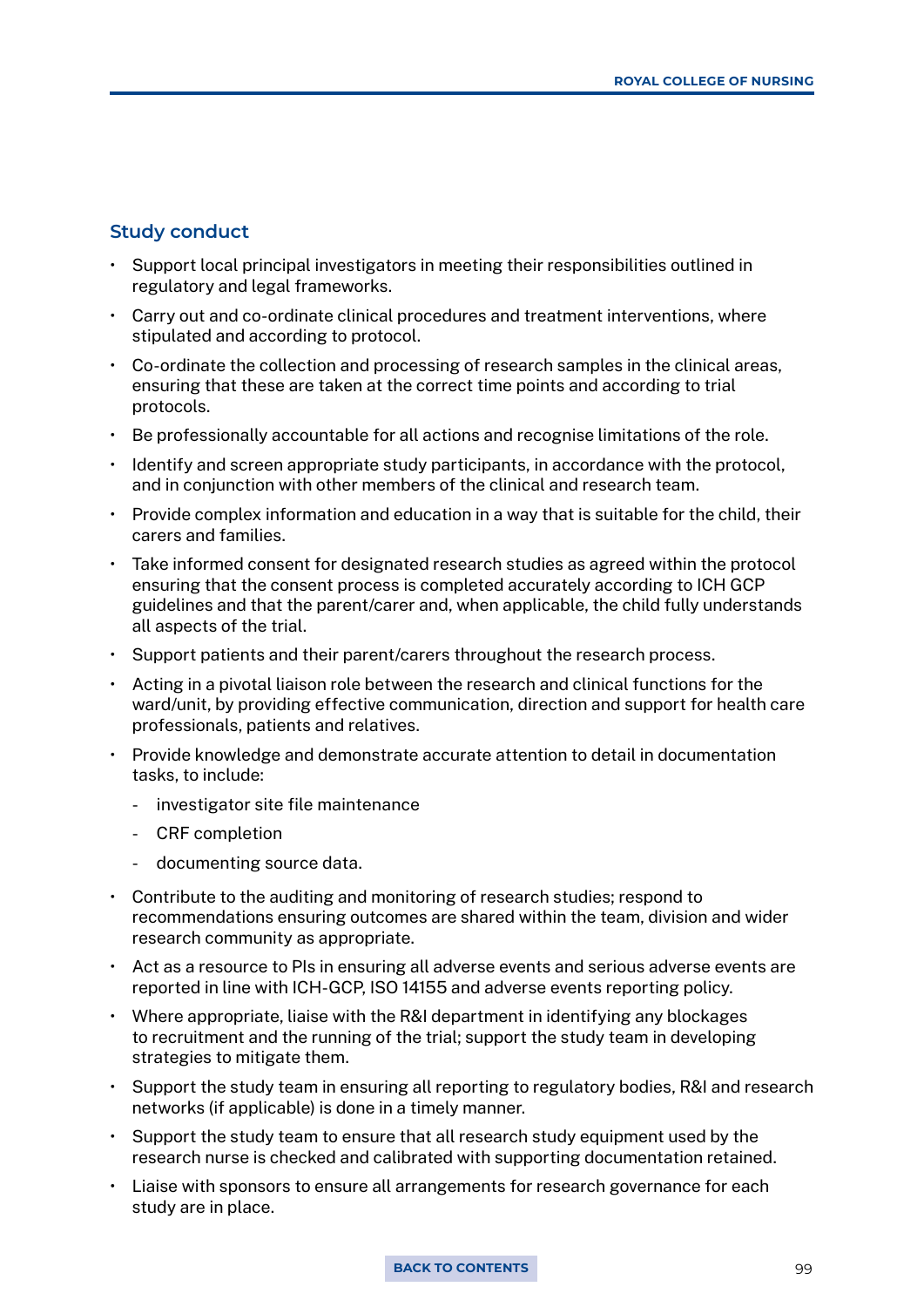# **Study end**

- Ensure all data clarification issues are resolved quickly.
- Manage the archiving of study-related documentation in line with the trial agreement and ICH-GCP/Medicines for Human Use (Clinical Trials) Regulations/ISO 14155, as appropriate.
- Where appropriate, ensure a smooth transition from the research pathway back to the conventional treatment pathway.

# **Organisation and planning**

#### Staff management

- Provide day-to-day management of the research team in the absence of the research sister/charge nurse, ensuring all staff and activities comply with trust policies and guidelines.
- Ensure that standard operating procedures are followed by all members of the research team.
- Maintain standards of practice in accordance with the legal rules and statutory regulations set out by the NMC or appropriate professional body.
- Act as a resource to research staff within the team.
- Support the professional and educational development of the research unit's nursing, allied health professional and administrative staff, assisting in identifying needs and finding solutions.
- Support the training and ensure the appropriate supervision of research team staff, contributing to their mentorship and monitoring.
- Line manages research nurses and A&C staff within the team, as and when agreed.
- Assist with the recruitment, selection, induction and orientation for new research nurses, allied health professional and administrative staff.
- Facilitate the team working effectively and cohesively together, developing the relevant clinical skills and delivering studies on time and target.
- Act as a role model in establishing good practice, standards of care and management that should be adhered to 24 hours a day.
- Promote an approach to patients, focused on care and compassion, ensuring courtesy and respect at all times.

# **Service development and research**

#### Unit management

- Support the development and update of the unit's policies and procedures.
- Manage a designated number of research studies.
- Respond to change in line with the needs of service provision.
- Work flexibly, to include evenings and weekends when required, to maintain a continuous service.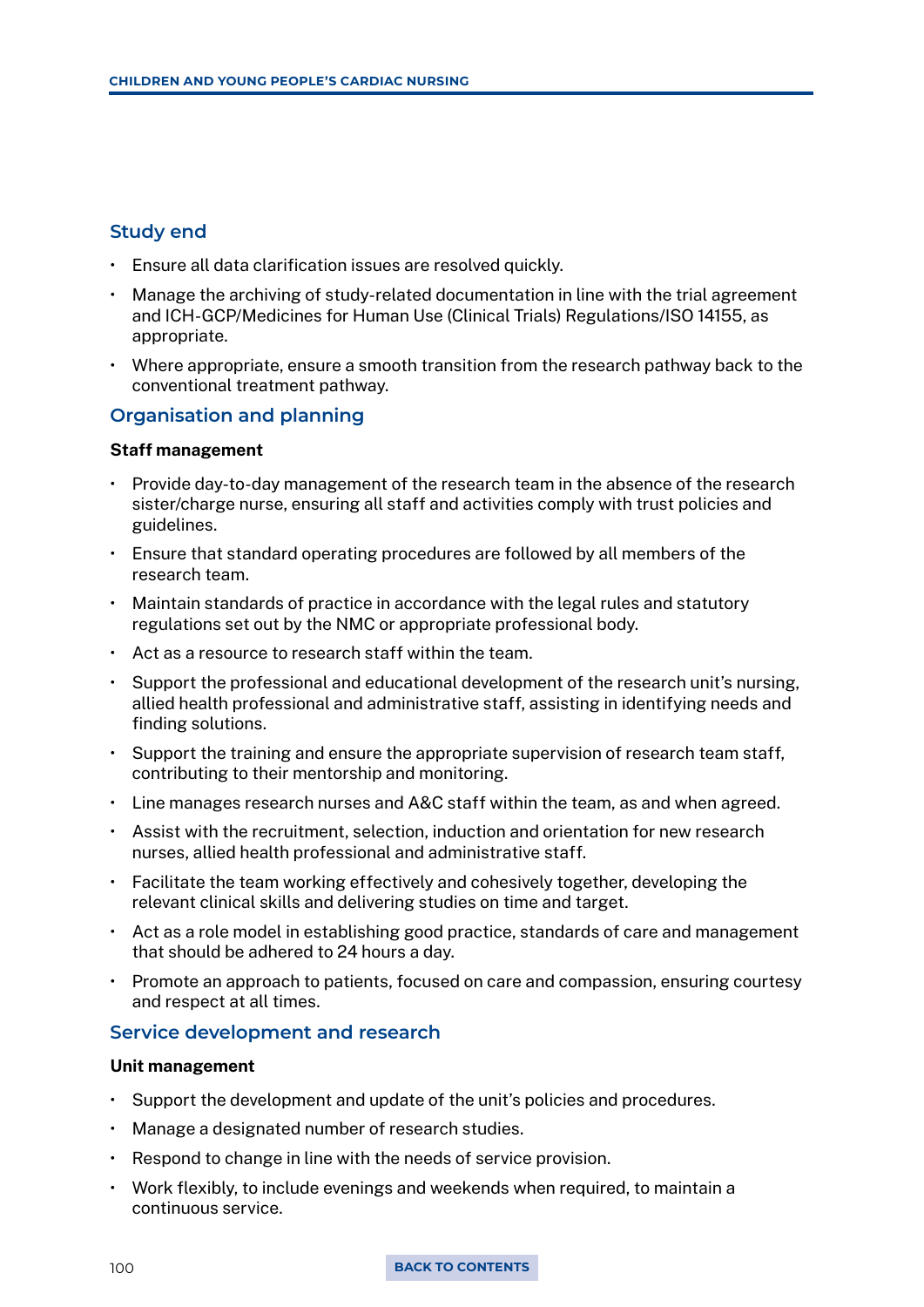- Maintain a safe environment, for patients, staff and visitors, ensuring that all control measures comply with the current policies and procedures, and any statutory requirements, including all health and safety and clinical governance arrangements.
- Ensure that all record keeping within the department is appropriate, timely and clearly understood for the purpose of patient care, safety and data integrity.

#### **Finance and resources**

- Use judgment in relation to competing demands for funding, staff and unit resources.
- Contribute to the control of the research unit's budget, ensuring adequate measures exist for the delivery of the research studies.

#### **Leadership and management**

#### Strategic role

- Be a champion of clinical research.
- Support and influence the embedding of clinical research within the division.
- Foster good relationships with key division research leads/support departments/ institutes and partners to promote the efficient running of clinical studies and develop the division research portfolio.
- Contribute to the development and update of research policies and procedures.
- Take an active role in the activities of professional forums and networks.
- Disseminate the results of research into clinical nursing practice.

#### **Information resources**

• Ensure that processes and procedures for ensuring participant confidentiality are developed and adhered to in compliance with the Data Protection Act and the Caldicott principles. Be aware that it may be necessary to override the usual principles of patient confidentiality if a child protection issue arises.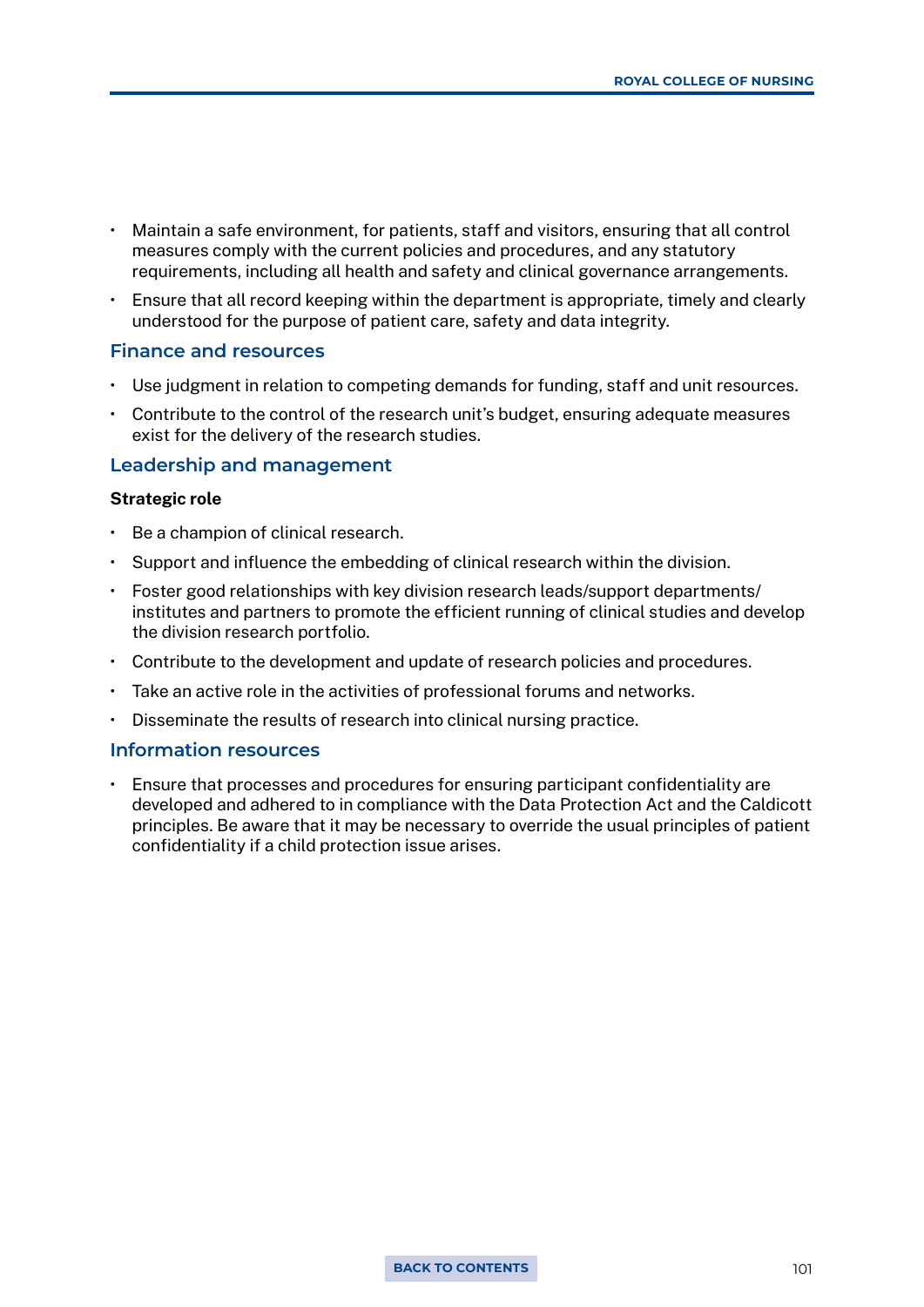| Person specification - senior research nurse    |                                                                                                                                                                                                                                                                                                                                                                                                                                                                                                                                                                                                                                                                                       |                                                                                                                                                          |  |
|-------------------------------------------------|---------------------------------------------------------------------------------------------------------------------------------------------------------------------------------------------------------------------------------------------------------------------------------------------------------------------------------------------------------------------------------------------------------------------------------------------------------------------------------------------------------------------------------------------------------------------------------------------------------------------------------------------------------------------------------------|----------------------------------------------------------------------------------------------------------------------------------------------------------|--|
| <b>Criteria</b>                                 | <b>Essential</b>                                                                                                                                                                                                                                                                                                                                                                                                                                                                                                                                                                                                                                                                      | <b>Desirable</b>                                                                                                                                         |  |
| Education                                       | · Registered children's nurse.<br>Evidence of continuing professional development.                                                                                                                                                                                                                                                                                                                                                                                                                                                                                                                                                                                                    | · Undergraduate degree in nursing, science or a health-<br>related discipline.<br>· Postgraduate qualification in research.<br>· Teaching qualification. |  |
| Experience                                      | Experience in research.<br>• Clinical, organisational and management experience.<br>· Broad range of clinical nursing skills.                                                                                                                                                                                                                                                                                                                                                                                                                                                                                                                                                         | · Project management experience.                                                                                                                         |  |
| Research, publications<br>and special interests |                                                                                                                                                                                                                                                                                                                                                                                                                                                                                                                                                                                                                                                                                       | . Evidence of audit and research activity within specialty.                                                                                              |  |
| Knowledge                                       | $\cdot$ Broad knowledge and experience of clinical nursing practice within an acute hospital<br>environment within the paediatric specialties of cardiology and cardiac surgery.<br>· Knowledge of the regulatory and legal frameworks related to undertaking clinical research.<br>· Knowledge of Data Protection Act 1984 and Caldicott principles.                                                                                                                                                                                                                                                                                                                                 | • Knowledge of research design and methodology.<br>• Knowledge of Microsoft Office applications and<br>willingness to develop computer skills further.   |  |
| Interpersonal skills                            | Good interpersonal and communication skills.                                                                                                                                                                                                                                                                                                                                                                                                                                                                                                                                                                                                                                          |                                                                                                                                                          |  |
| Job-related skills and<br>aptitudes             | · Evidence of good teamwork skills.<br>· Budgetary and resource management skills.<br>• Good report writing, a focus on accuracy and meticulous attention to detail.<br>. Ability to prioritise, ensuring effective and efficient workload completion.<br>. Ability to work autonomously.<br>· Interested in and willingness to participate in teaching programmes.<br>. Ability to work flexibly according to role need.<br>. Enthusiasm for, and desire to embed, research within clinical practice.<br>. Proactive in professional development for self and others.<br>$\cdot$ Personal focus on the 6 Cs: Care, Compassion, Courage, Commitment, Competence and<br>Communication. | • Ability to gain influence and motivate people.                                                                                                         |  |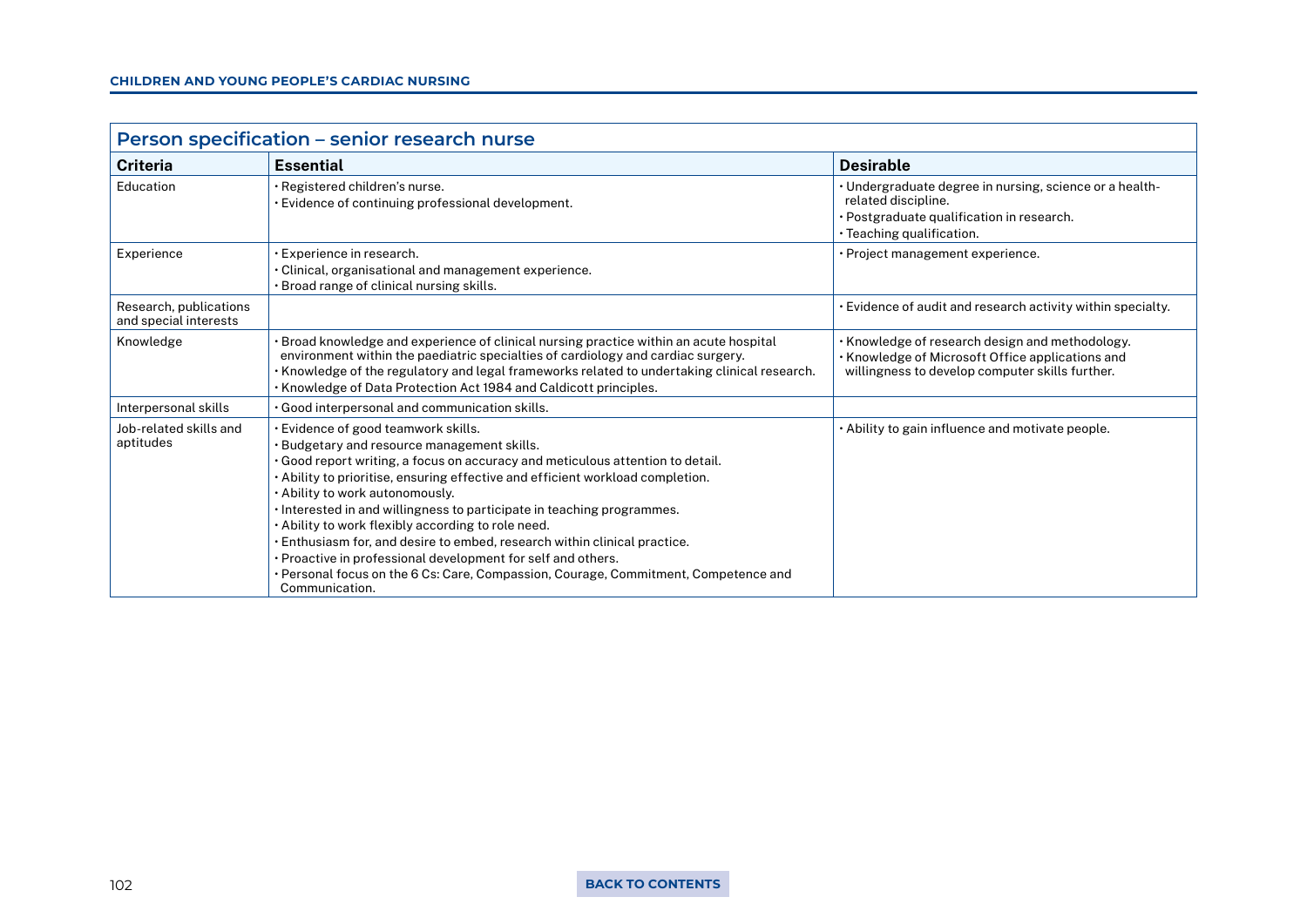# Appendix 12: Example job description: Associate professor/reader (career framework level 8)

Role description: Associate professor/reader

Pay band: Academic grade 9

Responsible to: Dean of faculty

Minimum experience: PhD in a relevant discipline

#### **Role purpose**

- To provide direction, leadership and management of applied research in nursing.
- Effective and efficient management and leadership of an academic department.

#### **Summary of duties and responsibilities**

#### Generic:

- Provide leadership and vision on applied research in collaboration with other senior staff within the faculty to ensure the continuing academic health of the discipline.
- Lead and develop a team of academic staff, research fellows, assistants and students focused on delivering excellence in teaching; national, and possibly international, applied research outputs.
- Lead and undertake applied research activity at national and, possibly, international level.
- Commensurate with the seniority of the post and the norms of the discipline.
- Obtain, plan and manage the resources needed to deliver applied research projects: submission of bids, overseeing of progress in all aspects of project work, report information in line with university procedures and the needs of external funders.
- Develop individual academic staff, research fellows, assistants and students to achieve national, and, possibly, international, quality applied research outputs that make a contribution to overall team success.
- Oversee and manage course leaders to ensure key metrics are met/exceeded.
- Implement consistently high quality academic provision and deliver excellent levels of student satisfaction.
- Ensure the effective implementation of policies, processes and procedures, including academic quality processes; monitoring, assuring and enhancing the quality of the academic provision within the department.
- Lead and direct the development and delivery of applied research activities to ensure that personal and team income, and other targets and contractual duties, are met.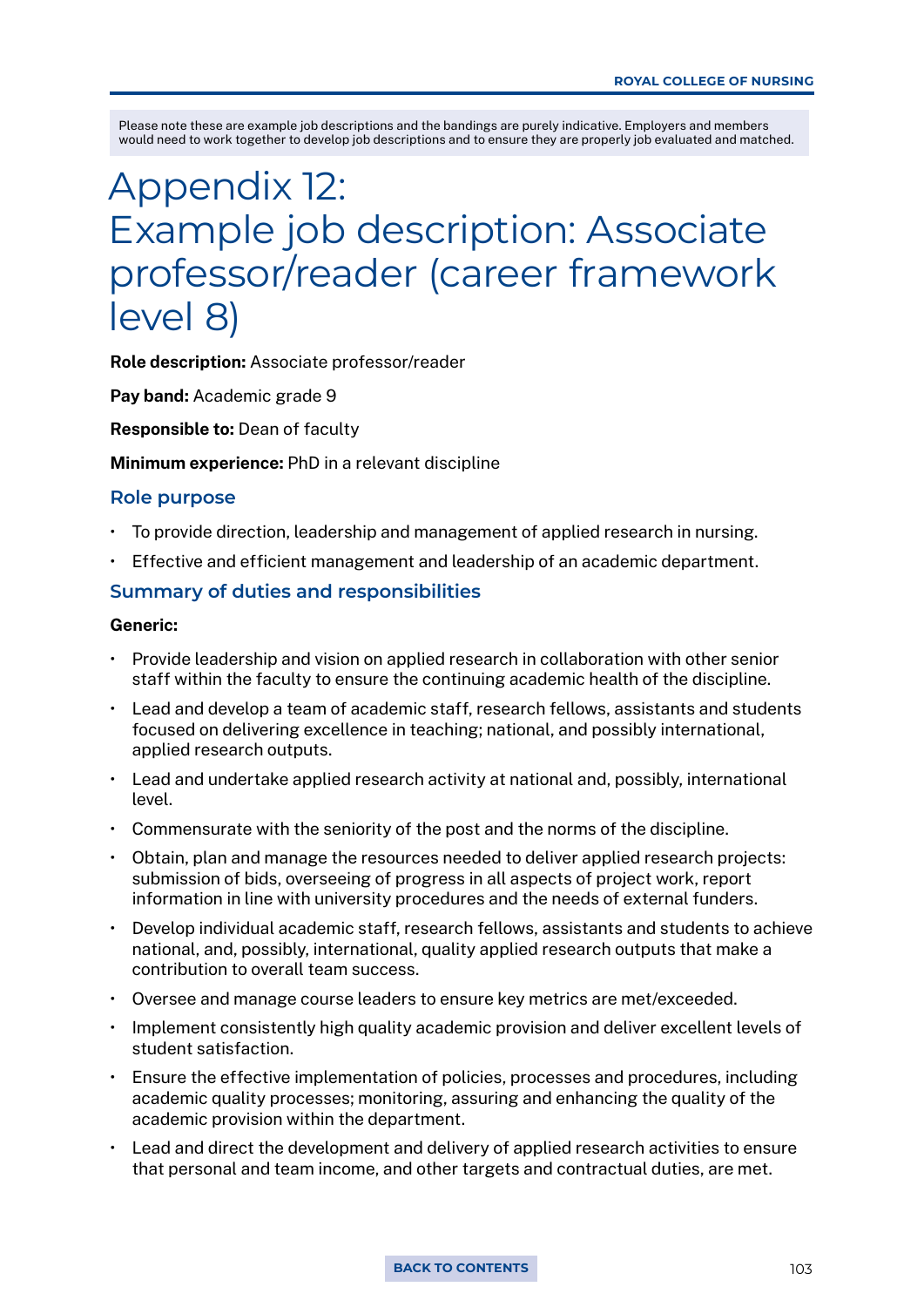- Undertake, as appropriate to the demands of the post, research, teaching, scholarly activity, supervision of research students and administration.
- Promote and encourage open communication at all levels and co-ordinate activities across the full range of applied research work.
- Foster and develop fruitful relationships and partnerships inside and outside the university with relevant public, private and voluntary sector funding bodies and research, practice, academic and corporate organisations, as appropriate.
- Develop and preserve a prominent academic, professional and public profile and ensure that their team, faculty and university enjoy a good reputation.
- Undertake suitable administrative duties and engage in, or chair, committee and working groups and other activities as required by the faculty and university.
- Provide leadership in delivering the university's wider applied research and teaching objectives and develop collaborative and encouraging relationships with all relevant staff across the university.
- Represent the university, as appropriate, on external committees, boards and at other relevant meetings.
- Carry out such other duties as are within the scope and spirit of the job purpose, the title of the post and its grading.

# **Post and role specific**

- Build up and lead a team of applied researchers in the field of congenital cardiac nursing and related areas.
- Seek and obtain funding to support the development of applied research activities in nursing.
- Contribute to the design, teaching and operation of postgraduate and undergraduate courses and modules, as appropriate.
- Conduct and publish personal research and supervise research students in a field of nursing.

#### **Supervision received**

- Pro-vice chancellor (research).
- Dean of faculty.
- Associate dean of faculty.
- It is expected that the post-holder will use their own initiative within corporate and specific frameworks and will be accountable for their actions.

# **Supervision given**

- University: As required and agreed.
- Faculty: As required and agreed.
- Team: Assigned full-time, part-time, emeritus and honorary academic staff.
- Assigned research fellows and assistants.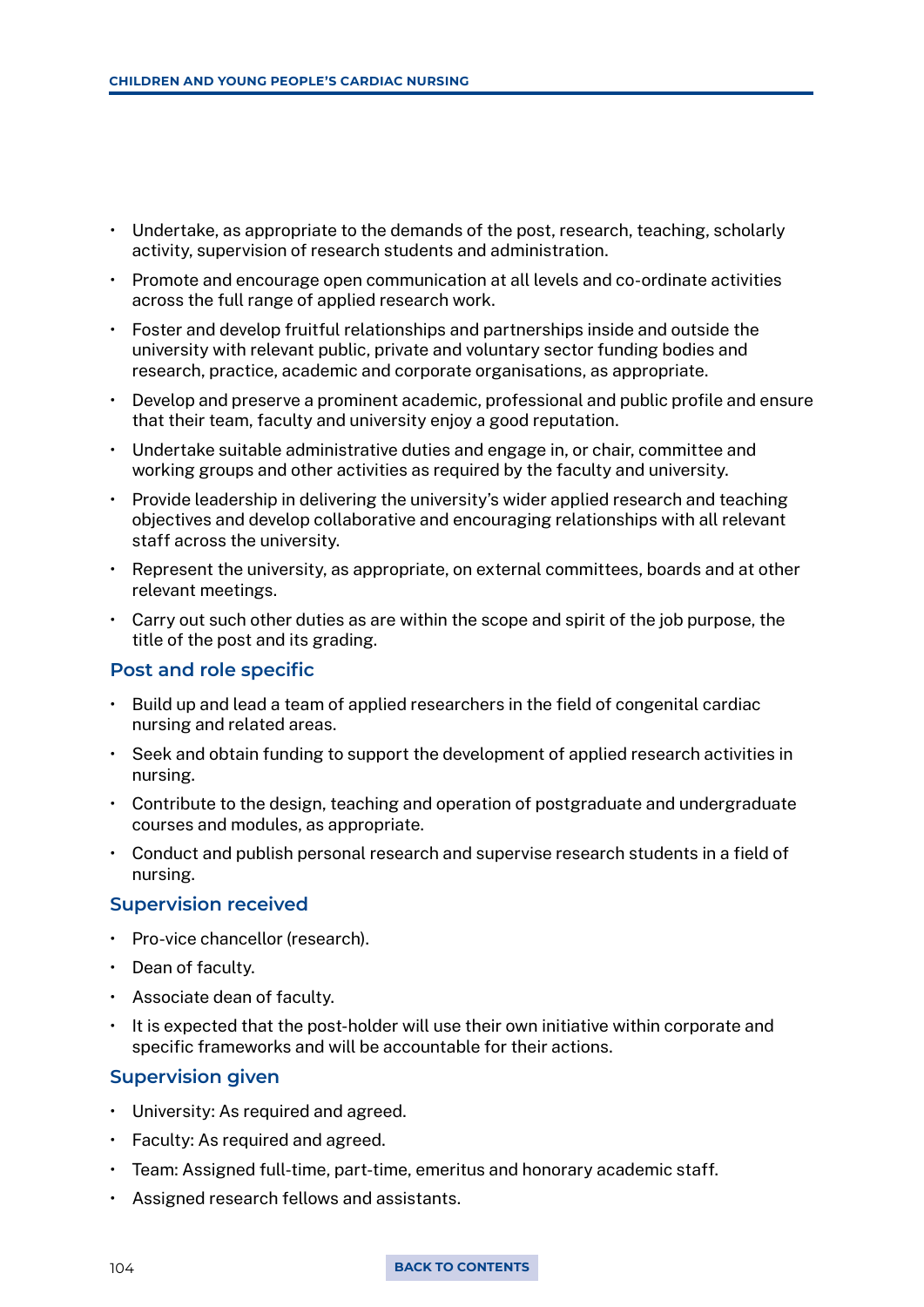- Assigned research students and other students.
- Assigned administrative and technical staff.

### **Contacts**

- University: Staff at all levels within faculties and services across the university.
- Faculty: Staff at all levels within the faculty, including staff in the faculty's departments, applied research groups and applied research centres within the faculty.
- Funders: Staff of partner organisations and funding bodies including research councils, European Commission and local, regional or national UK government bodies.
- Collaborators: External organisations and partners locally, nationally and internationally.
- Other: External organisations as necessary.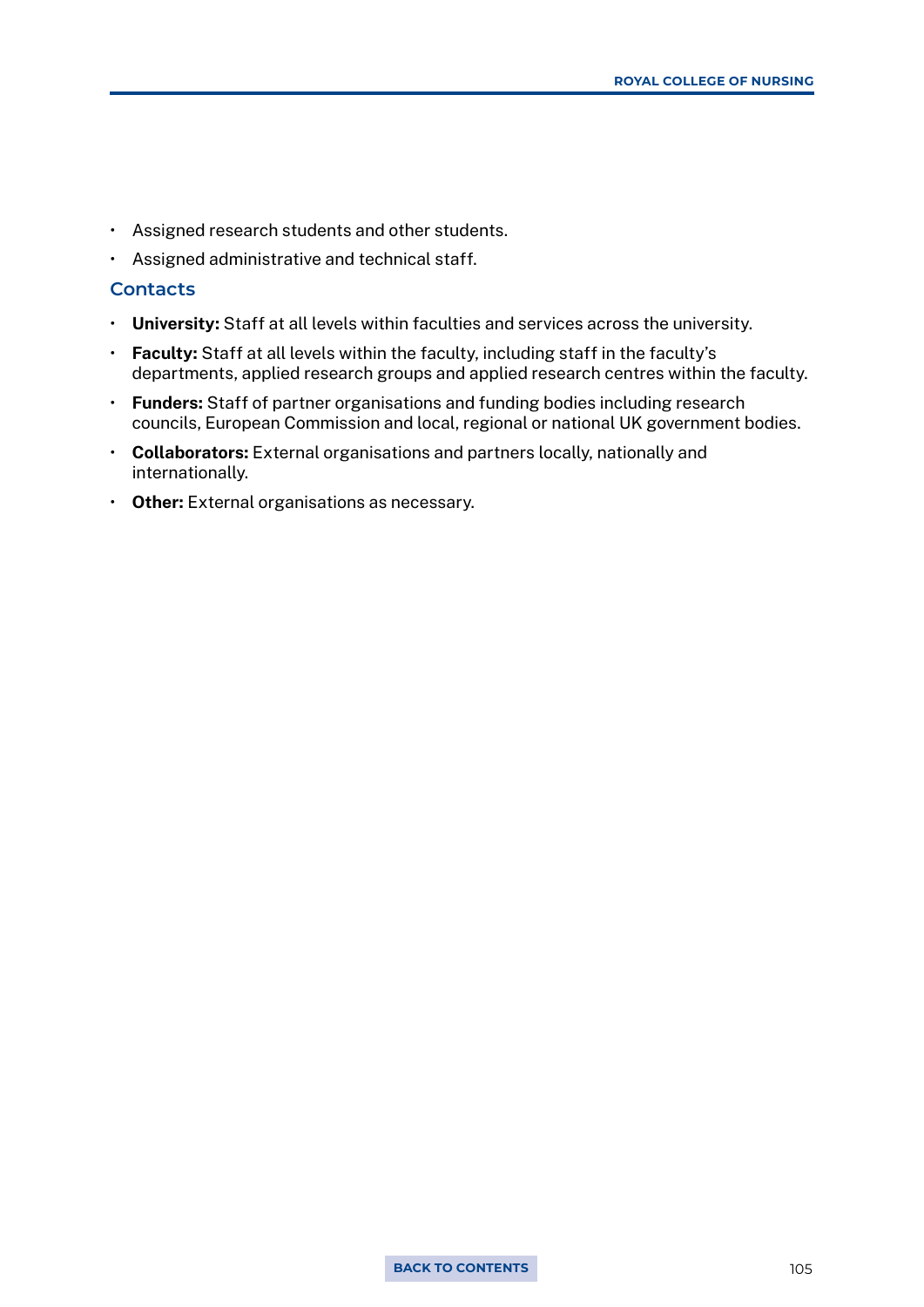| Person specification – principal lecturer/associate professor/reader |                                                                                                                                                                                                                                                                                                                                                                                                                                                                                                                                                                                                                                                                                                                                                                                                                                                                                                                                                                                                      |                                                                                                                                                                                                                                                                                                                                                                                                                                                                    |  |
|----------------------------------------------------------------------|------------------------------------------------------------------------------------------------------------------------------------------------------------------------------------------------------------------------------------------------------------------------------------------------------------------------------------------------------------------------------------------------------------------------------------------------------------------------------------------------------------------------------------------------------------------------------------------------------------------------------------------------------------------------------------------------------------------------------------------------------------------------------------------------------------------------------------------------------------------------------------------------------------------------------------------------------------------------------------------------------|--------------------------------------------------------------------------------------------------------------------------------------------------------------------------------------------------------------------------------------------------------------------------------------------------------------------------------------------------------------------------------------------------------------------------------------------------------------------|--|
| <b>Criteria</b>                                                      | <b>Essential</b>                                                                                                                                                                                                                                                                                                                                                                                                                                                                                                                                                                                                                                                                                                                                                                                                                                                                                                                                                                                     | <b>Desirable</b>                                                                                                                                                                                                                                                                                                                                                                                                                                                   |  |
| Education                                                            | · Registered children's nurse.<br>· PhD in a relevant discipline.                                                                                                                                                                                                                                                                                                                                                                                                                                                                                                                                                                                                                                                                                                                                                                                                                                                                                                                                    |                                                                                                                                                                                                                                                                                                                                                                                                                                                                    |  |
| Knowledge and<br>experience                                          | . High degree of specialist knowledge developed from academic and/or professional<br>experience and qualification routes.<br>. Capacity to develop high-level teaching and research programmes.<br>· Required to be an externally recognised authority in the subject area.<br>Exercises a leadership role in relation to teaching/learning policies and pedagogy or research<br>and consultancy activities for the school/department.<br>· Is expected to take the lead on, and manage, delivery of the design and implementation of<br>written course materials and guides.<br>· Plays a leading role in institution-wide committees and/or external bodies.<br>. Track record of delivering national level applied research outputs.<br>· Track record of securing income or external funding.<br>. Management of individual research and/or academic staff.<br>. Supervision of research fellows, assistants and other postgraduate students.<br>· Project management.<br>· Partnership working. | · Strategic leadership of a subject-specific or<br>interdisciplinary research team or similarly oriented body.<br>· Leadership and management of an academic and/or<br>research team.<br>• Track record of delivering international-level applied<br>research outputs.<br>· Budgetary management.<br>· Responsibility for managing staff recruitment,<br>performance and retention.<br>· Representation on relevant regional, national or<br>international boards. |  |
| Research, publications<br>and special interests                      | • Significant record of research and publication or other forms of dissemination (such as policy<br>or service delivery advice) in a relevant field.                                                                                                                                                                                                                                                                                                                                                                                                                                                                                                                                                                                                                                                                                                                                                                                                                                                 | · International reputation in a relevant field.                                                                                                                                                                                                                                                                                                                                                                                                                    |  |
| Job-related skills and<br>aptitudes                                  | · High levels of competence in applied research skills.<br>· Awareness of changing policies in a relevant field.<br>· Organisational skills, such as time management and ability to meet deadlines.<br>. High-level of oral, written and IT communication and presentational skills to a range of<br>audiences.<br>• Ability to teach to a range of CPD, undergraduate and postgraduate students                                                                                                                                                                                                                                                                                                                                                                                                                                                                                                                                                                                                     |                                                                                                                                                                                                                                                                                                                                                                                                                                                                    |  |
| Interpersonal skills                                                 | · Flexibility.<br>· Excellent people skills.<br>· Leadership style which promotes collaboration and open two-way communication.<br>• Communicates regularly with colleagues in peer communities within and outside the<br>university on professional/specialist topics, leading and building collaborative partnerships.                                                                                                                                                                                                                                                                                                                                                                                                                                                                                                                                                                                                                                                                             | · Strategic leadership skills.<br>· Ability to develop a high-performing team to deliver<br>individual and team outputs and targets.                                                                                                                                                                                                                                                                                                                               |  |
| Other                                                                | • Commitment to promoting the values that underpin the discipline and applied research<br>activities.<br>A commitment to develop the discipline to build and preserve a high profile national or<br>international reputation for the university.                                                                                                                                                                                                                                                                                                                                                                                                                                                                                                                                                                                                                                                                                                                                                     |                                                                                                                                                                                                                                                                                                                                                                                                                                                                    |  |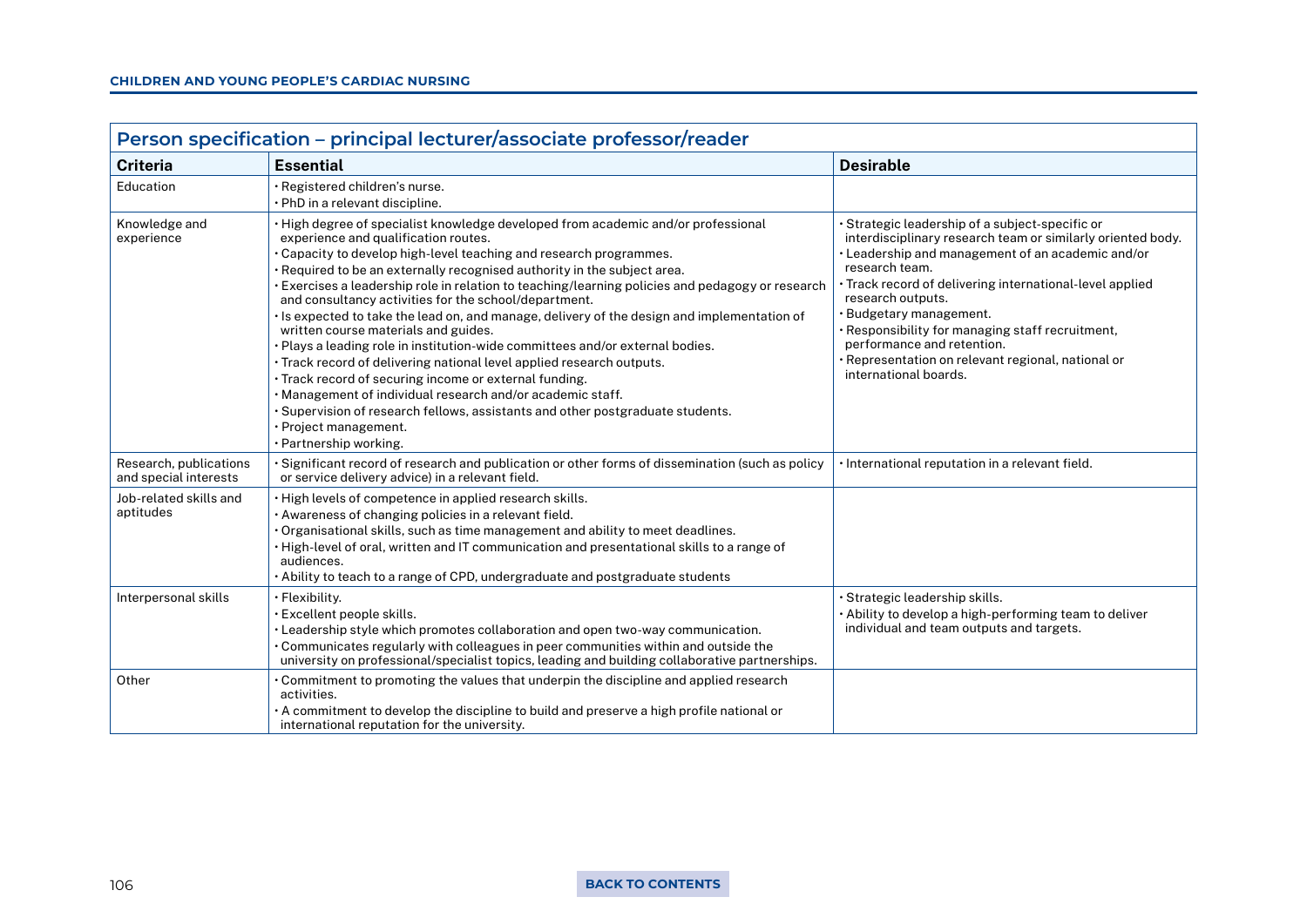# Appendix 13: Example job description: Professor

Role description: Professor

Pay band: Academic Grade 10 (career framework level 9)

Responsible to: Dean of faculty

Minimum experience: PhD in a relevant discipline

#### **Role purpose**

• To provide strategic direction, leadership and management of applied research in the specialty of congenital cardiac nursing.

### **Summary of duties and responsibilities**

#### Generic

- Provide strategic leadership and vision on applied research in collaboration with other senior staff within the faculty to ensure the continuing academic health of the discipline.
- Lead and develop a team of academic staff, research fellows, assistants and students focused on delivering national and international applied research outputs.
- Lead and undertake applied research activity at national and international level commensurate with the seniority of the post and the norms of the discipline.
- Obtain, plan and manage the resources needed to deliver applied research projects, oversee progress in all aspects of work, and prepare and present management information in line with university procedures and the needs of external funders.
- Develop individual academic staff, research fellows, assistants and students to achieve national or international quality-applied research outputs that make a contribution to overall team success.
- Lead and direct the development and delivery of applied research activities to ensure that personal and team income and other targets and contractual duties are met, including personal income per year equivalent to 40% of their own salary.
- Undertake, as appropriate to the demands of the post, research, teaching, scholarly activity, supervision of research students and administration.
- Promote and encourage open communication at all levels and co-ordinate activities across the full range of applied research work.
- Foster and develop fruitful relationships and partnerships inside and outside the university with relevant public, private and voluntary sector funding bodies and research, practice, academic and corporate organisations, as appropriate.
- Develop and preserve a prominent academic, professional and public profile and ensure that their team, faculty and university enjoy a good reputation.
- Undertake suitable administrative duties and engage in, or chair, committee and working groups and other activities, as required by the faculty and university.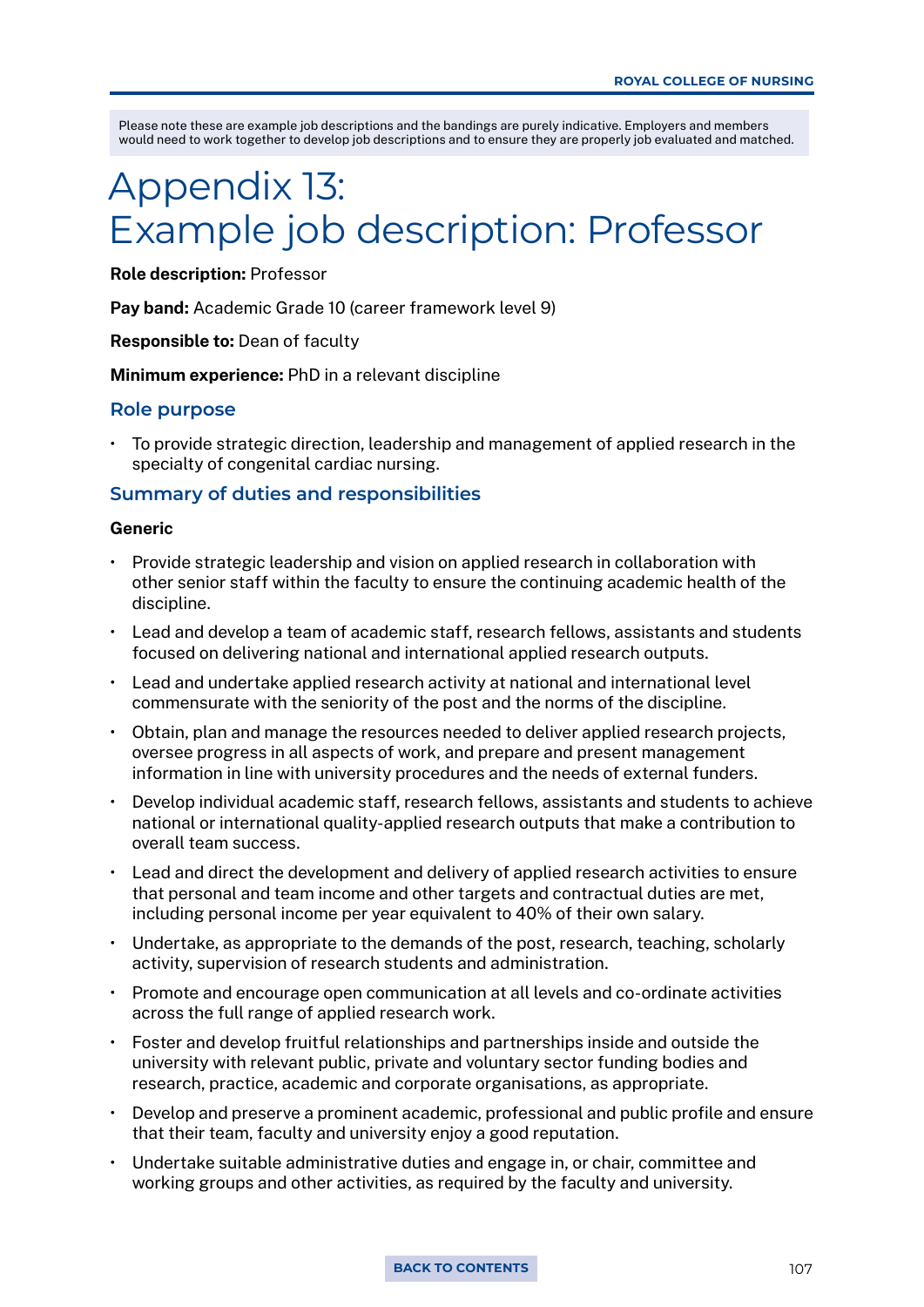- Provide leadership in delivering the university's wider applied research and teaching objectives and develop collaborative and encouraging relationships with all relevant staff across the university.
- Represent the university, as appropriate, on external committees, boards and at other relevant meetings.
- Such other duties as are within the scope and spirit of the job purpose, the title of the post and its grading.

### **Post and role specific**

- Build up and lead a team of applied researchers in a field of nursing and related areas.
- Seek and obtain funding to support the development of applied research activities in nursing.
- Contribute to the design, teaching and operation of postgraduate and undergraduate courses and modules, as appropriate.
- Conduct and publish personal research and supervise research students in the field of nursing.
- Such other duties as are within the scope and spirit of the job purpose, the title of the post and its grading.

#### **Supervision received**

- University: Pro-vice-chancellor (research).
- Faculty: Dean of faculty.
- Associate dean of faculty.

It is expected the post-holder will work largely on their own initiative within corporate and specific frameworks and will be accountable for their own actions.

#### **Supervision given**

- University: As required and agreed.
- Faculty: As required and agreed.
- Team: Assigned full-time, part-time, emeritus and honorary academic staff.
- Assigned research fellows and assistants.
- Assigned research students and other students.
- Assigned administrative and technical staff.

# **Contacts**

- University: Staff at all levels within faculties and services across the university.
- Faculty: Staff at all levels within the faculty including staff in the faculty's departments, applied research groups and applied research centres within the faculty.
- Funders: Staff of partner organisations and funding bodies, including research councils, European Commission and local, regional or national UK government bodies.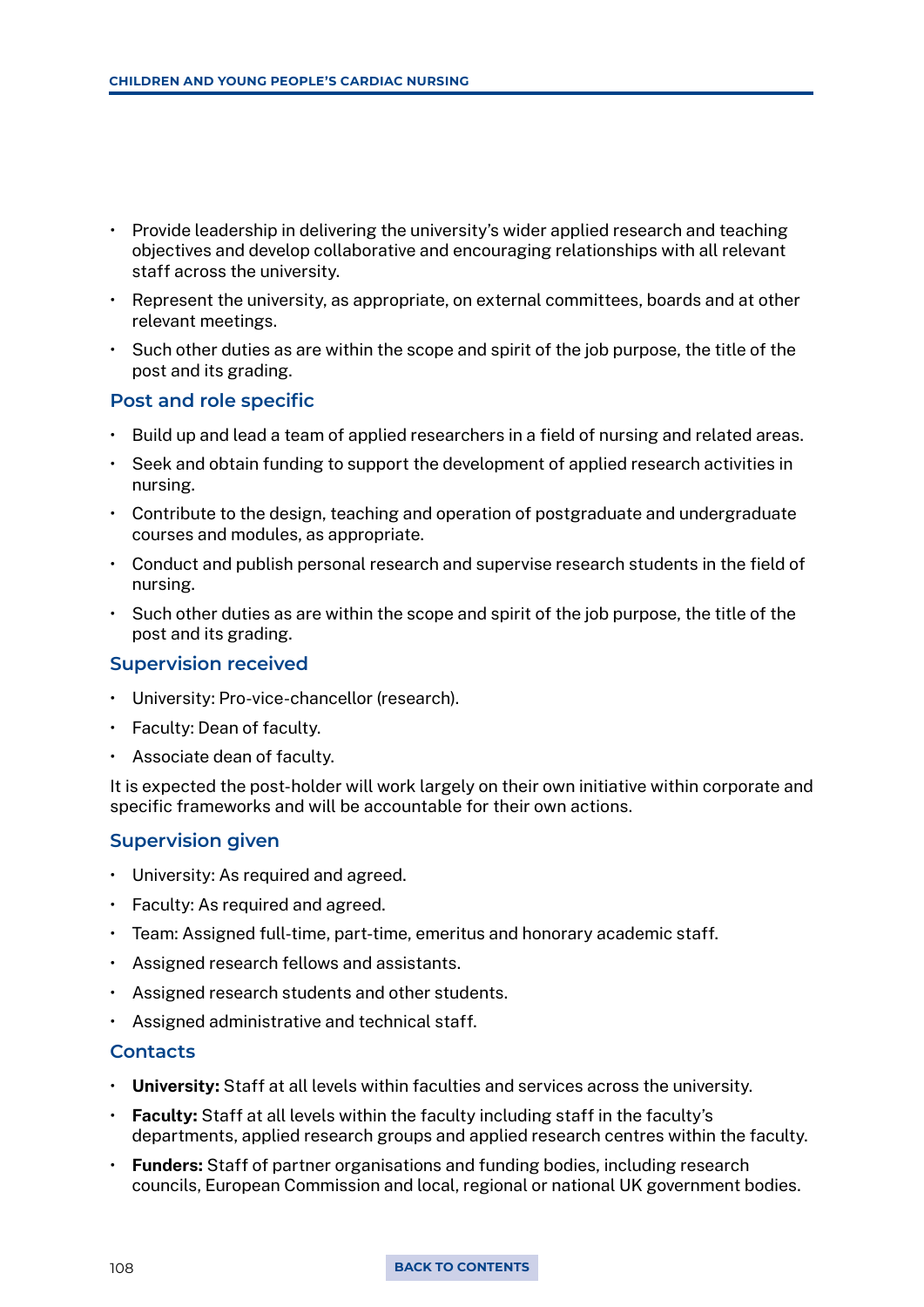- Collaborators: External organisations and partners locally, nationally and internationally.
- Other: External organisations, as necessary.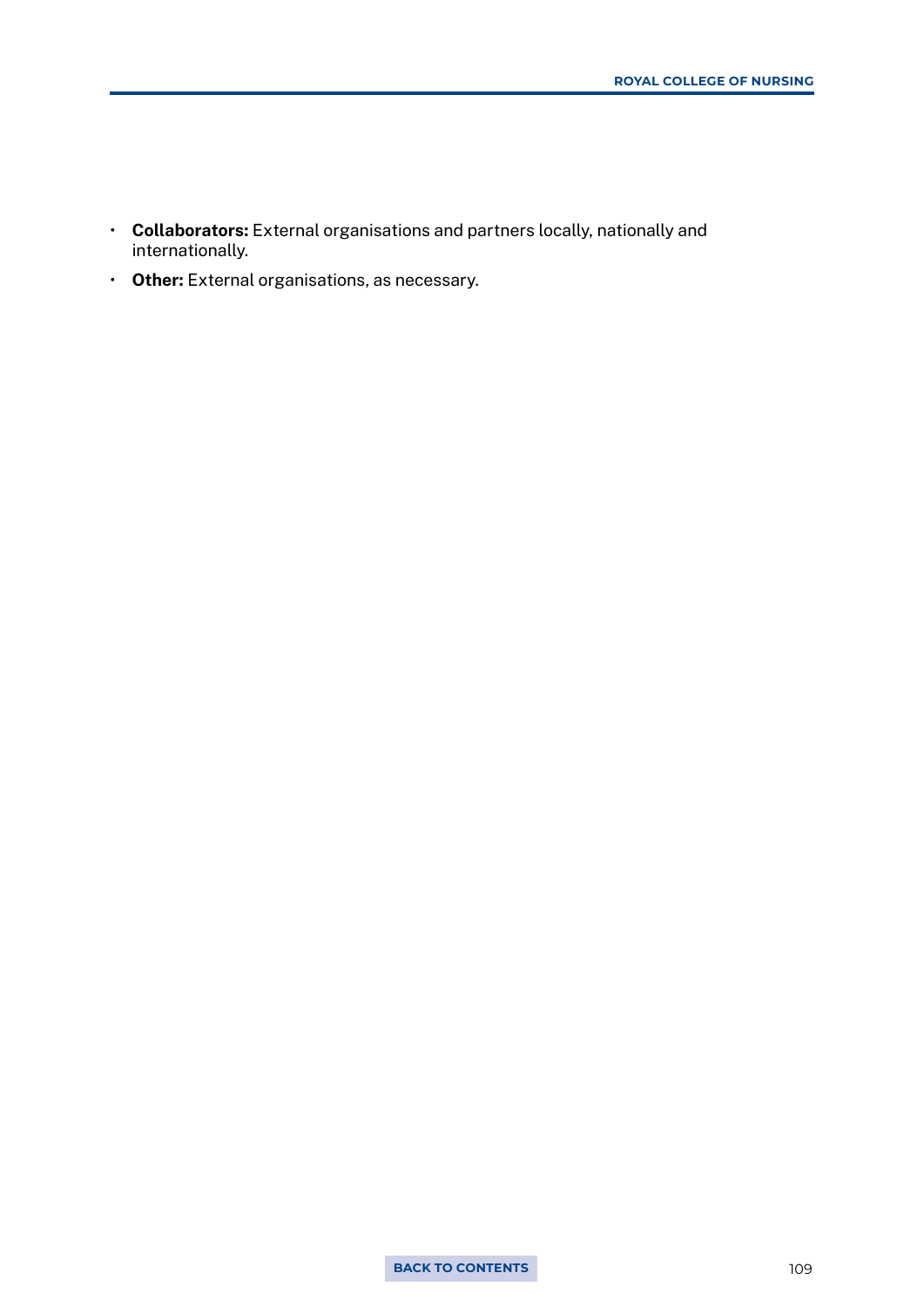| <b>Person specification - professor</b>         |                                                                                                                                                                                                                                                                                                                                                                                                                                                                                                                                                         |                                                                                                                                                                                                                                                                                                 |  |
|-------------------------------------------------|---------------------------------------------------------------------------------------------------------------------------------------------------------------------------------------------------------------------------------------------------------------------------------------------------------------------------------------------------------------------------------------------------------------------------------------------------------------------------------------------------------------------------------------------------------|-------------------------------------------------------------------------------------------------------------------------------------------------------------------------------------------------------------------------------------------------------------------------------------------------|--|
| <b>Criteria</b>                                 | <b>Essential</b>                                                                                                                                                                                                                                                                                                                                                                                                                                                                                                                                        | <b>Desirable</b>                                                                                                                                                                                                                                                                                |  |
| Education and<br>qualifications                 | . PhD in a relevant discipline.                                                                                                                                                                                                                                                                                                                                                                                                                                                                                                                         |                                                                                                                                                                                                                                                                                                 |  |
| Experience (paid and<br>unpaid)                 | • Track record of delivering national and international level applied research outputs.<br>• Strategic leadership of a subject-specific or interdisciplinary research team or similarly<br>oriented body.<br>• Track record of securing income or external funding.<br>. Leadership and management of a high performance team.<br>• Supervision of research fellows, assistants and other postgraduate students (for those from<br>an academic background).<br>· Project planning and budgetary management.<br>· Partnership working at a senior level. | · Responsibility for managing staff recruitment,<br>performance and retention.<br>Representation on relevant regional, national or<br>international committees, boards or networks.<br>• Track record of delivering international level applied<br>research outputs.<br>· Budgetary management. |  |
| Research, publications<br>and special interests | • Substantial record of research and publication or other forms of dissemination (such as<br>policy or service delivery advice) in a relevant field.                                                                                                                                                                                                                                                                                                                                                                                                    | · International reputation in a relevant field.                                                                                                                                                                                                                                                 |  |
| Job-related skills and<br>aptitudes             | • Excellent applied research skills.<br>· Sophisticated awareness of changing policies in a relevant field.<br>· Organisational skills, such as time management and ability to meet deadlines.<br>· High-level of oral, written and IT communication and presentational skills to a range of<br>audiences.<br>· Ability to teach to a range of CPD, undergraduate and postgraduate students.                                                                                                                                                            |                                                                                                                                                                                                                                                                                                 |  |
| Interpersonal skills                            | $\cdot$ Strategic leadership skills<br>· Excellent 'people skills'<br>• Ability to develop a high-performing team to deliver individual and team outputs and targets.<br>. Leadership style which promotes collaboration and open two way communication.                                                                                                                                                                                                                                                                                                |                                                                                                                                                                                                                                                                                                 |  |
| Other                                           | • Commitment to promoting the values that underpin the discipline and applied research<br>activities.<br>• Commitment to develop the discipline to build and preserve a high-profile national or<br>international reputation for the university.                                                                                                                                                                                                                                                                                                        |                                                                                                                                                                                                                                                                                                 |  |

#### 110 **[BACK TO CONTENTS](#page-2-0)**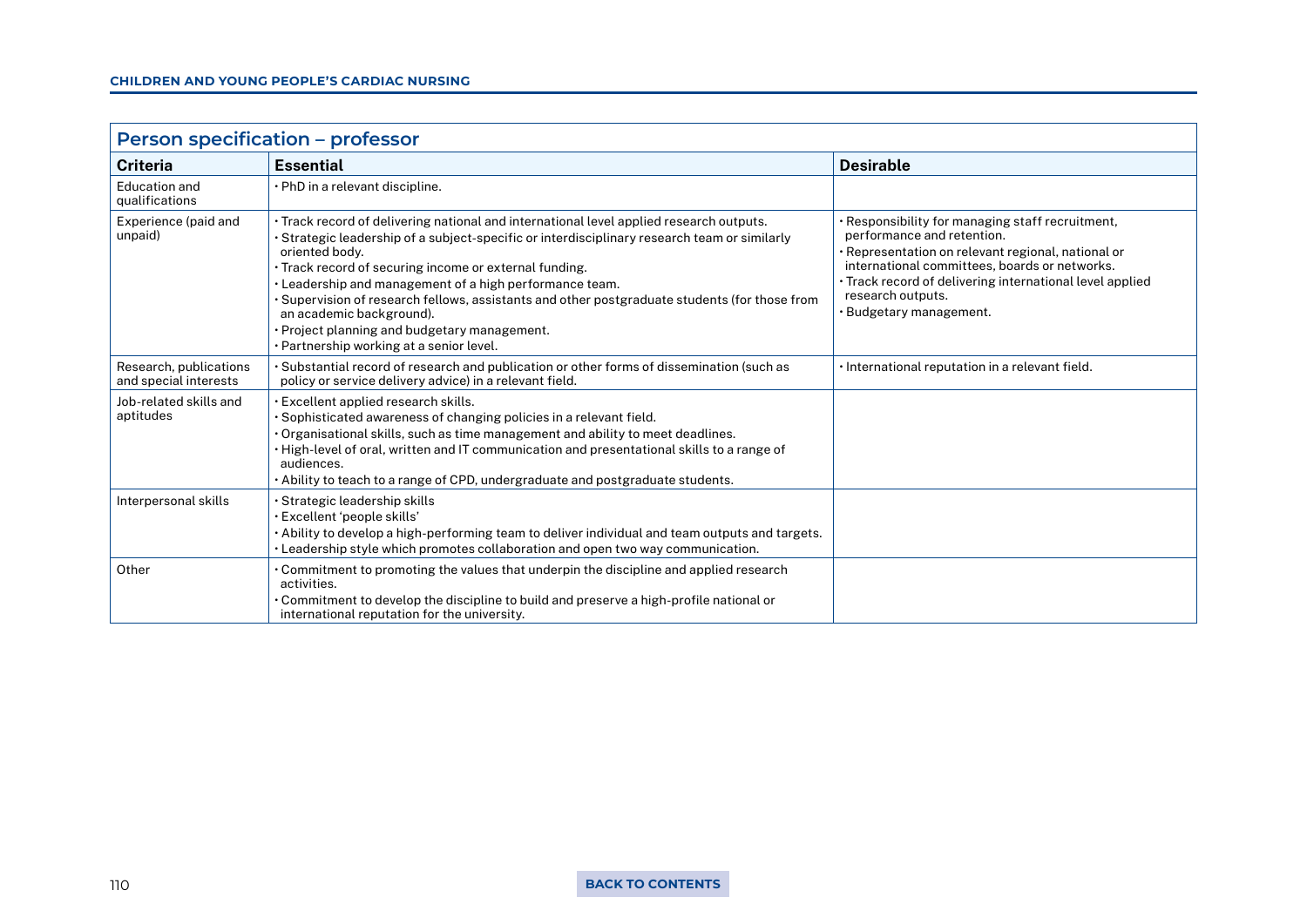# Glossary of acronyms

| <b>ACE</b>        | Angiotensin converting enzyme                     |
|-------------------|---------------------------------------------------|
| <b>ALSG</b>       | Advanced life support group                       |
| <b>APLS</b>       | Advanced paediatric life support                  |
| <b>APTT</b>       | Activated partial thromboplastin time             |
| <b>ASD</b>        | Atrial septal defect                              |
| <b>BiPAP</b>      | Bilevel positive airway pressure                  |
| <b>CPAP</b>       | Continuous positive airway pressure               |
| <b>CVS</b>        | Cardiovascular system                             |
| <b>CVP</b>        | Central venous pressure                           |
| <b>CYP</b>        | Children and young people                         |
| <b>ECG</b>        | Electrocardiogram                                 |
| <b>ECMO</b>       | Extra corporeal membrane oxygenation              |
| EP                | Electrophysiology                                 |
| <b>EPLS</b>       | European paediatric life support                  |
| <b>HDU</b>        | High dependency unit                              |
| <b>HLHS</b>       | Hypoplastic left heart syndrome                   |
| ICD               | Implantable cardioversion devices                 |
| <b>INR</b>        | International normalised ratio                    |
| <b>OSCE</b>       | Objective structured clinical examinations        |
| <b>PALS</b>       | Paediatric advanced life support                  |
| <b>PDA</b>        | Patent ductus arteriosus                          |
| <b>PEW</b>        | Paediatric early warning                          |
| <b>PGD</b>        | Patient group directives                          |
| <b>PHT</b>        | Pulmonary hypertension                            |
| SA <sub>o</sub> 2 | Saturation of oxygen                              |
| <b>SBAR</b>       | Situation, background, assessment, recommendation |
| <b>VSD</b>        | Ventricular septal defect                         |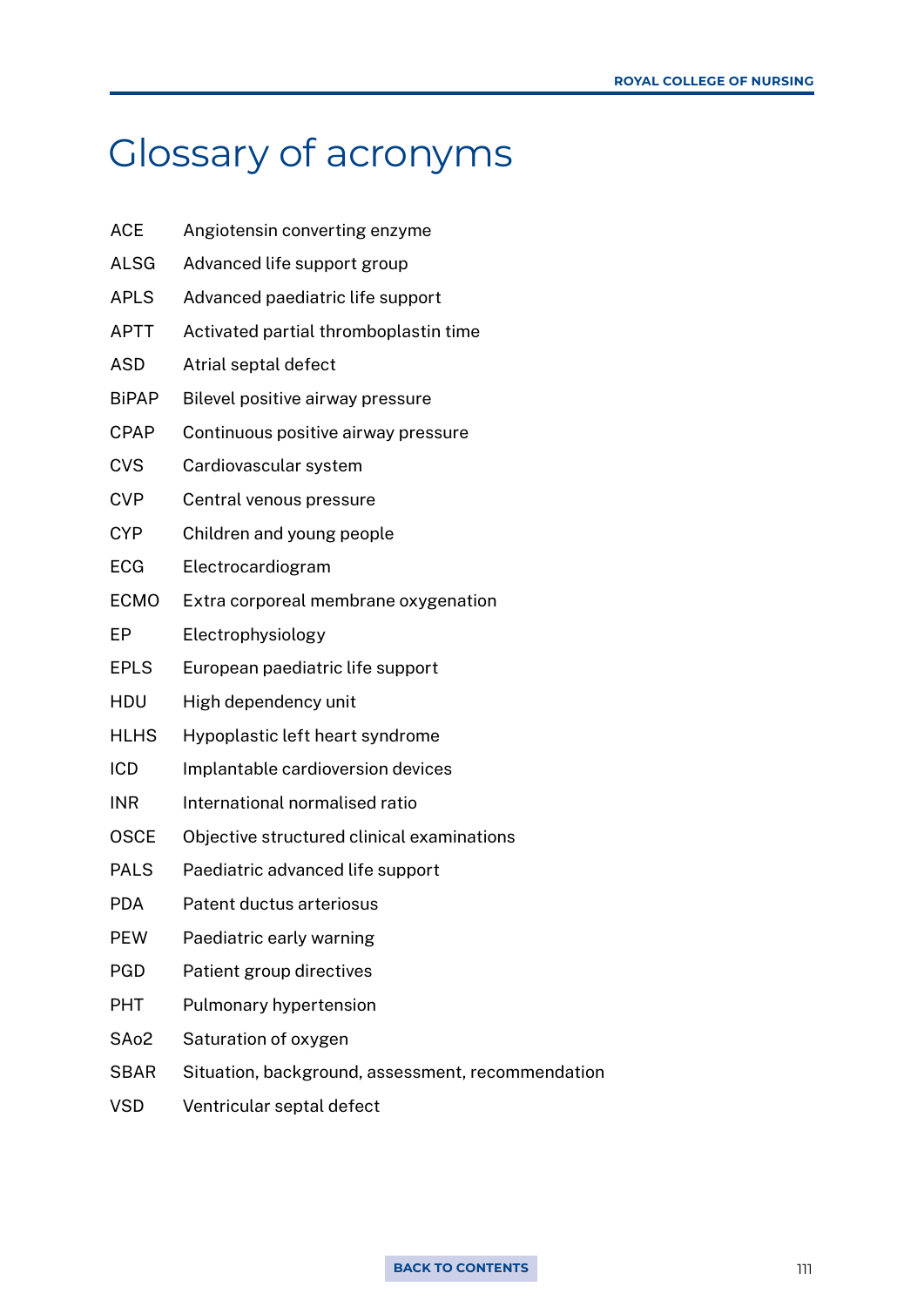# References

Benner P (1984) *From novice to expert: Excellence and power in clinical nursing practice*. Menlo Park, CA: Addison-Wesley.

Department of Health (1999) *Making a difference: Strengthening the nursing, midwifery and health visiting contribution to health and healthcare*. London: DH.

Department of Health (2004) *The NHS Knowledge and Skills Framework (NHS KSF) and the development review process*. London: DH.

Department of Health (2006) *Modernising nursing careers – setting the direction*. London: DH.

Department of Health (2007a) *The NHS KSF dimensions, levels and indicators (appendix 2)*. London: DH.

Department of Health (2007b) *Towards a Framework for Post Registration Nursing Careers*. Consultation Document. London: DH.

Department of Health (2011) *You're welcome – Quality criteria for young people friendly health services*. London: DH.

Gaskin K and Kennedy F (2019) Care of infants, children and adults with congenital heart disease. *Nursing Standard*, doi:10.7748/ns.2019.e11405.

Gerrish K, McDonnell A and Kennedy F (2013) The development of a framework for evaluating the impact of nurse consultant roles in the UK. *Journal of Advanced Nursing*, 69 (10), 2295–308.

Health Improvement Scotland (2019) *Congenital Heart Disease Standards. Scoping report*. Available at: www.healthcareimprovementscotland.org/our\_work/standards\_and [guidelines/stnds/chd\\_standards.aspx](http://www.healthcareimprovementscotland.org/our_work/standards_and_guidelines/stnds/chd_standards.aspx) (accessed 8 February 2021).

National Health Service Employers (2019) *Simplified Knowledge and Skills Framework*. Available at: [www.nhsemployers.org/SimplifiedKSF](https://www.nhsemployers.org/SimplifiedKSF) (accessed 7 February 2021).

National Health Service England (2016) *Congenital Heart Disease Standards and Specifications*. London: NHSE. Available at: [www.england.nhs.uk/wp-content/](https://www.england.nhs.uk/wp-content/uploads/2018/08/Congenital-heart-disease-standards-and-specifications.pdf) [uploads/2018/08/Congenital-heart-disease-standards-and-specifications.pdf](https://www.england.nhs.uk/wp-content/uploads/2018/08/Congenital-heart-disease-standards-and-specifications.pdf) (accessed 7 February 2021).

National Health Service England (2017) *The Multi-professional framework for advanced clinical practice*. Available at: [www.hee.nhs.uk/sites/default/files/documents/Multi](https://www.hee.nhs.uk/sites/default/files/documents/Multi-professional%20framework%20for%20advanced%20clinical%20practice%20in%20England.pdf)[professional%20framework%20for%20advanced%20clinical%20practice%20in%20](https://www.hee.nhs.uk/sites/default/files/documents/Multi-professional%20framework%20for%20advanced%20clinical%20practice%20in%20England.pdf) [England.pdf](https://www.hee.nhs.uk/sites/default/files/documents/Multi-professional%20framework%20for%20advanced%20clinical%20practice%20in%20England.pdf) (accessed 7 February 2021).

National Health Service England (2019a) *The Long-Term Plan*. Available at: [www.](https://www.longtermplan.nhs.uk/wp-content/uploads/2019/08/nhs-long-term-plan-version-1.2.pdf) [longtermplan.nhs.uk/wp-content/uploads/2019/08/nhs-long-term-plan-version-1.2.pdf](https://www.longtermplan.nhs.uk/wp-content/uploads/2019/08/nhs-long-term-plan-version-1.2.pdf) (accessed 7 February 2021).

National Health Service England (2019b) *Interim NHS People Plan*. Available at: [www.](https://www.longtermplan.nhs.uk/wp-content/uploads/2019/05/Interim-NHS-People-Plan_June2019.pdf) [longtermplan.nhs.uk/wp-content/uploads/2019/05/Interim-NHS-People-Plan\\_](https://www.longtermplan.nhs.uk/wp-content/uploads/2019/05/Interim-NHS-People-Plan_June2019.pdf) [June2019.pdf](https://www.longtermplan.nhs.uk/wp-content/uploads/2019/05/Interim-NHS-People-Plan_June2019.pdf) (accessed 7 February 2021).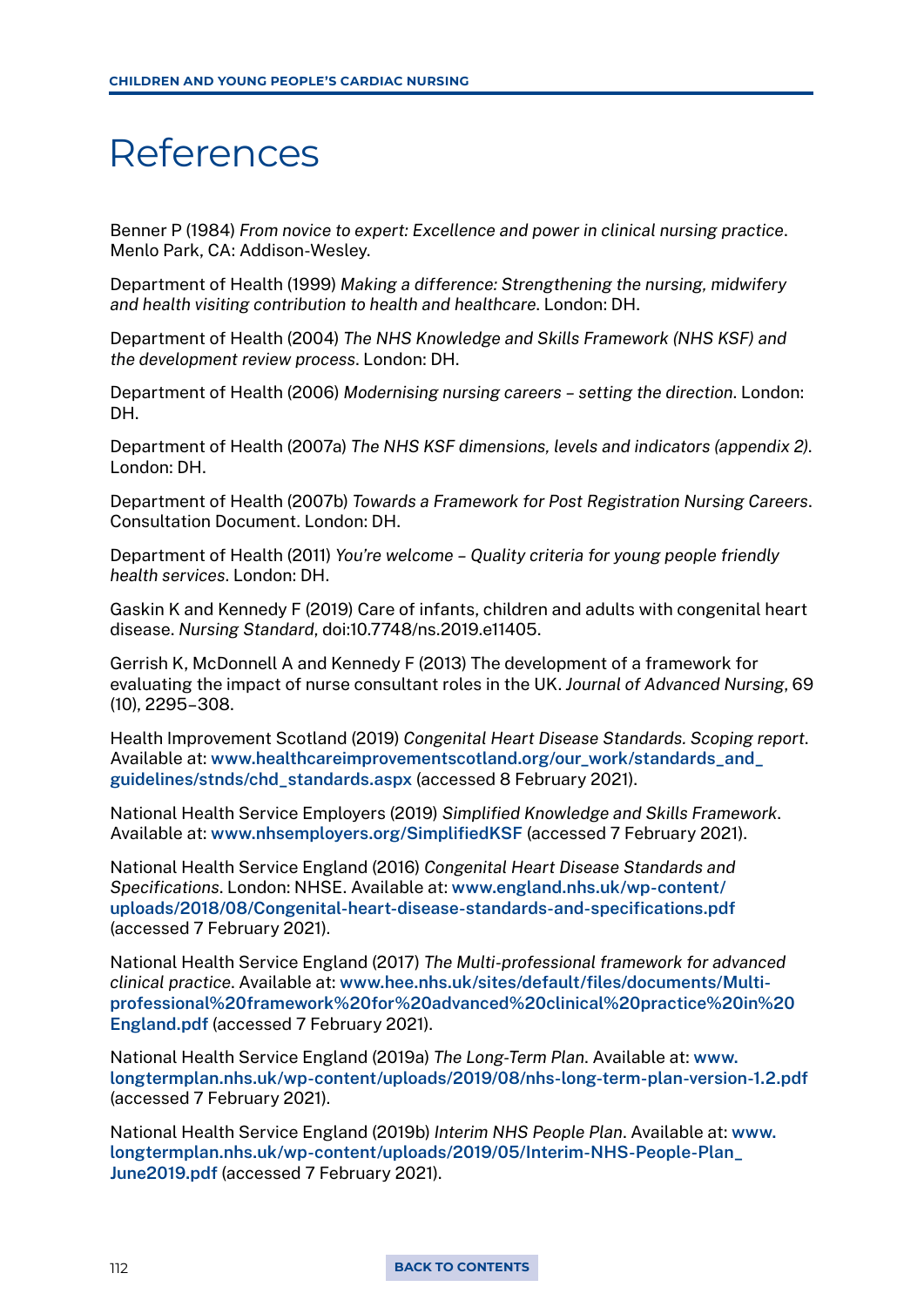National Health Service England (2020) *We are the NHS: People Plan for 2020/21 – action for us all*. Available at: [www.england.nhs.uk/publication/we-are-the-nhs-people-plan](https://www.england.nhs.uk/publication/we-are-the-nhs-people-plan-for-2020-21-action-for-us-all/)[for-2020-21-action-for-us-all](https://www.england.nhs.uk/publication/we-are-the-nhs-people-plan-for-2020-21-action-for-us-all/) (accessed 7 February 2021).

National Health Service Scotland (2018) National Services Division (NSD) *Specialist Congenital Heart Disease (CHD) standards for children and adults in Scotland*. Available at: [www.sccs.scot.nhs.uk/2018/01/31/specialist-standards](https://www.sccs.scot.nhs.uk/2018/01/31/specialist-standards/) (accessed 7 February 2021).

North-South Inter-Parliamentary Association (2015) *Paediatric Congenital Cardiac Surgery*. Available at: [www.niassembly.gov.uk/globalassets/documents/raise/publications/2015/](http://www.niassembly.gov.uk/globalassets/documents/raise/publications/2015/northsouth/8315.pdf) [northsouth/8315.pdf](http://www.niassembly.gov.uk/globalassets/documents/raise/publications/2015/northsouth/8315.pdf) (accessed 7 February 2021).

Nursing and Midwifery Council (2018a) *The Code: Professional standards of practice and behaviour for nurses, midwives and nursing associates*. London: NMC. Available at: [www.](https://www.nmc.org.uk/standards/code/) [nmc.org.uk/standards/code](https://www.nmc.org.uk/standards/code/) (accessed 7 February 2021).

Nursing and Midwifery Council (2018b) *Future nurse: Standards of proficiency for registered nurses*. London: NMC. Available at: [www.nmc.org.uk/globalassets/](https://www.nmc.org.uk/globalassets/sitedocuments/standards-of-proficiency/nurses/future-nurse-proficiencies.pdf) [sitedocuments/standards-of-proficiency/nurses/future-nurse-proficiencies.pdf](https://www.nmc.org.uk/globalassets/sitedocuments/standards-of-proficiency/nurses/future-nurse-proficiencies.pdf) (accessed 7 February 2021).

Paediatric Intensive Care Society (2015) *Quality standards for the care of critically ill children*. Available at: [https://pccsociety.uk/wp-content/uploads/2016/05/PICS\\_](https://pccsociety.uk/wp-content/uploads/2016/05/PICS_standards_2015.pdf) [standards\\_2015.pdf](https://pccsociety.uk/wp-content/uploads/2016/05/PICS_standards_2015.pdf) (accessed 7 February 2021).

Royal College of Nursing (2007) *Modernising Nursing Careers 2*. London: RCN. Available at: [www.rcn.org.uk/about-us/our-influencing-work/policy-briefings/POL-1207](https://www.rcn.org.uk/about-us/our-influencing-work/policy-briefings/POL-1207) (accessed 7 February 2021).

Royal College of Nursing (2010) *The Principles of Nursing Practice*. London. RCN.

Royal College of Nursing (2011) *Children's and young people's cardiac nursing: RCN guidance on roles, career pathways and competence development*. London: RCN.

Royal College of Nursing (2012) *Becoming and being a nurse consultant*. London: RCN.

Skills for Health (2006) *Career framework for health methodology testing report*. London: Skills for Health.

Skills for Health (2010) *Key Elements of the Career Framework*. London: Skills for health. Available at: [www.skillsforhealth.org.uk/resources/guidance-documents/163-key](https://www.skillsforhealth.org.uk/wp-content/uploads/2020/11/Career_framework_key_elements-1.pdf)[elements-of-the-career-framework](https://www.skillsforhealth.org.uk/wp-content/uploads/2020/11/Career_framework_key_elements-1.pdf) (accessed 7 February 2021).

The Criteria Committee of the New York Heart Association (1994) *Nomenclature and Criteria for Diagnosis of Diseases of the Heart and Great Vessels. 9th ed*. Boston, Mass: Little: Brown & Co, 253–256.

Woodward VA, Webb C and Prouse H (2005) Nurse consultants: Organisational influences on role achievement. *Journal of Clinical Nursing*, 15 (3), 272–280.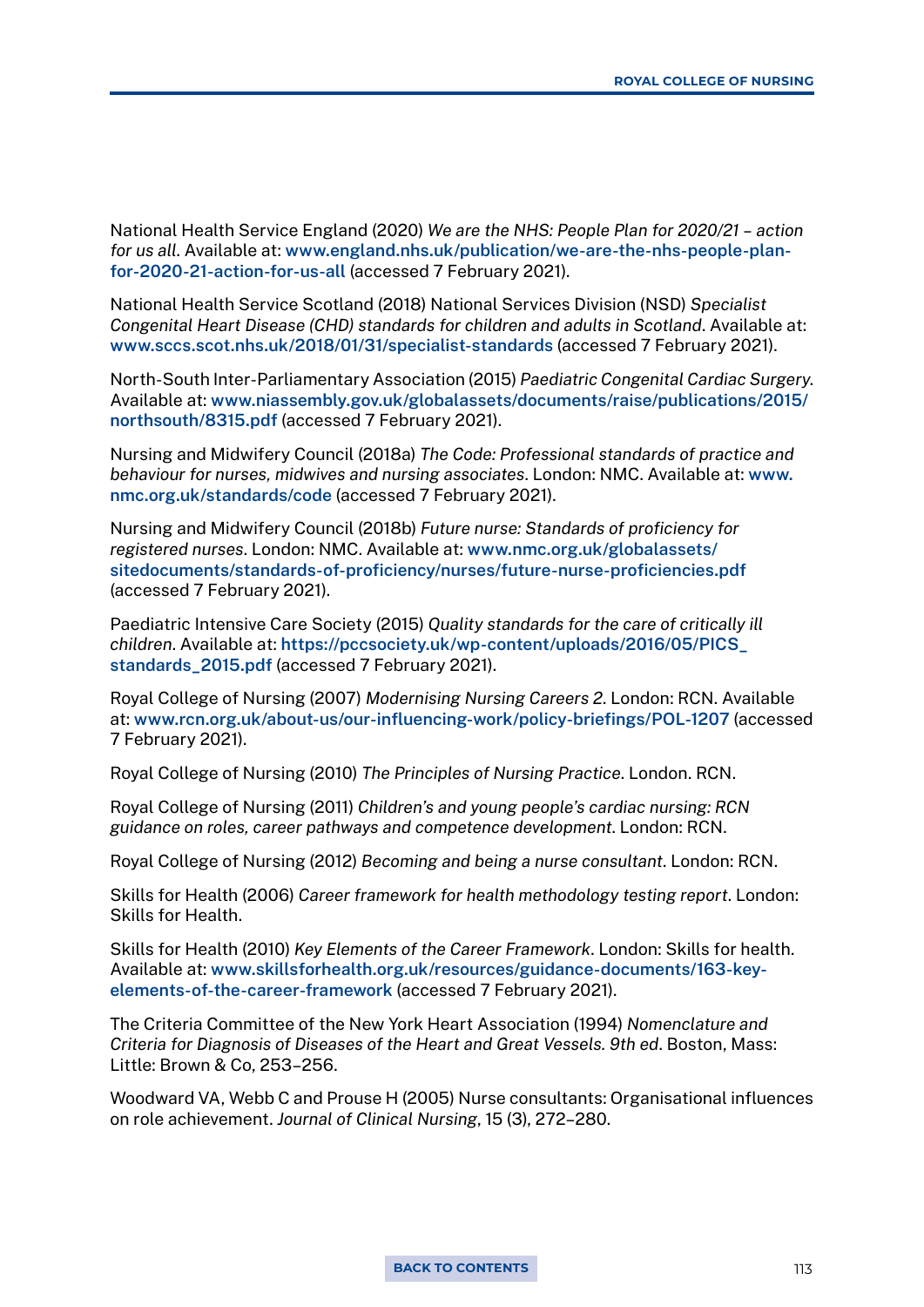# **RCN quality assurance**

# **Publication**

This is an RCN practice guidance. Practice guidance are evidence-based consensus documents, used to guide decisions about appropriate care of an individual, family or population in a specific context.

#### **Description**

This publication provides optimum standards for the nursing care of infants, children and young people with congenital heart disease. It includes recommendations for education and training, underpinned by competency frameworks and career pathways.

#### Publication date: June 2021 Review date: June 2024

#### **The Nine Quality Standards**

This publication has met the nine quality standards of the quality framework for RCN professional publications. For more information, or to request further details on how the nine quality standards have been met in relation to this particular professional publication, please contact publicationsfeedback@rcn.org.uk

## **Evaluation**

The authors would value any feedback you have about this publication. Please contact publicationsfeedback@rcn.org.uk clearly stating which publication you are commenting on.